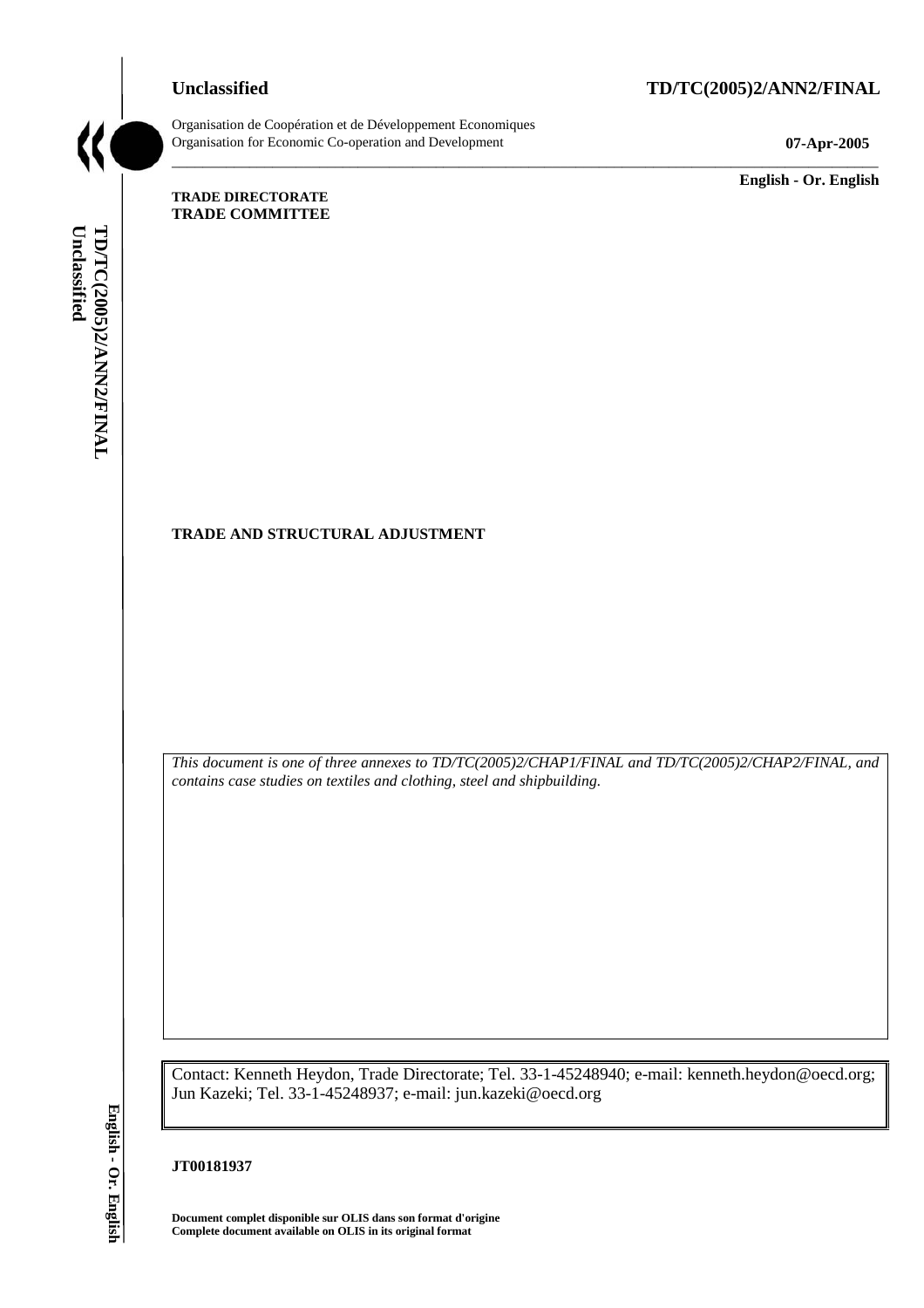# **TABLE OF CONTENTS**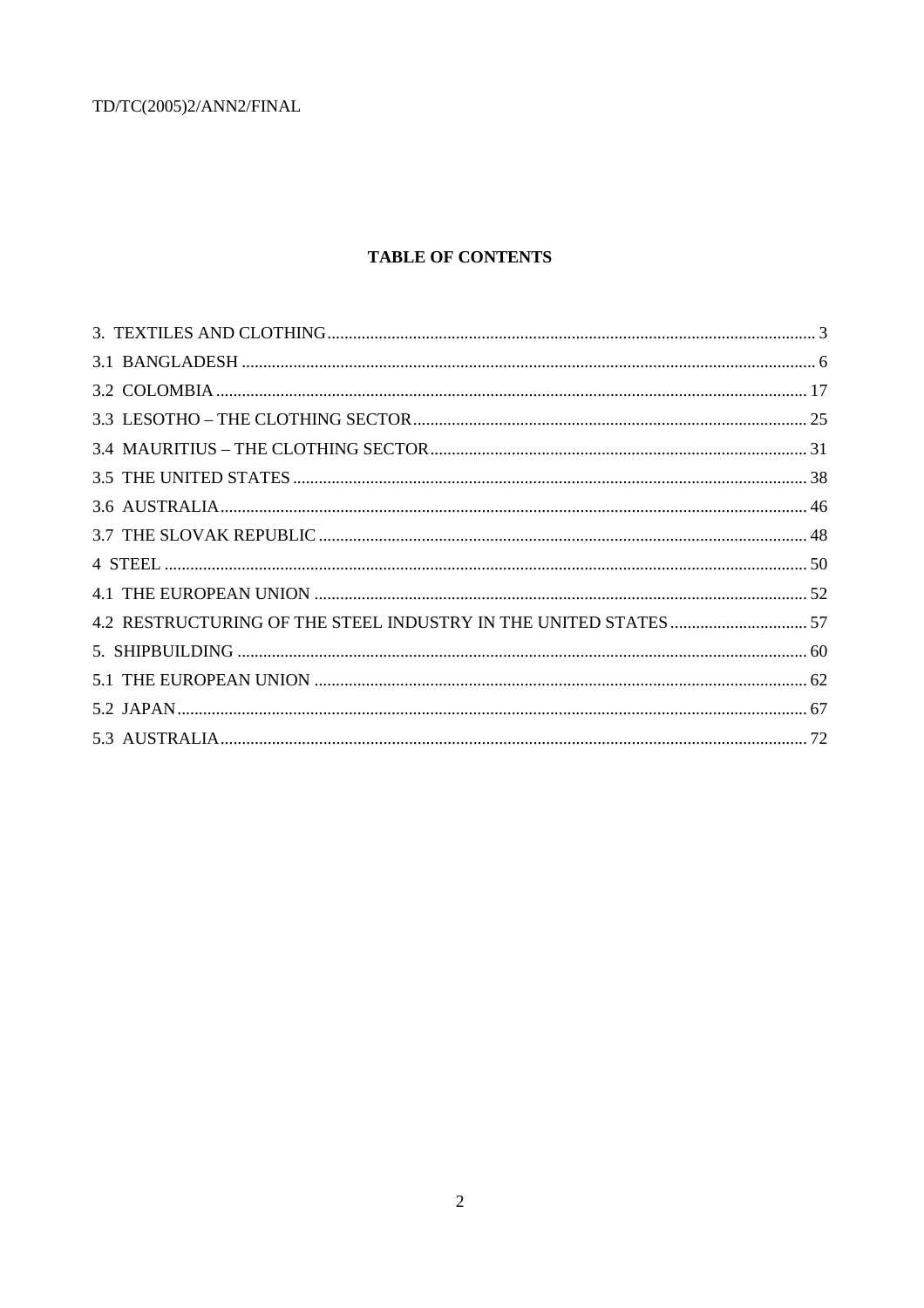# **3. TEXTILES AND CLOTHING**

# **Key points emerging**

#### *Trade policy should promote, and not postpone, adjustment*

1. Perhaps more than any other sector examined in this volume, the barriers to trade in textiles and clothing are substantial — but are declining more rapidly. From the early 1960s through 2004, quantitative restrictions have allowed importing countries to limit the amount and influence the direction of trade. The quotas of the Multifibre Arrangement (MFA) have been on a phase-out programme over the past decade, and disappeared altogether at the end of 2004. Even without these quotas, import tariffs are much higher on these products than they are on most other non-agricultural products. The tariff and non-tariff barriers in this sector have distorted markets in numerous ways, leading to higher prices for consumers, the maintenance of industries in "mature" economies, the spread of "quota baby" production to some countries that might not otherwise be engaged in this trade, and rents for the more efficient (but restrained) producers.

2. Both in developing and in industrialized countries, the quota regime created the seductive illusion that producers were insulated from competition, and hence did not need to adjust. This point is equally true for the "quota baby" producers in developing countries, many of which existed solely because even the inefficient can thrive with artificially high prices, and for the producers in industrialized countries that have long been under pressure from import competition.

3. It is widely expected that the end of the quota regime will lead to major changes in the pattern of trade. That may be especially true for the smaller and less efficient producers in developing countries. It does not necessarily follow, however, that producers in all but a few countries should see the end of the quotas as the termination date for their industries. All of the case studies offer examples of producers in both industrialized and developing countries that have used the decade of quota phase-out as an opportunity to prepare and adjust. In all cases, the countries in question have reduced trade barriers in anticipation of 2005. Each has done so, however, in somewhat different ways.

4. Bangladesh has reduced the barriers that it had imposed to imports of capital goods and supplies, in order to reduce the production costs of its clothing producers. In addition to easing the burdens of tariffs and taxes, the country has freed the exchange rate and addressed the problems of corruption and administrative inefficiency.<sup>1</sup> The key lesson from the Bangladeshi case is that an export industry cannot be indefinitely sustained solely on the basis of preferential access to restricted markets.

5. The point regarding preferential market access is further demonstrated by the case of Lesotho. While the country has enjoyed preferential access to the markets of the European Union (under the Lomé Convention, the Generalized System of Preferences, and the Everything But Arms programme) and the Untied States (under the African Growth and Opportunity Act), it was domestic reforms that attracted investment in the first place. The first investments date to the mid-1980s, following a shift in development strategy that combined import-substitution with export-promotion.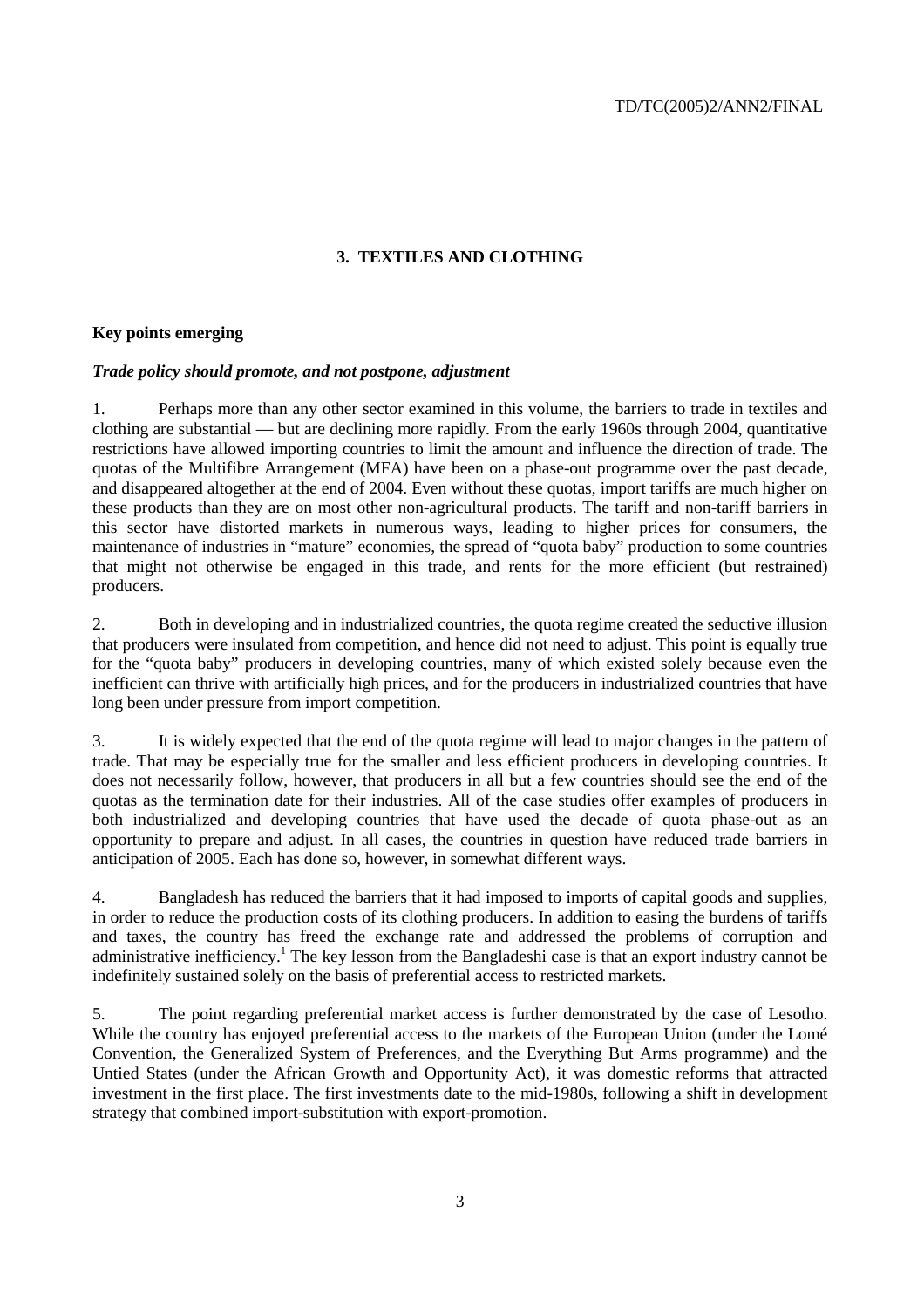6. Similarly, the Mauritian case underlines the importance of domestic economic reforms. Political and macroeconomic stability have been key to attracting foreign investment, as well as improvements in social conditions. The textile and clothing industry has also depended upon an accommodating trade policy. Having abandoned the failed import-substitution policies of the 1960s, the government of Mauritius encouraged production through the establishment of export promotion zones in the 1970s and a structural adjustment programme in the 1980s.

7. The Colombian strategy has included elements that resemble both the Bangladeshi and (as described below) the US approaches. Even more than Bangladesh, Colombia has replaced its earlier attachment to import-substitution industrialisation. By embracing market reforms more fully, Colombia has eliminated the anti-export bias of protectionism while promoting healthy competition among its producers. Colombia has also negotiated numerous free trade agreements in order to secure its access to export markets.

8. Just as Colombian exporters have benefited from their proximity and access to the US market, the clothing industry in the Slovak Republic have taken advantage of their entry into the European Union. Starting with the Europe Agreement in 1995 and culminating in EU accession nine years later, the industry has enjoyed access to the European market. It has used this opportunity to engage in outward-processing operations with European partners.

9. The United States has established a series of programmes and agreements that offer duty-free, quota-free access to its clothing market for imports from selected developing countries. The rules of origin for programmes such as the Caribbean Basin Initiative, as well as the free trade agreements with partners in Latin America and other regions, generally condition free access to the U.S. market on fibre-forward or fabric-forward rules of origin. The intention here is to promote co-production between the textile industry of the United States and the clothing industries of the partner countries. This strategy aims to provide a "soft landing" for U.S. clothing producers (many of which are relocating production in the partner countries), while also providing a new outlet to replace the textile industry's lost domestic sales.

10. Australian experience with trade policy reform, through lower tariffs and greater access to imported textile, clothing, footwear and leather (TCF) products, has shown how this can be a trigger for successful adjustment, prompting firms to focus on innovative high value, capital-intensive and niche products, and on brand development, customer service and market development. The process of adjustment has, however, been accompanied by substantial transitional budgetary support encouraging innovation and investment intended to help firms to be competitive in a low-tariff environment.

# *Both the cost and the quality of labour are important*

11. It is tempting to conclude that competitiveness in the clothing industry is a simple function of the cost of labour. This conclusion would be based upon the observed facts that (a) labour accounts for a high share of the value of most clothing products, and (b) wages in developing countries are lower than they are in industrialized countries. It therefore comes as no surprise that the long-term trend is for clothing production to migrate from industrialized to developing countries, and then to leave those countries once they attain a certain level of development.

12. This does not mean, however, that countries would be well-advised to compete solely on the basis of low-cost labour. The Colombian case study demonstrates the point that the quality of labour is equally important, especially for a country that hopes to retain a clothing industry even after it reaches the middle levels of industrial development. The key difference is between mere assembly, where the cost of labour is indeed a critical variable, and more sophisticated industries that can engage in more of the valueadded operations involved in transforming fabric into garments. In Colombia's case, the transition from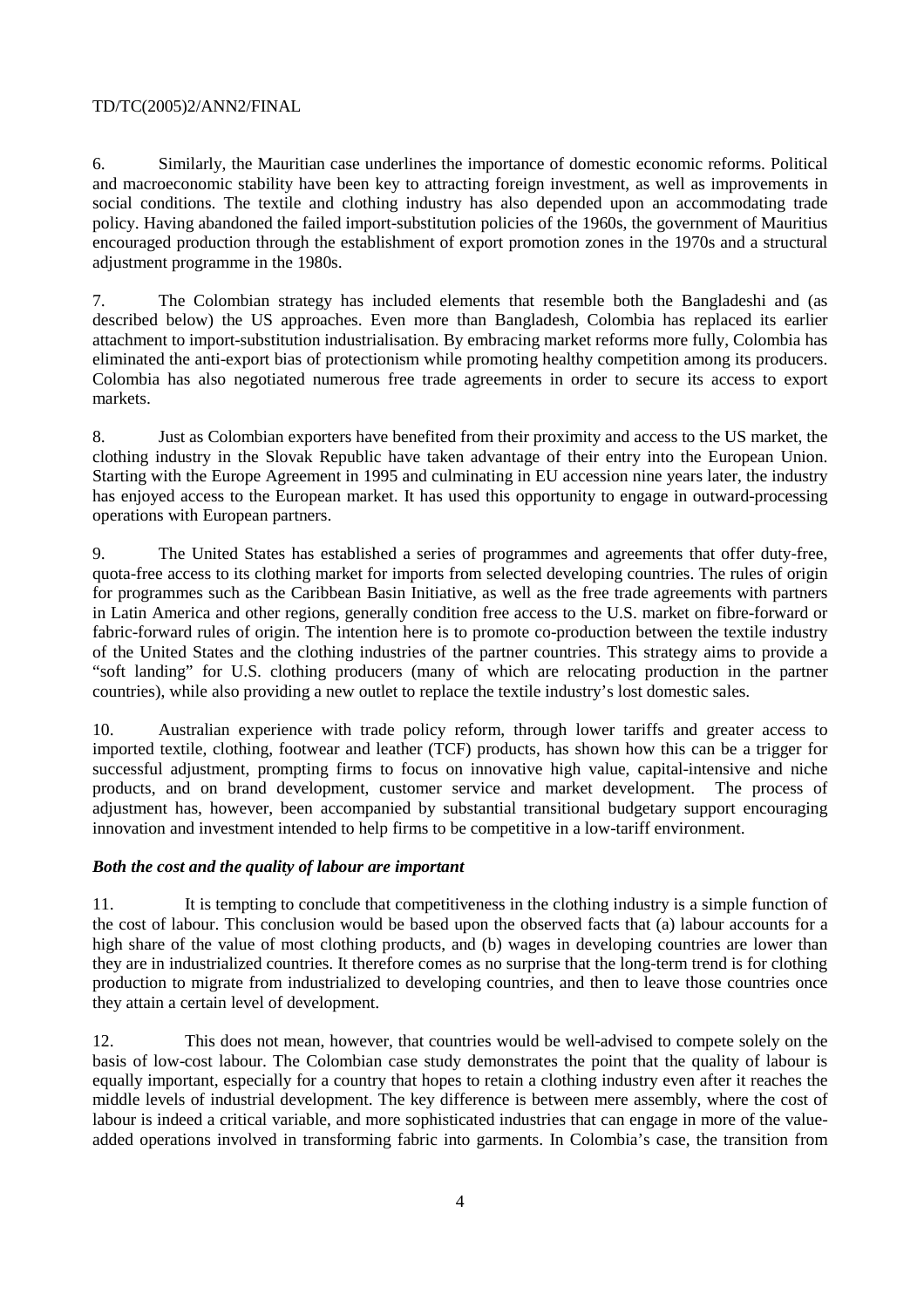assembly to full-package production has required the improvement of labour skills, as well as managerial talent, but has paid off in the establishment of a more competitive industry that is in a better position to weather the end of the quota regime. Some firms in Bangladesh are seeking to make that same transition.

13. The workplace environment is also important. The Australian case suggests that greater cooperation and more effective communication between management and employees, including in workplace negotiations, would help deliver a more flexible and productive outcome.

# *The higher the barriers, the harder the fall*

14. The preceding point concerned training to promote adjustment *within* the industry. It is equally important to promote adjustment *out* of the industry, especially in those countries where production is expected to drop — and jobs are expected to be lost — with the end of the quota regime. The end of the quota regime will affect countries at all levels of economic development.

15. Trade adjustment assistance programmes have thus far been more prominent in industrialized than in developing countries. This might be attributed both to supply and demand: the industrialized countries have greater resources to devote to this undertaking, and are also more likely to have a wider range of "mature" industries that face competitive challenges from imports and are in need of assistance. In the case of textile and (especially) clothing, however, it can be anticipated that disruptions will be common to industrialised and developing countries in the coming years. National governments and other funding sources, such as international and regional financial institutions, may need to devote greater resources to such programmes.

16. The Australian case notes that where there is large scale or regionally significant job shocking in the TCF sector, the government will augment generally available labour adjustment measures with sector-specific adjustment support.

17. The US case notes that displaced workers in the textile and clothing industry have been prominent in that country's trade adjustment assistance programme. Some questions that have arisen in the design and execution of the U.S. programme will merit examination in other countries and institutions that consider programmes in the coming years, including the economic and political rationales for distinguishing displaced workers according to the causes of their unemployment (*i.e.*, whether trade-related unemployment should be treated differently).<sup>2</sup>

 $\overline{a}$  $<sup>1</sup>$  Similar policies have been adopted in Mauritius. (See the case study)</sup>

 $2$  OECD (2004b).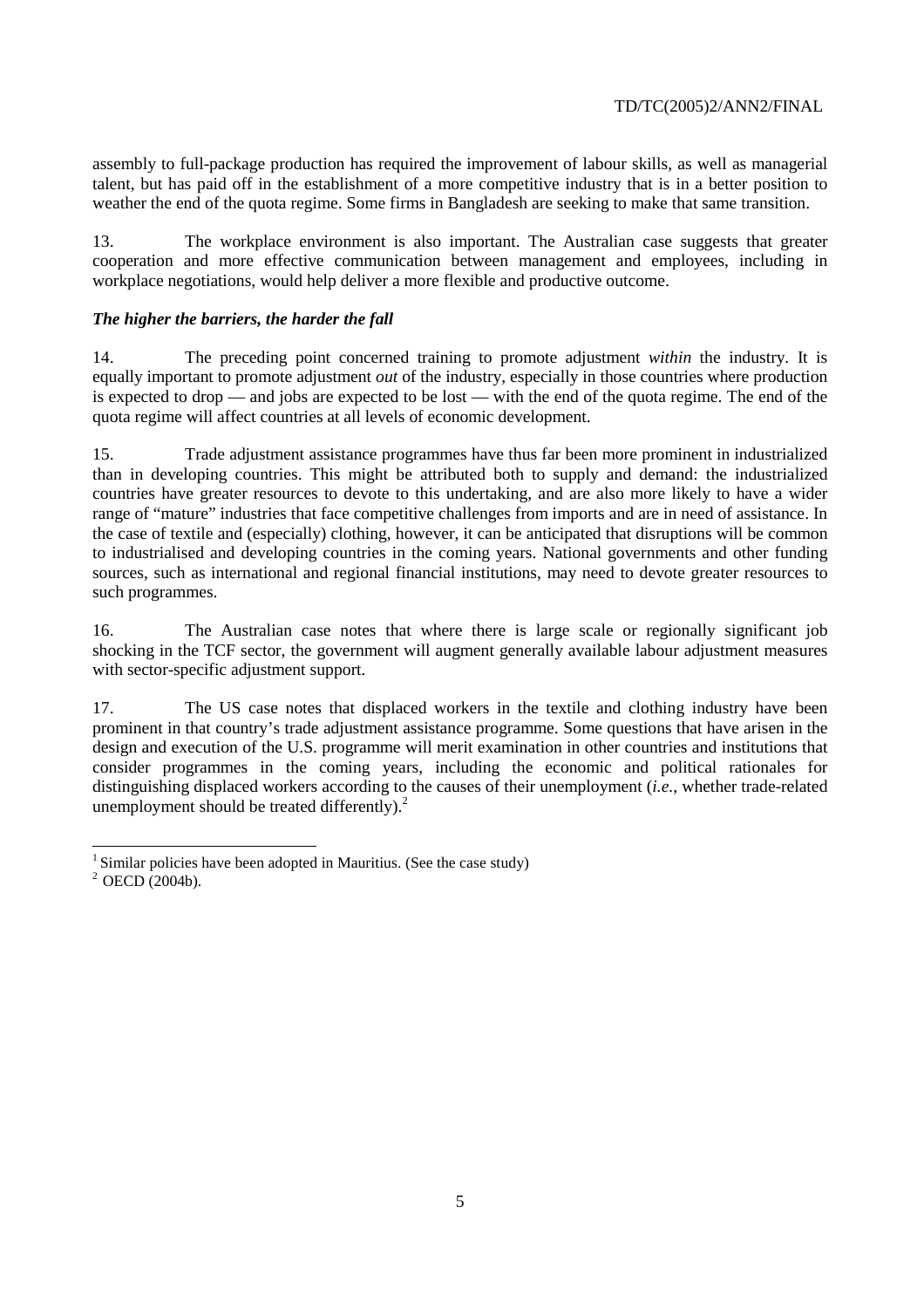#### **3.1 BANGLADESH**

#### **Introduction**

18. The Bangladeshi clothing industry offers a clear example of an export-oriented success story in a desperately poor country, but one that is also marked by serious difficulties and future uncertainties. Beginning from almost nothing in the 1970s, the industry has experienced very rapid growth in employment, production, and exports. Clothing accounted for one-eighth of Bangladeshi exports by 1985, and then grew to two-thirds by 1996 and three-quarters by 1999.<sup>3</sup> The opportunities were created by a combination of low wages and a restricted quota system; Bangladesh advanced its ability to exploit these opportunities by enacting economic reforms and obtaining preferential access to some foreign markets. That confluence of favourable conditions and policies has allowed producers to overcome such impediments as natural disasters, poor infrastructure, political instability, corruption, and protection in foreign markets. The main source of uncertainty stems from the abolition of the Multifibre Arrangement (MFA) quotas in 2005. Bangladeshi policymakers and producers recognize that this is both a challenge and an opportunity, and have spent a decade preparing for the coming shakeout.

#### **Challenges and reforms in the Bangladeshi environment**

19. Any examination of Bangladeshi development must start from the understanding that this is among the world's poorest countries, and suffers from all of the problems that cause, and are caused by, extreme poverty. These include infrastructural bottlenecks such as inadequate transportation facilities and unreliable power supplies, as well as institutional shortcomings. The country has nevertheless managed to take advantage of the one opportunity that stems from poverty (*i.e.*, the low cost of labour) and to devise means of working around some of its structural disadvantages. Some of the more specific challenges in the Bangladeshi environment, together with the ways in which the Government of Bangladesh has addressed these problems, are examined below.

20. Two caveats are in order before examining these challenges and reforms. First, it must be recognized that not all problems are susceptible to legislated solutions. Bangladesh is subject to recurrent and often devastating floods and tidal waves; natural disasters periodically wreak havoc on the economy in general and the clothing industry in particular. While the country might enhance its ability to cope with natural disasters (*e.g.*, by improving its infrastructure and emergency services), the underlying climatic/geological problems cannot be eliminated.

21. Second, Bangladesh has not kept a consistent pace or direction in its path to reform. Bangladeshi trade policy during the 1970s — the first decade of independence — was based upon import substitution and government intervention, but significant economic reforms were undertaken in the 1980s and accelerated in the early 1990s. Many more advances in trade and other economic policies were made during the stable and prosperous early 1990s than were achieved in the less predictable environment of the late 1990s, when the country became politically unstable. The World Trade Organization acknowledged in 2000 that the government had "liberalized its trade regime, broadened the base on which VAT is levied, strengthened the banking sector's legislative and regulatory framework, implemented significant adjustments in some administered prices, closed or privatized some loss-making state-owned enterprises (SOEs), and taken steps to improve governance," but still noted a slow pace of reforms in the "tax revenue base, customs administration, banking, restructuring/privatization of SOEs, and matters of governance."<sup>4</sup>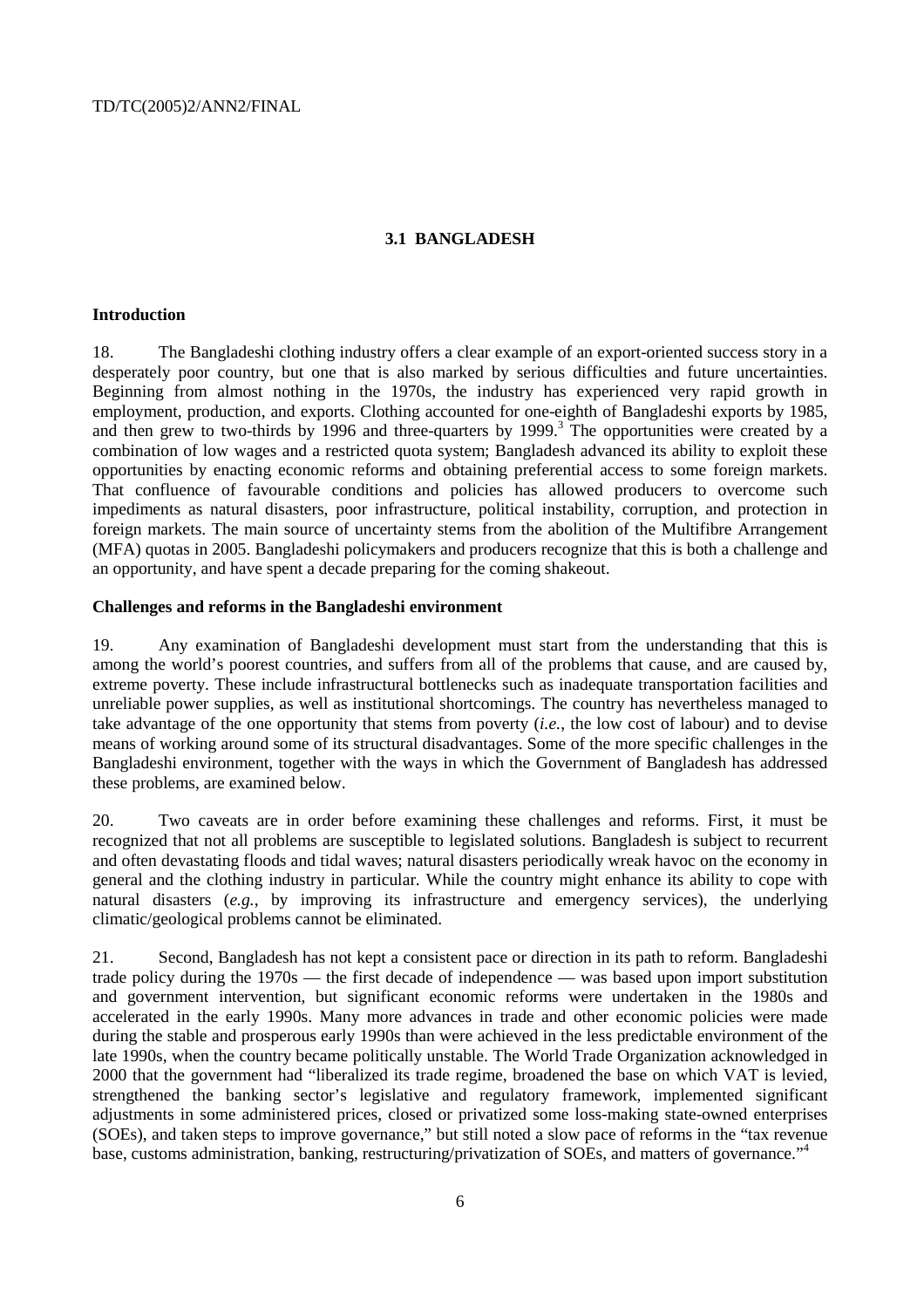22. Since that time, however, Bangladesh has taken several important steps towards a more marketoriented economy. Many reforms have been undertaken in concert with the International Monetary Fund (IMF), as promoted under the Poverty Reduction and Growth Facility and laid out in the Interim Poverty Reduction Strategy Paper.<sup>5</sup> Some of these steps are inspired by the certain knowledge that the country must be readied for the shocks that will ensue with the end of the MFA clothing quotas. The reforms appear to have paid off in the short term, with exports of clothing experiencing a rebound in 2003;<sup>6</sup> the question now is whether they will be equally successful in promoting the country's long-term prospects.

# *Budget, taxes, and tariffs*

23. Bangladesh suffers from a persistent government budget deficit and is heavily reliant on trade taxes, but has nevertheless managed to reduce the height of the tariff wall. The maximum tariff rate was lowered from 350 percent in 1991 to 37.5 percent in  $2000$ , and import-weighted average tariffs on manufactures fell from 51.8 percent in 1990-1991 to 23.8 percent in 1998-1999.<sup>8</sup> As can be appreciated from the data in Figure 1 (see the Statistical Appendix), the average effective rate of protection was slashed from 75.7 percent in 1992-1993 to 28.6 percent in 1997-1999; the cuts were especially deep for some textile and clothing products (as discussed in a later section). The taxation of imports still accounts for over half of total tax revenues and a large share of corporation taxes are from export profits or taxes on foreign investors. These taxes are partly compensated by various exemptions made available to export-oriented industries (*e.g.*, tax holidays, duty concessions and drawbacks, bonded warehouses, etc.), as well as direct subsidies provided to exporters of textiles and clothing. These mechanisms nevertheless make for a more complicated system that lends itself to abuse (see below).

24. Recent reforms have sought to address both the composition of the government's revenue and the persistent budget deficit. A combination of increased revenue fiscal discipline helped to reduce the budget deficit to 3.5 percent of GDP in Fiscal Year 2003, down from 5.1 percent in FY2001.<sup>9</sup> In the FY2003 budget, the top customs duty was reduced from 37.5 to 32.5 percent, and the effective average tariff rate was reduced to 24 percent.<sup>10</sup> The government plans to pursue further reforms by moving to a maximum rate of 30 percent in FY2004, and reducing trade taxes even more in the FY2005 budget.<sup>11</sup>

# *Government inefficiency and corruption*

25. The government's efforts to aid the textile and clothing industry are undermined by "delays in customs clearance, hassles in accessing duty drawbacks, port congestions and various rent-seeking activities."<sup>12</sup> Both the restrictions and the multiplicity of incentive programmes create serious problems with corruption and illicit activities.<sup>13</sup> In Transparency International's 2003 Corruption Perceptions Index, this is based on surveys from independent institutions. Bangladesh had the highest perceived level of corruption among 133 countries.<sup>14</sup> "There is a general consensus," according to one analysis, "that a lot of wealth made by garment entrepreneurs in Bangladesh was earned through illegal means."<sup>15</sup> The government's own *Textile Policy ― 1995* explicitly recognized that "[i]llegal imports of yarn and fabrics in the country is a serious constraint,"16 and proposed a series of steps to address the problem.

26. While corruption is among the more intractable problems facing Bangladesh, efforts are underway to address it. Working with outside donors, the Government of Bangladesh **is** promulgating a new law to establish and Independent Anti-Corruption Commission. The problems stemming from the bonded warehouse system may also be reduced by reforms of that system, which was revamped at the end of 2003. Under those reforms, all imports for domestic consumption and most of the export-oriented imports are subject to bank guarantees for import duties (100 percent) and the value-added tax (25 percent).<sup>17</sup> Complementary reforms are also underway in the government procurement system, as well as the withdrawal of tax holidays for the expansion of existing units and the elimination of certain tax exemptions.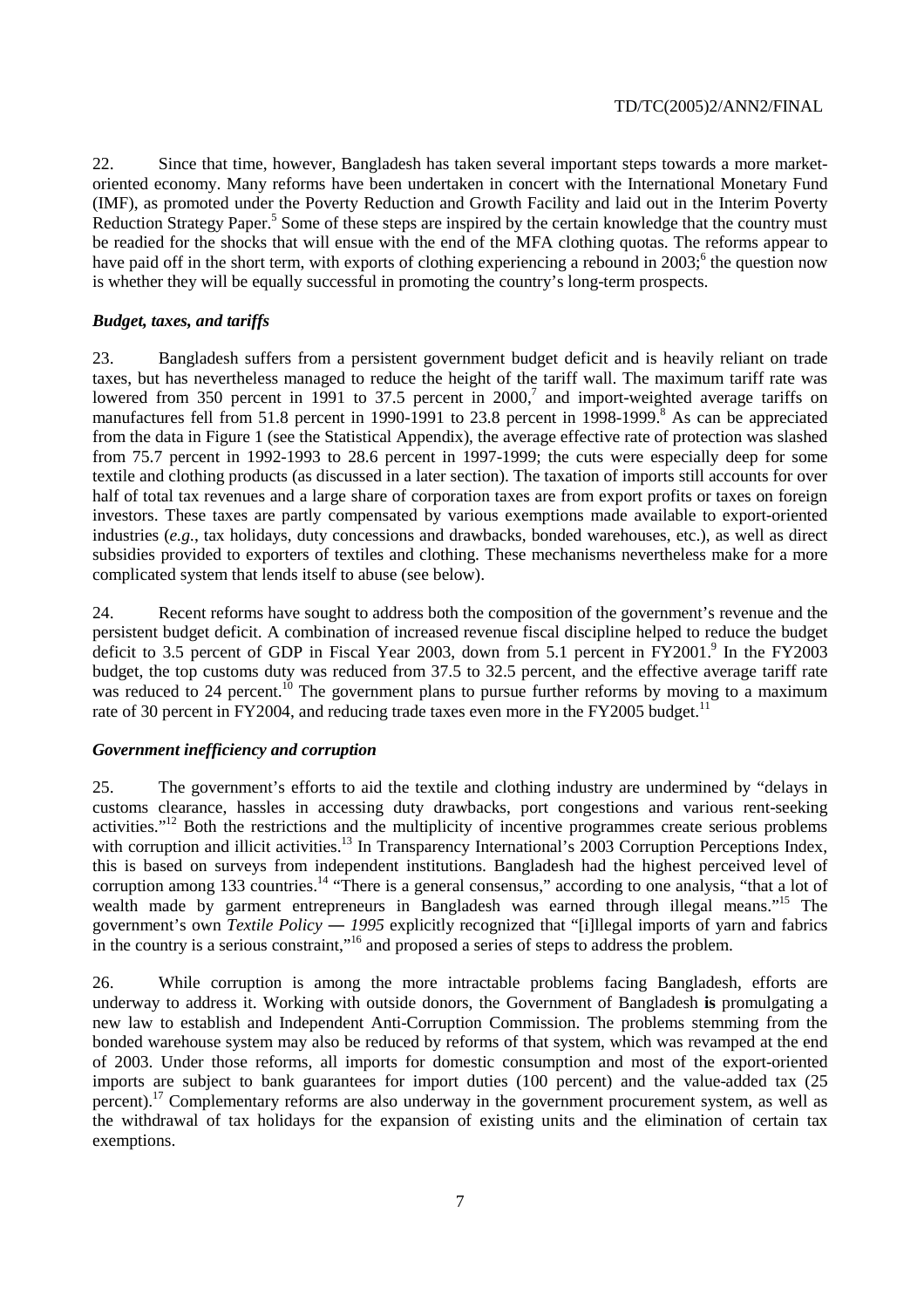# *Foreign investment*

27. Bangladesh has one of the most liberal investment regimes in South Asia, placing no limits on foreign equity participation. Under the *Investment Policy — 1999*, private investment by local and foreign investors is allowed in all but four sensitive sectors (forestry and three security-related fields). The inflow of foreign capital has nevertheless "been low even by South Asian standards."18 This may be largely the consequence of perennial problems for which there are no simple cures: Bangladesh's vulnerability to natural disasters, together with its political instability, reduce the willingness of foreign firms to invest in the country (and sometimes even to place orders with its producers). Nearly all clothing production is carried out by domestic producers, although foreign investors — notably from East Asia — have established some facilities in export-processing zones.<sup>19</sup>

28. Foreign investors have nevertheless had a greater influence than the raw figures might suggest. The Korean firm Daewoo was instrumental in a "catalyst model" of industrial development, in which "new industries are developed through successful collaboration between local entrepreneurs and well-established foreign investors."<sup>20</sup> Daewoo's partnership in the late 1970s with a local firm (Desh) produced the first wave of local clothing entrepreneurs. Significantly, the Daewoo-Desh venture was based on subcontracting and technology transfer, rather than direct investment.

29. Given the already open nature of the Bangladeshi investment regime, the legal regime not an area in which significant reforms are needed. The main goals are instead to find ways to make up for the scarcity of foreign capital while also enhancing the country's overall attractiveness to investors. One means of leveraging the existing sources of foreign capital is to employ the device of back-to-back letters of credit. This allows entrepreneurs to use the future revenues from clothing exports to finance the necessary imports of fabric and other inputs.

# *Exchange rate*

30. The Bangladeshi *taka* has gradually become subject to market forces. It was made convertible in 1994, when banks were permitted to make international payments and transfers without prior approval from the central bank. Exchange rate policy for the past decade was based on discrete, periodic adjustments of the *taka* that follow movements in macroeconomic indicators and the real effective exchange rate (as calculated on the basis of the trade-weighted basket of currencies). This system was a matter of some controversy. While the WTO opined that these devaluations made "exchange rate policy unduly susceptible to political considerations,"<sup>21</sup> other observers believed that the government's efforts to maintain a competitive real effective exchange rate contributed to the success of the clothing industry.<sup>22</sup> Some Bangladeshi producers called for either devaluation of the national currency or the creation of a separate exchange rate for this industry.

31. Perhaps the most important economic reform in recent years was the float of the *taka* as of 31 May 2003. This was achieved without major difficulties, and was facilitated by the tightening of monetary policy. The country is now committed to a flexible management of the exchange rate, in which "[i]ntervention in the exchange market will be undertaken only to address disorderly conditions."23 The Government of Bangladesh also aims to phase out both the export-surrender requirement and its export subsidies.

# *Labour*

32. While labour is relatively cheap in Bangladesh, it is also relatively unproductive. One study in the late 1990s estimated that it took 25 person-minutes to perform a basic clothing-making operation in Bangladesh, compared to 19.75 minutes in Hong Kong and 14 minutes in the United States.<sup>24</sup> Even so, the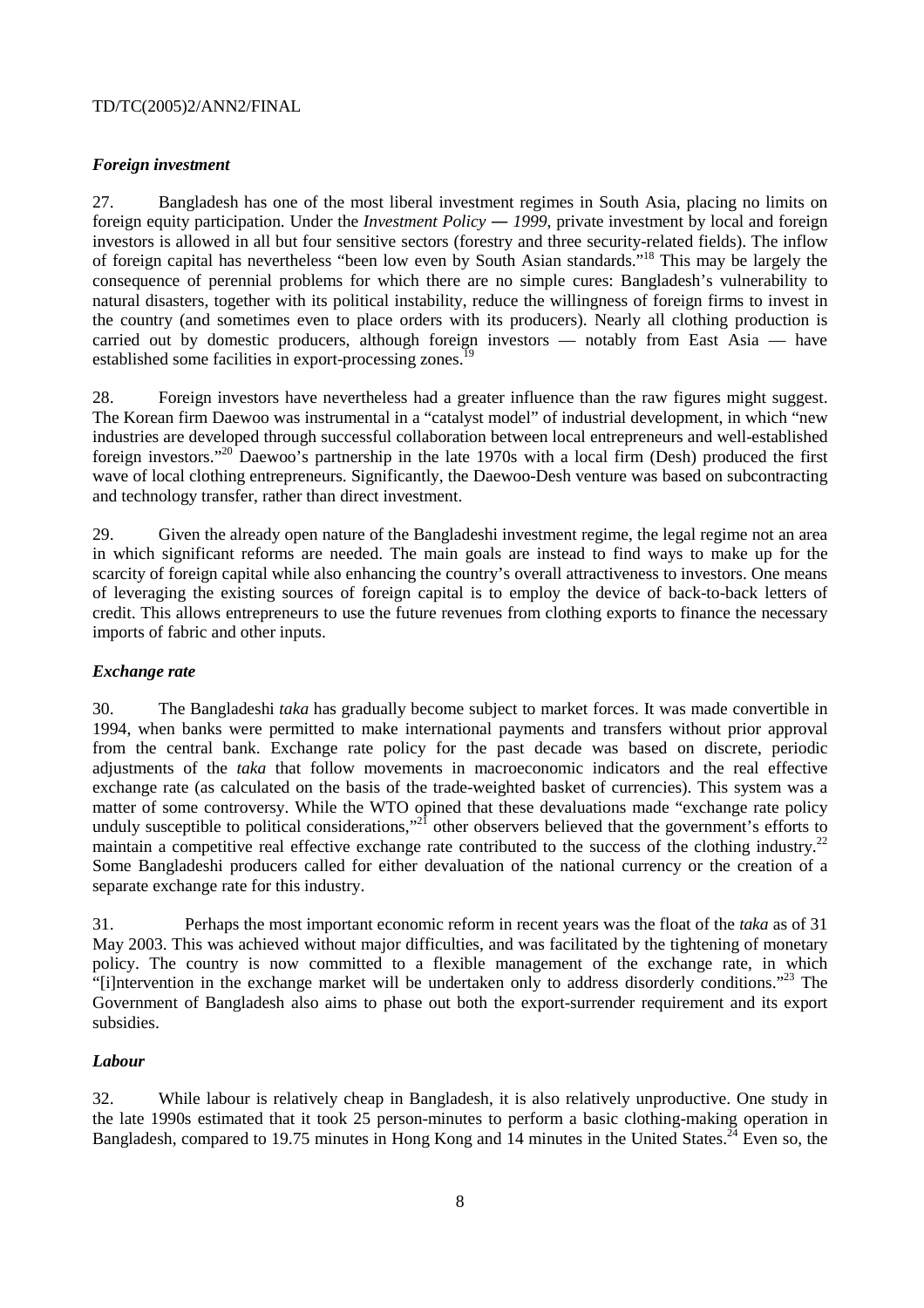unit labour cost was far lower in Bangladesh. As of the mid-1990s, the labour to produce a shirt in Bangladesh cost just US 11¢, compared to US 26¢ in India and USD 0.43¢ in Pakistan.<sup>25</sup> Employment in the clothing sector is overwhelmingly female, and is marked by relatively low levels of unionization and wages.<sup>26</sup> As of the mid-1990s, daily wages for women in Bangladesh were about 40 percent below those of men.<sup>27</sup> Labour disputes are also a source of domestic and international difficulties. Nationwide strikes (*hartals*) are a major source of disruption, and in the 1990s Bangladesh faced possible sanctions over the use of child labour. The latter issue was resolved in 1995 with the signing of an NGO-brokered memorandum of understanding between Bangladeshi clothing producers, the International Labour Organisation, and the U.N. Children's Fund.28

33. Representatives of the Bangladeshi government and private sector recognize that, in order for Bangladesh to compete effectively in the post-MFA environment, it cannot rely solely on the low cost of labour. Effective competition will require that the country upgrade the skills of its workers, both to produce existing lines of clothing more efficiently and to move into new, higher-value lines.<sup>29</sup> The Government of Bangladesh has addressed this issue by expanding its programmes for skills development. More may need to be done in this regard, however, with one critic observing that this policy "is being implemented in a somewhat *ad hoc* manner."<sup>30</sup> Competitiveness also requires that foreign buyers be assured that orders will not be delayed or cancelled due to disruptions; this in turn will require that the rights of workers be addressed. The Government of Bangladesh reached an agreement with outside donors in May, 2004 to adhere to International Labour Organisation standards in its export-processing zones. As of this writing, the terms that agreement are pending approval by Parliament in the form of a draft "EPZ Workers Association and Industrial Relations Act, 2004."

#### **Characteristics of Bangladesh's textiles and clothing industry**

34. The fibre-fabric-clothing complex in Bangladesh is like an inverted pyramid in which the country produces very little fibre and some fabric, but is top-heavy in clothing. While Bangladesh is a major producer of jute, this fibre is not significant in the manufacture of clothing for export; it is instead used primarily for fabrics and clothing that are consumed locally, and for other jute products that are exported.<sup>31</sup> The domestic and export-oriented clothing markets still "maintain a dual existence with little crossover of entrepreneurial talent or resources."<sup>32</sup> Many export garments are made of cotton, and Bangladesh grows very little of the raw material. The cotton-spinning industry cannot keep up with the demands of the clothing sector, and the country produces an even smaller share of the synthetic fabrics that it consumes. The government of Bangladesh's *Textile Policy — 1989* aimed to achieve complete self-sufficiency in fabrics, but this goal proved far too ambitious to achieve. The government opted instead in its revised *Textile Policy ― 1995* to aim for "self-reliance in textiles for meeting local demand as well as for supplying fabrics to the [ready-made garment] industry by establishing necessary backward linkages through development of the private sector."<sup>33</sup>

35. The limited capacity of the country's textile producers has hampered Bangladesh's ability to capitalize on the successes of the clothing sector, and will place it in a more vulnerable position when the MFA comes to a definitive end. The government has nevertheless taken steps to strengthen the position of the fabric sector. It denationalized the weaving sector in the mid-1980s, and placed textile looms on the list of industries for which government permission was not required for new, private investments. (Some textile plants continue to be operated as state-owned enterprises.) These steps stimulated new investment in the sector, but not enough to keep up with the growing demands of a rapidly expanding clothing sector. Textile mills are hampered by undercapitalization and antiquated technology. One analyst estimated that "90 to 95 percent of the installed spinning capacity in Bangladesh is unsuitable to meet the high performance requirements of modern weaving and knitting machinery or to satisfy the critical demands of the fabrics used in export quality garments."<sup>34</sup>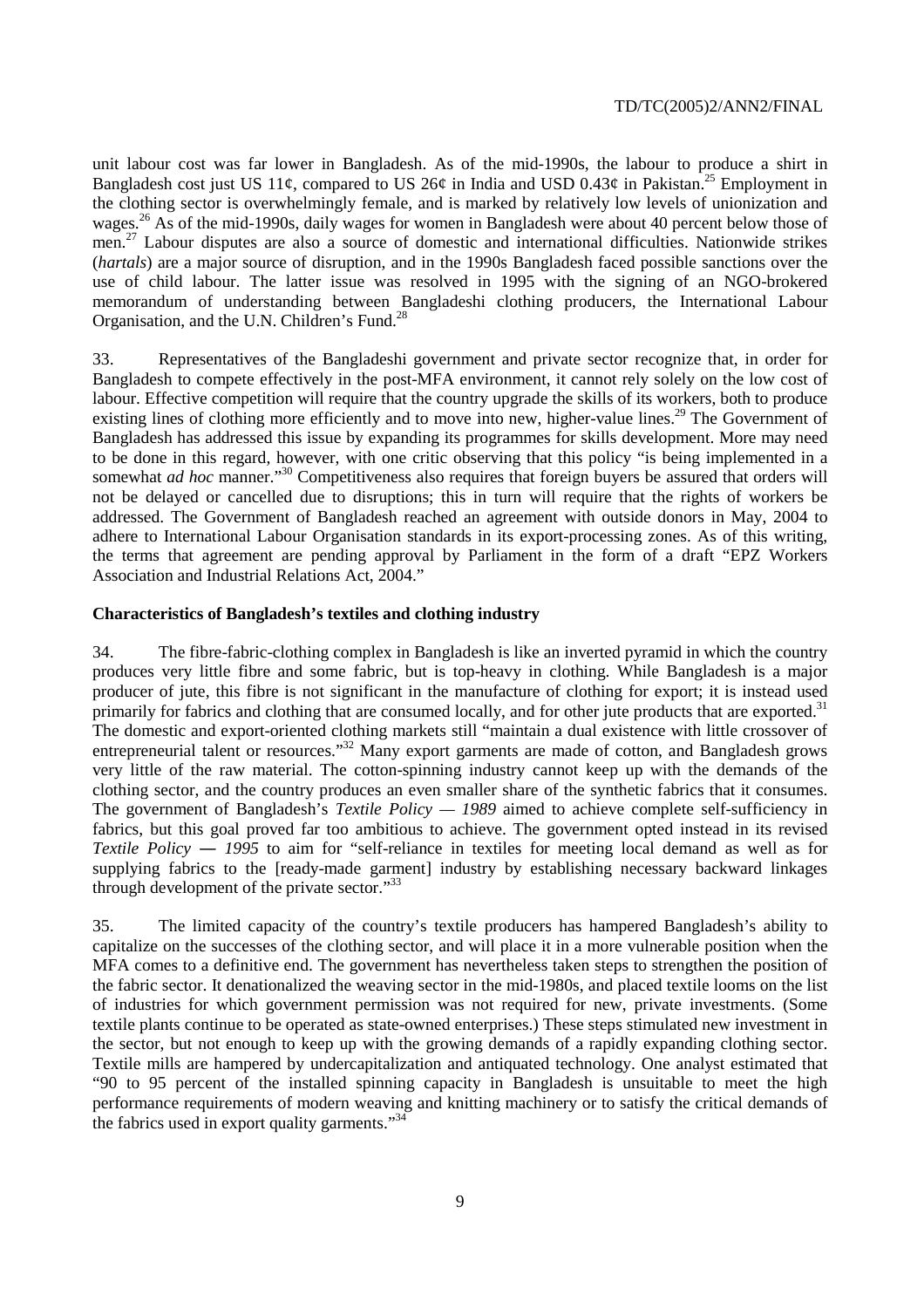36. Bangladesh is thus not an integrated producer of textiles and clothing, but is primarily an assembler of imported inputs into finished garments. Clothing production is largely in export processing zones that are subject to special tax and regulatory regimes, or conducted under similar regimes that are specific to a factory (*e.g.*, bonded warehouses) or a transaction (*e.g.*, duty-drawback). The flow of trade is quite apparent from the data in Table 1 and Figure 2: Bangladesh imports significant quantities of fabric from China and other East Asian countries, and exports finished clothing to North America and Western Europe. The movement in both directions is unrequited; the country imports almost no fabric from OECD countries, and exports almost no clothing to either the developed or the developing countries of Asia. The net proceeds from clothing exports must be discounted for imports of fibre and fabric. The government estimated in 1995 that "value addition from [the clothing] industry does not exceed 20-25 percent of total export proceeds."<sup>35</sup>

37. Bangladesh is in a less secure position than India, an integrated producer that grows cotton, produces fabric, and makes clothing. This versatility will stand India in good stead when the quotas end. Many observers expect the price of fabric to surge with increased global demand, and anticipate that some Chinese fabrics will be retained for domestic processing. This may lead to shortages in Bangladesh, which is much more vulnerable to disruptions in supply than is an integrated producer. The clothing industry in Bangladesh is also less agile; the lead time for a project is only around 12 days in India, but 120-150 days in Bangladesh.<sup>36</sup>

38. How competitive will Bangladesh be in the post-MFA world? It is difficult to answer that question using the existing data, insofar as the MFA quotas have greatly distorted patterns of production and trade. Comparisons of unit costs are not as straightforward as they would be in a truly open market, as can be appreciated from the example in Figure 3. The data seem to show *prima facie* that for one type of cotton shirt Bangladesh enjoys the lowest landed price in the U.S. market. That point is especially true if one looks only at the unit cost of the goods, leaving aside the tariff and the shipping costs. The raw numbers do not tell us, however, whether the lower average cost of a Bangladeshi shirt (\$4.68) *vis à vis* the Chinese product (\$6.89) can be attributed more to (a) greater Bangladeshi efficiency or (b) a deliberate decision on the part of Chinese producers to concentrate on the higher end of the shirt market. As long as China is constrained by quotas, its producers have an incentive to get the most out of each shipment by producing goods at the higher end of the market. When the quotas are gone, the competition may grow more intense in those lower-value market niches where Bangladesh's production is now concentrated (*e.g.*, T-shirts, pyjamas, jeans, cheaper types of shirts, and so forth). We may see a convergence of production in the coming years. While Chinese manufacturers will have an incentive in the post-MFA market to compete in both the high and low ends, many Bangladeshi producers hope to enter the higher end.

# **Trade policy**

39. The expansion of Bangladesh's clothing industry has been facilitated by trade liberalization and the creation of an incentives regime. The government reduced the tariff on cotton yarn from 50 percent in 1984 to 7.5 percent in 1995. Liberalization has not been comprehensive, however, with the government seeking to balance the demands of relatively efficient clothing producers against the fears of relatively inefficient textile producers. While the tariff on woven fabrics was reduced from the previous 100 percent rate, it is still quite high. The result, as shown in Figure 1, is a semi-inverted tariff structure in which the effective rate of protection is higher for intermediate goods than it is for finished goods. The high rate of protection on fabric makes it attractive for those who import under duty-free arrangements to "leak" textiles into the domestic market, and these "illegal imports of fabrics and clothing may weaken the protective effects" of the tariff.<sup>37</sup>

40. In addition to reducing tariffs on raw and intermediate goods, the government provided a series of incentives in the early 1990s. These included an advance income tax deduction of export earnings; a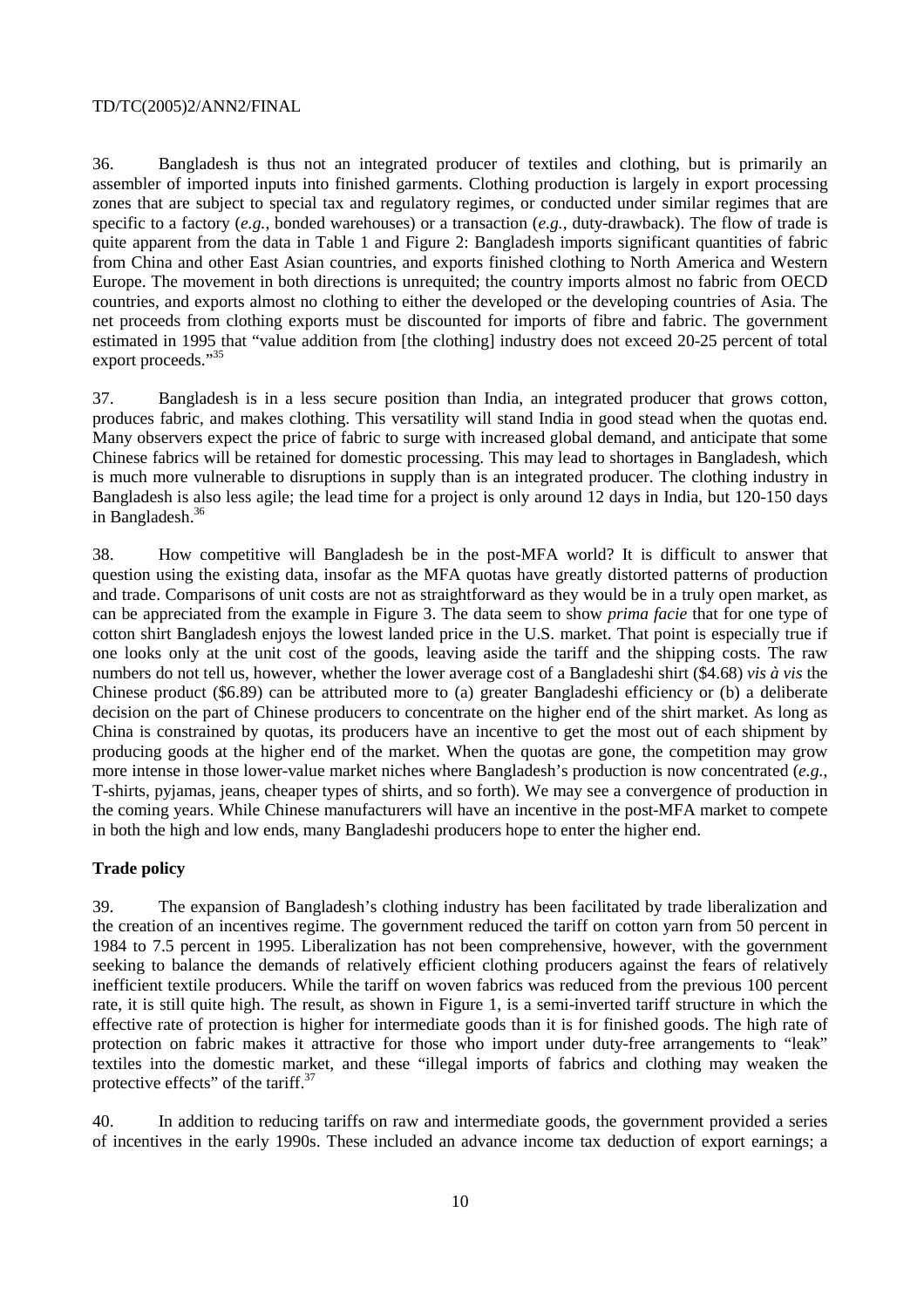cash-compensation scheme based on the percentage of local value-added, originally set at 15 percent and later increased to 25 percent; elimination of the tariff on machinery imported for export-oriented sectors; and reform of the duty-drawback system.<sup>38</sup> Some of these incentives still have strings attached, with the government seeking to influence the decisions of entrepreneurs. One instrument of government intervention is designed to encourage greater incorporation of domestic materials in clothing. Under 1993 revisions to the *Import Policy Order*, in transactions made under letters of credit the value of the imports cannot exceed 70 percent of the value of the exports (or 75 percent for knit products). This amounts to a requirement that such exports contain 30 percent Bangladeshi value-added.

41. One initiative now under consideration in Bangladesh is the negotiation of free trade agreements (FTAs) with other countries in East and South Asia. A leading objective for these negotiations is the development of new markets for the exportation of Bangladeshi clothing, in order to diversify the country's export portfolio.

42. The MFA is generally credited for the take-off of the Bangladeshi clothing industry in the 1980s and 1990s, as other Asian producers engaged in "quota-hopping" (*i.e.*, transferring production to countries not restrained by quantitative restrictions). The MFA's consequences for Bangladesh were not all favourable. To the contrary, the industry suffered great losses in 1985 following the imposition of quotas by Canada, the European Economic Community, and the United States. At the end of the Uruguay Round, Bangladesh was among the 22 countries on which Canada imposed quotas under the MFA, and among the 28 that were subject to U.S. quotas. The European restrictions never took full effect, and in 1986 the EU granted unrestricted, duty-free access to Bangladeshi textile products. This may explain why in the 1990s Europe surpassed North America as the leading destination for Bangladesh's clothing exports.

43. While the MFA has served to restrict global trade in textiles and clothing, other initiatives seek to promote trade opportunities for developing countries in general and the least-developed countries (LDCs) in particular. Bangladesh has been on the official United Nations list of LDCs ever since the first 24 countries were so identified in 1971. The industrialized countries made a commitment in 2001 to provide free access to their markets for goods exported by the 49 LDCs,<sup>39</sup> and reaffirmed it at the WTO's Doha Ministerial Conference.<sup>40</sup> The EU extends free access to "Everything But Arms" (EBA) imported from Bangladesh and other LDCs, but many clothing exporters find it difficult to meet the EBA rules of origin.<sup>41</sup> The United States also extends special treatment to LDCs, but the preferences extended to Bangladesh are not as generous as those granted to most U.S. partners in Africa, the Andean countries, and the Caribbean Basin. Countries in those regions benefit from programmes that offer duty-free, quota-free treatment to textiles and clothing. Moreover, the United States is now considering the reduction or removal of Bangladesh's privileges under the Generalized System of Preferences (GSP) due to the fact that "[t]he Government of Bangladesh does not provide freedom of association or the right to collective bargaining to workers in its" export-processing zones.<sup>42</sup> As of this writing, that matter is still under active consideration.

#### **Conclusions and lessons**

44. The most significant lesson to be derived from the Bangladeshi case is simply stated: An export industry cannot be indefinitely sustained solely on the basis of preferential access to restricted markets. Trade policy *per se* may have been uniquely significant for this most protected sector in the *ancien regime*, but that will no longer be the case in the coming years. The MFA has had a catalytic effect in two periods. The existence of the quotas served to catalyze development of the industry a generation ago, when Korean producers saw Bangladesh as a useful partner in the "quota-hopping" game, and the phase-out of those quotas has similarly catalyzed the adoption of numerous reforms in recent years. In preparation for the post-MFA environment, the country has taken steps that, it is hoped, will put it in a better position to compete head-to-head with countries that have heretofore been restricted by quotas.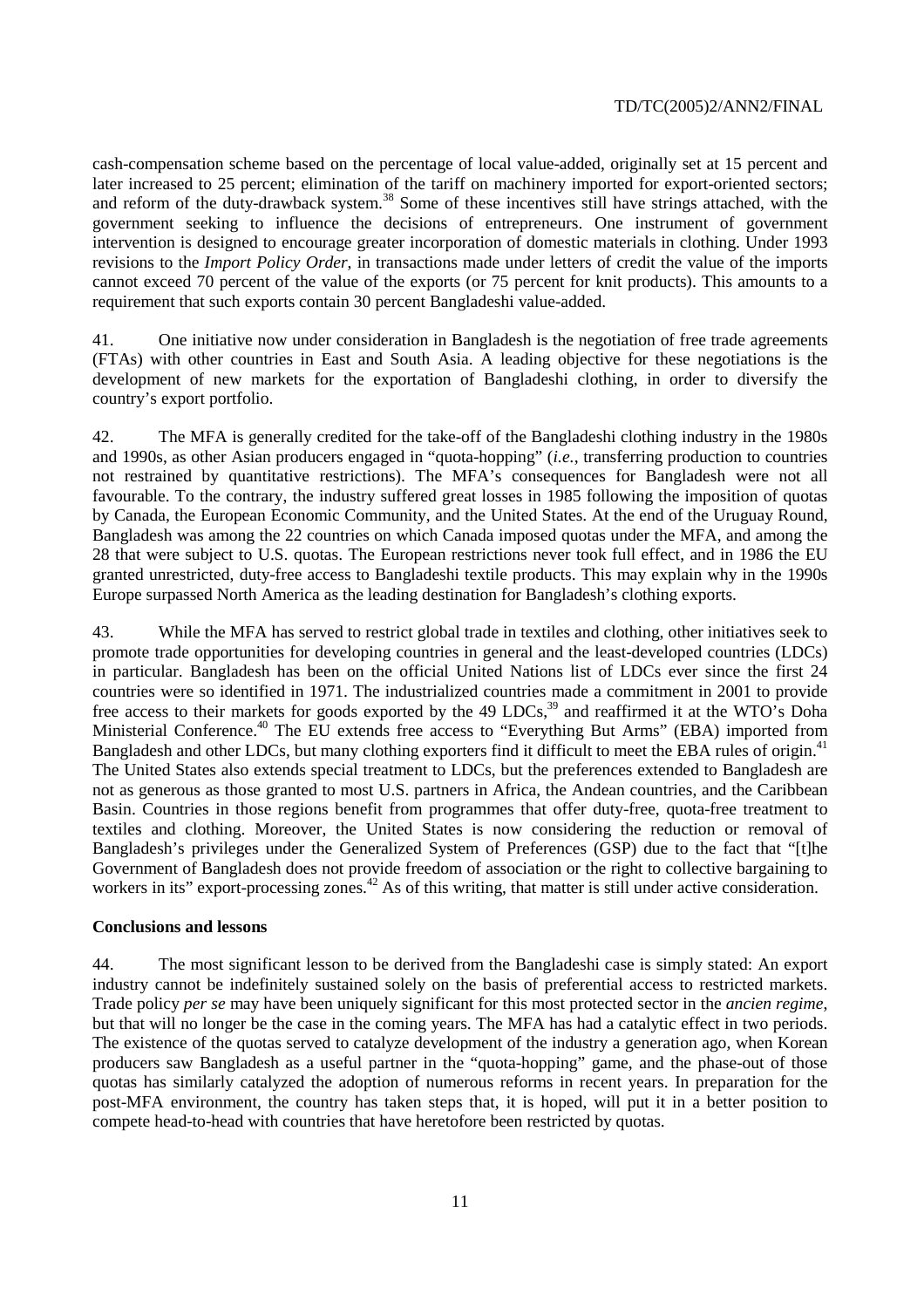45. The impending end of the quotas has prompted a switch in industrial strategies. Under the MFA regime, Bangladesh's strategy was based primarily on low wages and quota access. The prospect of a more or less level playing field has inspired Bangladesh to address problems that it cannot afford to ignore in the new environment. With varying degrees of success, the country had acted to reduce the tariff and tax burden on entrepreneurs, simplify procedures, reduce corruption, make the exchange rate subject to market forces, enhance workers' skills, and address the demands of labour. These reforms have been more complete in some areas (*e.g.*, freeing the exchange rate) than in others (*e.g.*, labour reform).

46. How will Bangladesh fare in the post-MFA environment? The available evidence regarding the competitiveness of Bangladeshi producers is mixed, and the expectations regarding the country's post-MFA prospects are similarly diverse. "The challenge for Bangladesh is elephantine in size, formidable in magnitude and simply overwhelming in comprehension,"43 according to the pessimistic perspective of one Bangladeshi scholar, but another local team concluded to the contrary that while "in the short run there may be some turmoil and difficult adjustment … in the long run Bangladesh will come out ahead."44 Based upon the reforms that have been undertaken to date, as well as the country's commitment to further steps, there is ample reason to believe that the latter opinion is more accurate.

- $^7$  Muqtada, Singh, and Rashid (2002), page 6.
- 8 Ahmed (2001), page 36.
- $9$  IMF (2003c).
- 
- 
- <sup>10</sup> IMF (2003c).<br><sup>11</sup> IMF, (2003c).<br><sup>12</sup> Bhattacharya and Rahman (2000), page 21.
- $\frac{13}{14}$  Quddus (1996).

14 Transparency International Corruption Perceptions Index 2003, posted to the Internet at http://www.transparency.org/cpi/index.html#cpi.

 $15$  Quddus and Rashid (2000), page 106.

- <sup>16</sup> Government of the People's Republic of Bangladesh, Ministry of Textiles (1995), page 19.<br><sup>17</sup> IMF. (2003c).
- 
- <sup>18</sup> Muqtada, Singh, and Rashid (2002), page 7.<br><sup>19</sup> Hossain (2002).
- 
- $20$  Ouddus and Rashid (2000), page 3.
- $21$  WTO (2000), page 4.
- <sup>22</sup> See for example Bhattacharya and Rahman (2000), page 8, and Ahmed (2001), Chapter 7.<br><sup>23</sup> IMF. (2003c).
- 
- <sup>24</sup> Study published in 1998 cited in Bhattacharya and Rahman (2000), page 17.
- 25 Rahman (2000), page 29.
- 26 See Paul-Majumderr (2002).

 $^{27}$  Women earned 60 percent what men earned in urban pay scales, and 56 percent in rural pay scales. Calculated from data in Rahman (2000), page 29.

28 Quddus and Rashid (2000), pages 102-103 and 227-228.

- <sup>29</sup> See the recommendations in this regard in Quddus and Rashid (2000), pages 189-190.
- 30 Rahman (2002), page 90.
- 31 See Sikdar (1990).
- $32$  Ouddus and Rashid (2000), page 71.

 $34$  Dowlah (1998), page 37. Note that these problems fall more heavily on the woven fabric sector. Local knitting mills can supply nearly 80 percent of the knitted fabrics needed by the export-oriented garment producers, but most woven fabrics are imported. *Ibid.*, page 35.<br><sup>35</sup> Government of the People's Republic of Bangladesh, Ministry of Textiles (1995), page 15.

<sup>&</sup>lt;sup>3</sup> Bhattacharya and Rahman (2000), page 4.

<sup>&</sup>lt;sup>4</sup> WTO (2000), page 3.

<sup>5</sup> IMF (2003c).

<sup>&</sup>lt;sup>6</sup> Exports climbed by 9.5 percent in Fiscal Year 2003, led by the ready-made garment sector. IMF (2003).<br><sup>7</sup> Mustade, Singh and Bashid (2002), naga 6.

<sup>&</sup>lt;sup>33</sup> Government of the People's Republic of Bangladesh, Ministry of Textiles (1995), page 2.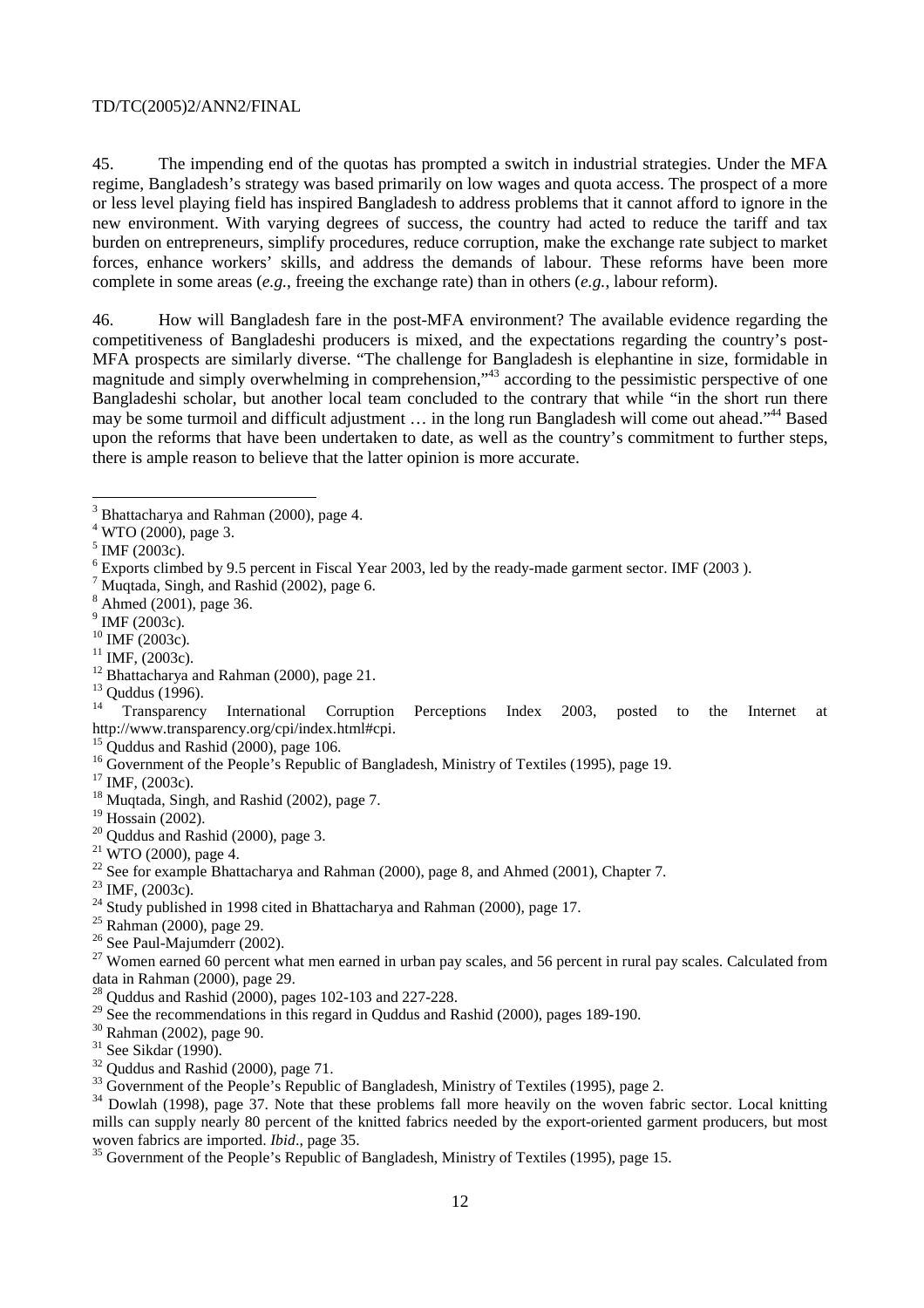<sup>&</sup>lt;sup>36</sup> Bhattacharya and Rahman (2000), page 16.

 $37$  Centre for Policy Dialogue, page 274.

<sup>&</sup>lt;sup>38</sup> Summarized from Bhattacharya and Rahman (2000), pages 8-9.

<sup>&</sup>lt;sup>39</sup> The Brussels Declaration approved at the Third United Nations Conference on the Least Developed Countries called for "improving preferential market access for LDCs by working towards the objective of duty-free and quotafree market access for all LDCs' products in the markets of developed countries." Paragraph 6 of the Brussels Declaration, in Third United Nations Conference on the Least Developed Countries, A/CONF.191/12 (July 2, 2001).

<sup>&</sup>lt;sup>40</sup> The assembled trade ministers "commit[ed] [them]selves to the objective of duty-free, quota-free market access for products originating from LDCs." Paragraph 42 of the Doha Ministerial Declaration, Doha Ministerial Conference, WT/MIN(01)/DEC/W/1 (November 14, 2001).

<sup>&</sup>lt;sup>41</sup> Note that the issue of rules of origin is discussed at greater length in the accompanying case study on Colombian clothing exports.

<sup>&</sup>lt;sup>42</sup> See Office of the United States Trade Representative, "Generalized System of Preferences (GSP): Request for Public Comments on the Possible Withdrawal, Suspension, or Limitation of GSP Benefits with Respect to Bangladesh" *Federal Register* Volume 69 Number 70 (12 April 2004), page 19258. Note however that removal of Bangladesh's GSP privileges would have almost no impact on the clothing sector *per se*, insofar as the United States generally does not extend GSP treatment to products in this sector.

Dowlah (1998), page viii.

 $44$  Quddus and Rashid (2000), page 21.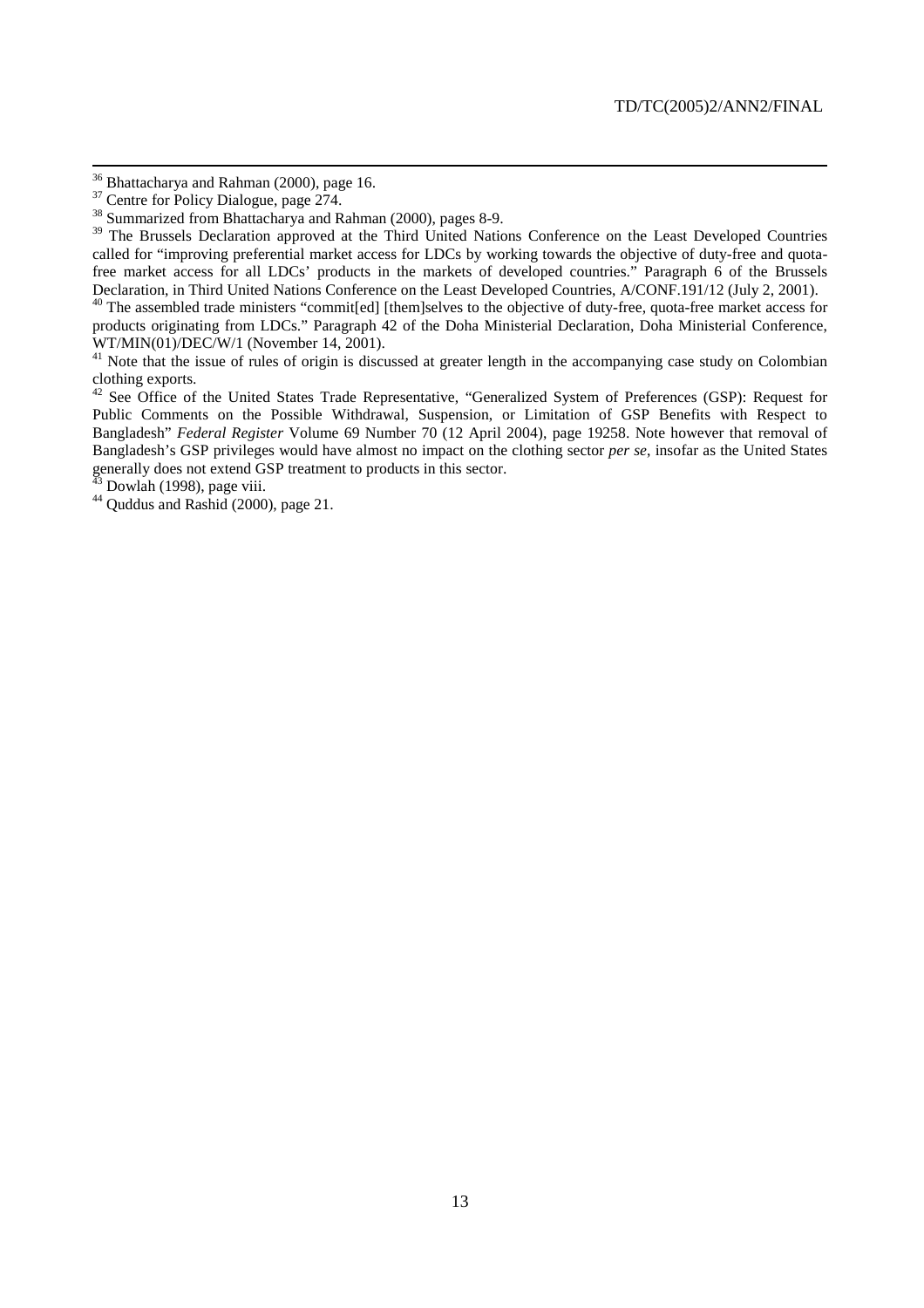# **STATISTICAL APPENDIX**



# **Figure 1: Effective Rates of Protection on Bangladeshi Imports**

Source: Based on estimates of the Bangladesh Tariff Commission, as reported in Nasiruddin Ahmed, Trade Liberalization in Bangladesh (2001), Table 5.7.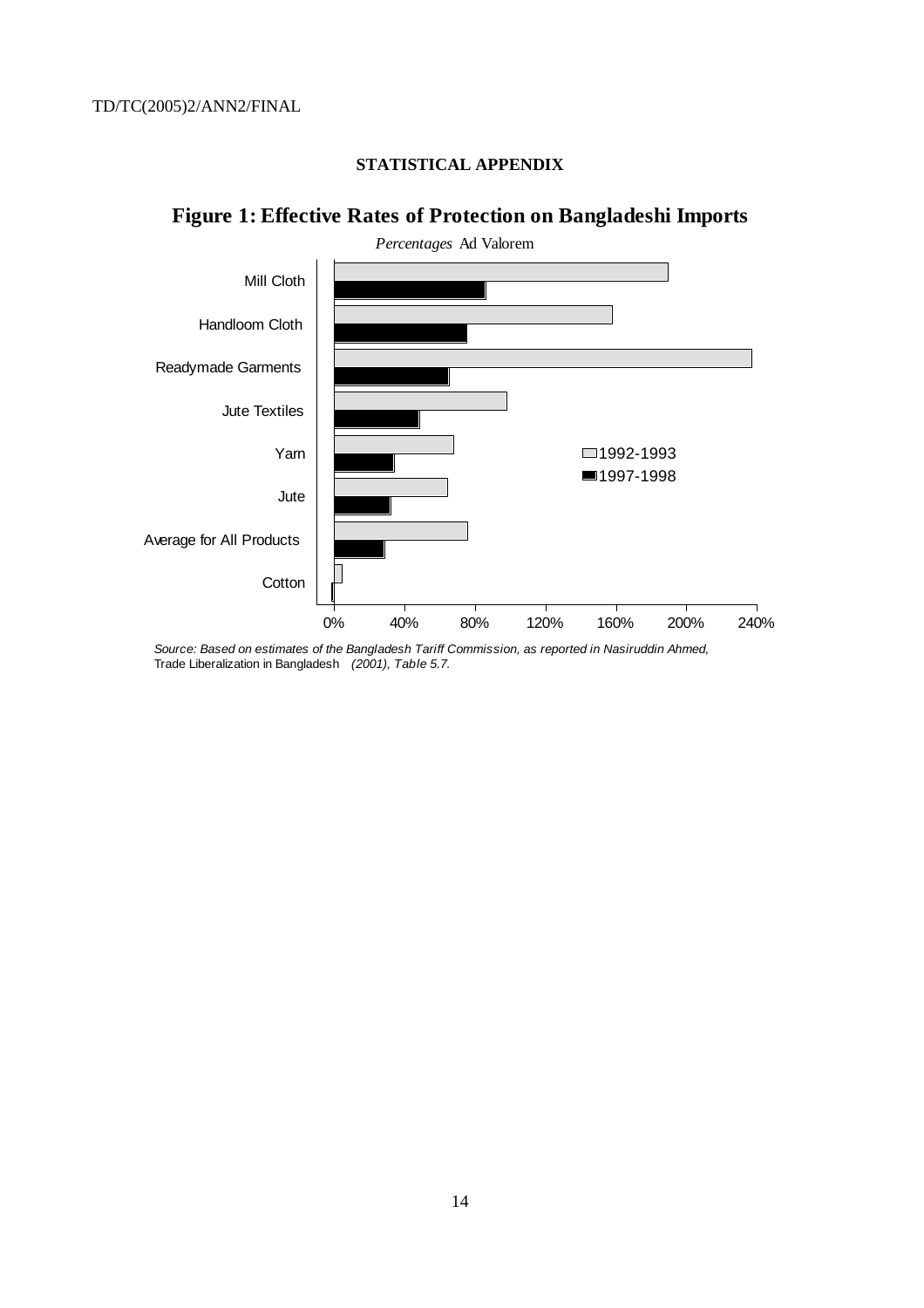

**Figure 2: Bangladeshi Fabric Imports and Apparel Exports, 2001** 

Source: Calculated from WITS data.

# **Figure 3: Average Landed Prices for Certain Men's Shirts Imported into the United States from Selected Partners, 2003**

*Actual Dollars, Based on Customs Value, Imports for Consumption, of HTS item 6205.20.2065 (Men's Cotton Shirts, Not Knitted, Less Than Two Colors in the Warp)*



Source: Calculated from U.S. International Trade Commission data.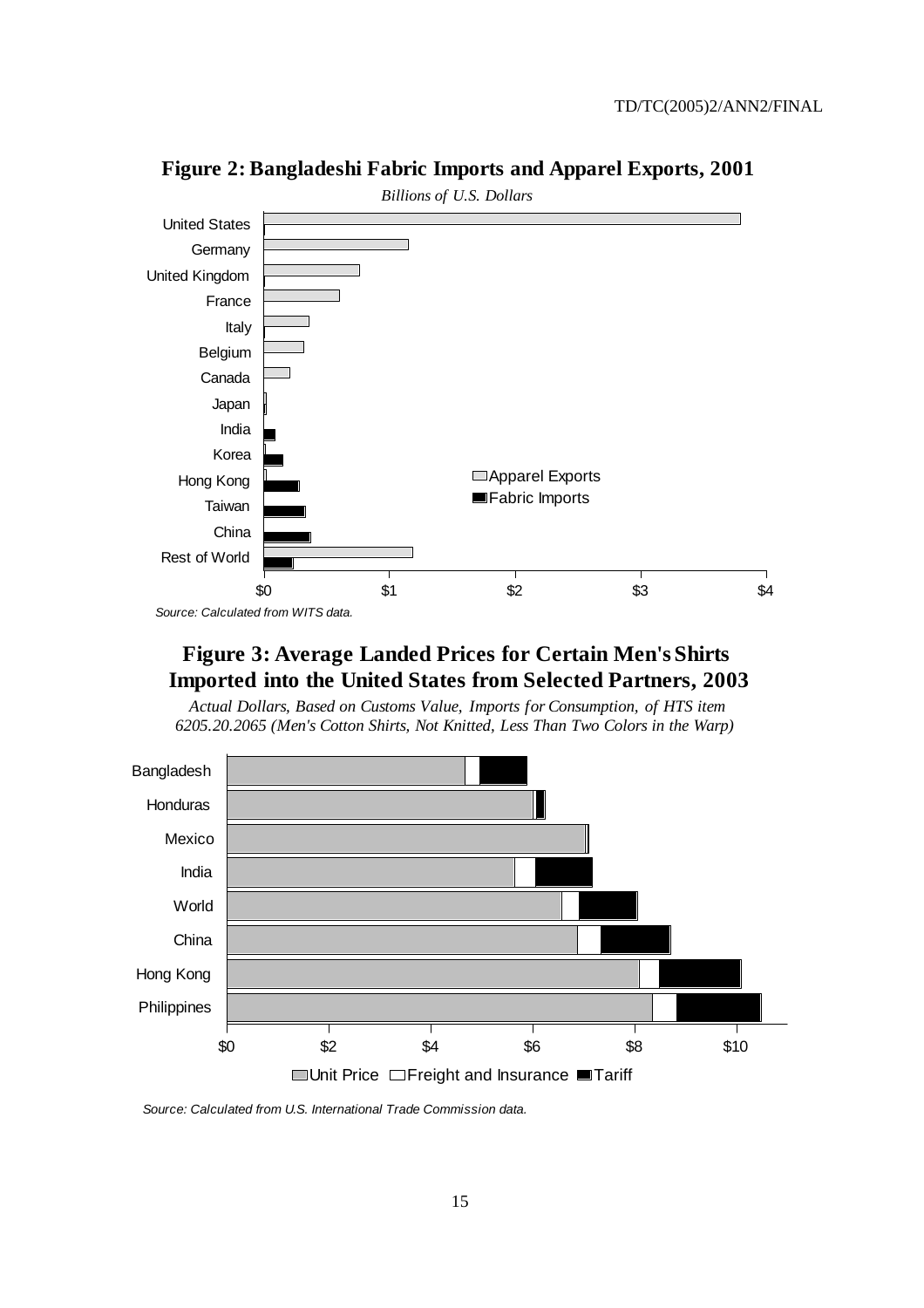# **Table 1: Bangladesh Trade in Fibre, Fabric, and Clothing**

|                         | 1993       | 1995         | 1996         | 1997       | 1998         | 2001         |
|-------------------------|------------|--------------|--------------|------------|--------------|--------------|
| Fibre Imports           | 98,904     | 114,474      | 187,375      | 249,888    | 302,756      | 412,730      |
| <b>Fibre Exports</b>    | 71,448     | 79,318       | 73,316       | 101,899    | 83,144       | 51,156       |
| <b>Fibre Balance</b>    | -27,456    | $-35,156$    | $-114,059$   | $-147,989$ | $-219,612$   | $-361,574$   |
| Fabric Imports          | 690,919    | 1,495,380    | 1,400,276    | 1,042,149  | 1,532,537    | 1,504,465    |
| <b>Fabric Exports</b>   | 179,180    | 275,230      | 277,114      | 294,999    | 278,897      | 282,445      |
| <b>Fabric Balance</b>   | $-511,739$ | $-1,220,150$ | $-1,123,163$ | $-747,150$ | $-1,253,641$ | $-1,222,020$ |
| Clothing Imports        | 7,333      | 198,076      | 304.777      | 66,697     | 120,736      | 369,589      |
| <b>Clothing Exports</b> | 2,611,145  | 3,937,368    | 4,436,365    | 5,376,450  | 7,567,891    | 8,432,851    |
| <b>Clothing Balance</b> | 2,603,812  | 3,739,292    | 4.131.589    | 5,309,753  | 7,447,155    | 8,063,262    |
| <b>Overall Balance</b>  | 2,064,616  | 2,483,986    | 2,894,366    | 4,414,614  | 5,973,902    | 6,479,668    |

# *Thousands of Current U.S. Dollars*

Source: Calculated from WITS data. Note that data on Bangladeshi trade are missing from WITS for some years.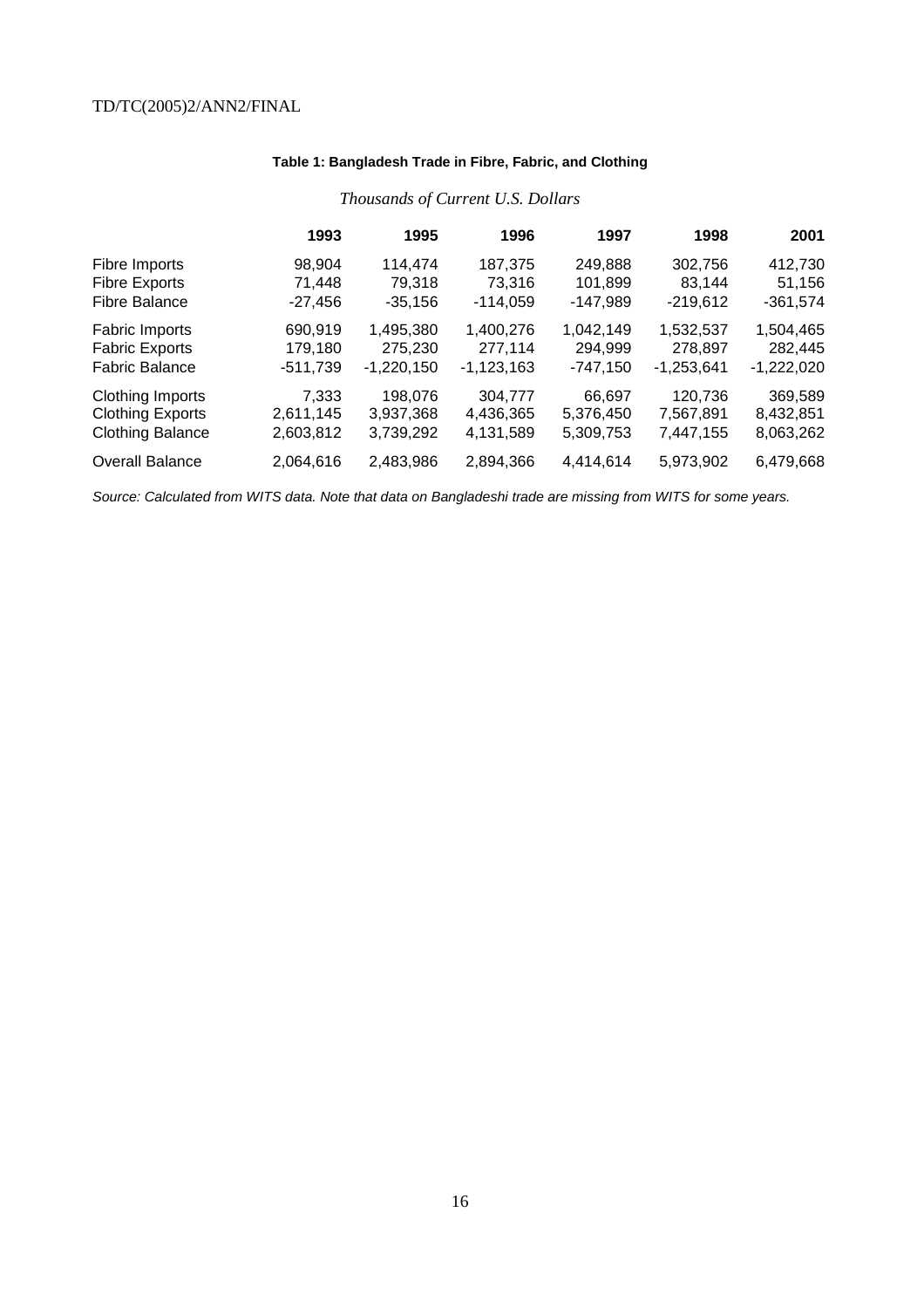#### **3.2 COLOMBIA**

#### **Introduction**

47. Colombia offers an example of a mid-level developing country that is in the transition from the protected production of commodity clothing to full-package manufacture of higher-end merchandise. This is a country that must compete not on price alone, but on the ability to provide advanced goods at a superior level of quality and in a shorter turn-around time. It is this strategic perspective that shapes the Colombian view of trade barriers and preferences. Restrictions on market access, both at home and in export markets, are no longer seen in the narrow context of rent-seeking opportunities. These terms of market access are instead viewed in light of their impact on the country's ability to compete at the higher end of the market. These calculations were part of what prompted Colombia to abandon an industrial strategy based on import-substitution industrialization (ISI), which proved to be much more attractive in theory than in actual practice, and to promote forms of preferential trade that facilitate product upgrading. This might be called an "FTZ to FTA" approach, in which the earlier reliance on free trade zones especially the emphasis on mere assembly of fabric — is replaced by the more advanced operations that are possible in suitably flexible free trade agreements.

#### **The economic and policy context**

48. Colombia's ability to compete effectively in the world textile and clothing market depends upon its overall industrial competitiveness. Like many other developing countries, Colombia based its development strategy for decades upon a protectionist foundation. That approach was ultimately abandoned in favour of a market-oriented model.

#### *Commitment to market-opening*

49. One study properly described the "evolution of the political economy and trade policies in Colombia" as having followed "a circuitous path."45 Like most Latin American countries, Colombia had adopted a policy of import-substitution industrialization in the early 1950s. Beginning in 1960, the government supplemented this approach with a policy of export promotion. The turn towards a truly market-oriented approach did not come until the disruptions caused by the debt crisis of the early 1980s. The initial effect of that crisis was to interrupt a process of liberalization that Colombia had begun in the late 1970s. This first liberalization period (1977-1981) was derailed by a temporary retreat into protectionism (1982-1984), followed by a second liberalization period (1985-1991).<sup>46</sup>

50. Colombia's real commitment to an open economy dates to the early 1990s, with the launching of the *apertura* (openness) policy. While there have been adjustments made across different administrations, the country has not returned to a protectionist orientation. This policy of openness goes beyond trade. It is an example of "second-generation reforms" that several Latin American countries adopted, these being defined as "supplemental measures, refinements of past actions, course corrections, or more far-reaching changes in strategy and policies."47 In Colombia's case, the structural reforms during the 1990s dealt with taxes, financial liberalization, privatization, and liberalization of external capital transactions. At the same time, average tariffs declined rapidly from 83 percent in 1985 to 7 percent in 1992.<sup>48</sup> It is on the basis of these reforms that Colombia is said to adhere to a "competitive" strategy — as distinguished from a "standard" market strategy — in its economic reforms. Whereas the standard strategy is based upon fairly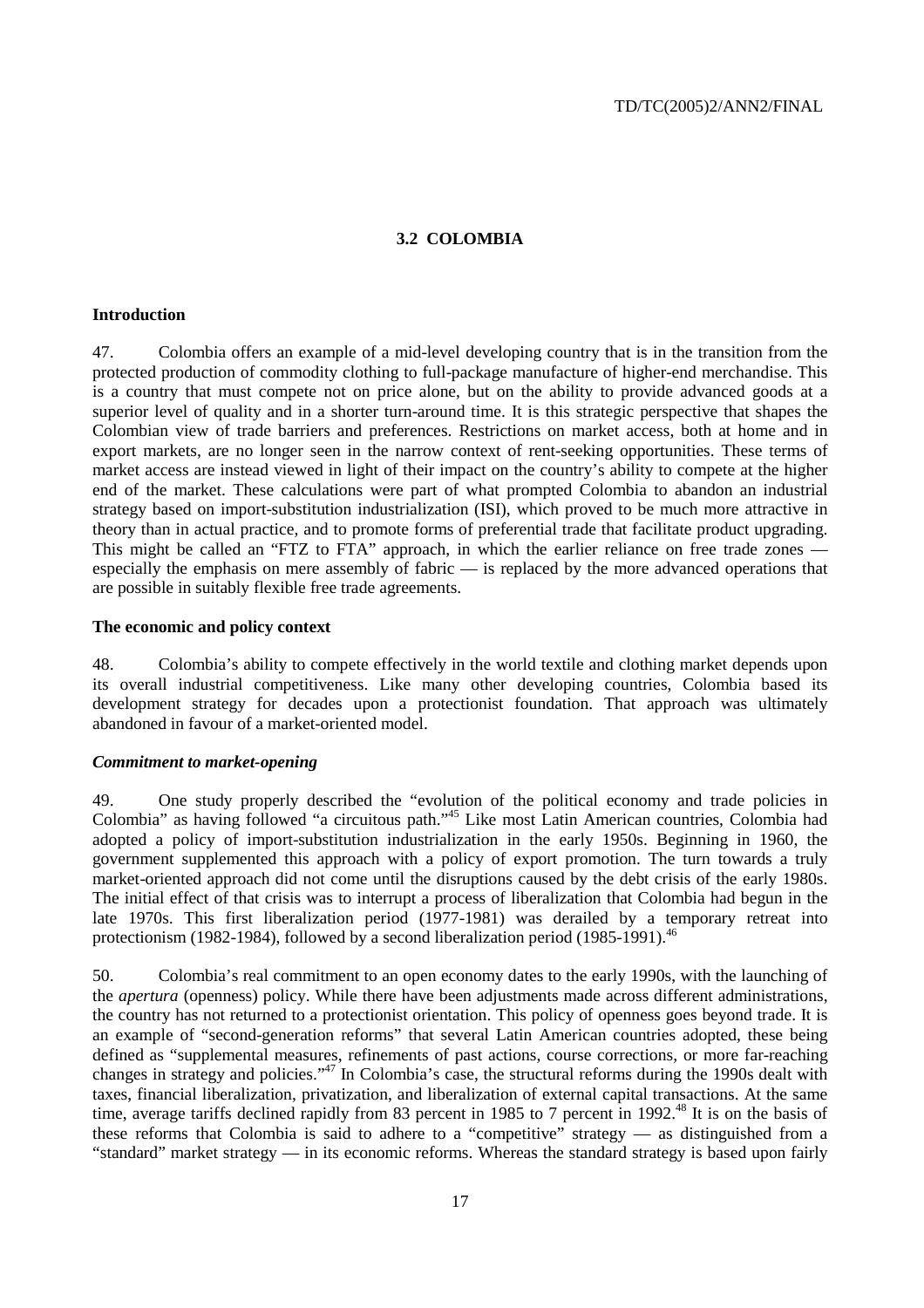strict adherence to the tenets of neo-liberalism, in the competitive liberalization strategy such instruments of public policy as "tax and credit incentives for smaller trading companies, export promotion, and job training programmes … ha[ve] been more actively used as part of a development model based on free trade."<sup>49</sup> Chile practiced this approach, for example, with much better results than were achieved by Argentina under the standard strategy or Brazil under a mostly standard strategy.

# *Exchange rate*

51. One key component of *apertura* is a market-driven exchange rate. Since late 1999, when Colombia eliminated its exchange rate band and floated the peso, the Banco de la República has conducted its foreign exchange intervention through options-based mechanisms. This involves the auctioning of calls or puts (depending on whether the bank seeks to buy or sell U.S. dollars), which may then be exercised when the spot rate deviates (through appreciation or depreciation) from its arithmetic moving average for the previous 20 days. In deciding whether to intervene in this way, the bank monitors the accumulation or decumulation of reserves, as well as the volatility of the exchange rate.<sup>50</sup> This approach, and the volume of interventions, "are designed to slow the rate of change of the peso while letting the market determine its level,"<sup>51</sup> and also avoid creating inflationary pressures.

52. The textiles and clothing industry's fortunes have always been dependent on fluctuations in the dollar-peso exchange rate. As is always the case for multistage industries, however, changes in the exchange rate have different effects upon producers at different segments of value chain. For textile producers, a devaluation will improve its price-competitiveness *vis a vis* imported fabrics, but may also increase the cost of imported raw materials and capital goods. Those costs might be managed, however, by specializing in fabrics that can be made from domestic inputs and by timing the purchases of imported capital-goods. The problem may be more difficult to manage for clothing producers, where capital investments are less significant but fabrics must be supplied on a regular basis. In each case, however, eliminating the swings in exchange rates makes for a more predictable business environment.

# **Characteristics of Colombia's textiles and clothing industry**

53. The key fact for the Colombian industry — like its counterparts in OECD countries — is that domestic wage rates are well above those in Asian developing countries. As is the case in nearly all countries, wages are higher for textile workers (typically about \$240 per month) than clothing workers (about \$160 per month).<sup>52</sup> The Colombian business model seeks to make up for the disadvantage in wage rates through non-price factors in competition. These include the higher skill levels of Colombian workers, superior quality-control procedures, and exploitation of the country's favourable geographic position.

54. Colombia has gradually moved up the ladder of sophistication in the clothing industry. Analysts commonly distinguish among three types of arrangements in clothing trade, based on ascending levels of quality and involvement:<sup>53</sup> (1) mere *assembly* of clothing, often done on a subcontracting basis and usually in special economic zones; (2) o*riginal equipment manufacturing* (OEM) is similar to assembly of lowvalue, commodity clothing, but is devoted to costlier, branded clothing; and (3) *original brand manufacturing* (OBM), in which the OEM manufacturer has now acquired the expertise needed to design and market its own goods. In the 1960s, most production consisted of simple assembly in free trade zones. By the late 1970s, Colombian firms were producing clothing under license for several major brand-name companies. Today an increasing number of OEM producers are developing their own capabilities in OBM production.

55. Moving up this ladder of sophistication has required that the clothing industry, and the economy in general, address several factors that held back productivity. In a now-classic study of problems in the clothing industry during the 1960s and 1970s, one analyst noted that the main difficulties included low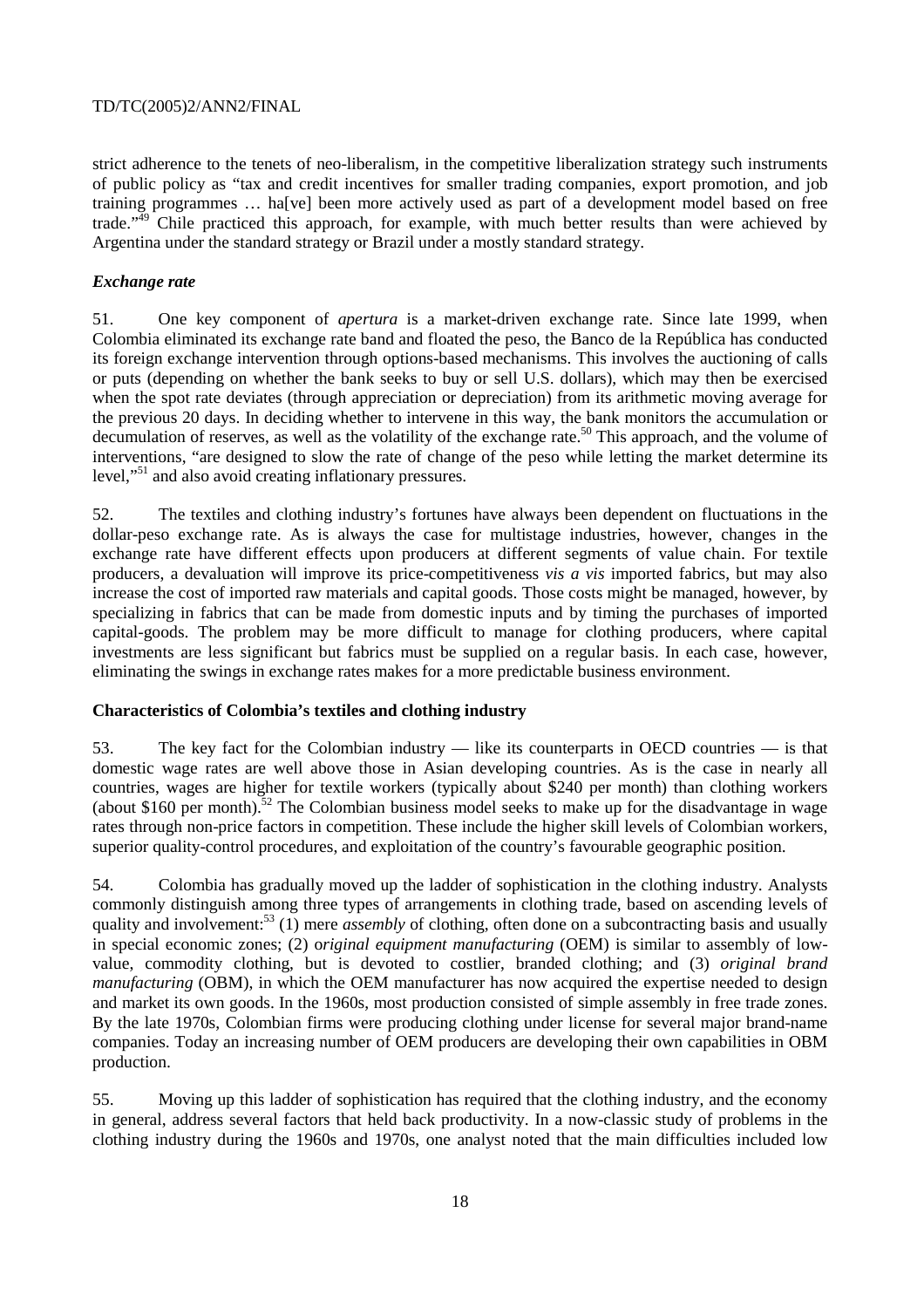productivity of the workforce which greatly neutralized the advantages of low wages; lower management productivity, including a lack of appreciation for quality and punctuality; tariff policy restricted the availability of world quality inputs at world prices; export promotion zones existed but did not work; and transportation costs were greatly advantageous to Colombia manufacturers but were not efficiently used.<sup>54</sup> These bottlenecks have been dealt with in a series of reform initiatives, some of them being undertaken on an economy-wide basis and others being specific to the industry. Cooperation between the public and private sectors has been crucial. In 1989, for example, the Government of Colombia commissioned a series of outside studies of industrial sectors in order to promote their modernization. One such study focused on the textile sector. In a happy coincidence, the industry received and began to adopt the recommendations emerging from this study at a time when it was already pursuing its own self-initiated process of conversion, and at the very time that the government took on the new policy of *apertura*. 55 The initiatives of the public and private sector thus converged into a shared effort.

56. The clothing industry today has a reputation as a high-quality provider that can meet just-in-time deliveries, especially in such niche markets as women's underwear, babies' clothing, and swimwear. In anticipation of 2005, the industry has been shifting its focus from basic garments to higher-end fashion items, while also offering full-package programmes. These are sourcing arrangements that can provide the entire range of garment manufacturing — clothing design, all steps of textile production, distribution of the finished garment — or any combination of these operations.

#### *Labour, management, and investment*

57. One of the major problems in past decades was the lack of competence in the work force and professionalism in management. Both of these issues have been dealt with at the industry level. The clothing industry in particular undertook new training programmes in the early 1990s, seeking to ensure that workers could perform new functions or "have the flexibility required to execute distinct tasks within the same production process" (*i.e.*, multitasking).56 While that approach would appear to contradict the logic of specialization, it paid off for the industry. Colombia's plans for the post-2004 environment depend upon its ability to compete in the higher end of the market, including full-package production of quality garments. This in turn depends on the skill levels of its workers, which already compare favourably with competitor countries in Asia. Worker training is therefore a priority in the clothing industry, with the government and private sector jointly holding permanent training programmes.

58. Managerial improvements have kept pace with advances in labour, largely through a process of learning-by-doing. Colombian clothing production is primarily based on trade rather than investment. This is true both for the full-package producers in the higher end of the market, as well as the producers who do contract work for foreign retailers. Local management operates both textile and clothing companies, and most firms in Colombia's textile and clothing sector are owned by Colombians. Producers of manmade fibres, however, are reportedly foreign-owned or have foreign capital investment from companies headquartered in the United States, Mexico, Germany, and the United Kingdom. Colombian policymakers hope to attract new foreign investment in order to enhance its competitiveness in the production of higher-quality fabrics and clothing.

59. The *apertura* did lead to increased trade activity, but was even more significant for the changes that it inspired in the internal operations of the textile industry. Whereas some 38.5 percent of producers said in a poll that they had begun substituting imported inputs for national products, this was much smaller than the percentages who said that they had reorganized their productive processes (73.0 percent).<sup>57</sup> It was during this period that many firms in the textile industry adopted programmes based on total quality management, just-in-time production, and strategic planning.<sup>58</sup> The clothing industry undertook similar efforts, especially in total quality management.<sup>59</sup>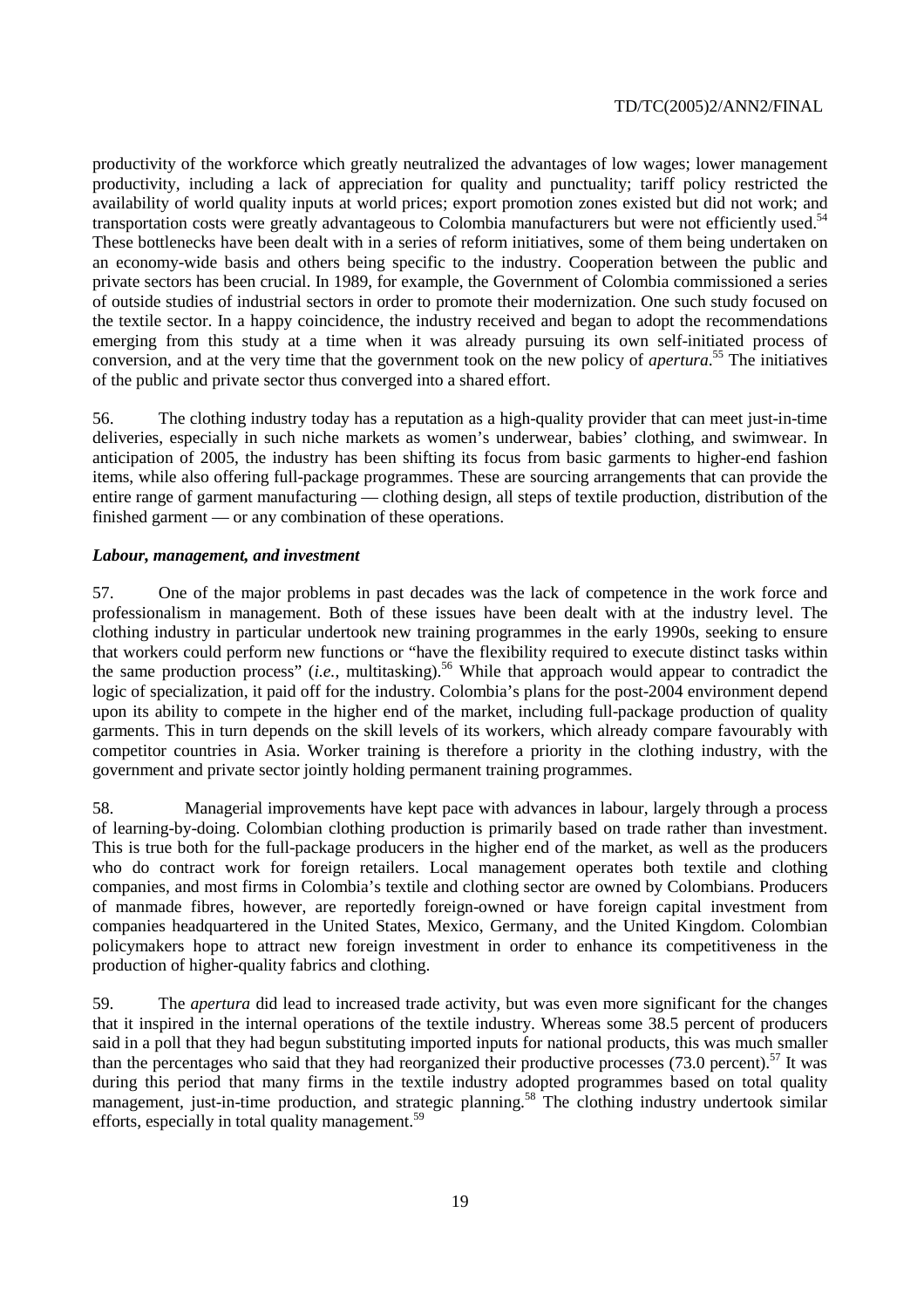# *Transportation costs*

60. Much has been done to take better advantage of Colombia's strategic location. The country is close to the United States, and is the midpoint between North and South America. Colombia is also the only South American country with ports on both the Pacific Ocean and the Caribbean. Its location gives Colombia an advantage in turn-around time, a critical consideration in the higher value-added segments of this industry. That is especially true in co-production arrangements. Shipping U.S.-made and -cut fabric to Asia for assembly can require a turn-around cycle of four to six weeks, which is much less attractive for an Asian producer than the transformation of Asian fabric into clothing (a process that may take only a week).<sup>60</sup> Colombia can ship products to the United States within three days by sea or three hours by air.

# **Trade policy**

61. The Colombian textile and clothing industry has transformed itself from one based on a protected local market to competition in export markets. This required not only the all-important transition from ISI to an export orientation, but further required that the export strategy avoid the pitfalls of simple assembly and price-based rent-seeking. Under the quotas of the Multifibre Arrangement regime, it would have been easy for Colombia to establish a "quota baby" industry that chased short-term profits in restricted markets. That approach would have a limited shelf-life. The Colombian strategy is instead based upon efforts to be competitive in a post-2004 world. Colombia has taken a series of steps to reverse its earlier policy of protectionism. Those steps were at first limited to autonomous programmes that provided for exemptions from protection, but then moved into reciprocal agreements that provide for the removal of protective barriers on a mutual and negotiated basis.

62. This required a revolution in the expectations of producers, many of which were happily insulated in the ISI system. In the early 1990s, half of all textile producers did not export at all, and only 3.8 percent of them exported more than half of their production.<sup>61</sup> Just over half (51.7 percent) of clothing producers were exporters.62 Clothing producers took a more pessimistic attitude towards the *apertura* than did the textile industry, with "entrepreneurs being more concerned about the damage that could be done to them by imports — especially the illegal ones — than they were by the benefits they derived from exports.<sup>"63</sup> Since then, the clothing industry has experienced rising level of export orientation and a change in mentality.

63. The competitiveness of an export industry is determined in part by its ability to escape the antiexport bias of protectionist barriers. Due to the fact that the Colombian fibre-fabric-clothing chain is only partly integrated, the country is dependent on trade in both directions. While the country grows cotton, production declined during the 1990s and cotton fibre imports now account for more than 65 percent of consumption. Most of the synthetic fibres used by Colombia's textile industry are imported, primarily from the United States.<sup>64</sup> Trade reforms have helped to enhance the competitiveness of Colombian industry. One study examined the response of textile, clothing, and other industries in Colombia to changes in the level of protection. It found "strong evidence supporting the hypothesis that Colombian plants' productivity is negatively affected by trade protection," due to "an increase in (i) skilled labour intensity of production, (ii) imports of intermediate inputs, and (iii) investments in machinery at the plant level."<sup>65</sup>

64. The improvements in the domestic industry's capabilities have been complemented by shifts in the nature of the trade regime. In past decades tariffs on imported textiles and clothing were set at virtually confiscatory levels, but — under the terms of the Plan Vallejo adopted in  $1967$  — incentives were available for exporters who imported raw materials and capital goods. The Vallejo Plan allows the tarifffree importation of raw materials for use in finished products that are to be exported. With modifications, it remains in place to this day. That plan, coupled with free-trade zones (FTZs), helped to establish clothingassembly and OEM production in Colombia. The FTZs permit exemption from income tax on all export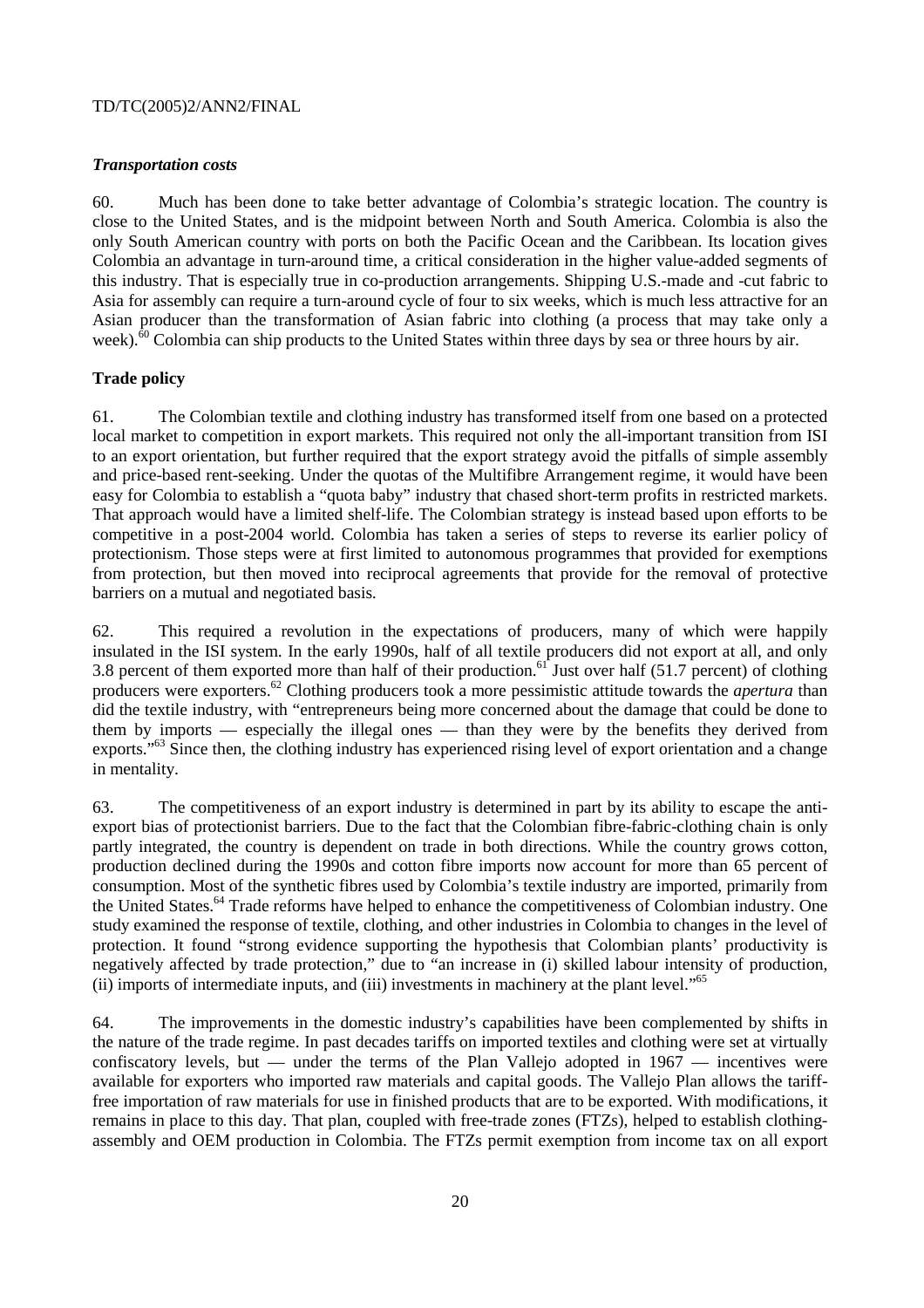earnings; exemption from all customs duties and value-added taxes on goods and services brought into the zone; the right to exchange, hold, and negotiate foreign currency and to open domestic or foreign bank accounts in foreign currency; and exemption from income tax on all export earnings.

65. While the Plan Vallejo remains in place, it is being overtaken in importance by another, more ambitious regime. In a strategy that might be deemed "from FTZs to FTAs," Colombia has gradually moved away from simple assembly of commodity clothing in enclaves to more sophisticated production for sale in the markets of its free trade agreement (FTA) partners. FTAs can be more conducive to valueupgrading than are FTZs, provided that their rules of origin are not too restrictive. The current FTA negotiations between Colombia and the United States — as discussed below — are just the latest and largest in a series of steps towards free trade between Colombia and the rest of the Americas. Among the other major steps were the transformation of the import-substituting Andean Group into the Andean Community in the 1990s, based on a common market and "open regionalism" (*i.e.*, simultaneous reduction of barriers to trade with third countries); negotiation of the Group of Three (or G-3) agreement with Mexico and Venezuela in 1994; the Colombia-Chile bilateral agreement (1994); and the launch of the negotiations for a Free Trade Area of the Americas in 1998.

66. The conclusion of an FTA between the United States and Colombia — which may also include Ecuador, Peru, and perhaps Bolivia — will be the culmination of a process that has been underway for two decades. As is discussed at greater length in the case study of the United States on textiles and clothing, much of U.S. textile and clothing policy since the mid-1980s has attempted to encourage co-production with those countries that incorporate U.S.-made fabric into finished clothing. The application of that policy to Colombia has gone through three phases. Prior to the early 1990s, the only available means was to encourage production in FTZs. The U.S. complement to the Plan Vallejo was the HTS 9802 programme, under which imports of products assembled abroad from U.S. components would be subject to tariffs only on the foreign value-added. As can be seen from the data in Figure 1, there is a close correspondence between U.S. exports to and imports from Colombia in this sector. Until recently, those imports and exports were usually two ends of the same transaction: U.S. fabric entered Colombia duty-free under the Plan Vallejo, and the finished clothing entered the United States on reduced-duty basis under the 9802 programme. Usage of the 9802 programme has declined in recent years, however, a development that has been attributed to "a shift in Colombia's sector trade from clothing assembly-only operations to 'full package' clothing programmes in an effort to boost its competitiveness."66

67. The second phase came with the enactment of the Andean Trade Preferences Act of 1991, which was renewed and expanded by the Andean Trade Promotion and Drug Eradication Act of 2002 (APTDEA). The 1991 preferences had not included textiles and clothing, but the 2002 amendments did. Provided that products met the APTDEA rules of origin — which do allow for some use of third-country materials — the goods would receive duty- and quota-free access to the U.S. market. That allowance for the limited use of third-country materials is critically important, as Colombian producers need greater sourcing flexibility in order to continue their transition from simple assembly operations. The early results of the expanded preferences can be seen in Figure 2. While the raw data suggest that some of the U.S. imports from Colombia in 2003 and 2004<sup>67</sup> may have represented only a change in the dutiable status of existing trade flows, the jump in import values also implies that the preferences stimulated some additional sales. The FTA negotiations offer an opportunity for further transformation of the U.S.-Colombian textile and clothing relationship. That will depend in part on the rules of origin that are negotiated.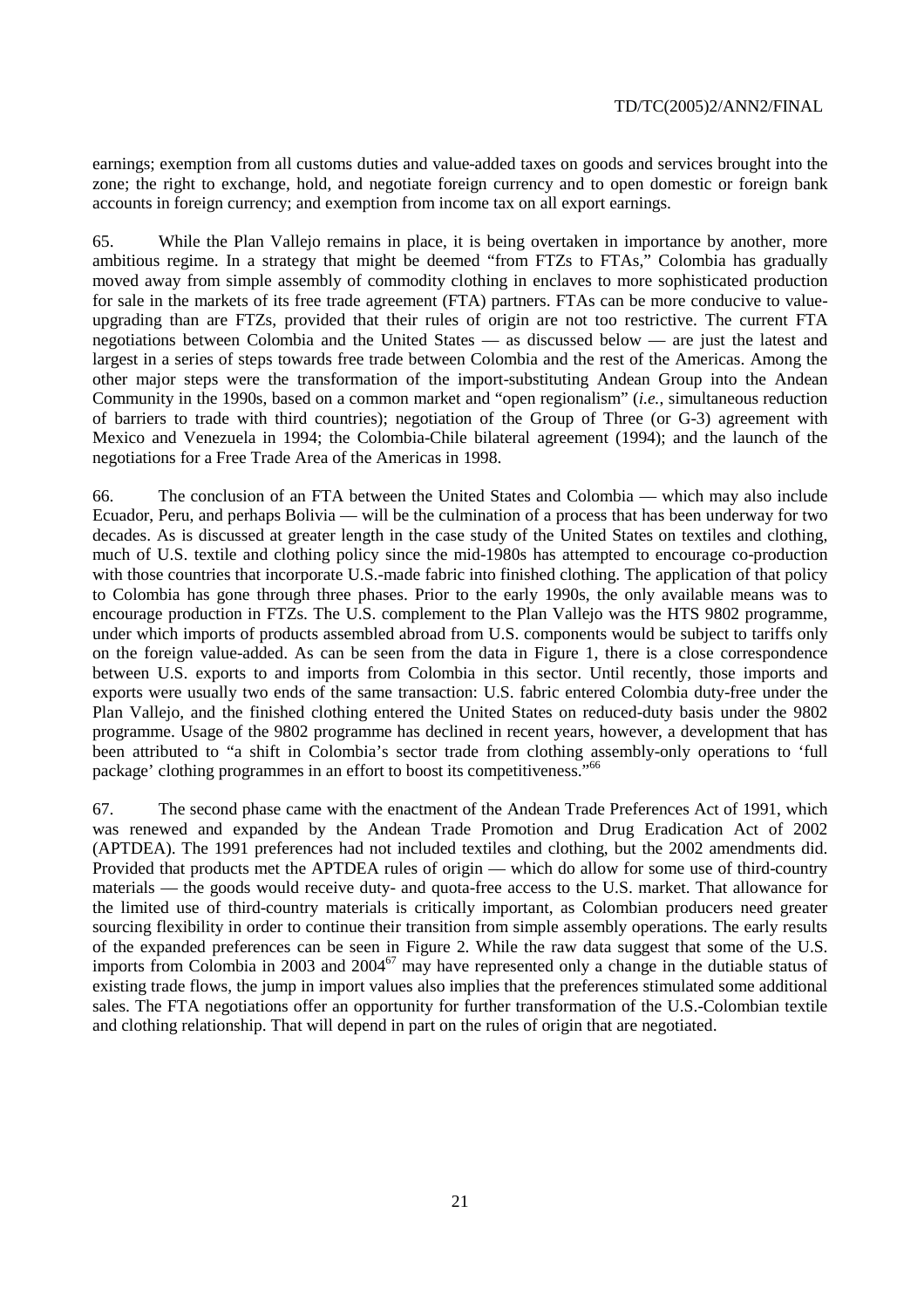#### **Conclusions and lessons**

68. The Colombian experience underlines the importance of eliminating the anti-export bias that is inherent in protectionist regimes. While Colombian policymakers sought for decades to reconcile these two aspects of the textile and clothing policy regime, they ultimately had to sacrifice the protectionist barriers altogether. Once the country was committed to open markets, the domestic industry enjoyed the advantages of access to higher-quality, lower-cost imports of supplies and capital goods, while also being exposed to the challenges of competition.

69. Changes in government policy offer only an opportunity to compete. It is the firms themselves that need to take advantage of these opportunities through improvement in their competitiveness. According to one study of the clothing industry, the success of the firms that have performed the best during the *apertura* has been "founded upon their capacity to deal with competition through their controls of production costs, management of sales prices, and improvement in the quality of the goods that they offered for sale."68 Those firms that undertook reforms were then in a better position to serve both the local and export markets.

70. Trade policy can complement these efforts be encouraging the upgrading of products and processes. The Colombian industry has benefited in particular from a complementarity in the trade policy goals of both Colombia and the United States, both of which have acted to encourage co-production operations and the progressive upgrading of Colombian firms' operations. Through a combination of more liberal government policies, enhancement of managerial and labour skills, learning by doing, preferential trade programmes, and the negotiation of free trade agreements, the Colombian industry has been transformed. What was once a protected industry with narrow goals has developed the capacity to offer high-quality, full-package production. This industry would be in poor shape if it sought to compete with the major Asian producers solely on the basis of price, but it has instead moved into higher-value segments where non-price considerations are equally important.

 $\overline{a}$ 

48 Haar and Reyes (2000), page 7.

 $45$  Haar and Reyes (2000), page 4.

<sup>46</sup> This periodization is from Fernandes (2003), pages 9-10.

 $47$  Jeffrey Stark (1999).

<sup>49</sup> Wise, Carol (1999), page 1.

 $50$  For further details on these operations, see IMF (2004), page 6.

<sup>51</sup> IMF (2004b), page 17.

<sup>52</sup> USITC (2004a).

<sup>&</sup>lt;sup>53</sup> This typology, as well as the discussion of different regional models, is adapted from Gereffi and Memedovic (2003), page 1.

<sup>&</sup>lt;sup>54</sup> Summarized from Morawetz (1981).

<sup>&</sup>lt;sup>55</sup> See the discussion of the Boston Consulting Group study in Jaramillo, Montoya and Ramirez (1996), pages 88ff.

<sup>&</sup>lt;sup>56</sup> Jaramillo, Montoya, and Ramirez (1996), page 174; translation from the original by the author.<br><sup>57</sup> Jaramillo, Montoya, and Ramirez (1996), page 108.

<sup>58</sup> Jaramillo, Montoya, and Ramirez (1996), page 172.

<sup>59</sup> Jaramillo, Montoya, and Ramirez (1996), page 110.

<sup>60</sup> McMillan, Pandolfi, and Salinger (1999), pages 21-22.

<sup>61</sup> Jaramillo, Montoya, and Ramirez (1996), page 101.

<sup>62</sup> Jaramillo, Montoya, and Ramirez (1996), page 163.

 $^{63}$  Jaramillo, Montoya, and Ramirez (1996), page 165; translation from the original by the author.  $^{64}$  USITC (2004a).

 $<sup>65</sup>$  Fernandes (2003), page 3.</sup>

<sup>66</sup> USITC (2003), page 2-32.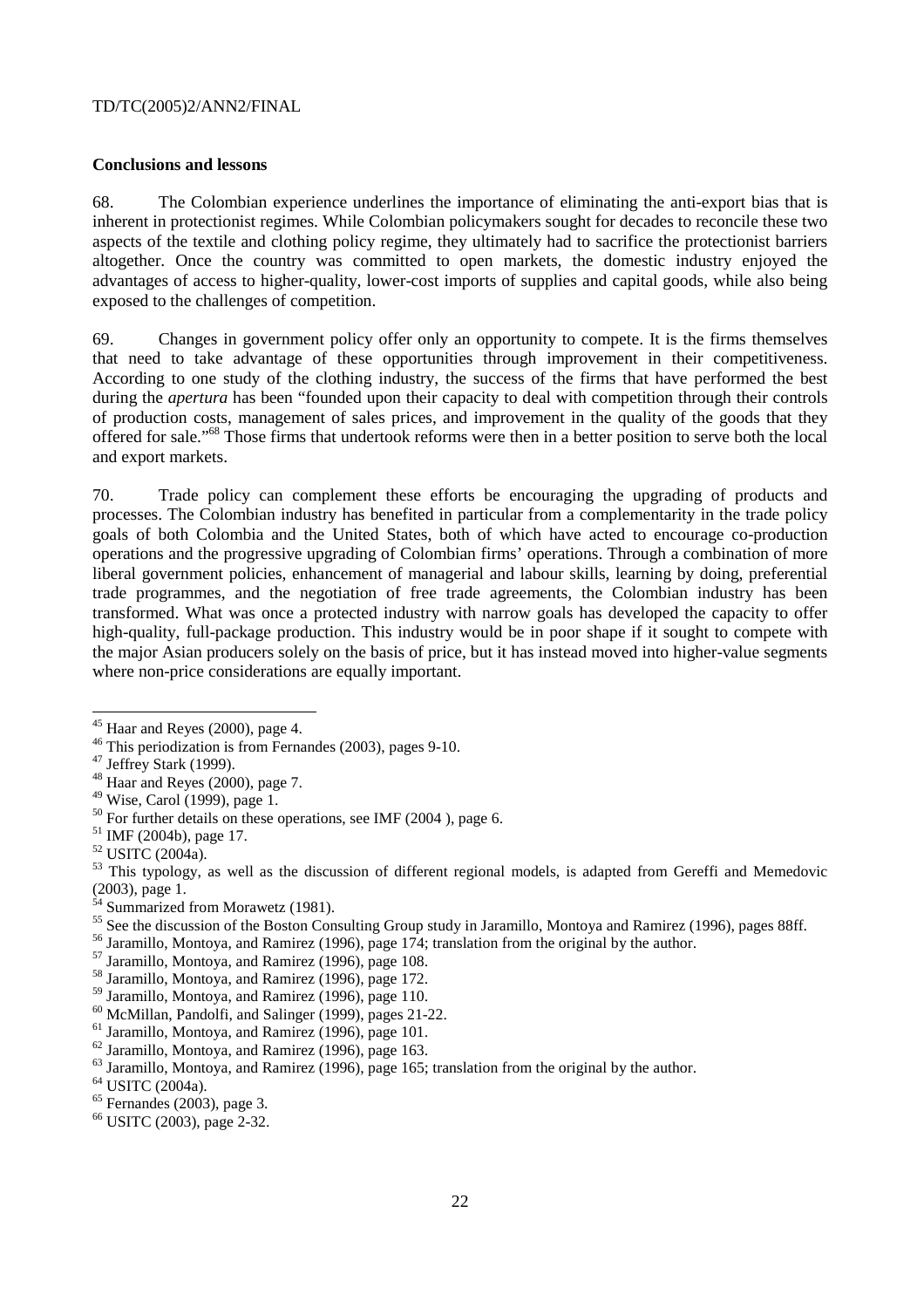<sup>&</sup>lt;sup>67</sup> Imports of qualifying textile and clothing articles from the Andean countries became eligible for preferential treatment with the implementation of ATPDEA, on October 31, 2002, but exporters were not taking full advantage of the new opportunities until 2003.

 $^{68}$  Jaramillo, Montoya, and Ramirez (1996), page 182; translation from the original by the author.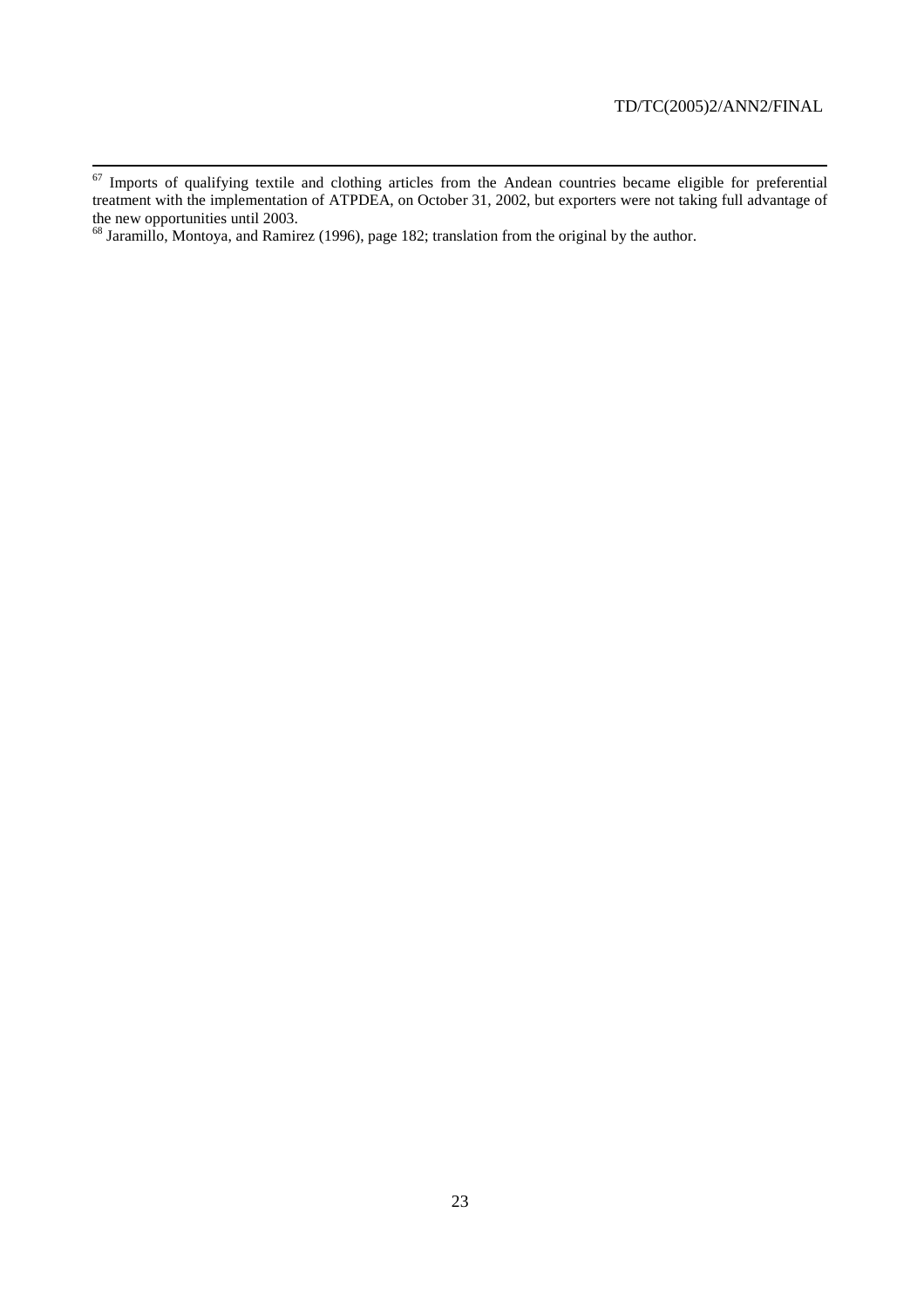



*In Millions of Current U.S. Dollars; 2004 Data Projected from January-May Figures*



Source: Calculated from U.S. International Trade Commission data.



*In Millions of Current U.S. Dollars; 2004 Data Projected from January-May Figures*



Source: Calculated from U.S. International Trade Commission data.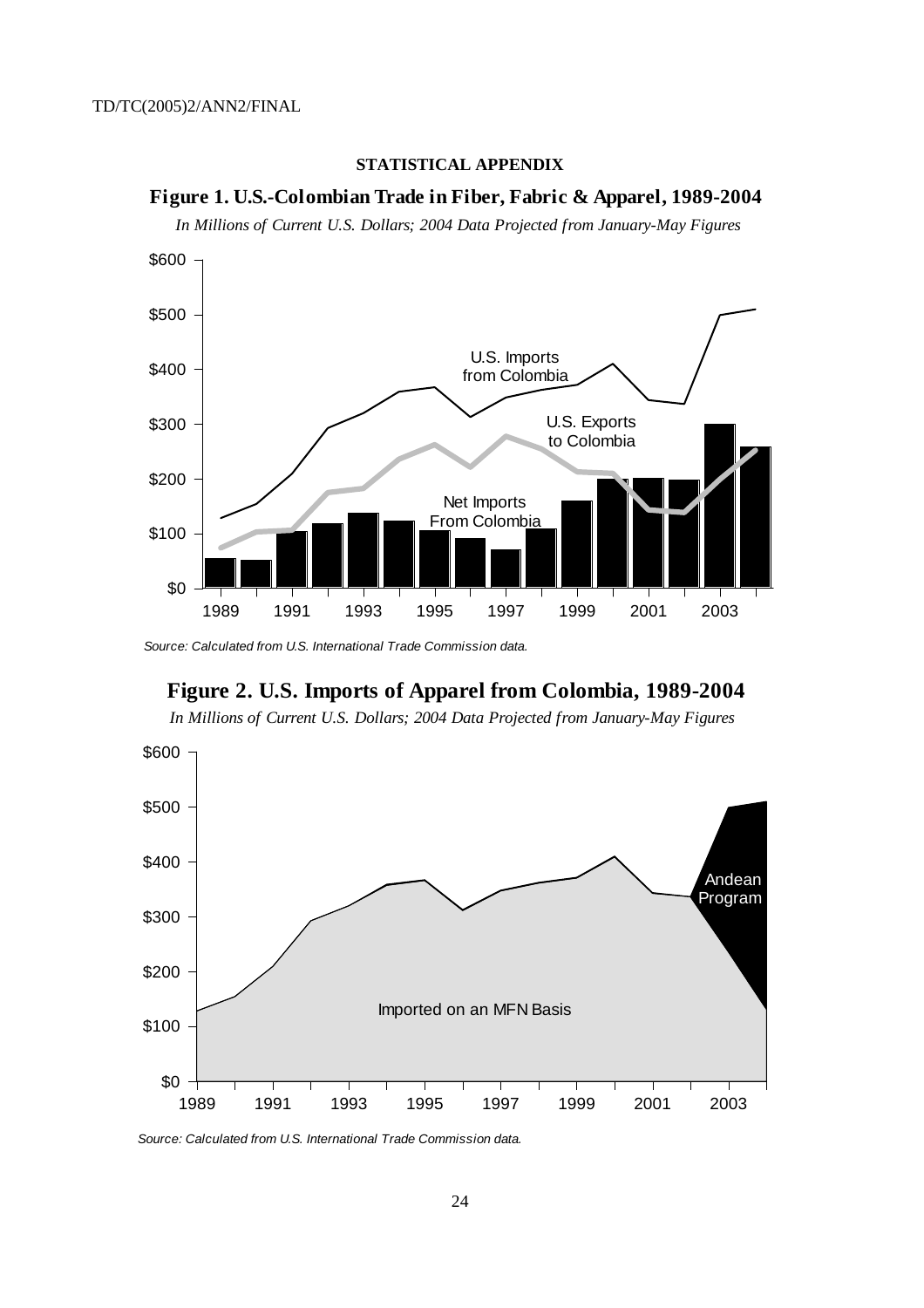# **3.3 LESOTHO – THE CLOTHING SECTOR**

#### **Introduction**

71. Lesotho is a land-locked, least-developed country surrounded by, and to a large extent dependent on, its South African neighbour. Despite that, the country has managed to develop a flourishing clothing industry and become one of the largest exporters of clothing in Sub-Saharan Africa**.** This case study reviews the Lesotho clothing sector and focuses on government policies that have influenced the expansion and competitiveness of the industry. A combination of factors has helped attract (mainly Asian) investors to the clothing sector: (1) relative political stability, (2) a relatively well-educated and productive labour force, (3) an active export and investment promotion policy, (4) access to South Africa's infrastructure and (5) preferential access to the EU and US markets. Subsequently, the US Africa Growth and Opportunity Act (AGOA) has helped trigger an industry boom, but it is important to emphasise that the first investments occurred long before the introduction of the AGOA.

#### **Economic and social developments**

72. At independence, in 1966, the country was totally dependent on agriculture and lacked a manufacturing base. Rapid growth in the 1970s (average real GDP growth of 7% a year) and between 1987-97 (6.4%), first driven by remittances from migrant labour and aid money and later by foreign investments, transformed the economy. Manufactures now make up 18% of GDP, around half of which comes from the clothing sector (IMF, 2004c).

73. Traditionally, the economy has been heavily dependent on workers' remittances, which accounted for nearly half of the GNP during the  $1980s$ .<sup>69</sup> Declining demand for low-skilled workers in South Africa – in conjunction with domestic civil unrest – has contributed to a severe crisis and dramatic reduction in remittances, down to one fourth of GNP by 1998 (Lundahl *et al*., 2003).

74. Exports have grown markedly during the 1990s and increased even more dramatically at the end of the decade thanks to the US AGOA. Exports now make up over 50% of GDP, with clothing accounting for three quarters of this figure. Approximately 95% of clothing exports are sold on the US market under AGOA.70 Even though all inputs to the clothing industry are imported from Asia and South Africa, the sector's export growth has contributed to lowering Lesotho's large trade deficits. Nevertheless, in 2002, overall imports stood at more than double that of exports and came mainly from the countries of the Southern African Customs Union (SACU).

75. Although remarkable, Lesotho's growth performance has been combined with a low level of formal employment creation and rising poverty, because of factors such as low productivity in agriculture and declining possibilities in South African mines (Lundahl *et al*., 2003). The official unemployment rate is over 30%. Employment in the clothing industry surpassed that in the public sector in 2001, but has not been sufficient to absorb the loss in other sectors. Moreover, income inequality is among the highest in the world and gender inequality is pronounced. Women have fewer opportunities than men, partly because women are still prohibited from owning and transferring property. HIV/AIDS is taking a heavy toll and life expectancy has declined from 53 years in 1989 to 45 years in 1999. Education has been a priority of the government since the structural adjustment programmes of the late 1980s, and Lesotho's educational attainments are higher than the Sub-Saharan average.<sup>71</sup>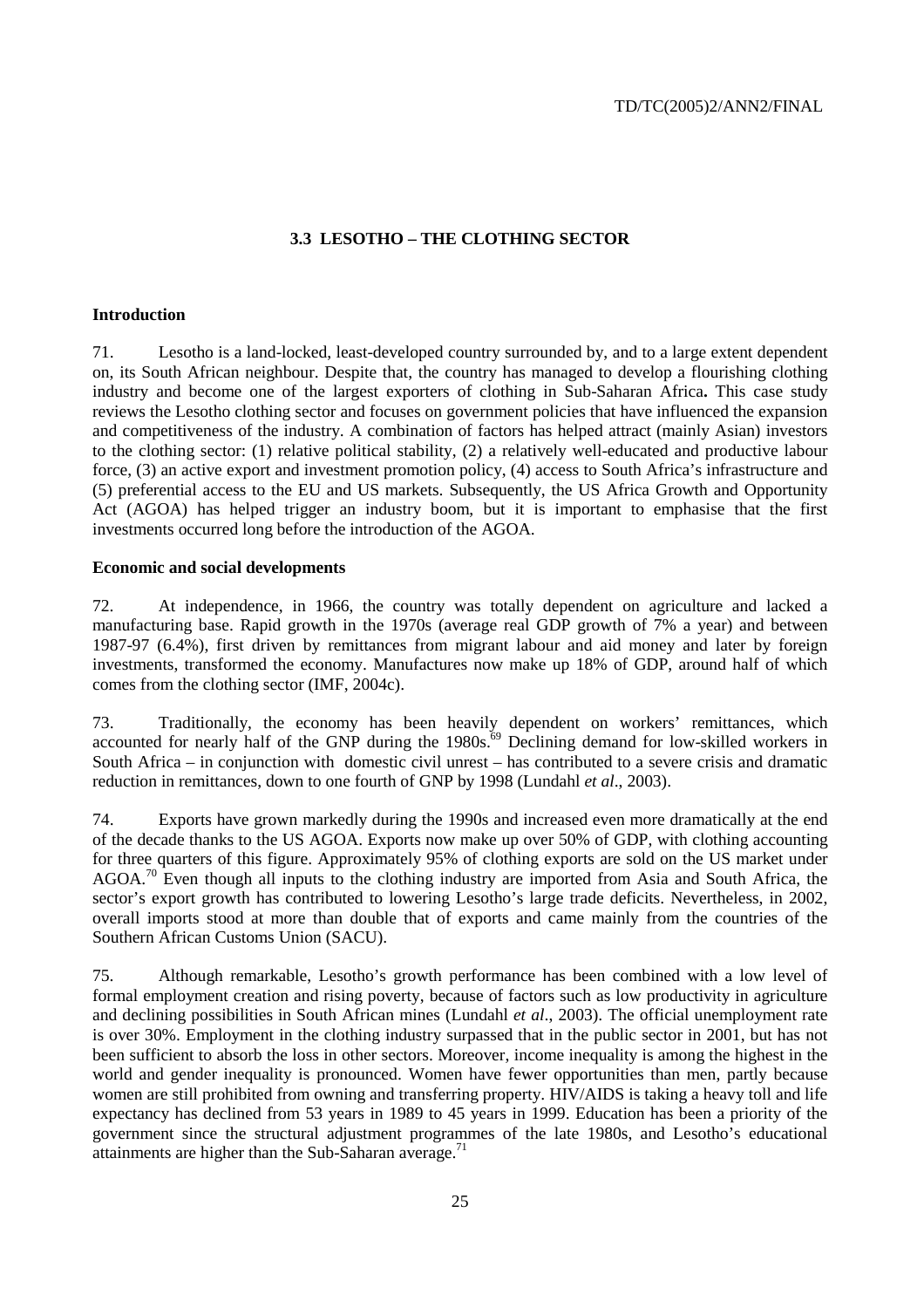# **Clothing industry developments**

#### *Industry performance, structure and impact on the economy*

76. The clothing sector has become the main source of economic growth and employment in Lesotho. The origins of the industry date back to the early 1980s, when clothing operations were moved from South Africa to Lesotho to avoid international sanctions, to take advantage of cheap and relatively productive labour, and the country's derogation to the Lomé Convention rules of origin.<sup>72</sup> Preferential market access to the EU and the US and the provision of incentives contributed to lure investors. The first East Asian investment was made in 1986. Since then the industry has grown at a sustained pace, which only slowed down at the end of the 1990s. A major boost to the industry came from the approval in 2000 of the US AGOA (Gibbon, 2002; IMF, 2004c).

77. The clothing industry has created a large number of jobs for a predominately female labour force. In February 2003, 43 firms with 43,000 employees (90% being women) were reported to operate in the industry, with several investment projects under way. In addition, numerous small manufacturers produce for the domestic market. Chinese Taipei-owned companies dominate the industry and production is almost entirely focused on jeans (60%) and t-shirts (40%) aimed for the US market.<sup>73</sup> All inputs are sourced from abroad, but rules of origin that will apply from 2007 have prompted investment in fabric, spinning and knitting facilities (ITC, 2001, USITC, 2004b, and Gibbon, 2002). As a result of the low local value-added, the linkages between the clothing sector and the domestic industry are limited (Integrated Framework, 2003).

78. The private sector is very polarised and there is no internal coordination to voice common concerns to the government. Larger firms tend to rely on their own networks for trade information, while smaller ones are reported to be quite unaware of production standards and market opportunities. Overall, there are very limited links between the foreign-owned export sector and the domestic firms, *e.g.* in terms of providing inputs and services.

# *Government policies*

79. A specific feature of Lesotho is its high dependency on South Africa in terms of macroeconomic policies, trade, investment, transportation and employment. Nevertheless, government policies have played an important role in the development of the clothing sector.

80. The late 1970s saw an important shift in the country's development strategy, with the government adopting an industrial promotion policy that comprised a combination of import-substitution and export-oriented production, and acknowledged a larger role for the private sector (Matlsoa, 1999). This was not enough, however, to overcome the structural weaknesses of the economy (Lundahl *et al*., 2003). Economic stagnation in South Africa, combined with rising budget and current account deficits, led to a build up of public debt in the 1980s. At the end of the decade, the country embarked on a set of structural adjustment programmes sponsored by the international financial institutions. This co-operation has continued since then with a focus on macroeconomic stability and structural reform.

81. In terms of macroeconomic and trade policy, Lesotho's room for manoeuvre is constrained by the country's membership in the Common Monetary Area (CMA) which comprises Namibia, South Africa and Swaziland, and the Southern African Customs Union (SACU), which also includes Botswana.<sup>74</sup> The currency is pegged to the South African Rand, which, as a consequence, affects Lesotho's external competitiveness and inflation rate. Lesotho applies the common SACU external tariff policies and trade laws and enjoys duty-free access to other member countries' markets. Half of government revenue comes from customs duties collected and redistributed by the South Africa's National Revenue Fund.<sup>75</sup>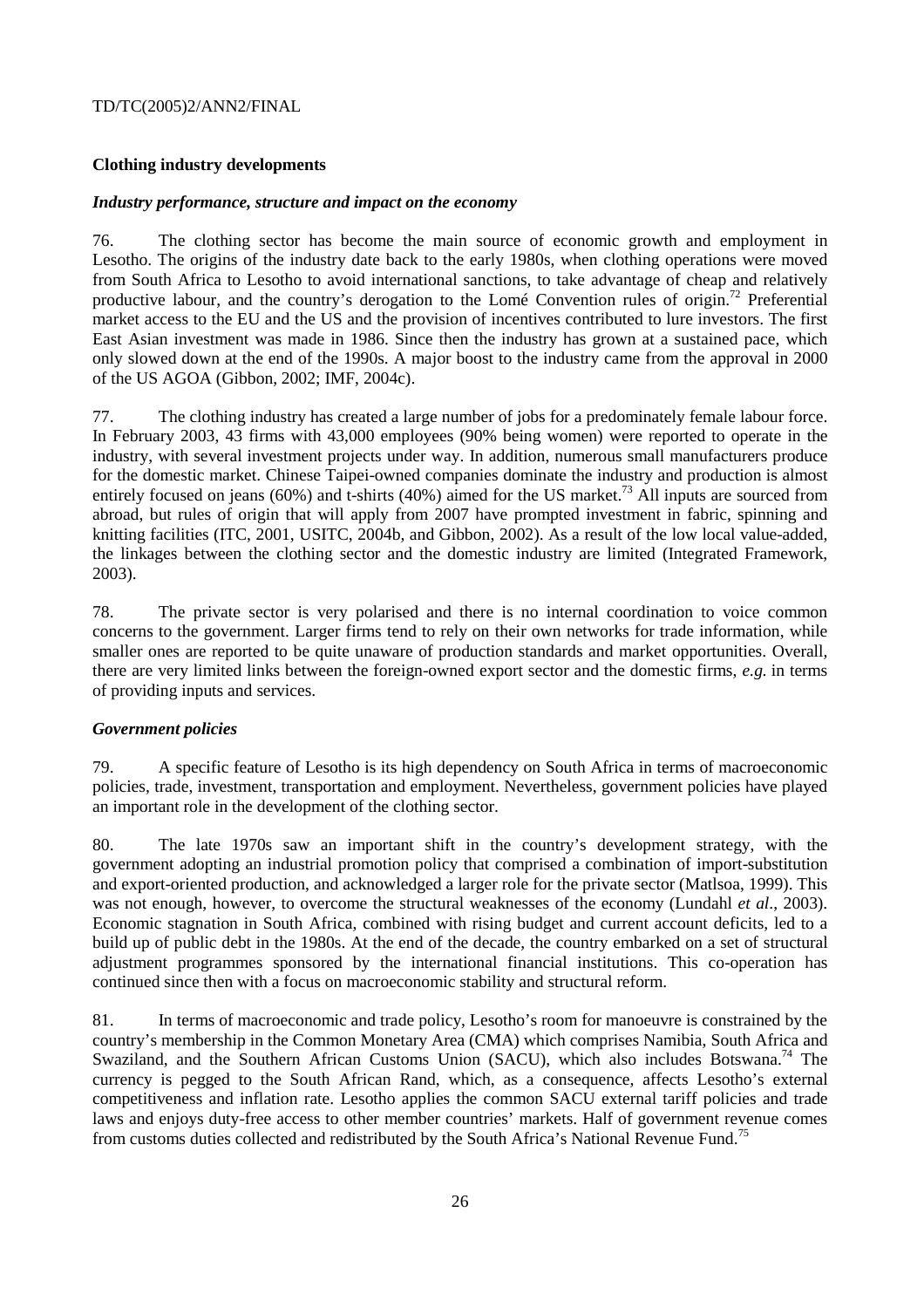82. The common external trade regime is relatively open, with an average simple tariff rate of 11.4% in 2002, down from 15 per cent in 1997. However, this conceals significant tariff peaks on clothing and inputs, which creates an anti-export bias for Lesotho. In addition, there is a range of less transparent, specific, mixed, compound, and formula duties (Integrated Framework, 2003; WTO, 2003a). A combination of weak institutional capacity and a poor public-private dialogue undermine the ability of the trade policy making process to handle complex policy issues.

83. In terms of external market access, Lesotho's clothing exports enjoyed preferential market access to the European Union under the Lomé Convention and to the United States under the Generalised System of Preferences (GSP) in the 1980s. At the end of the decade, the EU requested that two stages of production be carried out in the country of origin or in an eligible ACP country. After an eight year dispensation period, several foreign producers reduced their activities in Lesotho, while others shifted their exports to the US market to take advantage of unused quota under the MFA. In 2000, the US AGOA was passed into law, which grants qualifying Sub-Saharan countries duty-free access for clothing and a range of other products to the US market. Input must normally originate from the US or another eligible Sub-Saharan country, but this rule will not apply to LDCs such as Lesotho until January 2007.<sup>76</sup>

84. Foreign direct investment has played a fundamental role in the development of Lesotho's clothing industry and its export performance (World Bank, 1998; Lundahl *et al*., 2003). The country has no foreign investment law but the investment regime is considered to be liberal and non-discriminatory. There are no restrictions on ownership and no history of expropriation. The Investment Promotion Centre, a branch of the parastatal *Lesotho National Development Corporation* (LNDC) acts as a one-stop facility for investors, providing a range of incentives for them.77Although important, incentives were not the main drivers of FDI.<sup>78</sup> The attractiveness of Lesotho as a destination of FDI resides in a number of factors: favourable international trade agreements (including the exceptions from the EU rules of origin), the productive labour force, access to South African ports and the efficient mechanisms in place for exporters.<sup>79</sup>

# *Future challenges and opportunities*

85. The most acute challenge for the clothing industry in the future might be the changing market access conditions. The threat posed by the phasing out of the special textile provision in 2005 (now postponed to 2007) has induced some companies to invest in backward integration, but the overall impact on the industry is still unclear. At the same time, the elimination of the MFA quotas will probably mean stronger competition from countries like China and other Asian producers. Opportunities include the free trade agreement that is being negotiated between SACU and the US, and the EU's Everything But Arms initiative, even though the rules of origin of the latter need to be clarified (IMF, 2004c).

86. On the domestic side, the government faces major challenges to further develop and diversify the economy. As regards clothing, there is a need to enhance the linkages between the foreign-owned firms and the local economy, by improving the business climate, supporting local entrepreneurs and enhancing on-the-job training. This task is complicated by the weak entrepreneurial culture in Lesotho, the cultural differences between foreign investors and the local population and the declining quality of the vocational skill component in the educational system (Lundahl *et al*., 2003). Training facilities are lacking, partly because of the reluctance of foreign employers to train and promote local employees (Integrated Framework, 2003). In parallel, HIV/AIDS looms as a major health and development threat.

87. The lack of dialogue between government and the private sector may seriously undermine the country's ability to handle trade-related challenges, such as those enumerated above (Integrated Framework, 2003; Capra-TFOC Consortium, 2003). In this respect, donors have been very active in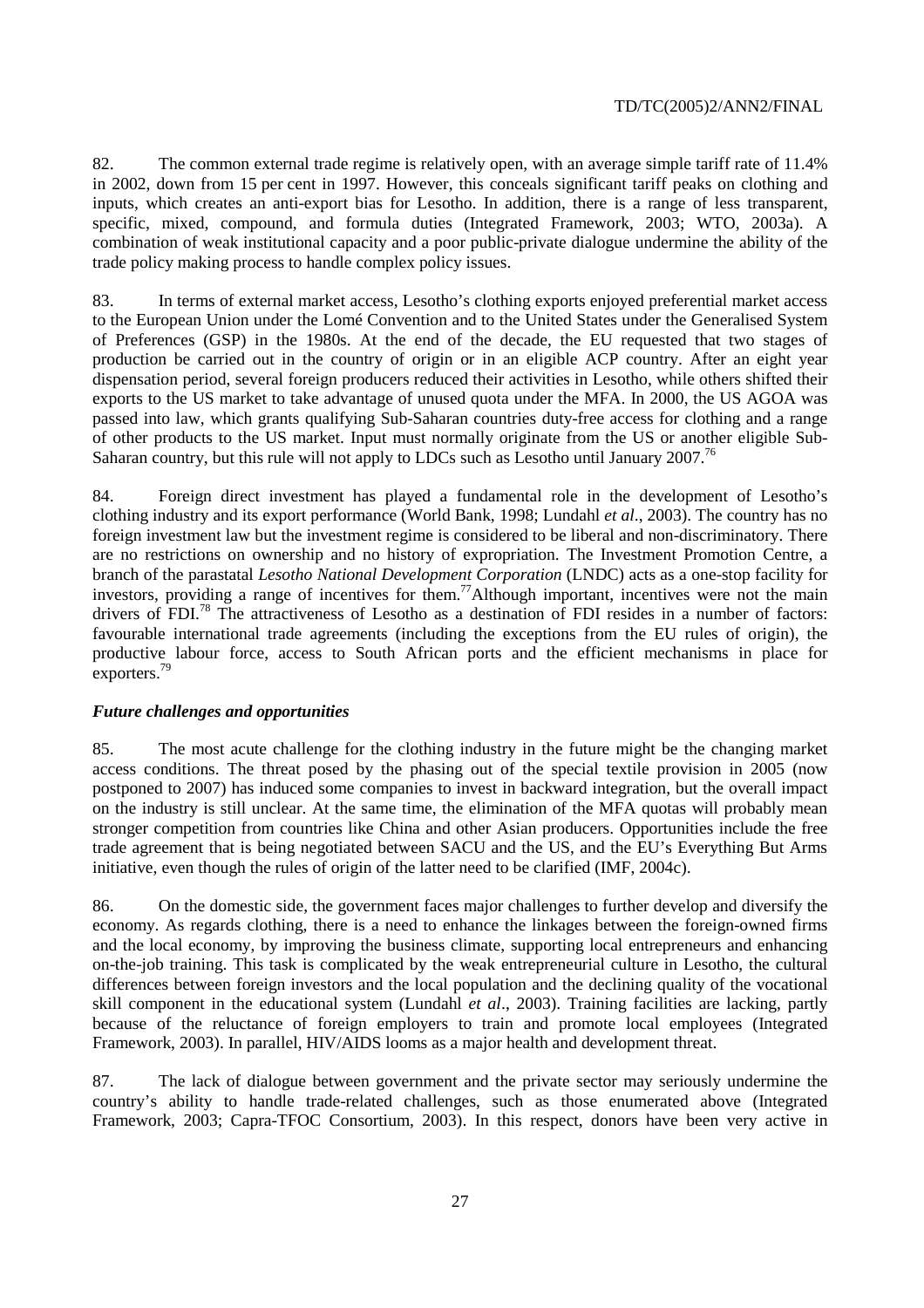supporting the country's trade policy making process, in particular through the Integrated Framework for Trade-Related Technical Assistance (see Box 2).

88. There are concerns that the booming clothing sector may contribute to the spread of HIV/AIDS, since the employment opportunities created has fuelled rural-urban migration of young people. In response, a Private Sector Coalition against HIV/AIDS was launched in 2002 (IRIN, 2003). In addition, the sector might have a negative environmental impact, due to its extensive use and pollution of scarce water. The 2000 Environmental Bill deals with the environmental threat, but stakeholders have been slow to implement concrete solutions (Gibbs and Gibbs, 2002).

# **Conclusions**

89. Lesotho's clothing industry has been called a "*success story*" (IMF, 2004c, p.14) and the sector undoubtedly has made an important contribution to economic growth, exports and employment. However, the spill-over effects to the local economy are limited and it remains to be seen how the foreign-owned export enterprises respond to the changing market access conditions. In any case, the economy has now become dependent on one major industry, which makes it vulnerable. Further diversification and promoting local entrepreneurship should be high on the government's agenda.

#### **Box 1. Integrated Framework for Trade-Related Technical Assistance**

The Integrated Framework for Trade-Related Technical Assistance (IF) is a multi-donor programme that aims to integrate trade priorities into national development plans, such as the Poverty Reduction Strategy Papers (PRSPs), of least-developed countries and to assist in the co-ordinated delivery of trade-related technical assistance, in response to needs identified by the LDCs. The programme was initiated in 1997 by six multilateral institutions (IMF, ITC, UNCTAD, UNDP, World Bank and the WTO). Fourteen countries are currently participating in the IF, including Lesotho.

An important element of the IF is the Diagnostic Trade Integration Study (DTIS) – a country report that assesses the participating country's present trade and investment regime, identifies trade bottlenecks and opportunities and suggests recommendations for policy reform and technical assistance. The Lesotho DTIS was finalised in November 2003 and is available on the IF website. The following recommendations are included in the report:

 Engage actively in regional arrangements (SACU and SADC), including pursuing liberalization of SACU's common external tariff, limitations on the use of non-tariff barriers, and regional cooperation in the introduction of trade facilitating measures.

 Undertake efforts to improve the country's investment climate for foreign and domestic investors alike, which includes streamlining the licensing system for new business entrants and foreign trade operations, land management, and the system governing entry of foreigners into Lesotho.

- Invest in infrastructure and human resources, both in long-term education and short-term training, especially in the clothing sector.

Attempt to improve statistical reporting and administrative procedures

The DTIS recognises that there is great need for external assistance to develop the institutional capacity required to address these issues. As a consequence, a national IF steering committee, with participants from the government, the private sector and donors, has been established to manage follow-up activities (i.e. the implementation of technical assistance and capacity building projects).

Source : Integrated Framework (2003), www.integratedframework.org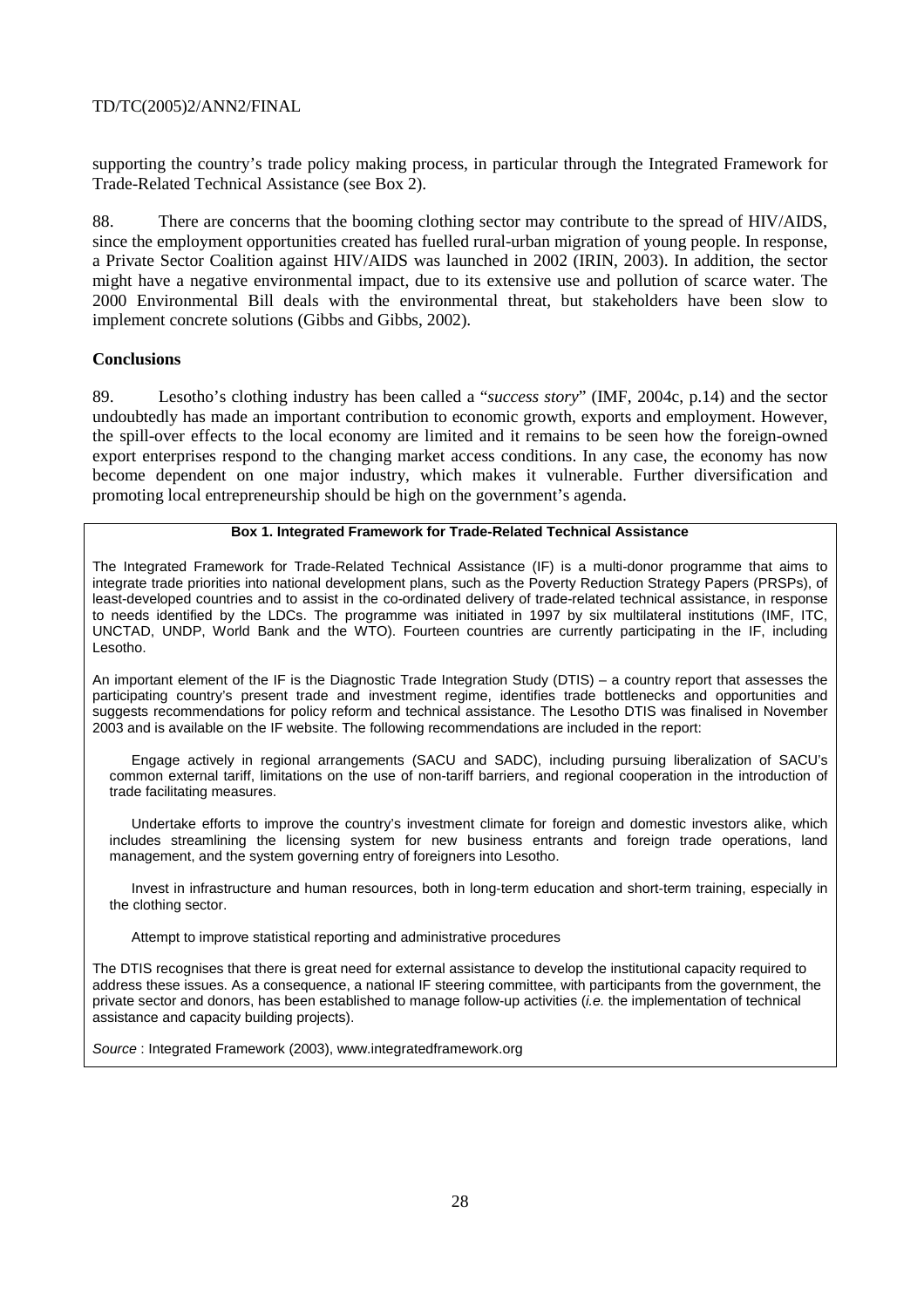#### **Table 1. Lesotho: Structure of the Economy**

|                                                   | 1976-1984 | 1985-1994 | 1995-2002 |
|---------------------------------------------------|-----------|-----------|-----------|
| Agriculture, value added (% of GDP)               | 30.9      | 21.2      | 17.4      |
| Industry, value added (% of GDP)                  | 24.7      | 33.0      | 40.9      |
| Services, etc., value added (% of GDP)            | 44.4      | 45.8      | 41.7      |
| Trade (% of GDP)                                  | 134.8     | 135.5     | 133.3     |
| Exports of goods and services (% of GDP)          | 16.5      | 16.9      | 31.1      |
| GDP growth (annual %)                             | 8.0       | 5.0       | 3.3       |
| Employment in agriculture (% of total employment) | 40.2      | 40.0      | n.a.      |
| Employment in industry (% of total employment)    | 34.1      | 27.9      | n.a.      |
| Employment in services (% of total employment)    | 25.6      | 32.1      | n.a.      |

Source: World Development Indicators CD-ROM (2004)

|  | Table 2. Lesotho: Export structure |  |  |
|--|------------------------------------|--|--|
|--|------------------------------------|--|--|

| Product name                                                                            | HS Code 2 | 1976-84  | 1985-94  | 1994-03  |
|-----------------------------------------------------------------------------------------|-----------|----------|----------|----------|
| Articles of apparel and clothing accessories                                            | 84        | 5.91%    | 77.97%   | 86.65%   |
| Non-metallic mineral manufactures, n.e.s.                                               | 66        | 17.97%   | 7.66%    | 11.62%   |
| Gold, non-monetary (excluding gold ores and concentrates)                               | 97        | $0.00\%$ | 6.45%    | $0.60\%$ |
| Fish, crustaceans, molluscs, preparations thereof                                       | 03        | 0.01%    | 0.02%    | 0.36%    |
| Vegetables and fruit                                                                    | 05        | 3.71%    | 3.82%    | 0.31%    |
| Other transport equipment                                                               | 79        | 0.29%    | 0.03%    | 0.08%    |
| transactions<br>commodities<br>classified<br>Special<br>and<br>not<br>according to kind | 93        | $0.11\%$ | 0.16%    | 0.05%    |
| Miscellaneous manufactured articles, n.e.s.                                             | 89        | 30.32%   | 0.18%    | 0.04%    |
| Dairy products and birds 'eggs                                                          | 02        | $0.00\%$ | $0.00\%$ | 0.04%    |
| Non-ferrous metals                                                                      | 68        | 0.01%    | 0.03%    | 0.02%    |

Source: UN COMTRADE Database, SITC Rev. 3.

 $\overline{a}$ 

 $69$  At that time almost half the adult male population was employed in South Africa.

<sup>&</sup>lt;sup>70</sup> In 2003, the value of total US garment imports from Lesotho amounted to US\$ 392 million. AGOA imports for the same year reached US\$ 372 million. Source: USITC (2004b).

Adult literacy rate is 81.4 per cent, which is much higher than the Sub-Saharan average (63 per cent).

<sup>&</sup>lt;sup>72</sup> This derogation allows Lesotho to export duty free garments produced in Lesotho from cotton of non-ACP origin. Productivity levels are at about 70-80 per cent of that in Asian factories for basic garments, but lower for more elaborate items (USITC, 2004b).

<sup>73</sup> Major customers in the US include Gap, Wal-Mart, and K-mart.

<sup>&</sup>lt;sup>74</sup> See Grandes (2003) for a detailed analysis of the functioning of the CMA and its implications for the various members. Lesotho is also a member of the South African Development Community (SADC), which is engaged in establishing a free-trade area amongst its 14 Member States, but withdrew from the Common Market of Eastern and Southern Africa (COMESA) in 1998.

<sup>&</sup>lt;sup>75</sup> Until 2002, South Africa primarily determined tariff rates, but under a new agreement, rates will be set by a separate Tariff Setting Board. See www.tralac.org for details.

 $\frac{76}{6}$  On July 2004 the AGOA Acceleration Act (AGOA III) was approved, extending the previous Act, which would have expired in 2008. Now, the preferential agreements on textiles have been extended until 2015 and the exemption for the "third country fabric" until 2007. See www.agoa.gov.

 $\frac{77}{7}$  These include an export finance facility, long term loans and/or equity participation, unimpeded access to foreign exchange, and general sales tax exemption on capital machinery and equipment for manufacturing industries. Besides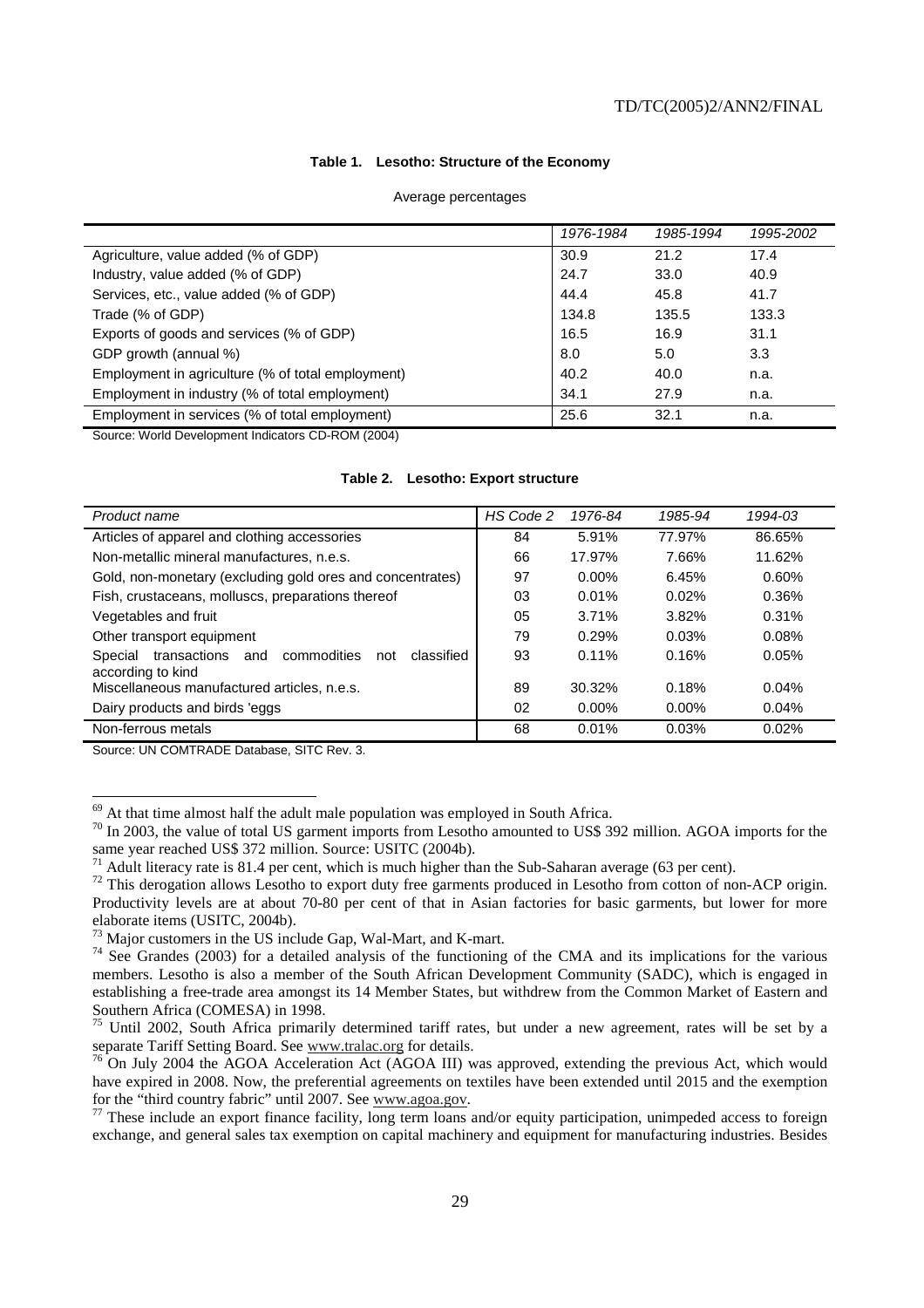1

LNDC (www.lndc.org.ls), the Basotho Enterprises Development Corporation (BEDCO) provides finance, training and assistance to indigenous enterprises.

 $^{78}$  In this respect, Integrated Framework (2003, p.26) notes that: "Exports to the EU took place well before the EU derogation on local content expired, while export expansion to the US took place even before the local content was allowed under the AGOA. This suggests that Lesotho's performance could hardly be attributable to special preferences, setting it aside from a large number of developing countries. Furthermore, this suggests that attractiveness of Lesotho to foreign investors goes beyond special preferences, albeit — as far as textiles are concerned — preferences have mattered."

 $79$  Exporters of garment outside SACU are eligible for full duty rebates on all raw material or components used in exports (WTO, 2003a).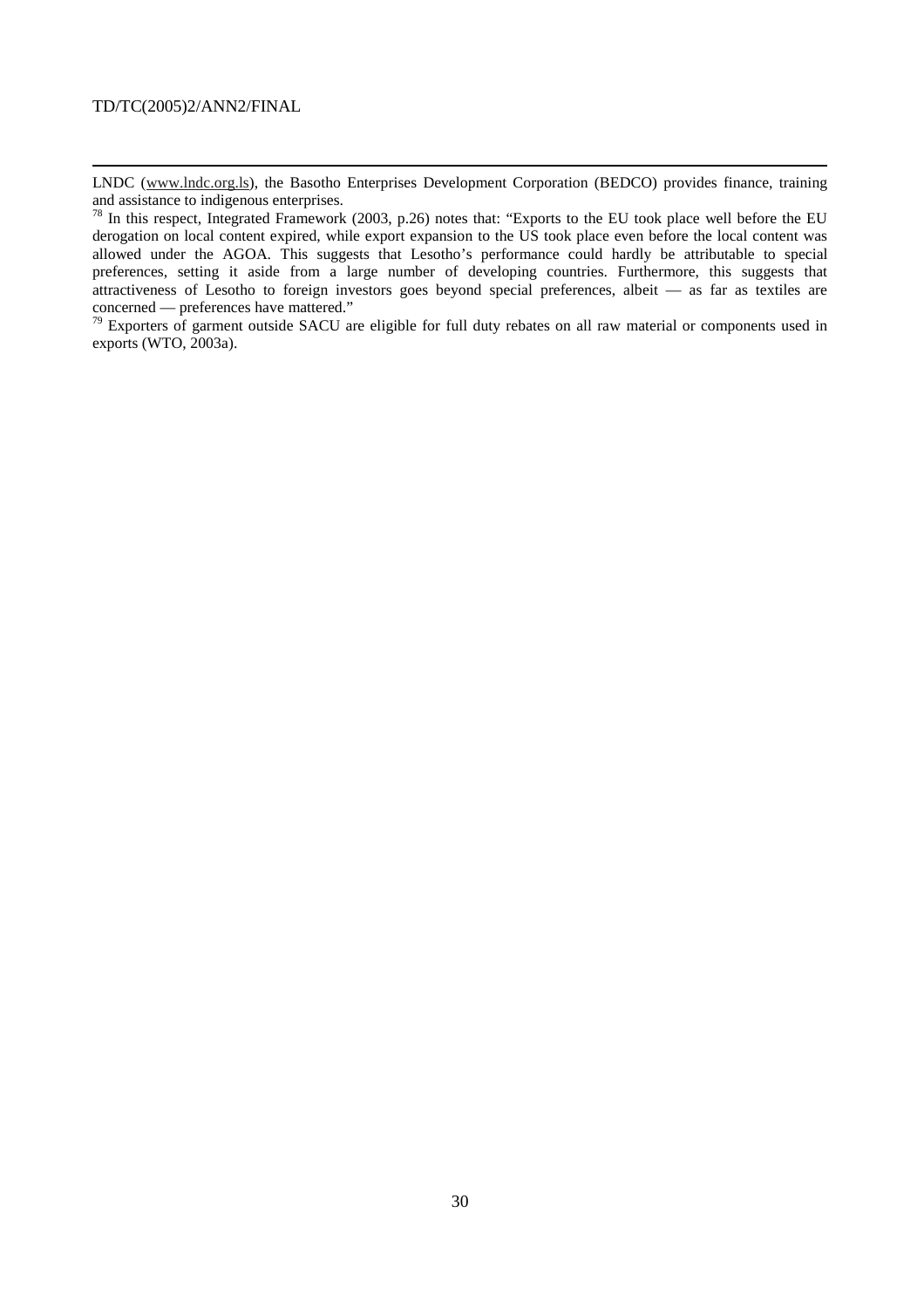# **3.4 MAURITIUS – THE CLOTHING SECTOR**

#### **Introduction**

90. Despite preconditions that may be considered unfavourable, such as high population growth and monocrop dependency, Mauritius is now widely cited as a success story in terms of development and economic diversification (Subramanian and Roy, 2001). In less than three decades, it successfully transformed itself into an "upper middle-income" country, experiencing sustained growth of real per capita GDP and developing an internationally competitive clothing industry and a flourishing tourism industry. A combination of (OECD) trade preferences and incentives in the form of Export Processing Zones (EPZ) allowed the clothing industry to grow rapidly. However, what made this possible were strong public institutions and democratic traditions, which facilitated the introduction of well-crafted and widely accepted economic reforms. Preference erosion and a relative decline in international competitiveness now put pressure on the government to help the clothing sector adapt through upgrading and regional integration. This case study reviews the emergence of the Mauritian clothing sector since 1970, placing specific emphasis on the role of government policies in the process.

#### **Economic and social developments**

91. Both economic and social developments have been impressive since Mauritius gained independence. The country has enjoyed political and macroeconomic stability, which favoured the inflow of foreign investment and the development of export-oriented manufacturing The economy has diversified into manufactures (mainly clothing), services (*e.g.* tourism and financial services), agricultural products, and fisheries. These changes are also reflected in trade patterns, with manufactures accounting for around 65% of total exports in 2003. Moreover, from a net recipient of FDI, Mauritius has now become an outward investor to neighbouring countries, such as Madagascar (clothing) and Mozambique (sugar).

92. The economic achievements have been coupled with social improvements. Mauritius today ranks second in Africa in terms of the UNDP Human Development Index. At independence, most people lived in poverty (World Bank, 2002). According to the most recent survey less than 14% of the households fall below the official poverty line (CSO, 2002). Life expectancy at birth increased considerably and infant mortality declined to 64 per 1,000 live births in 2002 – a fourth of the 1970 level (World Bank, 2002, and UNDP, 2003). Income equality is much higher than in other non-LDC sub-Saharan countries (Anker *et al*., 1998, and CSO, 2002). The status of women has also progressed, through improved education, labour market participation and political representation (World Bank, 2002).

#### **Clothing industry developments**

93. The expansion of the clothing industry, facilitated by a wide range of government policies, has been the main driver behind the structural change that has taken place in Mauritius since the 1970s. (Chernoff and Warner, 2002). The main growth period took place in the 1980s, yet slowed down during the 1990s, when the industry was confronted with increasingly difficult market conditions.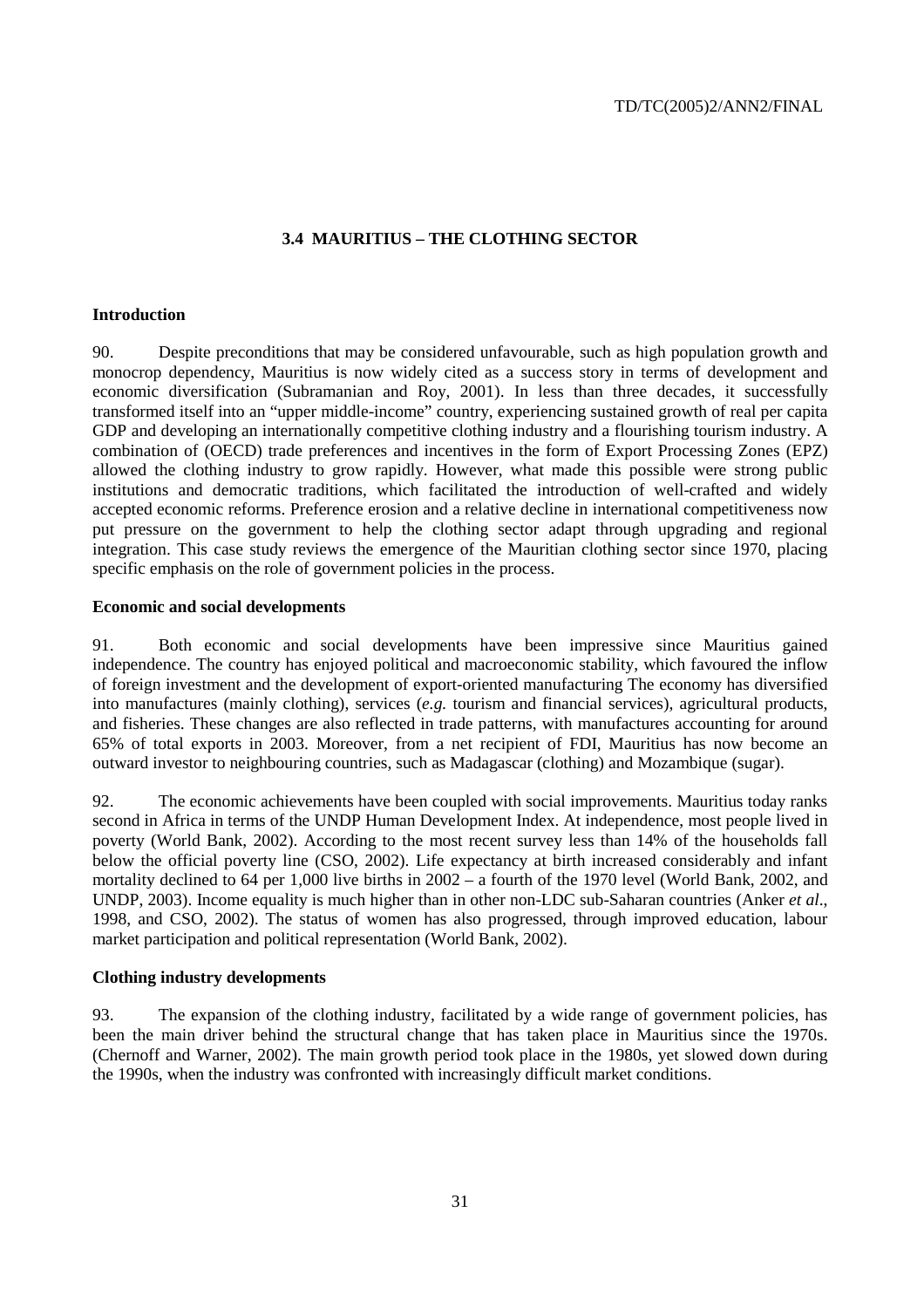# *Industry performance, structure and impact on the economy*

94. Mauritius exported almost US\$ 1 billion clothing (SITC code 84) in 2002, nearly 55% of its merchandise exports, accounting for 1% of world clothing exports. The sector involves more than 200 companies, employing  $62,500$  workers (13% of total employment), mostly women (CSO, 2004a).<sup>80</sup> About two thirds of the firms are owned by Mauritian nationals, which mainly export to the European market. Chinese-owned companies mainly export to the US (Gibbon, 2000).

95. The main products are t-shirts, men's shirts, trousers, and pullovers. The all-year demand for these product types makes Mauritius' remoteness and long delivery times to the main markets less of a problem. Production is heavily dependent on imports of intermediary products such as yarn and fabrics. Imports – mainly from China and India, Europe and South Africa – make up about half of the exports (CSO, 2004a; Anker *et al*., 1998).

96. The sector developed during the 1970s, thanks to capital from sugar exports and foreign investors (mainly from Hong Kong), attracted by cheap labour, preferential access to export markets and the incentives set up by the government. After a dramatic growth during 1970-77 (employment in the sector grew by almost 40% a year), rising labour costs and the appreciation of the exchange rate contributed to reduce the competitiveness of the sector. A second expansion took place during the 1980s, when structural adjustment programmes contributed to economic stabilisation, and the government granted improved incentives to investors (Chernoff and Warner, 2002). The downside of the boom was a significant increase in labour costs. Labour shortages drove up wages, without a corresponding increase in productivity. At the same time, the 1990s witnessed an intensification of international competition. Increased pressure forced inefficient companies out of business; others were compelled to adjust by improving productivity, upgrading their production, importing foreign labour and outsourcing to lower cost location, such as Madagascar (Gibbon, 2000).

97. Some companies have invested in backward integration recently to adhere to the Africa Growth and Opportunity Act's (AGOA) rules of origin requirements. However, moving up the value-chain has occurred within the basic clothing sub-sector. Some producers for the EU market tried to develop their own brands in the 1990s, but failed because of the costs involved and the remoteness of the markets.

98. The impact of the clothing industry on the rest of the economy has been substantial in terms of contribution to growth, export, employment, and poverty reduction, but less so in terms of production linkages (Anker *et al*., 1998; Chernoff and Warner, 2002). The EPZ sector has created a demand for services in packaging, consultancy, water and other areas, and local enterprises have learnt extensively from foreign companies (UNCTAD, 2001). The room for linkages creation is however constrained by the small size of the economy and the inability of local suppliers to meet world standards requirements in terms of quality and timeliness (Wignaraja, 2002).

# *Government policies*

99. The clothing sector has benefited from a stable macro-economic environment and the adoption of outward oriented policies. On the one hand, fiscal deficits and inflation have been under relative control and the exchange rate has remained competitive. On the other, the government has actively promoted the development of export oriented industries, mainly by establishing an EPZ and joining the Yaoundé Convention, which gave Mauritian exports privileged access to the EC market.

100. The failure of the import substitution policies of the 1960s in reducing high unemployment made it clear that a change in development strategy was needed. However, the government was facing a tradeoff, as it sought to develop a labour-intensive export oriented sector without disrupting the import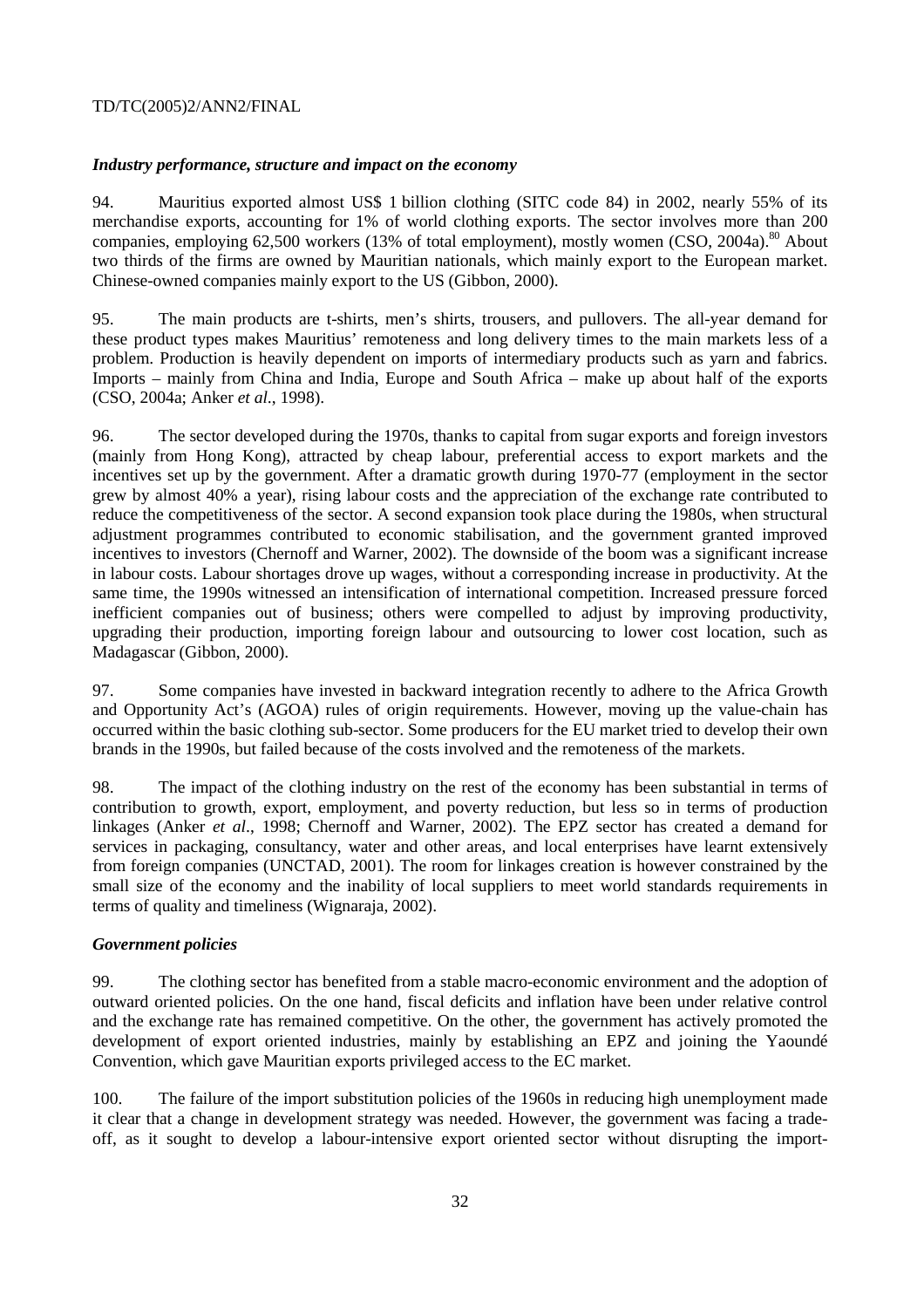substitution industries established in the second half of the 1960s. To solve this trade-off, the government adopted a two-track approach, by insulating the export sector from the import-competing one. The main feature of the dual system was the establishment of the EPZ, which benefited from tax incentives, duty-free imports and loose labour legislations. Combined with public investments in infrastructure, cheap and abundant labour supply and preferential market access, international and domestic investments were attracted into the nascent clothing industry of the EPZ (Bonaglia and Fukasaku, 2001).<sup>81</sup>

101. The mix of import substitution and export promotion prevailed until the structural adjustment programmes of the early 1980s, when trade liberalisation was gradually completed. Structural adjustment grew out of a combination of exogenous shocks, such as falling sugar prices, international recession and domestic fiscal imbalance. Key reforms boosting the clothing sector included the introduction of a flexible exchange rate and wage restraint to restore competitiveness. Quantitative restrictions on imports and a number of price controls were abolished (Gulhati and Nallari, 1990). By the mid-1990s, Mauritius was one of the most liberal regimes in Africa although protection was still higher than in the newly industrialising countries in South East Asia (Milner, 2001; WTO, 2001).<sup>82</sup> In addition, measures were introduced to streamline bureaucratic procedures and further attract investment, such as the adoption of double-taxation agreements, the establishment of a one-stop-shop for investors (the Mauritius Export Development and Investment Authority, MEDIA), export guarantees set up by the Development Bank of Mauritius and tax reforms. The reforms paid off, stability was restored and sustained growth resumed.<sup>83</sup> The situation started to worsen in 2000, with a widening fiscal deficit, declining clothing exports and sluggish income growth.<sup>84</sup>

102. The Government has invested heavily in improving the country endowment, both in terms of human and physical capital, and by supporting the private sector through various support structures (see Box 1). The Development Bank of Mauritius and MEDIA have been important vehicles for financing infrastructure and industrial facilities (Lamusse, 2001). A range of public institutions support the private sector in general and the clothing industry in particular (Bonaglia and Fukasaku, 2001; Wignaraja, 2001).

103. Well-managed investment incentives and promotion have played an important role in attracting foreign enterprises and allowing them to exploit the country's comparative advantage to the fullest extent. However, these measures would not have been so successful without the overall conducive macro- and microeconomic environment.85

104. A key element for success has been the country's stable and inclusive democratic traditions, based on political consensus, a free media and the respect for the rule of law and property rights. The need for social cohesion – vital in a country characterised by significant ethnic diversity – also fostered relatively strong public institutions and important social protection, including centralised wage bargaining, price controls on sensitive items, and generous social security (Subramanian and Roy, 2001).<sup>8</sup>

105. A number of examples show that this participatory policy environment has been of significant importance to the economy in general and the clothing sector in particular. Firstly, the government was responsive to demands from the business circles to establish the EPZ in 1970. Secondly, ethnical networks were largely instrumental in attracting FDI to the EPZ. Thirdly, a deal was struck between sugar exporters and the government; the property rights of the sugar owners were guaranteed while a share of the sugar rents was transferred to the public sector. In that way, earnings from the sugar exports were available for private investment in the clothing industry, while the government could pay for civil servants and social protection (Subramanian and Roy, 2001). Fourthly, Gulhati and Nallari (1990) argue that Mauritius democratic culture helped the country get through the economic imbalances at the end of the 1970s by providing politicians with early signals about what was wrong in the economy. Finally, the private sector participates in trade policy discussions and negotiations, *e.g.* through the Joint Economic Council, its apex organisation (see Box 2). This enhances the possibility to reach an outcome supported by all actors (Bonaglia and Fukasaku, 2002).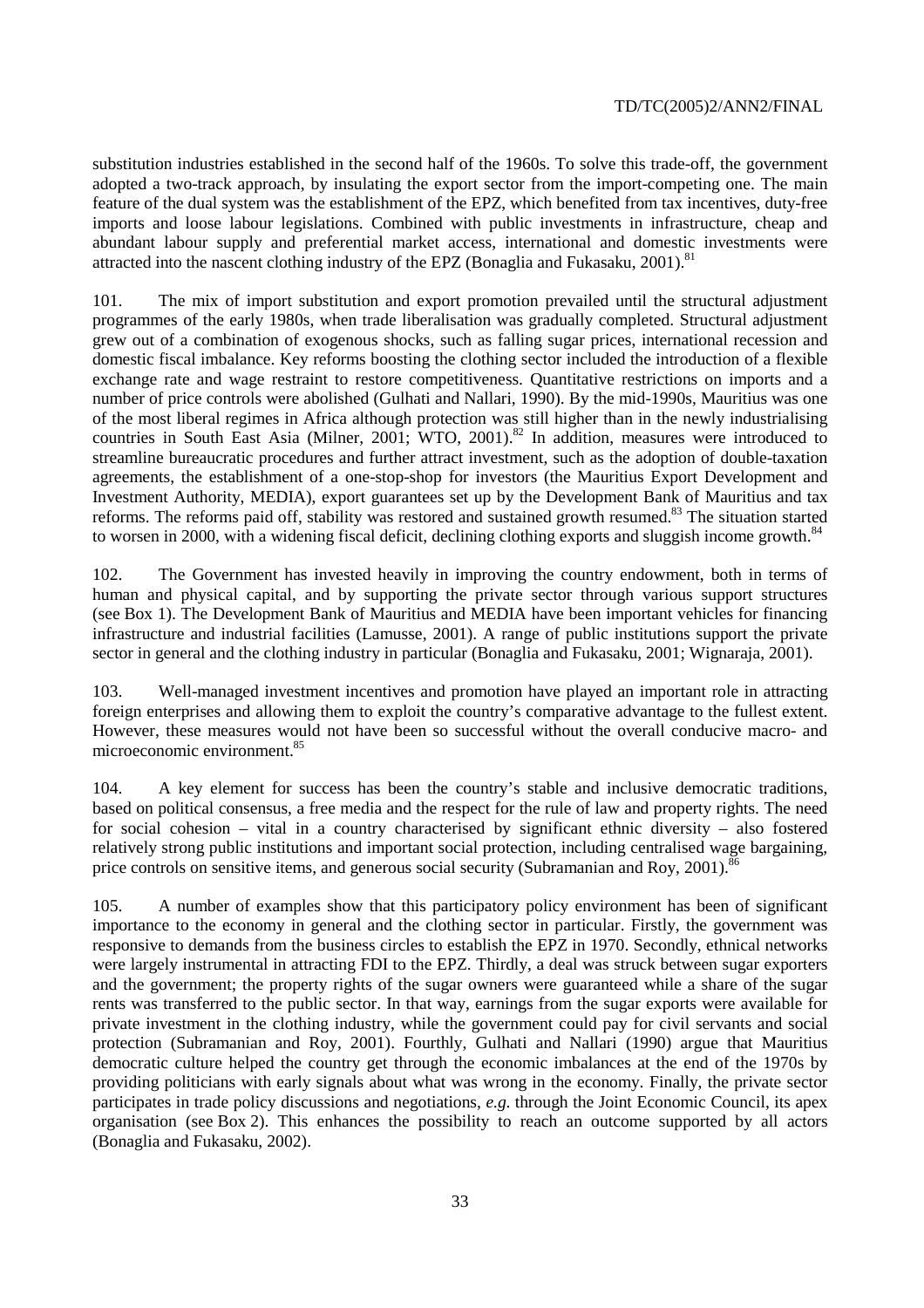## *Future challenges and opportunities*

106. Mounting global competitive pressures in terms of demands for lower price, higher quality and shorter lead times are putting Mauritius' clothing industry in peril. In view of the failed attempts to move up the value-chain, Gibbon (2000) foresaw a rapid contraction of the Mauritian clothing industry, with the Mauritian enterprises having a future as delocalised mid-market suppliers of basic clothing to the EU and the US, if no reforms were undertaken to increase the sector's productivity. Improved market access through the AGOA has temporarily provided relief to the sector, by promoting backward linkages and increased regional investments and sourcing (IMF, 2003d). By 2003, half of Mauritius' clothing exports to the US benefited from the AGOA, but total clothing exports to the US increased only 10% between 2000 (the year before AGOA) and 2003, and the country has not been granted the exemption for the third country fabric under the new  $AGOA<sup>87</sup>$  Moreover, the sugar quotas are now being challenged, with possibly adverse consequences for Mauritian sugar production and the availability of domestic capital  $IMF. 2003d.$ <sup>88</sup> In addition, the government's budget deficit is growing because of falling revenue, poorly managed state-owned utilities and increased public investments, reducing the room for manoeuvre.

107. Acknowledging these challenges, the government has undertaken a thorough examination of the industry's competitiveness within the framework of its *Economic Agenda for the New Millennium* (2000), in view of upgrading the sector's productivity, promoting diversification and attracting new FDI. The insufficient skill composition of the labour force and the poor quality of the educational system have been identified as a major constraint to the development of a competitive and diversified economy. Despite high literacy rates and educational progress, many students still do not finish primary school. Secondary and tertiary enrolments remain low and few take scientific subjects. This compares very unfavourably with the Asian countries Mauritius is competing with.

108. The government aims to transform Mauritius into a high-tech, high-income service and knowledge economy, by increasing competitiveness and productivity of the sugar and EPZ sectors, expanding the ICT and financial services sectors, and bringing about deeper social development and social cohesion (World Bank, 2002). As regards the clothing-dominated EPZ sector, specific measures are being evaluated to favour skills and technological upgrading, re-engineering of business processes, development of clusters and linkages, product and market diversification, as well as encouraging SMEs to become exporters.<sup>89</sup>

109. Deepening regional integration is also an important priority. Neighbouring countries are of increasing importance to the clothing sector, as a destination for investments, a source of inputs and a market for its products. Overall, Mauritius is trying to position itself as a regional service industry hub. The country participates actively in regional co-operation arrangements such as COMESA (Common Market for Eastern and Southern Africa), SADC (South African Development Community) and the Indian Ocean Commission.

#### **Conclusions**

110. The clothing sector has played a key role in the transformation of the Mauritian economy away from mono-crop dependency. The core locus of this process is the period between 1983 and 1988, when a 20% unemployment rate was absorbed by the booming clothing industry, an example of a pure structural change according to Chernoff and Warner (2002). A number of favourable circumstances made this possible, the most important ones being preferential access to export markets and a pool of cheap labour. However, it was the government's choice of a dual-track approach to openness, based on an EPZ sector and a gradually liberalised import competing sector, that made it possible to exploit these opportunities. The macro-economy, incentives and support structures were managed in a way that attracted investments into the clothing industry. This was a result of Mauritius' strong civil service, tradition of participatory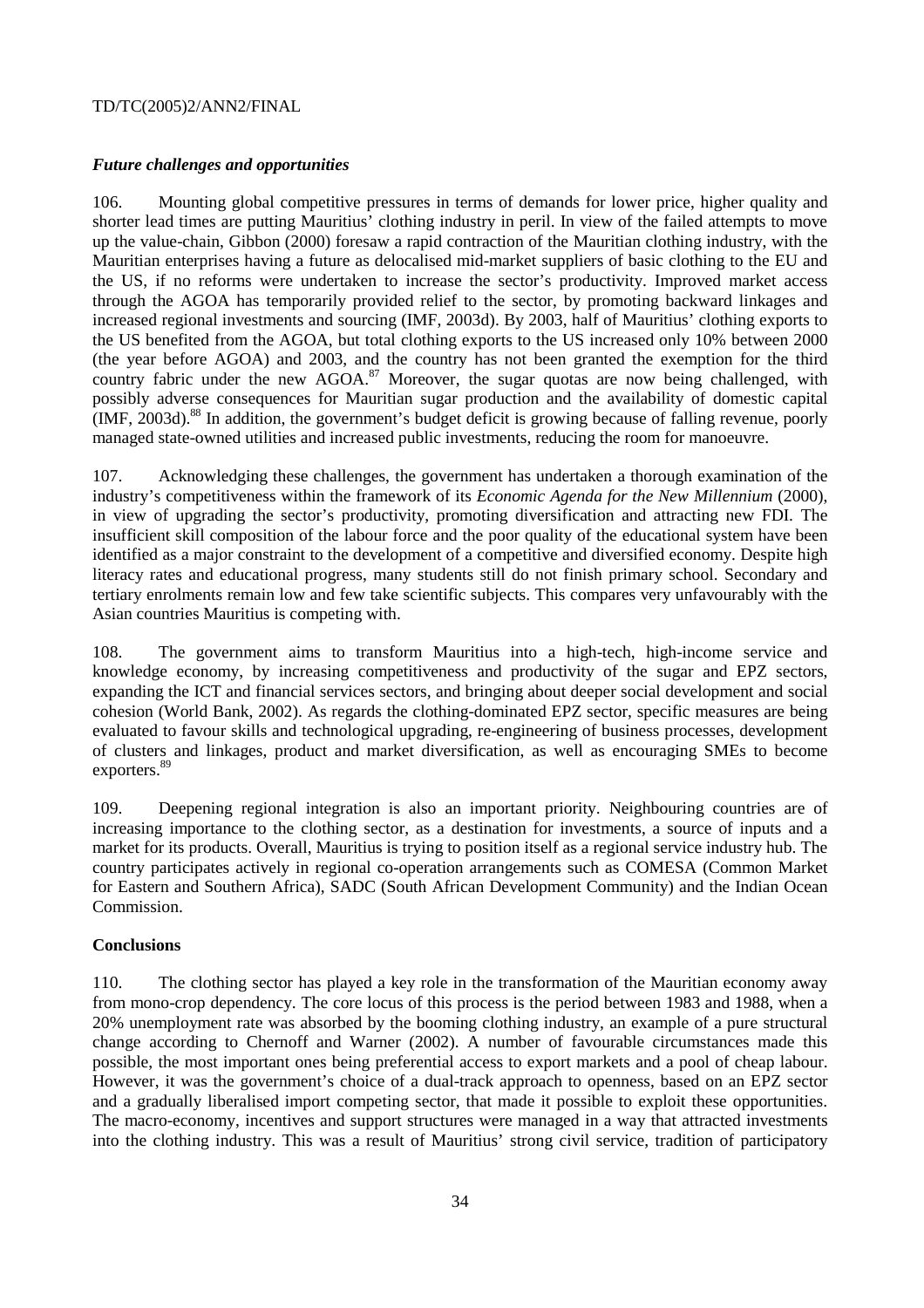policy making, and a focus on social cohesion. It may be difficult for other developing countries to follow a similar path as Mauritius, among other things because of declining global trade preferences and the lack of high quality public institutions (Subramanian and Roy, 2002). Mauritius now needs to move on to the next step of development and diversify into higher value-added activities. This will require reforms to enhance the competitiveness and diversity of the manufacturing sector and substantial investments in human resources and education, areas in which the country has lagged behind. The Mauritian government seems well-aware of these challenges.

#### **Box 1. Public Support Institutions in Mauritius**

Throughout the years, the government has actively promoted trade and investment activities in the clothing sector. Four parastatal institutions under the Ministry of Industry, Commerce and International Trade make up the backbone of the system: the Mauritius Industrial Development Agency (MIDA, former MEDIA), the Export Zone Development Authority (EPZDA), the Small and Medium Development Organisation (SMIDO), and the Board of Investment (BOI). A range of other public organisations also support the Mauritian industry, such as the recently established National Productivity and Competitiveness Council and the Industrial and Vocational Training Board. In spite of an impressive institutional framework, government efforts to upgrade technology in the clothing industry are reported to have had limited impact. Wignaraja (2001) concludes that overall, the support institutions have been too constrained in size, financial resources and technical skills to be able to respond to emerging industry needs, even though the situation has improved in recent years. What seems clear, however, is that the Development Bank of Mauritius has played a key role in providing long-term financing and investments in infrastructure to the clothing industry. Overall it is difficult to gauge the importance of the support institutions in the development of the clothing industry relative to other factors. However, even though the direct impact may be limited, they are part and parcel of a strong public framework for promoting business.

Source : www.jec-mauritius.org; Bonaglia and Fukasaku (2002) and Gibbon (2000)

#### **Box 2. Public-private dialogue**

The participatory nature of policy-making, through private sector representation in parastatal institutions and regular consultations with industry groups, has had an important impact on the adjustment process. A key mechanism for inclusive politics has been the Joint Economic Council (JEC), established in 1970. It operates as the coordinating body of the major multi-sectoral institutions and industry associations in Mauritius (Chamber of Commerce; Chamber of Agriculture; Employers' Federation; Sugar Producers' Association; Export Processing Zone Association; Bankers' Association; Insurers' Association; Hotels and Restaurants Association). The structure and functioning of JEC enable an enhanced coordination amongst the different institutions while permitting to build an institutional expertise for each represented industry. Hence, sectoral issues are dealt with the relevant industry association, while cross-cutting issues such as national budget, wage negotiations, international trade negotiations are dealt with all the JEC members. The dialogue takes place in a structured manner as well as on an ad hoc basis. The JEC is fully funded by its members. Bonaglia and Fukasaku (2002) argue that while the private-public partnership has been a key element in Mauritius' success, there are shortcomings which hamper the pace of reforms such as delays in policy formulation and implementation, and a 'wait-and-see' attitude on the part of the private sector.

Source : Bonaglia and Fukasaku (2002)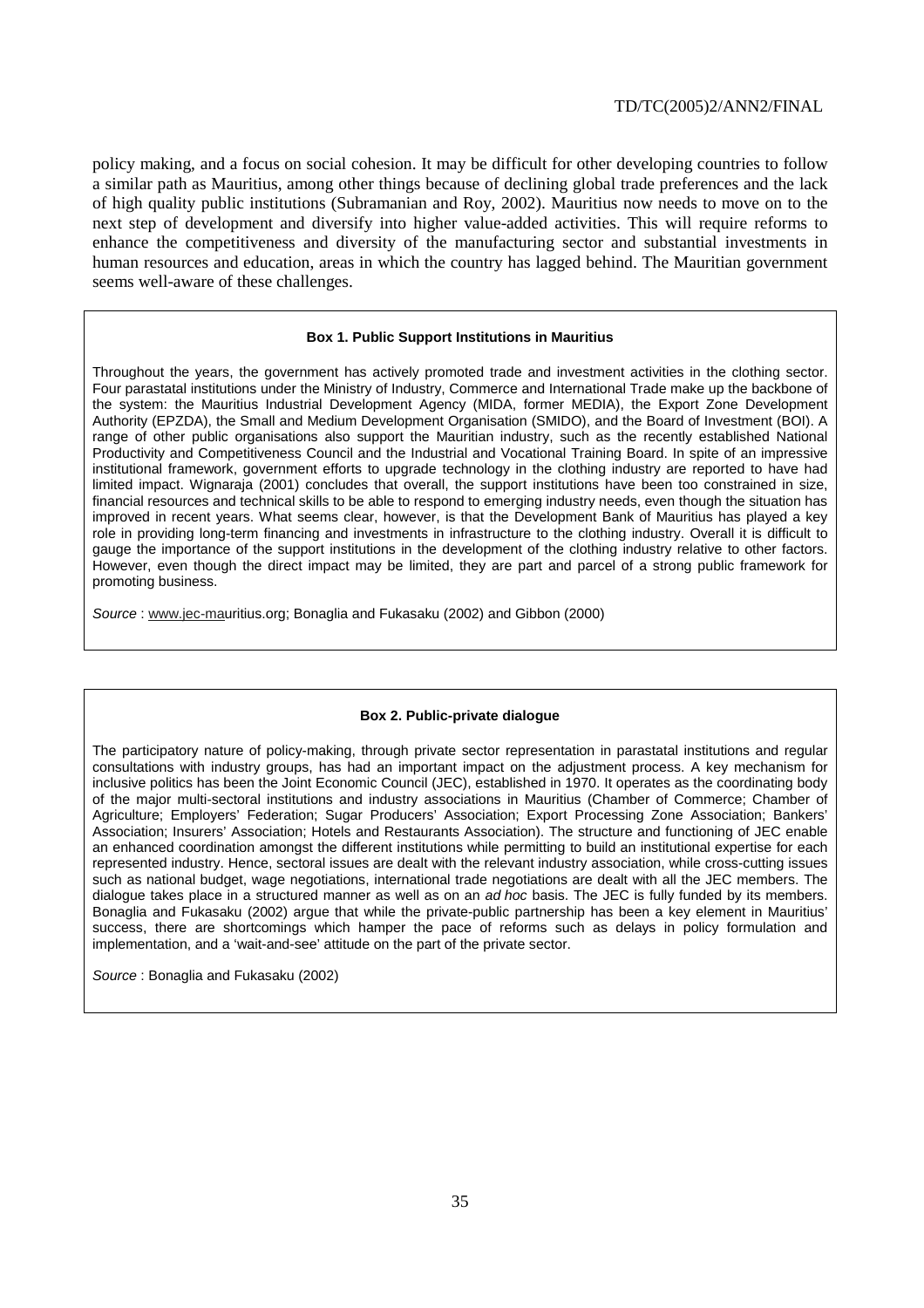#### **Table 1. Mauritius: Structure of the Economy**

#### Average percentages

|                                                   | 1976-1984 | 1985-1994 | 1995-2002 |
|---------------------------------------------------|-----------|-----------|-----------|
| Agriculture, value added (% of GDP)               | 17.4      | 13.4      | 8.2       |
| Industry, value added (% of GDP)                  | 25.7      | 32.4      | 31.6      |
| Services, etc., value added (% of GDP)            | 56.9      | 54.2      | 60.2      |
| Trade (% of GDP)                                  | 100.5     | 123.6     | 126.6     |
| Exports of goods and services (% of GDP)          | 46.3      | 60.2      | 62.7      |
| GDP growth (annual %)                             | 4.0       | 6.4       | 5.2       |
| Employment in agriculture (% of total employment) | 29.4      | 15.1      | 14.5      |
| Employment in industry (% of total employment)    | 24.5      | 43.0      | 39.8      |
| Employment in services (% of total employment)    | 42.9      | 40.5      | 45.7      |

Source: World Development Indicators CD-ROM (2004)

 $\overline{a}$ 

#### **Table 2. Mauritius: Export Structure**

| Product name                                          | HS Code 2 | 1976-84  | 1985-94 | 1995-03 |
|-------------------------------------------------------|-----------|----------|---------|---------|
| Articles of apparel and clothing accessories          | 84        | 21.82%   | 52.25%  | 57.24%  |
| Sugar, sugar preparations and honey                   | 06        | 63.48%   | 30.05%  | 19.31%  |
| Fish, crustaceans, molluscs, preparations thereof     | 03        | 2.75%    | 2.12%   | 5.23%   |
| Miscellaneous manufactured articles, n.e.s.           | 89        | 1.39%    | 2.82%   | 4.39%   |
| Non-metallic mineral manufactures, n.e.s.             | 66        | 1.09%    | 1.82%   | 2.97%   |
| Textile yarn, fabrics, made-up art., related products | 65        | 2.01%    | 1.95%   | 1.65%   |
| Photographic apparatus, optical goods, watches        | 88        | 1.75%    | 2.99%   | 1.52%   |
| Professional, scientific and controlling instruments  | 87        | $0.09\%$ | 0.25%   | 0.69%   |
| Animals, live, zoo animals, dogs, cats etc.           | 94        | $0.00\%$ | 0.15%   | 0.60%   |
| Fertilizers, manufactured                             | 56        | 0.17%    | 0.30%   | 0.54%   |

Source: COMTRADE Database, SITC Rev. 3.PART III: ANNEX a2. SECTORAL CASE STUDIES (5-8)

 $80$  The employment figures refer to firms located in the EPZ. It should be noted that 9,500 jobs were lost in the garment sector in 2003, compared to the end of 2002, when employment stood at  $72,000$ .

Bomestic investment mainly came from exports earnings from the sugar industry. Mauritius has benefited from an export quota to the EU at the internal EU sugar price (which exceeds the world market price under the African, Caribbean, and Pacific/EU Sugar Protocol). Between 1977 and 2000, the resulting rents have amounted to an average 5.4 per cent of GDP per year and made it possible to sustain high investment levels in the Mauritian economy (Subramanian and Roy, 2002).<br> $82 \text{ In } 2001$  the average import

In 2001 the average import tariff was around 20 per cent and there were eleven tariff bands, with the highest reaching 80 per cent (WTO, 2001).

<sup>&</sup>lt;sup>83</sup> Annual real GDP per capita growth averaged 7.4 per cent over 1985-89, 5.4 per cent over 1990-94 and, despite slow productivity growth, 5 per cent during 1995-99 (Bonaglia and Fukasaku, 2002).

<sup>&</sup>lt;sup>84</sup> Between 2001 and 2002 the volume of exports declined by 9 per cent, with EPZ exports declining by more than 10 per cent. See National Accounts of Mauritius 2003, http://statsmauritius.gov.mu.

<sup>&</sup>lt;sup>85</sup> The foreign enterprises have brought advanced technologies, know-how, managerial skills, and an industrial culture. However, domestic investors got involved in the garment industry very early and later surpassed FDI, to the extent that a majority of the garment firms are now owned by nationals. The importance of the domestic factors is highlighted by the failure of many other African countries to promote industrialisation through preferential market access and EPZs (Kinunda-Rutashobya, 2003).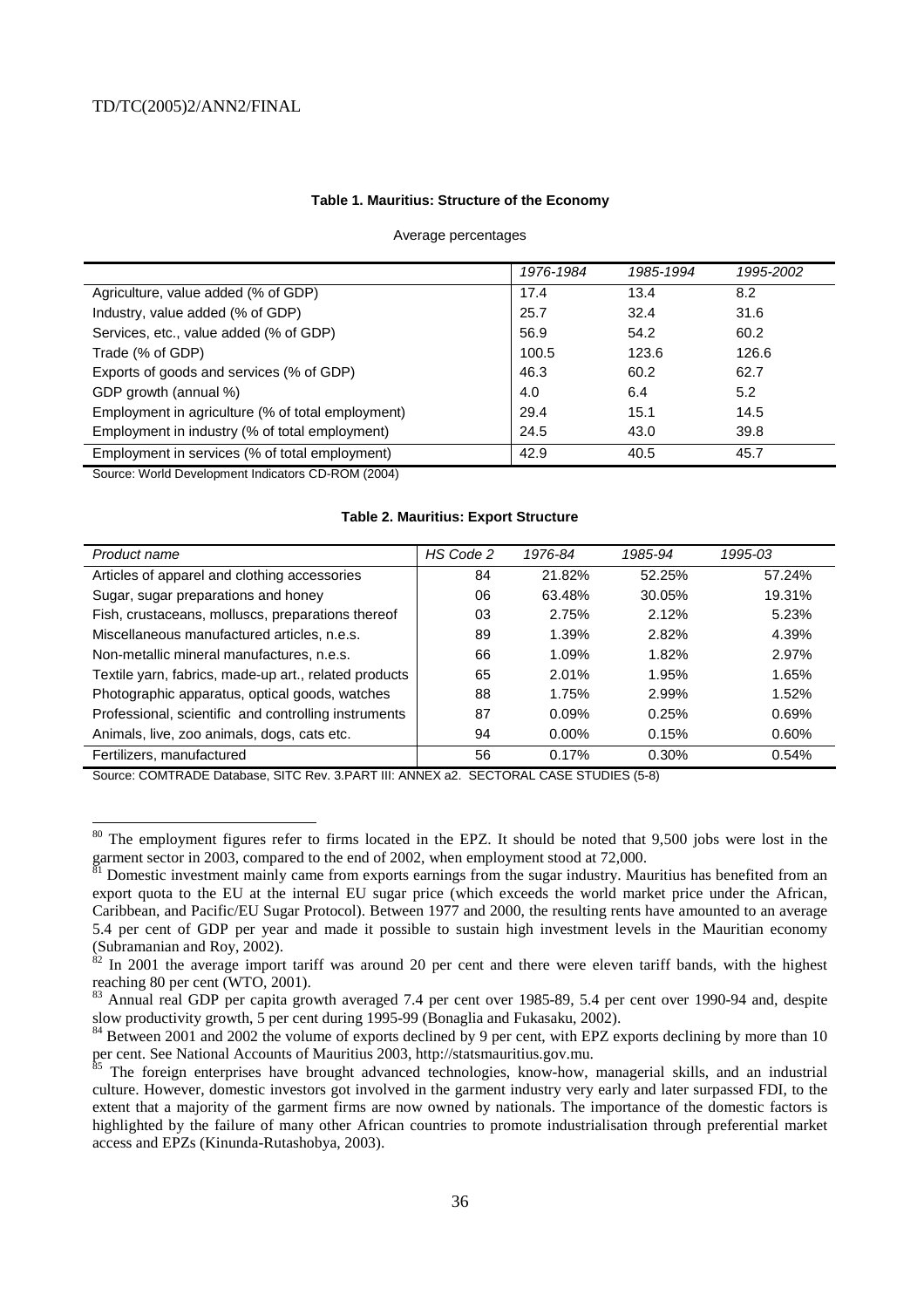<sup>87</sup> The exemption would have permitted Mauritian firms to import raw materials from countries outside Africa while still benefiting from duty free access to the US market.

<sup>88</sup> According to an outline released on reform of the EU sugar regime by the European Commission on 14 July 2004, the price ACP producers receive may be reduced by more than one third.

(See http://europa.eu.int/comm/agriculture/capreform/index\_en.htm)

<sup>89</sup> For instance, in an efforts to promote backward integration into spinning and technological upgrading, an equity fund managed by the Mauritian Bank of Development has been set up to invest in EPZ enterprises that upgrade their technology or undergo restructuring (UNECA, 2003).

<sup>&</sup>lt;sup>86</sup> Mauritius is a multi-ethnic society, with a Hindu majority and Franco-Mauritian, Creole and Muslim minorities. This diversity has played an important role in shaping national policies. In the years leading up to independence, it fostered political compromises aimed at protecting minority rights within the Parliamentary system inherited from the British.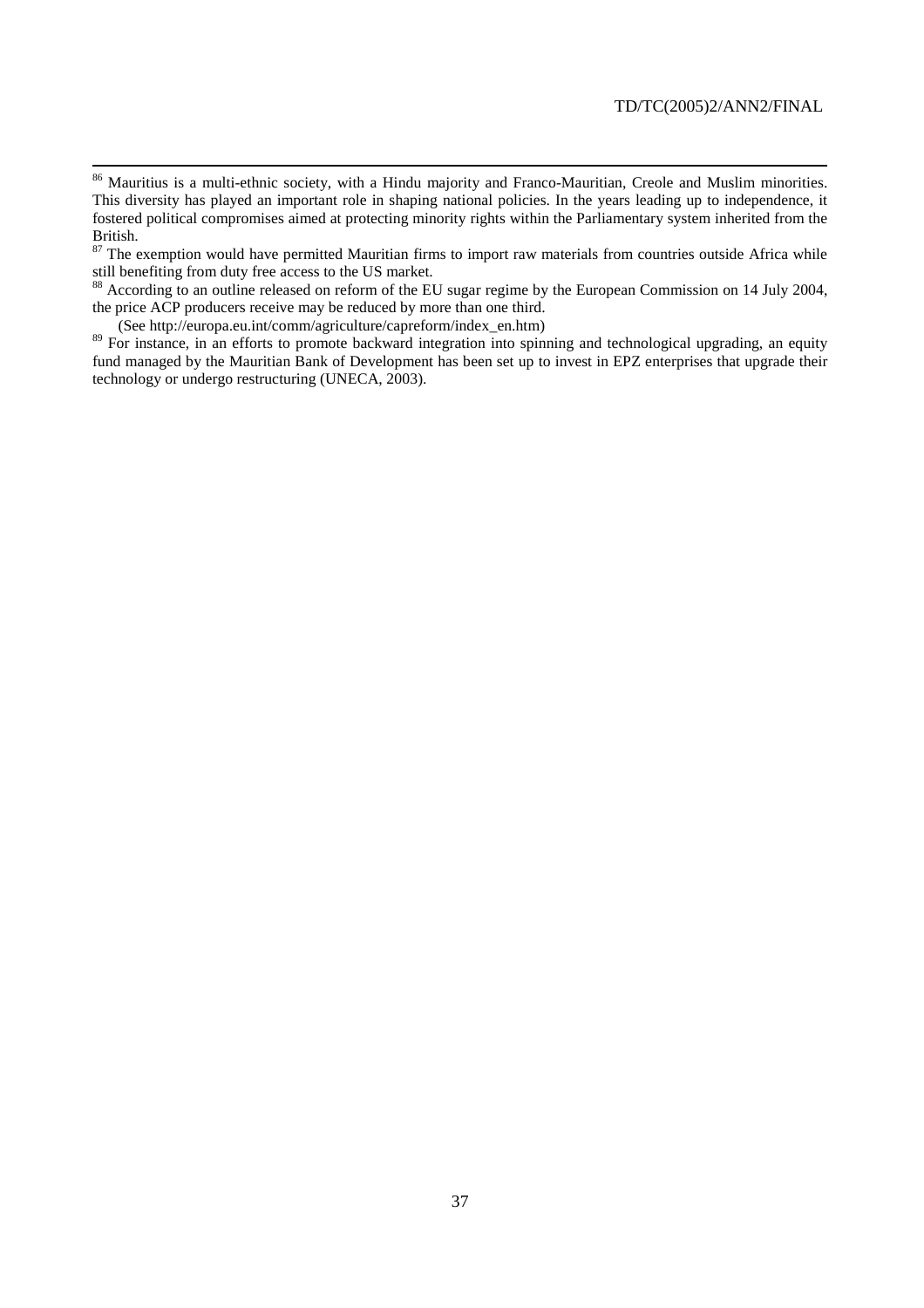## **3.5 THE UNITED STATES**

#### **Introduction**

111. The focus of this case is on the textile industry, which represents the more technologically advanced segment of the fibre-fabric-clothing value chain. As a general rule, the competitiveness of U.S. producers declines as one moves up that chain into the more labour-intensive processes: The United States is a major producer of cotton and other fibres (agriculture),<sup>90</sup> and faces increasing competition in the production of fabrics (relatively capital-intensive manufacturing), but faces a more difficult challenge in the clothing sector (labour-intensive manufacturing). Producers of yarns and fabrics have proven to be more resilient than the clothing manufacturers, although their fate is ultimately tied to the fortunes of downstream customers. One of the keys to long-term survival of the U.S. textile industry is to replace dwindling sales to the U.S. clothing industry with exports to clothing producers overseas, especially those engaged in co-production under preferential programmes and agreements.

112. The data in Figure 1 confirm that wages in the U.S. textile and clothing industries — like those in other industrialized countries — are indeed several times larger than those in developing countries. The average worker in a U.S. textile plant earned \$15.11 per hour in 2001. This was lower than the average wage in all of U.S. manufacturing (\$20.32), and above the average wage in the U.S. clothing industry (\$12.17), but much higher than the prevailing wages for textile workers in Chinese Taipei (\$4.52) or Brazil (\$2.28). Comparable data are not available for even less developed Asian countries, where prevailing labour costs are lower still.

#### **Adjustment through improved productivity**

113. Firms in labour-intensive industries that are located in high-wage countries can improve their productivity through a variety of means. Prominent among them are specialization and investment in new technology. No matter what approach is taken, however, they typically involve downsizing and will thus imply reductions in employment. Ideally, these approaches will thus be complemented by adjustmentassistance programmes for workers that lose their jobs.

#### *Improvements in productivity*

114. Compared to the clothing industry, where the opportunities to substitute capital for labour are quite limited, the textile industry is a relatively capital- and technology-intensive undertaking. The industry has devoted considerable capital to improvements in productivity. Between 1972 and 1992, the real peremployee capital stock in the U.S. textile industry doubled.<sup>91</sup> By the 1980s, the share of shipment value that got ploughed back into new technology was far higher for textile producers (4.0 percent) than it was for clothing manufacturers  $(1.5 \text{ percent})^{92}$  Reinvestment has been aided by various adjustments to the taxdepreciation schedules in order to accelerate the amortization of these expenses.<sup>93</sup>

115. These investments have produced results. Using U.S. Bureau of Labor Statistics data, one analysis found that "textile industry productivity has increased more than 3 times over the last fifty years compared to only two times for overall manufacturing."<sup>94</sup> The authors reported that while "the number of production workers declined by nearly 17%" during 1987 to 1999, "capital per worker increased from 3% to 6.5%, reflecting the technological changes."<sup>95</sup> One business writer noted in 2001 that the industry had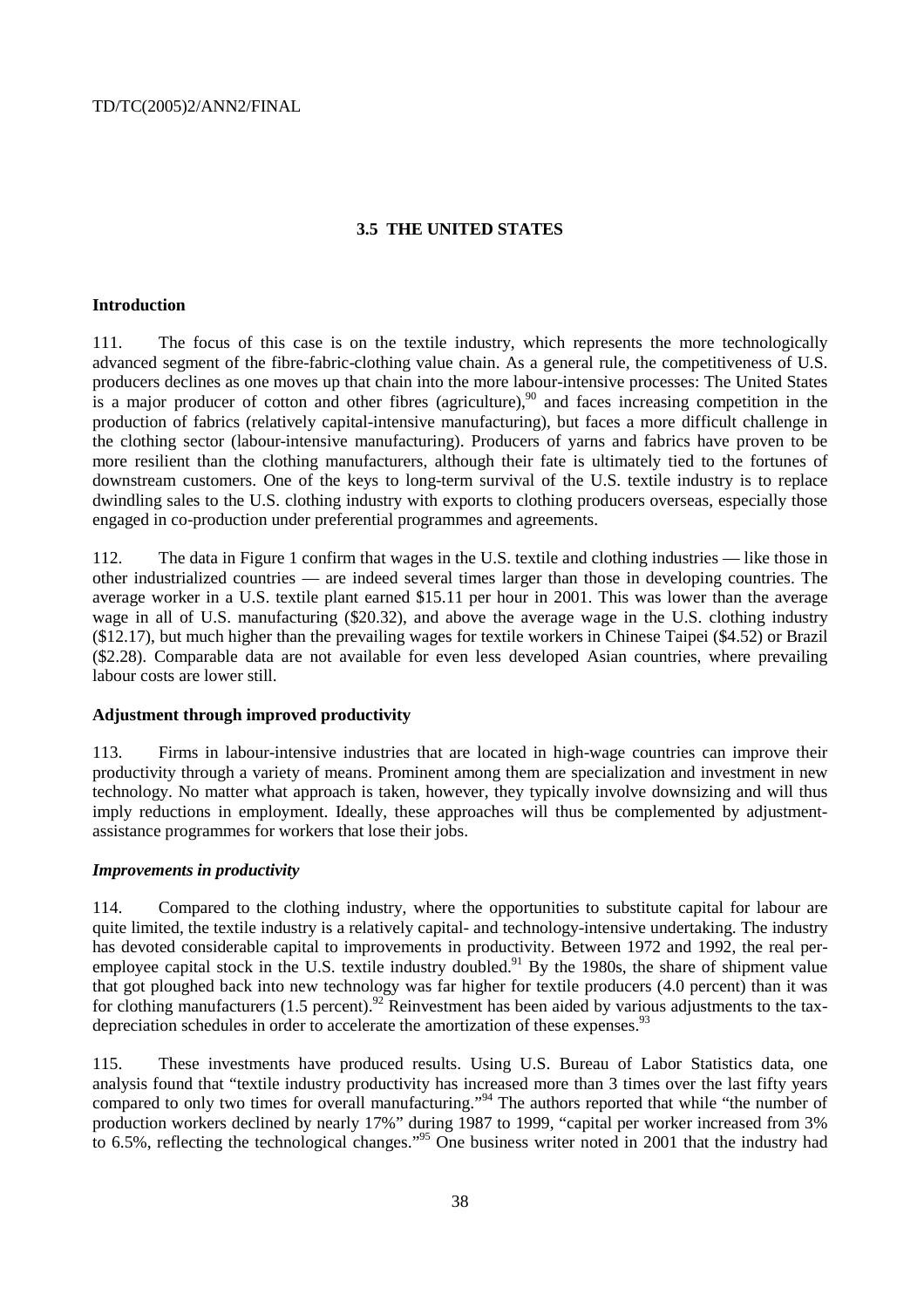spent \$2 billion annually on new technology over the past decade, and concluded that it "is astonishingly innovative and productive."96 The looms that the industry now uses weave textiles four times faster than machines in the 1980s, and ten times faster than in the 1970s.

116. The reductions in output have not been universal. Producers of textiles and textile products have shifted towards segments in which they serve niche markets profitably, such as industrial textiles and home furnishings. This can be appreciated from the data in Tables 1 and 2, which show trends in the industry during 1997-2001. Output has contracted sharply in some of the lower-end segments, such as yarn throwing and thread production, but has stabilized or even expanded in non-woven and narrow fabrics, and especially in the furnishings industry.

#### *Job losses and trade adjustment assistance*

117. Whether jobs are lost to plant closings or to improvements in productivity, there is no doubt that this is an industry with a contracting employment base. Between the end of the Uruguay Round and 2001, employment in the thread, yarn, and fabric industries fell by about one-fifth. This is not as severe as the job losses in the clothing sector, where more than half of all jobs disappeared during that same period.<sup>97</sup> Moreover, not all job losses in this industry are permanent. One analysis found that the U.S. textile and clothing industry is subject to a high degree of "job churning," whereby "the sum of job creation and job destruction is substantial."98 Even so, it is evident that adjustment programmes are needed in order to assist the unemployed.

118. The Trade Adjustment Assistance (TAA) programme was first established in 1962, and has evolved through a series of laws since then. This programme offers benefits such as extended unemployment insurance and job-training aid to workers that lose their jobs to import competition. It is especially significant for textile and clothing workers, a group that accounted for about 35 percent of all TAA certifications during 1995-2000.<sup>99</sup>

119. There are two contrasting views on the nature of the U.S. programme. One suggests that it is misdirected on an economic basis, insofar as the unemployment insurance programmes in most other OECD countries are designed to assist all unemployed workers without respect to the cause of their job losses. The contrary view holds that creating a special programme for trade-prejudiced workers is politically wise, insofar as it serves to reduce the extent of domestic opposition to new, market-opening initiatives. Special programmes for workers who lose their jobs to trade liberalization may also be justified on grounds of equity, considering the disadvantages faced by many members of this group.<sup>100</sup> One study highlighted the fact that "displaced workers from the textile and clothing industries … tend to have low level of education, low skills (and thus earn low wages), and are predominantly women and minorities (including minority women)," and "these characteristics make it more difficult for workers to adjust to changes in the labour market."<sup>101</sup> These are the very workers that are most in need of help.

120. Specific aspects of the programme's structure and funding are subject to criticism.<sup>102</sup> For example, one review of adjustment policies in the United States and four other OECD countries (France, Germany, Japan, and the United Kingdom) found that "The United States appears to spend the least amount on assisting its unemployed workers among the five countries."<sup>103</sup> The TAA programme nevertheless continues to be an important part of the overall U.S. approach to managing adjustment to open markets.

#### **Adjustment through trade policy**

121. Adjustment can additionally or alternatively be pursued through trade policy. Here the United States has gone through two periods in recent decades, both of which might be classified within the broad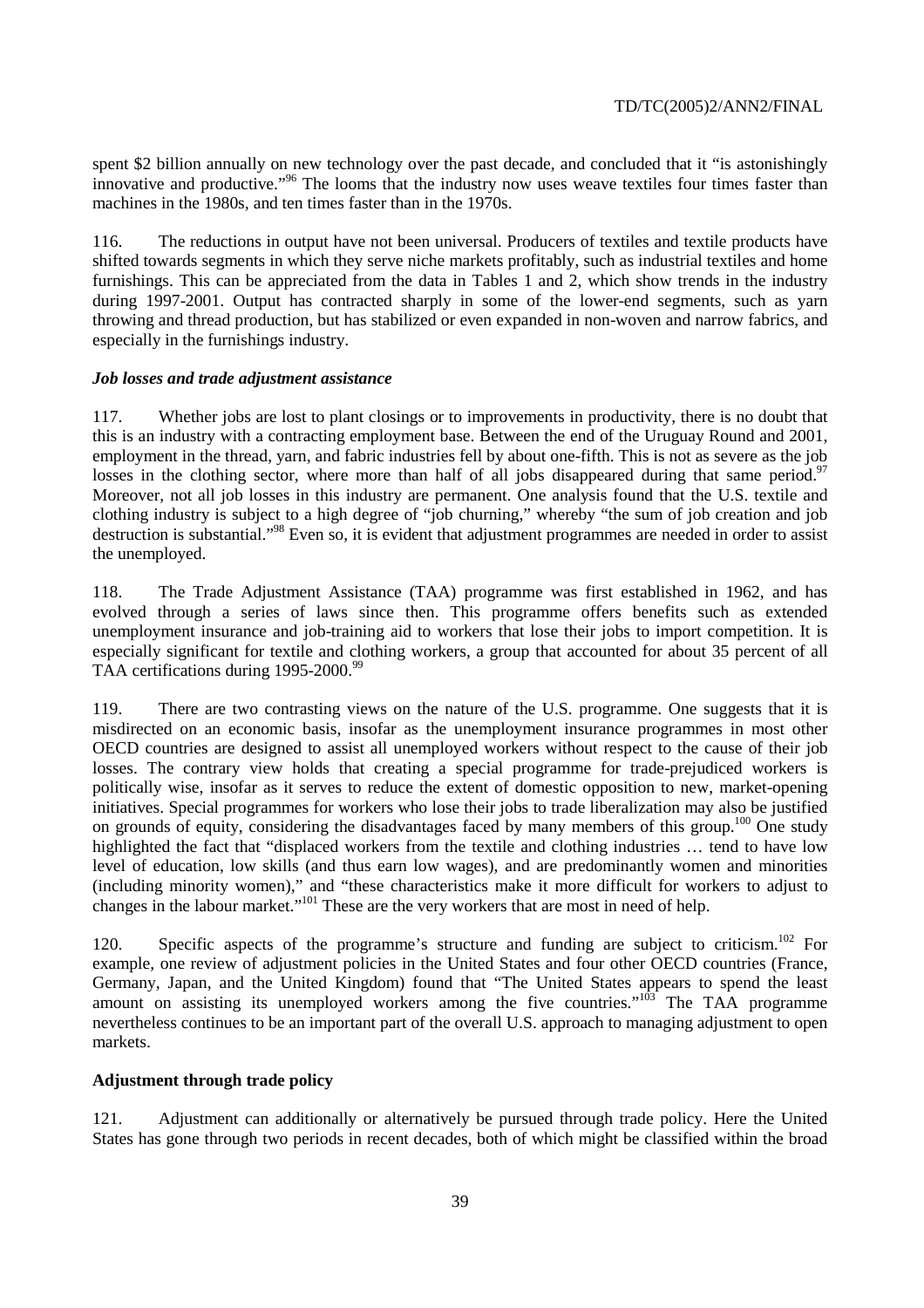rubric of management of trade. One was the pursuit of management of trade in a protectionist environment, under which tariffs and quotas were used to restrict import competition. More recently, this policy has given way to the management of liberalization. In this latter strategy, the U.S. market has been opened more widely, and more rapidly, to imports from countries that incorporate U.S.-made fabric in their clothing.

## *From protection to liberalization*

122. The U.S. import market for textiles and clothing has long been relatively closed, both by high tariffs and  $\frac{1}{2}$  since the early 1960s  $\frac{1}{2}$  quotas. The first half of this equation is illustrated in Figure 2, which shows the levels of tariff protection in the United States and many other countries. Two points stand out in these numbers. The first is that the United States is certainly not alone in imposing relatively high tariff rates on textiles and clothing. Many countries, including some OECD members, have bound tariffs in this sector that average more than ten percent. The second point is that nearly all countries impose higher tariffs on textiles and clothing than they do on industrial goods in general. Among the industrialized countries, it is common — as is the case for the United States — to impose tariffs in this sector that are a significant multiple of the average rate for all industrial products. As for the quotas imposed under the Multifibre Arrangement, trade theory suggests that *ceteris paribus* they are even more restrictive than tariffs.

123. Although the United States did not make substantial commitments to cut its textile and clothing tariffs in the Uruguay Round, it did make an even more significant concession. In exchange for other commitments from the developing countries, the industrialized countries agreed to phase out the MFA quotas over a ten-year period. The final phase-out takes place on the last day of 2004. In preparation for that day, the main theme of U.S. textile and clothing trade policy has switched from management of protection to a stepped liberalisation. The objective of management of protection was to prolong the survival of U.S. producers through protectionist quotas, especially by suppressing the rate of growth in imports from China and other Asian suppliers. The objective of the new liberalization is to encourage a "soft landing" for the U.S. industry by encouraging the co-production of clothing with selected partner countries. This is accomplished by negotiating agreements and creating preferential programmes that offer quota- and duty-free market access, but conditioning this preferential access upon strict rules of origin that require the use of U.S. yarn, fabric and (in some cases) fibre.

124. The change in strategy is based on the recognition of three hard facts. The first is that the United States cannot indefinitely support the domestic production of commodity clothing on a large scale. It is possible to engage in profitable niche segments, especially in the fashion industry, but the low end of the market is simply not amenable to competition from low-wage countries. Second, the yarn and fabric industry has better prospects, especially if the declining purchases of a shrinking U.S. clothing industry can be compensated by increased exports to offshore production facilities. Third, not all foreign producers are equally threatening to the interests of the U.S. industry. While some Asian countries do import significant amounts of U.S. fibre, some of which comes back in the form of fabric or clothing, they import very little fabric or semi-finished clothing from the United States. By contrast, much of the clothing imported from the Americas ― and especially Mexico and the Caribbean Basin ― consists of goods assembled in offshore plants from U.S.-made components. A few simple calculations serve to illustrate that last point. For every dollar's worth of U.S. clothing imports from the Americas in 2003, the United States exported 3¢ worth of fibre, 36¢ worth of fabric, and 22¢ worth of clothing (much of which was semi-finished product shipped for offshore processing). Altogether, 61¢ worth of U.S. product went out for every dollar that came in. By contrast, every \$1 worth of clothing imported from Asia was matched by just 9¢ worth of total U.S. exports (6¢ worth of fibre, 3¢ worth of fabric, and less than  $1¢$  worth of clothing).<sup>104</sup>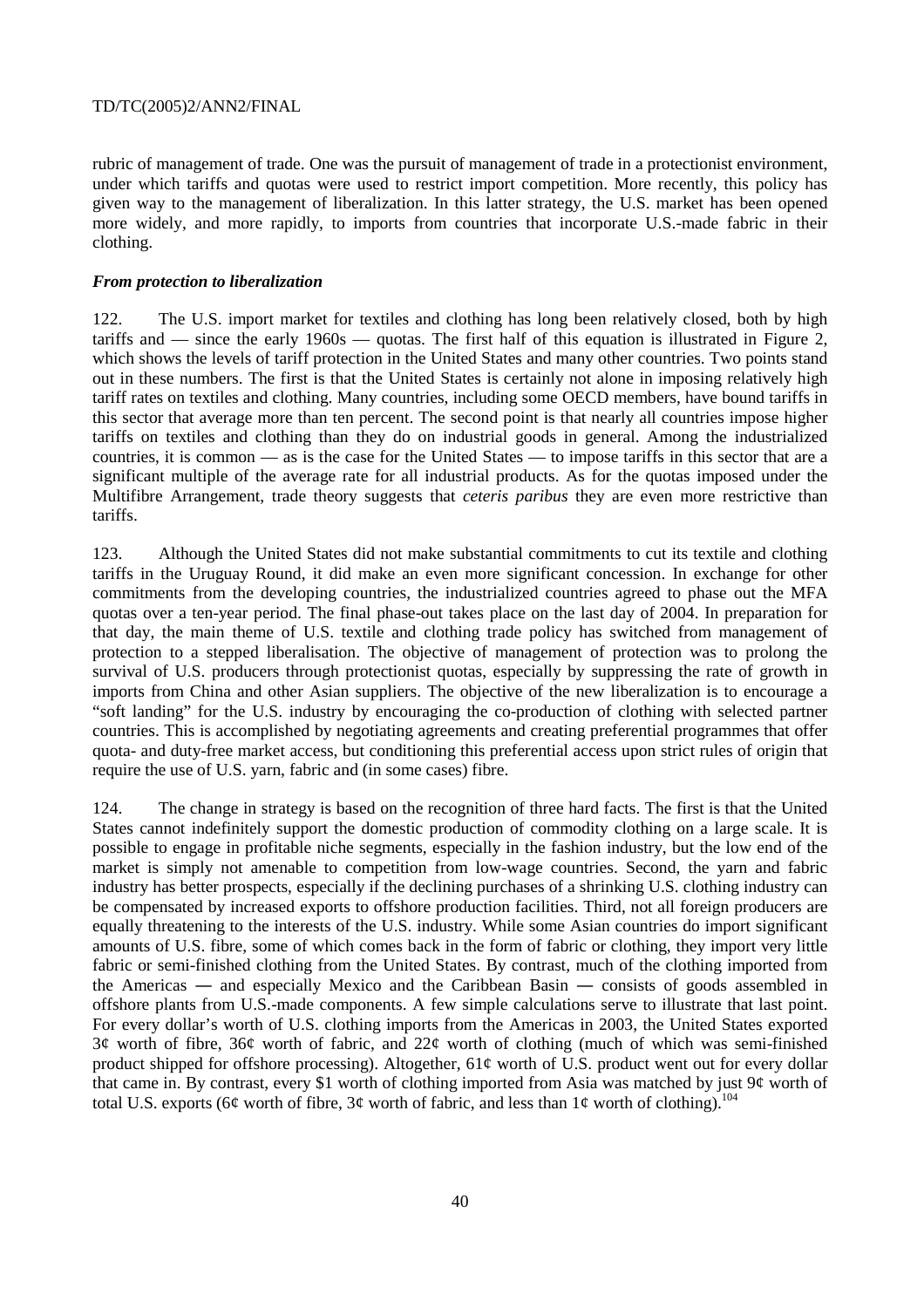125. These flows are influenced by the differing treatment that is extended to partners under various programmes and agreements. Beginning in the mid-1980s, the United States has devised preferential programmes to facilitate co-production in the textile and clothing sector. Imports from those countries will be given preferential quota and tariff treatment, conditional upon rules of origin that encourage or mandate purchases of U.S. fibre and fabric, as well as certain processing operations in the United States (*e.g.*, cutting and dyeing fabric). The arrangements that underlie this strategy have come in two waves. One consists of the preferential trade programmes that are extended to developing countries in specific regions. The United States extended quota-free treatment to the Caribbean Basin in 1986, and supplemented this with duty-free treatment in 2000. Comparable programmes have also been extended to sub-Saharan Africa (in 2000) and the Andean countries (in 2002). The second wave has come with the negotiation of successive free trade agreements (FTAs). Mexico was first FTA partner to export significant quantities of clothing to the United States. After negotiating this FTA in 1993, the United States has completed agreements with such exporters as Jordan (2001) and Singapore (2003), and  $-$  as of mid-2004  $$ agreements are pending approval or are still under negotiation with *inter alia* Central America and the Dominican Republic, Panama, three Andean countries, the Southern African Customs Union, and Thailand.<sup>105</sup>

#### **Conclusions and lessons**

126. This case demonstrates that trade policy can serve to promote the interests of an industry that is challenged by import competition, but that the policy need not take the form of blunt protectionism. The U.S. textile and clothing industry had indeed demanded protection from imports for decades, and the policy of protection was devised in order to shield these producers from foreign competition, but that policy was not sustainable on an indefinite basis. Not only did it impose costs on U.S. consumers, but also inhibited the negotiation of ambitious commitments in multilateral trade negotiations. The decision to put the MFA on the table in the Uruguay Round helped to produce a farther reaching set of commitments from all parties.

127. Liberalisation has taken the place of protection and has helped to ease the transition to the post-MFA regime. By providing incentives for co-production arrangements between U.S. producers and their partners in developing countries, this policy has replaced some — though not all — of the sales that U.S. textile producers have lost at home.

128. Trade instruments alone cannot form the basis of an adjustment strategy. The U.S. textile industry has improved its productivity through a combination of specialization and capital investment. While both of these steps enhance productivity, they also impose an adjustment burden on displaced workers. That burden can be relieved in part through trade adjustment assistance programmes for displaced workers.

 $\overline{a}$ 

 $90$  The matter of cotton subsidies is outside the scope of this study. The competitive posture of the U.S. producers in this sector is undoubtedly affected by the large volume of government subsidies that they receive, and these subsidies have come under increasing challenge in the WTO from African producers. See *WTO Negotiations on Agriculture; Poverty Reduction: Sectoral Initiative in Favour of Cotton: Joint Proposal by Benin, Burkina Faso, Chad and Mali*  TN/AG/GEN/4 (16 May 2003). For our present purposes it is sufficient to note that this is the one sector of the fibrefabric-apparel spectrum in which the United States is a major exporter that faces little import competition.

 $91$  Levinsohn and Petropoulos (2001), page 5.

<sup>92</sup> Murray (1995), page 62.

 $93$  See for example the analysis in Rosen (2002), page 92.

<sup>&</sup>lt;sup>94</sup> Christoffersen, Malhotra and Datta (2003).

<sup>&</sup>lt;sup>95</sup> Christoffersen, Malhotra and Datta (2003).

<sup>96</sup> Moore (2001).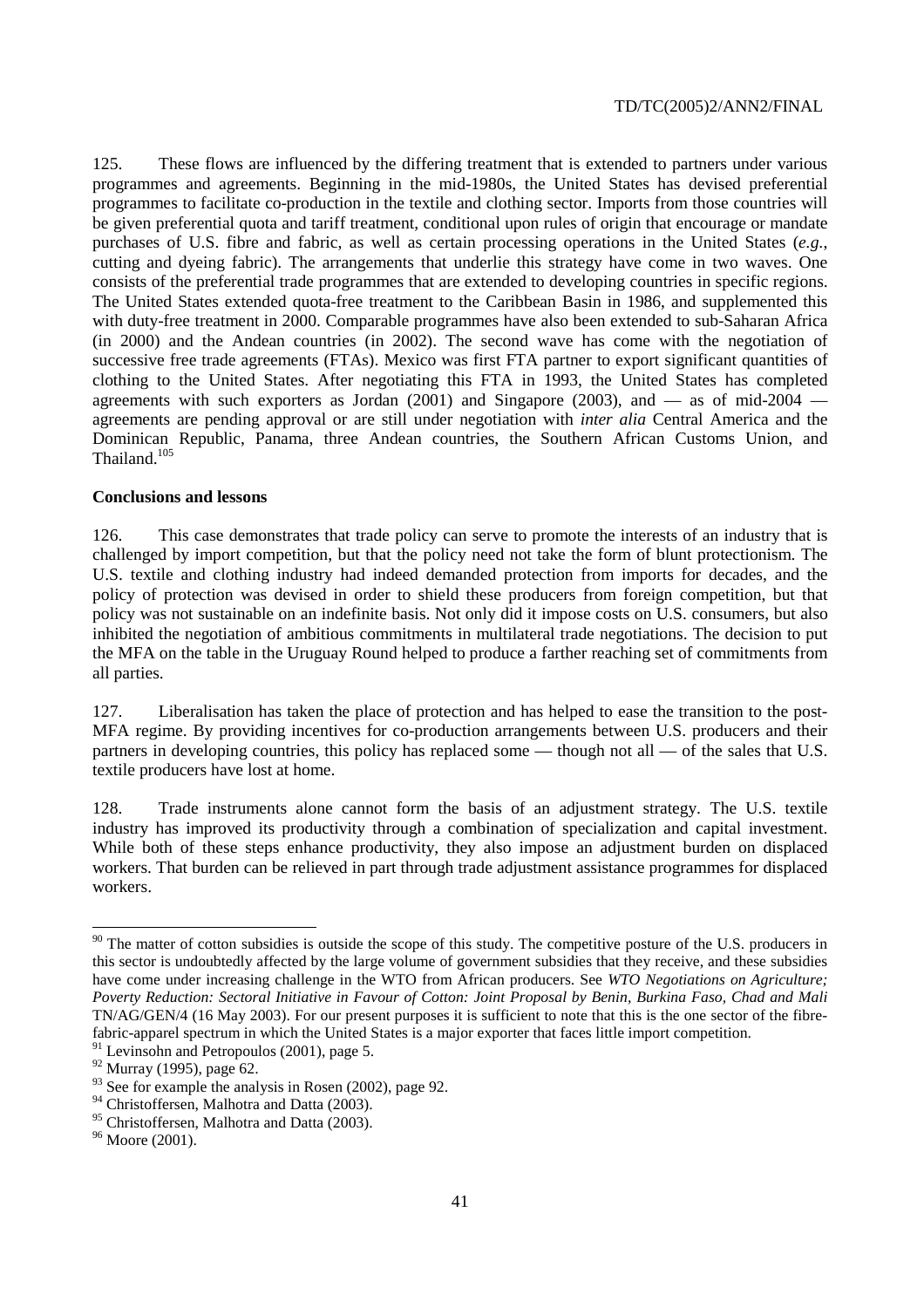<sup>98</sup> Levinsohn and Petropoulos (2001), page 13.

 $^{99}$  GAO (2001a), page 2.<br><sup>100</sup> For comparisons in support of these contentions, see the data reported in GAO (2001a), page 15.

<sup>101</sup> OECD (2004b).<br><sup>102</sup> For one such critique, see GAO (2001b). See especially the discussion in Appendix V of the experience in El Paso, Texas, which lost numerous textile and apparel jobs in the 1990s.

<sup>104</sup> Author's calculations, based on U.S. International Trade Commission data.<br><sup>105</sup> Not all of these programmes and agreements have identical rules of origin. Some of them offer more generous terms to the exporting country, while others require that qualifying products contain substantial quantities of U.S. origin materials.

<sup>&</sup>lt;sup>97</sup> These comparisons are complicated somewhat by the fact that during this period the U.S. Government switched from the old Standard Industrial Classification (SIC) system to the North American Industry Classification (NAIC) system. The correspondence between the SIC and the NAICS is relatively close but imperfect. In 1994, there were 624,400 people employed in the production of textile mill products (SIC 22); by 2001 this fell to 293,900 persons employed in textile mills (NAIC 313) and 209,700 employed in textile product mills (NAIC 314). As for apparel, employment fell from 925,500 persons in 1994 (as classified in SIC 23, "apparel and other textile products") to 456,500 in 2001 (as classified in NAIC 315, "apparel manufacturing"). See U.S. Department of Commerce (1994) and (2001).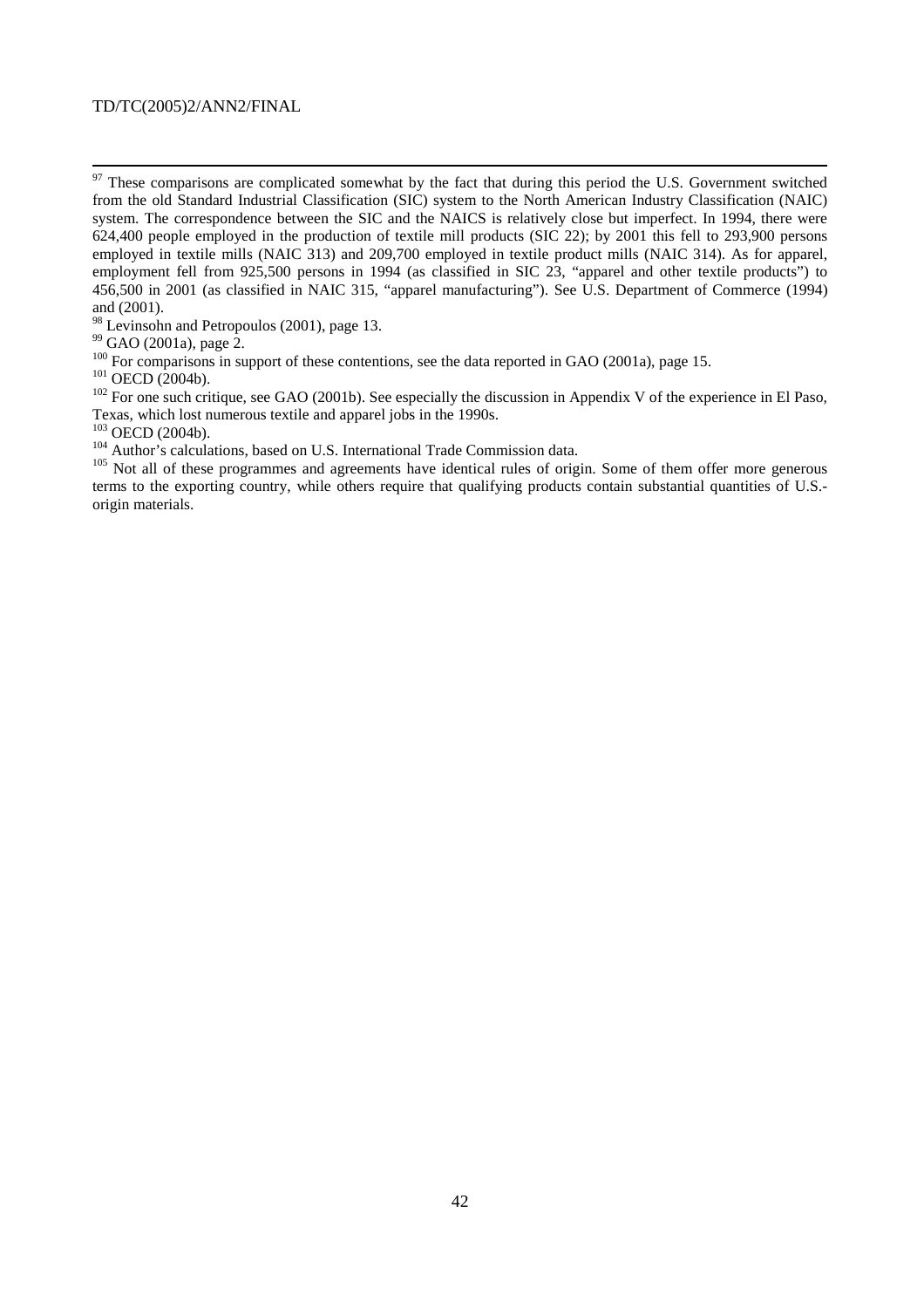# **STATISTICAL APPENDIX**

# **Figure 1: Wages in Selected Countries' Textile & Apparel Industries**

*Hourly Compensation for Production Workers in 2001, in U.S. Dollars*



\* : 2000 data. \*\* : 1999 data.





*Weighted by Value of Imports from Non-FTA Partners*

Source: Adapted from J. Michael Finger, Merlinda D. Ingco, and Ulrich Reinke, The Uruguay Round: Statistics on Tariff Concessions Given and Received (Washington, D.C.: The World Bank, 1996).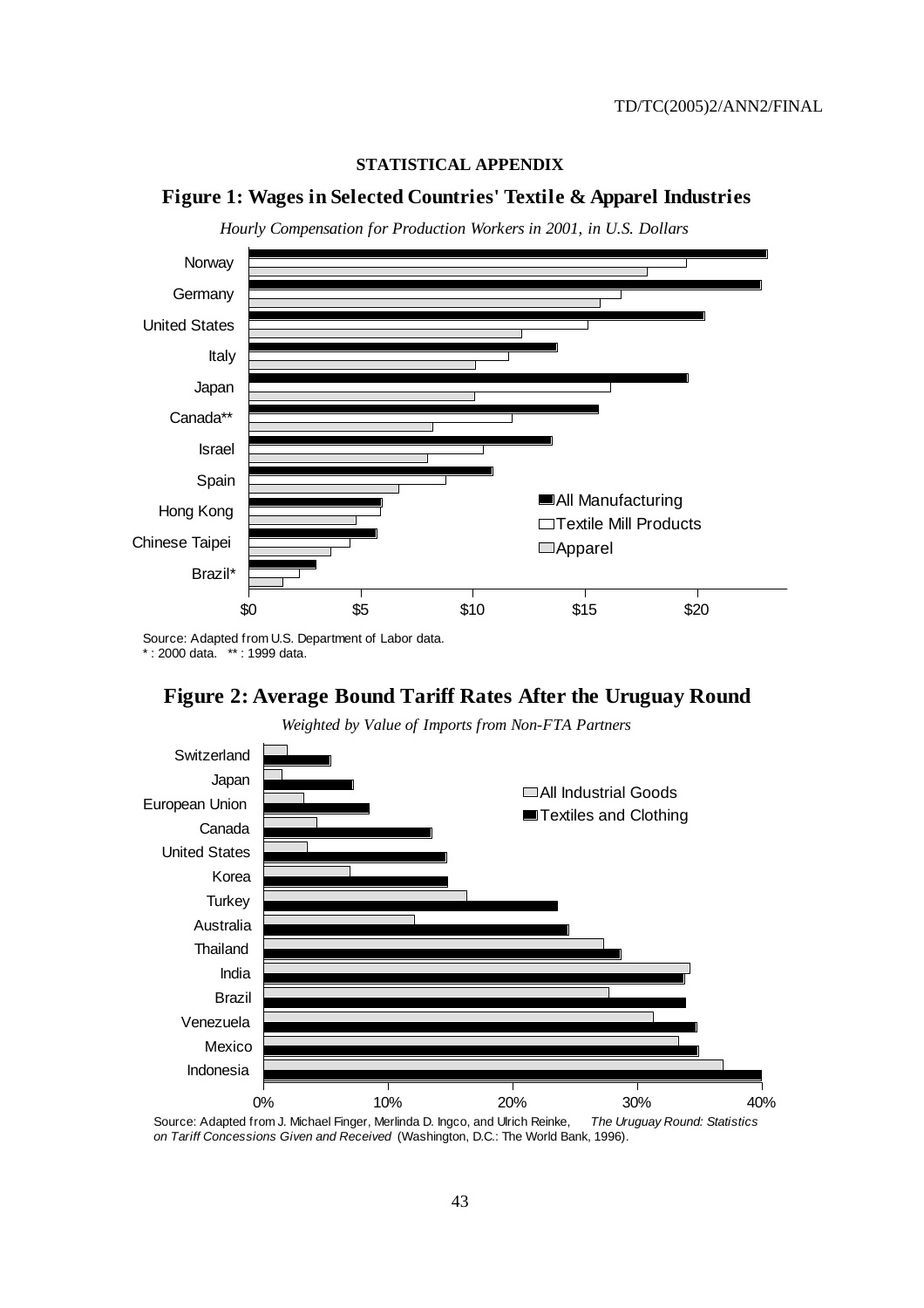

# **Figure 3: Shares of Global Trade in Textile Fabrics, 2002**

Source: Calculated from WITS data (see tables 4 and 5).

## **Table 1 U.S. Shipments of Textiles, 1997-2001**

#### *Millions of Current Dollars*

| <b>NAICS</b> | <b>Description</b>                    | 1997   | 1998   | 1999   | <b>2000</b> | 2001   | % Change<br>1997-2001 |
|--------------|---------------------------------------|--------|--------|--------|-------------|--------|-----------------------|
| 31311        | <b>Fiber, Yarn &amp; Thread Mills</b> | 12,897 | 12,669 | 11,904 | 11,334      | 10,030 | $-22%$                |
| 313111       | <b>Spinning</b>                       | 8,143  | 7,943  | 7,216  | 6,374       | 5,720  | $-30\%$               |
| 313112       | Yarn Throwing                         | 4,232  | 4,123  | 4,376  | 4,586       | 4,033  | $-5\%$                |
| 313113       | Thread                                | 522    | 603    | 311    | 374         | 278    | $-47%$                |
| 3132         | <b>Fabric Mills</b>                   | 29,980 | 29,688 | 27,900 | 26,410      | 22,604 | $-25%$                |
| 31321        | Broad Woven                           | 18,269 | 18,306 | 16,655 | 15,562      | 13,295 | $-27%$                |
| 31322        | Narrow Fabric                         | 1,646  | 1,711  | 1,834  | 1,759       | 1,724  | 5%                    |
| 31323        | Non-Woven Fabric                      | 4,368  | 4,416  | 4,674  | 4,873       | 4,407  | 1%                    |
| 31324        | Knit Fabrics                          | 5,697  | 5,255  | 4,737  | 4,216       | 3,179  | -44%                  |
| 3133         | <b>Finishing &amp; Coating Mills</b>  | 6,896  | 6,554  | 6,245  | 6,326       | 5,905  | $-14%$                |
|              | <b>Total</b>                          | 49,773 | 48,911 | 46,049 | 44,070      | 38,540 | $-23%$                |

*Source*: U.S. Department of Commerce, Bureau of Industry and Security, *The U.S. Textile and Apparel Industries: An Industrial Base Assessment* (2003).

NAIC = North American Industrial Classification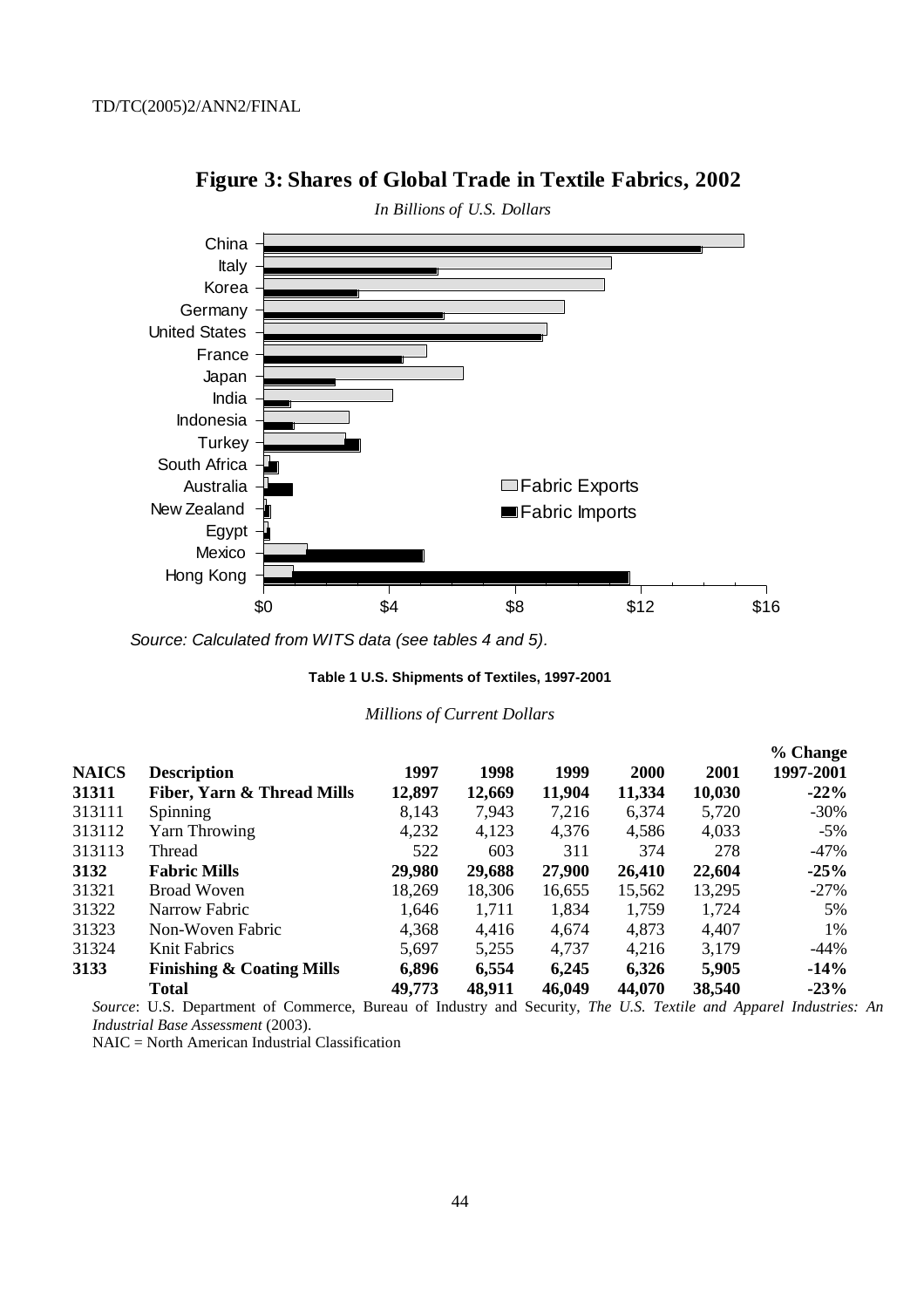## **Table 2**

#### **U.S. Shipments of Products from Textile Mills, 1997-2001**  *Millions of Current Dollars*

|              |                                      |        | $\frac{1}{2}$ |        |        |        | % Change  |
|--------------|--------------------------------------|--------|---------------|--------|--------|--------|-----------|
| <b>NAICS</b> | <b>Description</b>                   | 1997   | 1998          | 1999   | 2000   | 2001   | 1997-2001 |
| 3141         | <b>Textile Furnishings Mills</b>     | 20,296 | 20,658        | 21,119 | 22,436 | 21,793 | $7\%$     |
| 31411        | Carpet and Rugs                      | 11,493 | 12,070        | 11,686 | 12,748 | 12,659 | 10%       |
| 31412        | Curtains, Linens & Household         | 8,803  | 8,588         | 9,433  | 9,688  | 9,134  | 4%        |
|              | Products                             |        |               |        |        |        |           |
| 3149         | <b>Other Textile Product Mills</b>   | 10,756 | 10,479        | 11,570 | 11,219 | 10,178 | $-5%$     |
| 31491        | <b>Textile Bags and Canvas</b>       | 2,502  | 2,516         | 2,606  | 2,598  | 2,464  | $-2\%$    |
| 314991       | Rope, Cordage and Twine              | 777    | 766           | 804    | 821    | 809    | 4%        |
| 314992       | Tire Cordage and Tire Fabric         | 1,269  | 1,300         | 1,428  | 1,479  | 1,038  | $-18%$    |
| 314999       | <b>Products not listed elsewhere</b> | 6,208  | 5,897         | 6,732  | 6,321  | 5,867  | $-5%$     |
|              | <b>Total</b>                         | 31,052 | 31,137        | 32,689 | 33,654 | 31,971 | 3%        |

Source: U.S. Department of Commerce, Bureau of Industry and Security, *The U.S. Textile and Apparel Industries: An Industrial Base Assessment* (2003).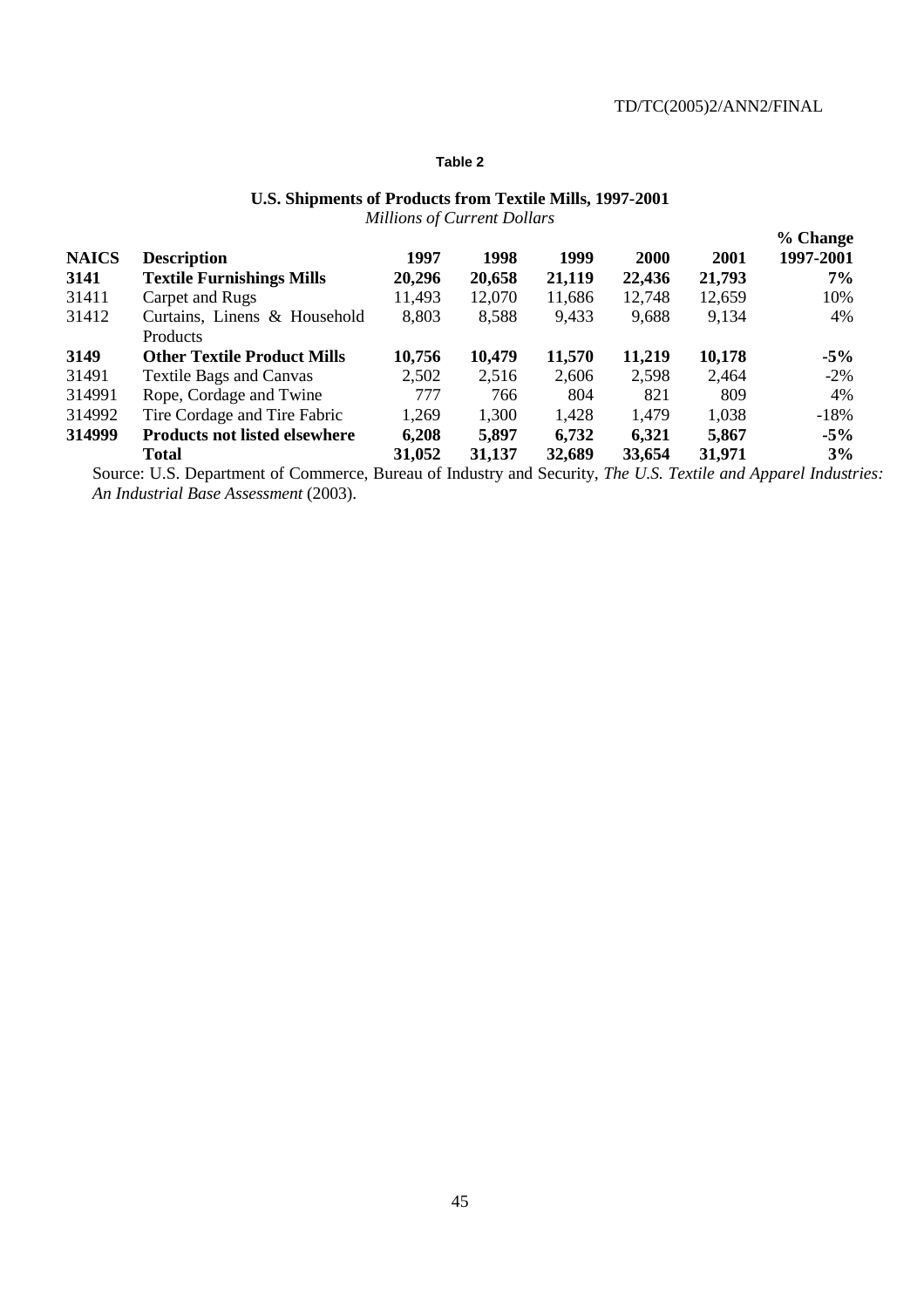# **3.6 AUSTRALIA106**

129. Australia's textile, clothing, footwear and leather (TCF) industries<sup>107</sup> are experiencing a sustained period of structural change. Major rationalisation of production has reduced sectoral output and employment (down 35 per cent since the early 1990s). The product mix and supply chains are changing. The import share of the domestic market has nearly doubled since the late 1980s, reaching 50 per cent, with exports of Australian TCF products also growing rapidly, albeit from a low base.

130. To a large extent, structural change in the sector is in response to global pressures confronting producers in most developed countries. Intense competition from suppliers in developing countries, reductions in the share of consumer spending devoted to TCF products (down 25 per cent since 1990 in Australia), technological change and more stringent environmental regulation are among the key factors driving change.

131. Until the late 1980s, as in many other developed countries, successive Australian Governments sought to ward off increasing competition from developing country imports through various support measures, including high tariffs and tariff rate quotas. (The effective rate of assistance to the sector peaked at over 150 per cent in the mid 1980s).

132. However, in recognition of the large costs imposed on Australian consumers by this attempt to forestall inevitable and necessary adjustment in the sector, and in keeping with Australia's general tariff reform programme, assistance to the industries has since been significantly reduced. Tariff Rate Quotas were abolished in 1993 and tariffs reduced to a maximum level of 25 per cent in 2000 with further reductions in prospect (see below).

133. Lower tariffs and greater access to imported TCF products have been of considerable benefit to consumers. For instance, the real price of TCF products in Australia has fallen by 20 per cent since 1990 — though factors other than protection reform have clearly contributed to this outcome.

134. Equally, assistance reductions have added to the adjustment pressures confronting Australian TCF producers. Nonetheless, and notwithstanding the recent significant declines in sectoral output and employment, some firms have adapted successfully to the more competitive market environment. An emphasis on innovative high value, capital-intensive and niche products, and on brand development, customer service and market development, have been among the hallmarks of those firms who have made a successful transition, or are capable of doing so in the future.

135. Looking to the future, it is clear that the adjustment process is far from complete. There is still much labour intensive production in the industry (especially in the clothing sector). Large labour cost disadvantages against developing country competitors mean that many firms producing such standardised products will struggle to survive, irrespective of the assistance regime.

136. Such adjustment will not be easy. Many of the industries' employees come from a non-English speaking background and have few skills that could be used in other areas. They also tend to be somewhat older than employees in other manufacturing activities. Also, the inability of some non-competitive firms to meet previously negotiated employee entitlements in the event of closure has become a barrier to them exiting the sector in an orderly fashion, as well as being a trigger for industrial disputation.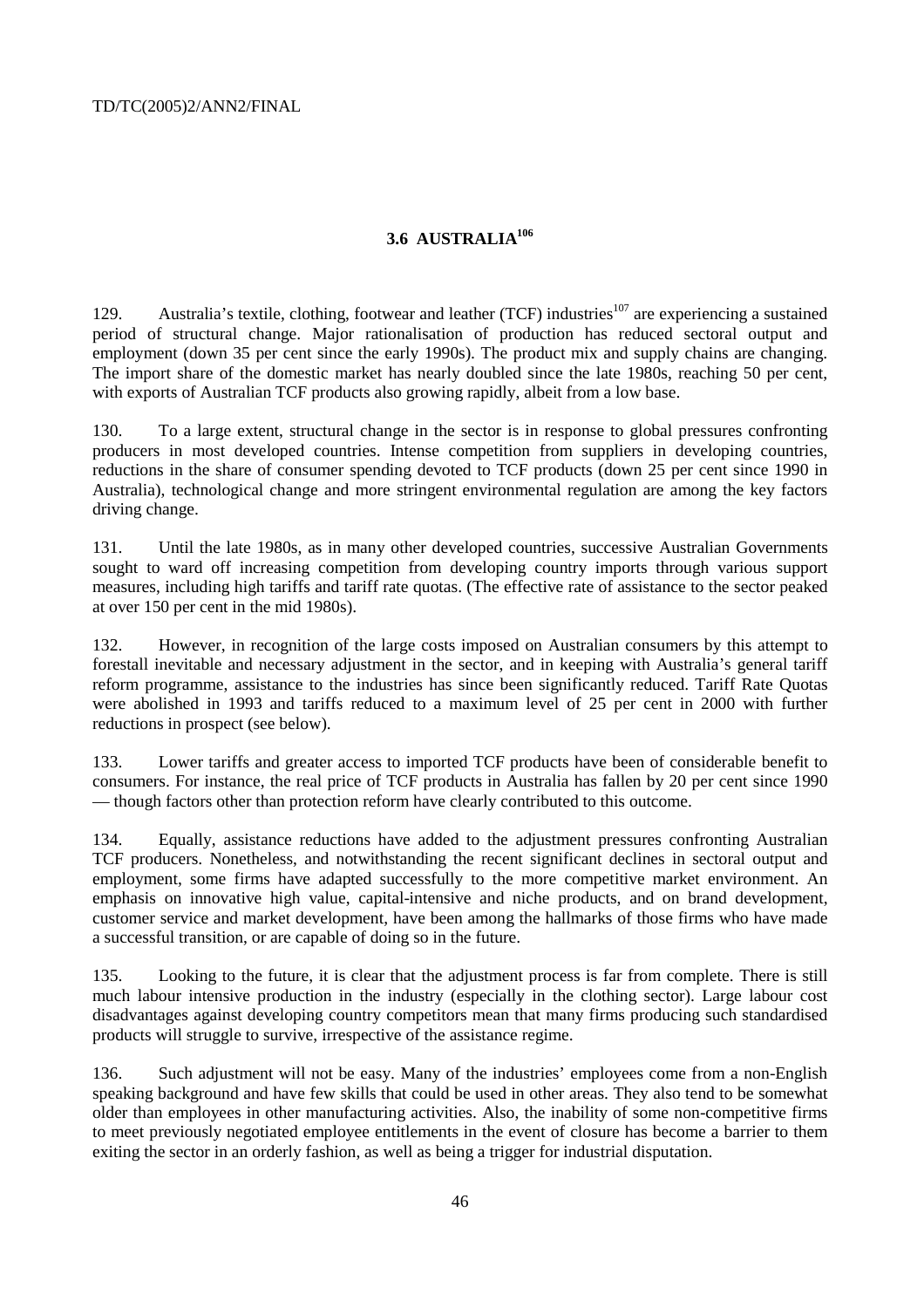137. For (home-based) 'outworkers', adjustment pressures may be particularly severe. As a result of the flexibility that outwork can provide, part of the previous adjustment process in the clothing industry in particular has involved a shift from factory-based to home-based employment. However, with employment in the Australian clothing industry now dominated by outwork, this group of workers is likely to bear the brunt of future contraction in the sector.

138. Against this backdrop, the assistance regime for the TCF industries over the coming decade has been designed to facilitate an orderly adjustment process, without imposing excessive costs on consumers and the wider community. Legislated reductions in tariffs to take effect at the beginning of 2005 will see the maximum rate for any TCF product fall to 17.5 per cent. And, as part of a new assistance package announced in response to a recent report by the Productivity Commission (2003), the Government has announced that tariffs on footwear and most textiles will fall to the general rate of 5 per cent in 2010, with the currently higher rate for clothing and certain finished textile products falling to 5 per cent in 2015. These reductions have been legislated as part of the Australian Customs Tariff.

139. To facilitate adjustment to these further tariff reductions and the broader pressures confronting the sector, the package will also provide substantial transitional budgetary support. Like the transitional regime for the automotive industry, this budgetary support is focussed on encouraging innovation and investment that will help firms to be competitive in a low tariff environment. Further, in keeping with proposals in the recent Productivity Commission report, the Government has announced that where there is large scale or regionally significant job shedding in the TCF sector, it will augment generally available labour adjustment measures with sector-specific adjustment support.

140. In facilitating orderly adjustment, broader microeconomic reform and continued government efforts to improve access for TCF exporters to protected overseas markets will also be important. And there is much that the industry can still do to improve its prospects of operating successfully without special assistance treatment. For example, greater cooperation and more effective communication between management and employees, including in workplace negotiations, would help deliver more flexible and productive outcomes.

141. That said, there is little that can or should be done to stop labour intensive, standardised TCF production from migrating to developing countries. As past experience demonstrates, attempts to do so would be very costly for the community and merely delay the inevitable. This reality is now generally recognised in Australia.

 $\overline{a}$ 

<sup>&</sup>lt;sup>106</sup> This case study was provided by Australia's Productivity Commission as input to the OECD project on Trade and Structural Adjustment.

 $107$  This case study deals with textile, clothing, footwear and leather (TCF) industries collectively.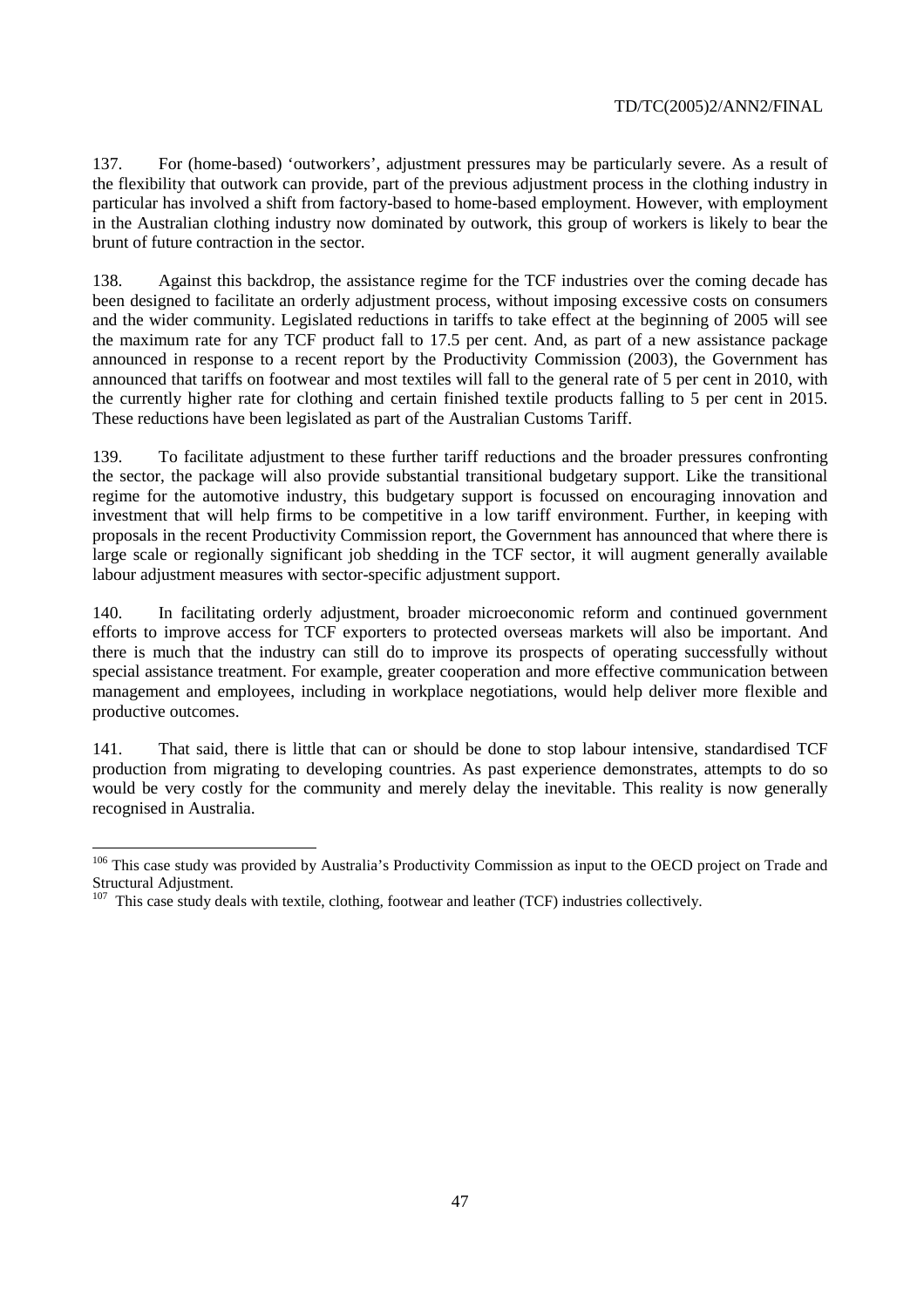# **3.7 THE SLOVAK REPUBLIC**<sup>108</sup>

142. The first industrial textile mills in the Slovak Republic emerged more than 100 years ago and, throughout its centrally-planned period, the economic importance of the textile and clothing industries in the Slovak Republic grew while fulfilling social functions. In the late 1980's, these industries employed 74,300 persons and accounted for 4.7% of total industrial output. Between 1970 and 1985, employment rose by 17,100 supported by an export-led strategy based on an exchange of oil, gas, iron ore and grain with the former Soviet Union.

143. The demise of this barter exchange with the former Soviet Union has had a dramatic impact on the Slovak industries: employment immediately dropped by 16,500 in 1989 and by a further 11,000 shortly thereafter. Between 1989 and 1993, total textile and clothing production declined by 46.5% in volume: cotton yarn production fell by 50.2%; woollen fabrics by 45.2%; and clothing production by 30.5%. Moreover, it triggered a complete shift in the composition of production and a re-orientation of export destinations.

144. To survive through evolving economic circumstances, Slovak suppliers underwent significant transformation by moving from supplying clothes primarily made from domestic fabrics to sub-contracting for EU customers involving imported fabrics. This transformation was facilitated by the outward transaction programmes (OTP) that provided for preferential access to the EU market for clothing products made from EU fabrics. Moreover, the entry into force of the "Europe Agreement" in 1995 granted duty and quota-free access for Slovak textile and clothing products to the EU market and thus helped to prevent further hardships. Between 1993 and 2002, the employment level initially stabilised at about 43,000 and slightly increased to 46,500 by 2002, before falling by 5.3% in 2003 in the face of increased import competition, notably from China, in both the Slovak market and export markets.

145. Despite considerable production and trade opportunities offered under the Europe Agreement since 1995, almost three-quarters the Slovak clothing exports were still carried out under OTP in 2003, *e.g.* involving imported textiles from the EU. This suggests that the Slovak clothing industry has adapted faster than the Slovak textile industry to the high-quality requirements of export shipments destined for the EU market. As a result, the Slovak trade balance is permanently in deficit for trade in textile products and in a surplus position for clothing products.

146. The competitive edge that relatively low wages have given to Slovak producers has been hampered by low productivity, and a concentration on standardised products where international competition is most intense. In 2003, the Slovak productivity level was estimated at 31% of the EU-15 level and 36% of the EU-25. Its low productivity is typified by a low share of high value-added production segments, such as technical textiles and textile finishing, and, conversely, a high share of spinning, weaving and knitting activities. Moreover, the stock of capital used per unit of labour in the textile industry is relatively low: it stood at 58% of the EU-15 level in 2003. The small involvement of foreign investors in the Slovak textile industry is also cited as another explanatory factor for its lagging behind competitors on the technology and productivity fronts.

147. With the elimination of quantitative restrictions on trade in textile and clothing products by the end of 2004, as provided under the WTO Agreement on Textiles and Clothing (ATC), it is clear that the adjustment process of the Slovak textile and clothing industries is far from complete. To facilitate the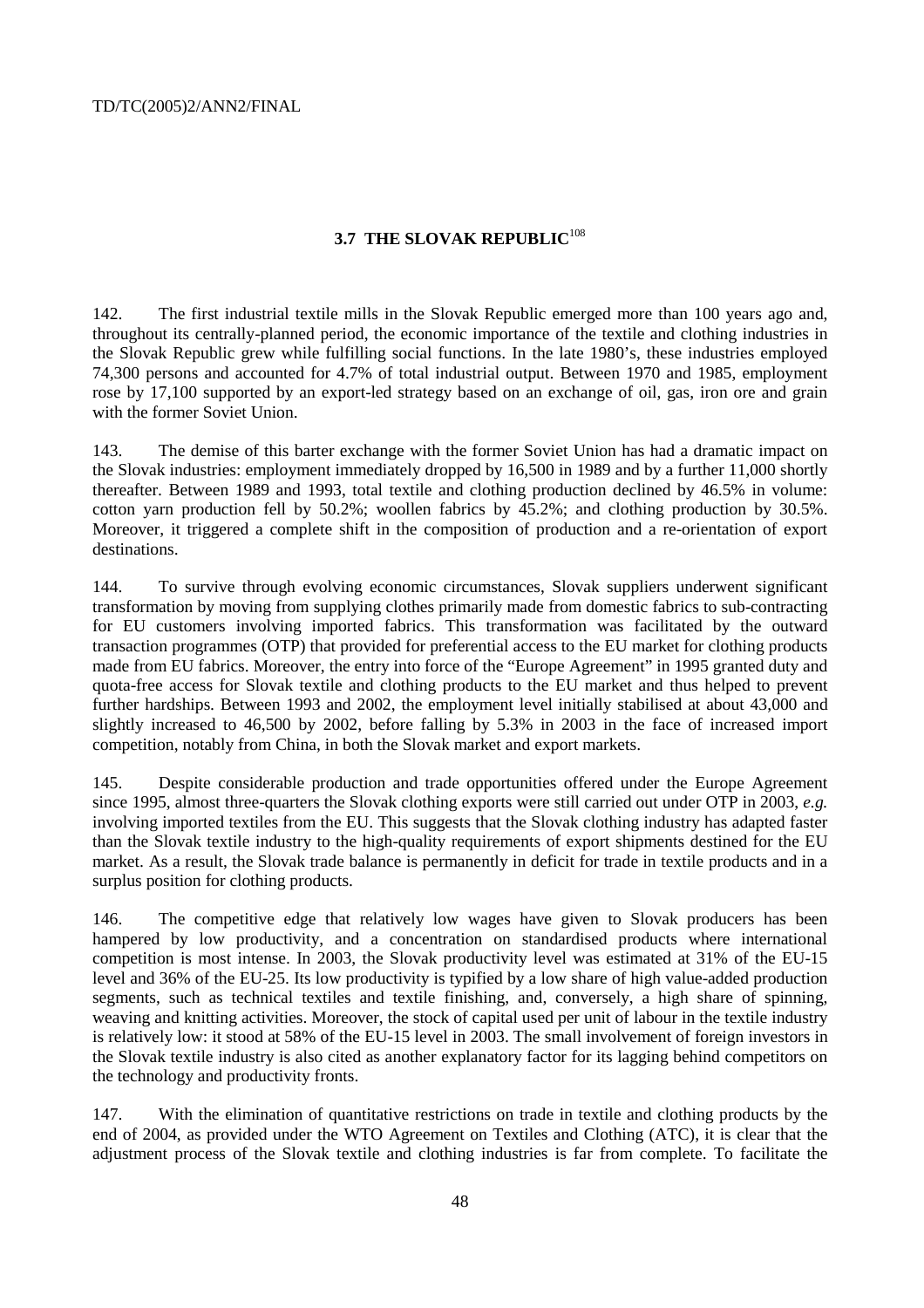restructuring process, the Slovak Government considers that the role of the state centres on setting the framework conditions that enable private entrepreneurs to compete in the new competitive environment and to promote market opening on a reciprocal basis. Government actions are placed within a context of horizontal policies and programmes aimed at: the creation of a favourable business climate; the development of the education system; support for innovation, research and development; support for smalland medium-sized enterprises; and taking advantage of deeper integration programmes afforded at the EUwide level. In the context of the Industry Development Grant Scheme, Slovak firms can apply for investment funds aimed at: strengthening their competitiveness; supporting innovation and research projects; saving energy; and developing international cooperation.

148. As a newly acceded EU member country as of May 2004, the Slovak horizontal industrial policies will be supplemented by sectoral initiatives defined and implemented at the EU-wide level. Hence, the Slovak Republic intends to take advantage of the resolution approved by the European Parliament on the conclusions of the conference "The Future of the Textile and Clothing Sector in an Enlarged European Union."

 $\overline{a}$ 

<sup>&</sup>lt;sup>108</sup> This case study was provided by the government of the Slovak Republic as input to the OECD project on Trade and Structural Adjustment.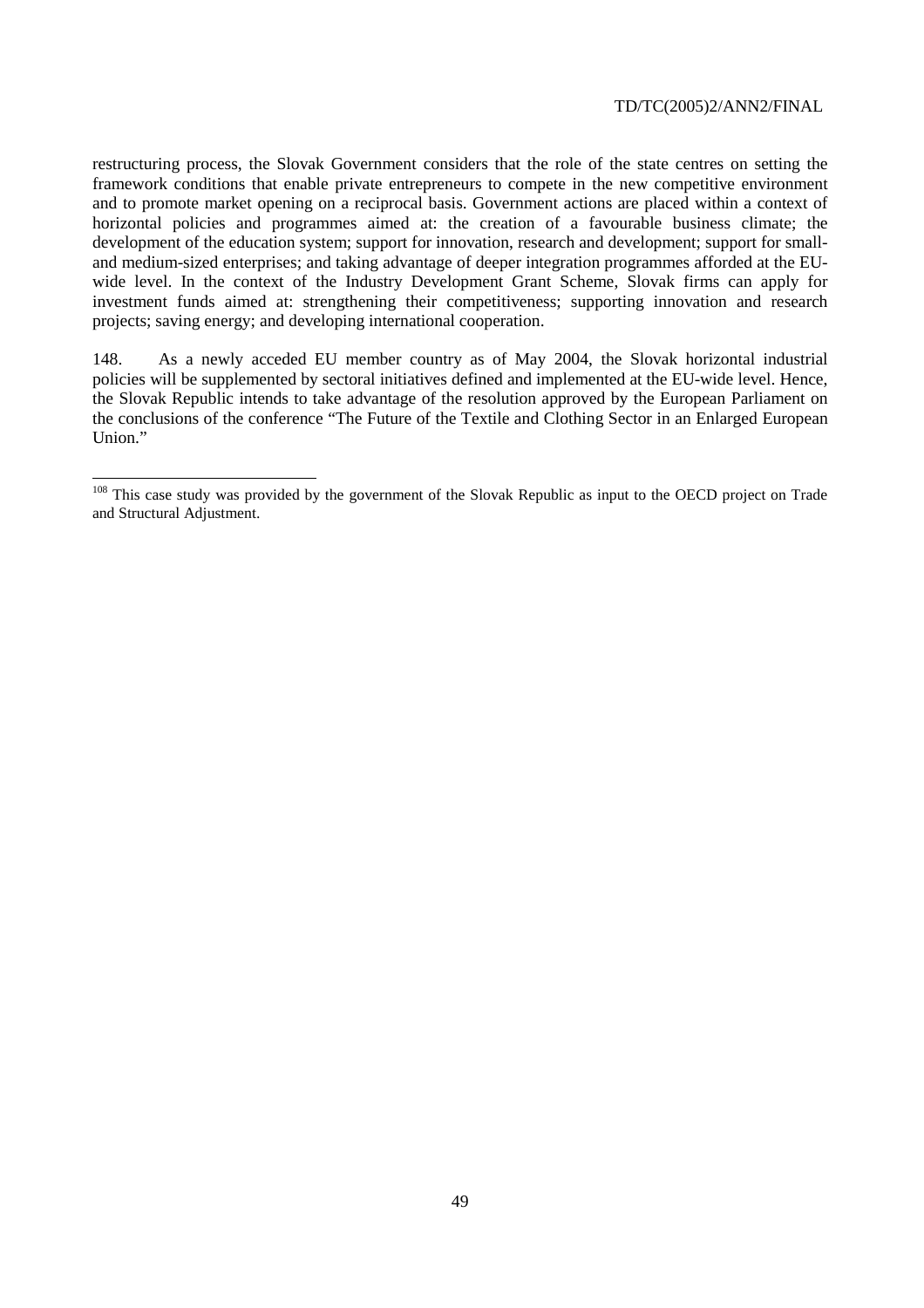# **4 STEEL**

#### **Key points emerging**

149. In the steel sector, structural adjustment has posed ongoing challenges to the industry, which has struggled with at least one deep crisis in each of every recent decade. Restrictive trade measures were frequently implemented by governments during such crises to support the industry. These, together with other government supports (such as subsidies) helped to sustain global overcapacity which, in turn distorted steel trade. The steel industry emerged as one of the most heavily subsidised manufacturing sectors in the 1980s. In spite of the improved subsidy discipline established under the WTO "Agreement on Subsidies and Countervailing Measures", market –distorting subsidies and related government supports remain an issue of concern in steel. With the objective of restoring normal competitive conditions on steel markets governments of all major steel producing economies are engaged in the negotiation of a sector specific steel subsidy agreement under the auspices of the OECD.

150. In response to the crises, efforts were made in some regions to restructure the steel industry, often with the objective of maintaining the domestic steel producing base. In others, notably in Asian and South American economies, the expansion of the steel industry continued. In Europe, governments took an active role in managing the restructuring process while in other major steel producing countries the steel industry adjusted to changes in the market without any specifically tailored governmental restructuring programmes. Economies in transition in South East and Eastern Europe and the Newly Independent States of the former Soviet Union addressed restructuring needs in comprehensive and complex privatisation programmes, most of which ended in the early 2000s.

151. More specifically, in the early period of restructuring in the European steel sector, governments were unwilling to let market forces alone carry out the necessary adjustments in the steel industry. Instead, complex political solutions were pursued which involved massive interventions into the market, trade measures and a broad range of government support measures, including 38 billion ECU of direct subsidies to the steel industry. While overseen by the Commission, most of the restructuring was pursued in a national context which appears to have impeded needed cross-border industry consolidation. That said, the results achieved in terms of capacity closures and the creation of alternative employment for redundant steelworkers are impressive; it is hard, however, to envision that governments would nowadays be prepared to spend comparable amounts of money for the restructuring of their steel industries.

152. Soft interventions and a narrow set of support measures on one side and a stronger involvement of the steel industry on the other characterised the European steel industry restructuring programme in 1992-1994, which also led to a significant reduction of capacity. The emphasis of this programme was to enhance the viability of European steel companies. The European example also shows that steel companies can withstand a deep crisis without any specific government assistance and take the necessary initiatives to adapt their activities to a changing economic environment, if they are viable and competitive. Such industry-driven adjustment was demonstrated in the period from 1998 to 2004, when significant crossborder consolidation of the industry took place.

153. The phasing out of subsidies starting in the 1980s and the privatisation of the European steel companies were key elements for restoring normal competitive conditions on the common steel market. Such normality is reflected in the integration of the Steel Aid Code into the general framework of the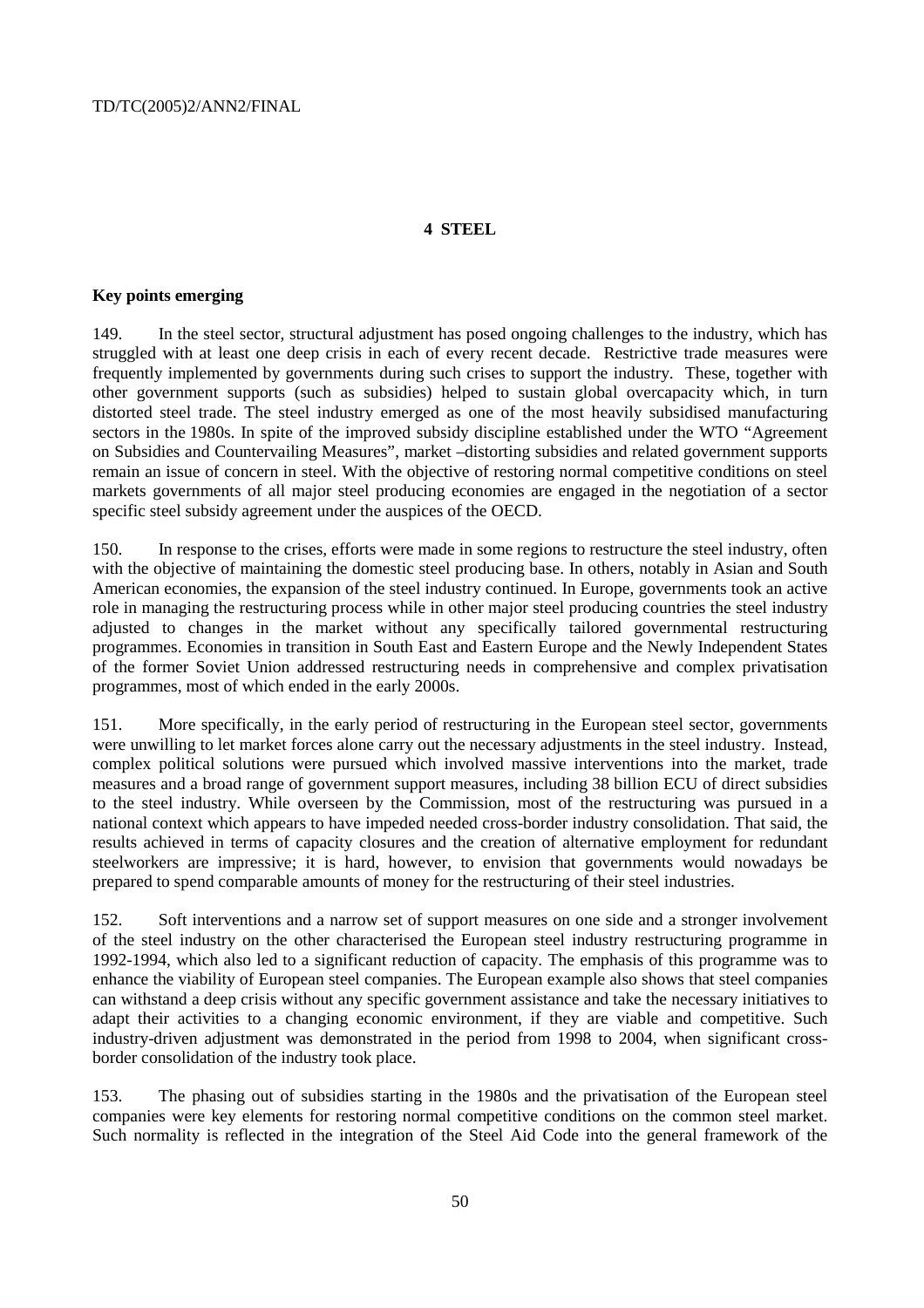European Union's State Aid Code and the expiry of the ECSC Treaty in July 2002, putting an end to sector specific regulations for the steel sector.

154. In the United States, the restructuring of the steel industry is primarily sought through market forces whereby the bankruptcy process has played a major role in industry consolidation and restructuring. While the Federal Government and the Governments of the States also provided subsidy programmes to assist in the restructuring, the impact of such measures was less significant than in other countries.

155. The Japanese steel industry reorganised through business integration or tie-ups among integrated steel producers, such as the merger and integration of NKK and Kawasaki Steel, as well as strategic cooperation between Nippon Steel and Sumitomo Metals, Kobe Steel and others. The restructuring resulted in a capacity reduction of about 20% by 2002. The industry's continuous efforts directed towards more efficient management have contributed to such reductions. Moreover, Japan's five big steel companies reduced employment from 127,000 in 1993 to 56,000 in 2003, which resulted in a reduction of labour cost in the order of 50%.

156. On the trade front, import measures played an important role in European markets until the mid 1990s and in the United States until recently. Many other countries have also taken trade actions against steel imports, some of which were controversial, and tensions rose in the international steel trade. In the absence of these measures, adjustment pressures would undoubtedly have been higher and resulted in more far-reaching industry adjustment. A high price had to be paid for the protection of domestic steel producers in the form of diminishing competitiveness in steel-consuming sectors.

157. Even in most OECD member countries state ownership or state control of steel companies or the entire sector prevailed until the 1980s. Among major steel producing economies only the United States and Japan did not have strong state influence in the post war era. Privatisation started in the European Union and South America and at the end of the 1990s, most of the steel companies in the transition economies of Central and Eastern Europe, the Russian Federation and India and the principal Chinese companies were privatised.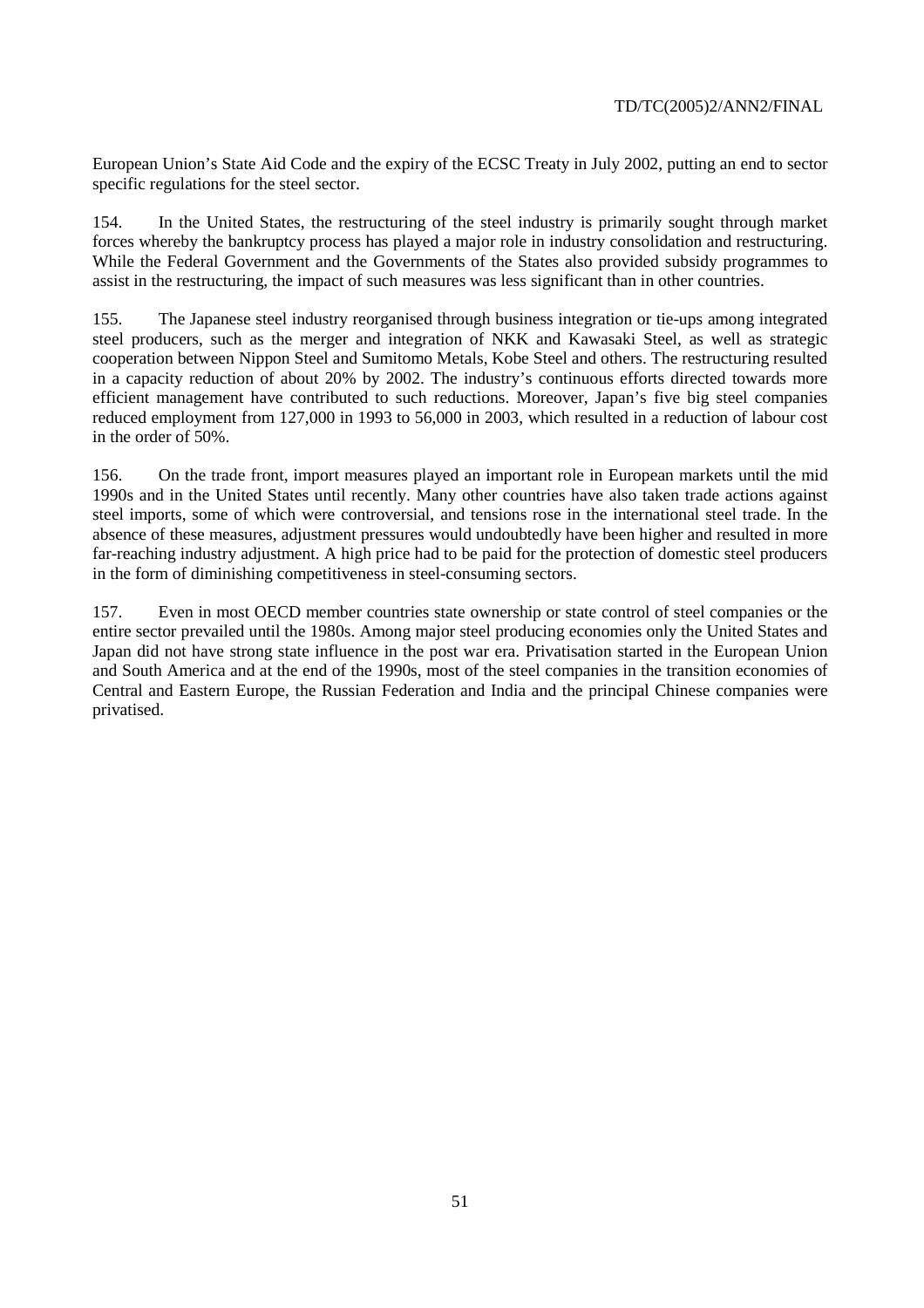## **4.1 THE EUROPEAN UNION**

158. In the European Union of then nine member States the peak in steel was reached in 1974, with a capacity for hot rolled products<sup>109</sup> of 179 million tonnes, crude steel production of 156 million tonnes, sales in the EU market of 102 million tonnes, and a workforce of 800 000. Following the first oil shock, production dropped by 19% in 1975. Demand remained weak in subsequent years, competition intensified in third markets and imports into the European Union increased. As a result of declining prices steel producers experienced heavy losses and an increasing number of governments provided subsidies to their weak steel industries in the form of investment aid, social aid, research aid and/or compensation for operating losses. The ban of subsidies under the Treaty of Paris, establishing the European Coal and Steel Community, was effectively set aside in order to deal with the crisis.

159. Using its powers under the Paris Treaty the Commission of the European Union launched a set of measures to mitigate the effects of the deteriorating situation. As a first step, producers were asked to limit their production on a voluntary basis. This approach had little effect on the market, and in May 1977 the Commission introduced by law minimum prices for some products and recommended minimum levels for others. In addition, the Commission negotiated bilateral agreements with the principal steel exporting countries to voluntarily restrain their deliveries to the Common Market. However, the situation on the steel market of the European Union did not improve, because the voluntary engagements did not hold and prices were not maintained $110$ .

160. In October 1980, a state of Manifest Crisis in the steel industry was declared by the Council of Ministers according to the terms of Art. 58 of the ECSC Treaty. Compulsory production quotas, limiting deliveries within the Community and limiting exports, were imposed for each undertaking. This market regulation was linked with a system of fines for any breach of the allocated quotas. Mandatory minimum prices for steel, compulsory production and sales caps on each individual steel producer were applied until mid-1988, and the last of the bilateral steel agreements with the principal steel-exporting countries expired in December 1991.

#### **Table 1. Steel market data 1980-1985**

|                               |       | .     |       |       |       |       |
|-------------------------------|-------|-------|-------|-------|-------|-------|
|                               | 1980  | 1981  | 1982  | 1983  | 1984  | 1985  |
| Crude steelmaking capacity    | 202.1 | 197.6 | 193.0 | 186.9 | 170.3 | 165.7 |
| Crude steel production        | 128.0 | 125.0 | 111.0 | 109.0 | 119.0 | 120.0 |
| Apparent consumption          | 87.0  | 79.0  | 77.0  | 75.0  | 81.0  | 80.0  |
| <b>Imports</b>                | 10.0  | 8.0   | 10.0  | 10.0  | 10.0  | 10.0  |
| <b>Exports</b>                | 29.0  | 33.0  | 26.0  | 27.0  | 31.0  | 34.0  |
| Net trade (Exports - Imports) | 19.0  | 25.0  | 16.0  | 17.0  | 21.0  | 24.0  |

**E.U. 9**

Source: OECD.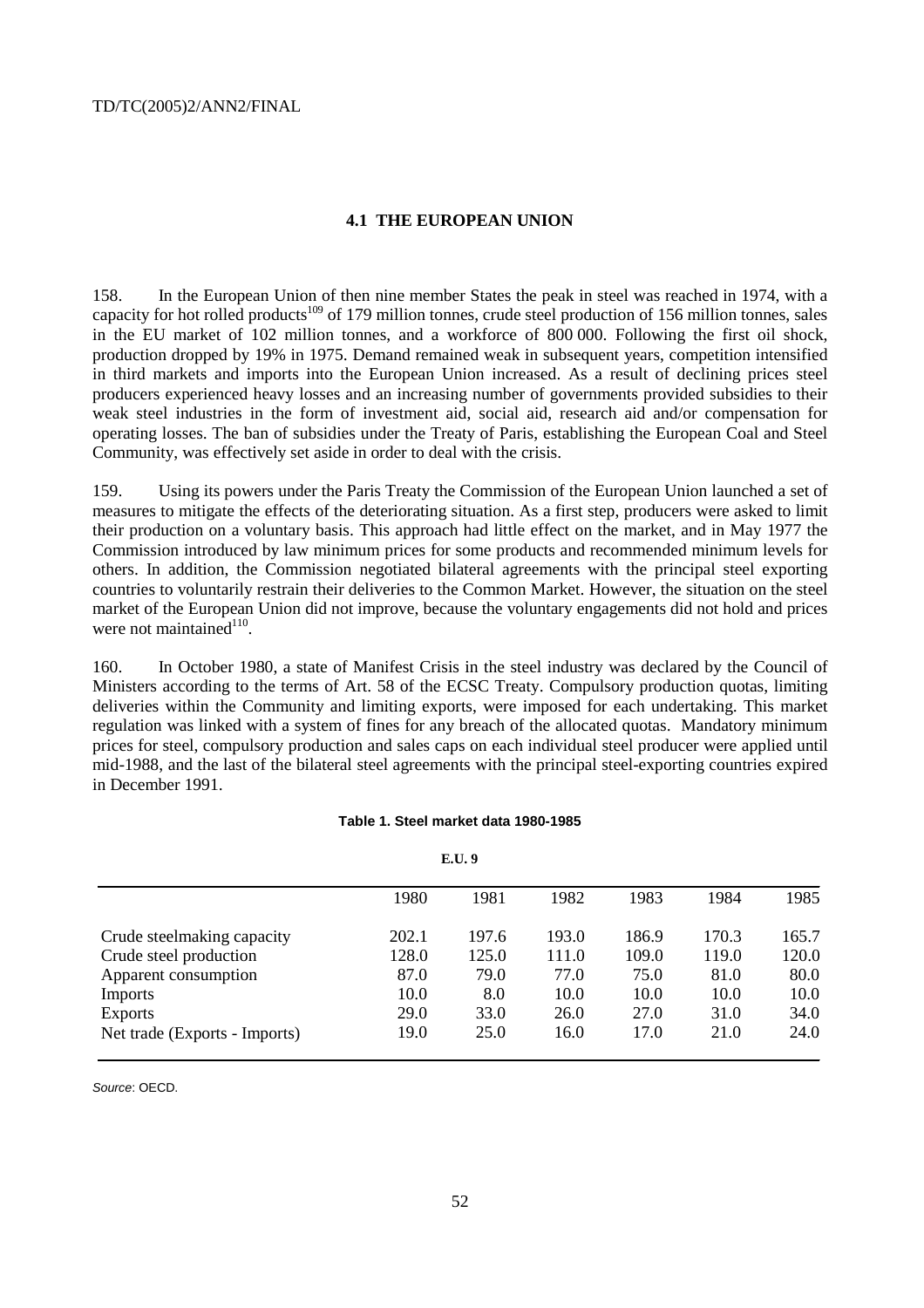161. The Steel Industry Restructuring Plan 1980-1985, the so called Davignon Plan, was put in place with the objective to reduce capacity for hot-rolled products from the 172 million tonnes recorded in 1980 to 142 million tonnes or less by the end of 1985. From the end of 1980 onwards, a broad range of actions were taken to improve competitive conditions in the steel market of the European Union: <sup>111</sup>

- − A political agreement with all Member States of the EU to prohibit all subsidies for the steel industry as from 1986, with the exception of subsidies for plant closures, R&D and social and regional interventions. Prior authorisation by the European Commission of all subsidies became mandatory.
- − Until the end of 1985 Member States were permitted to grant subsidies, subject to the authorisation of the Commission, if the steel company in return would proportionately close capacity and restore financial viability.
- ECSC loans at a favourable interest rate were made available for modernisation and investments.
- Under the Regional Development Fund, programmes such as RESIDER provided financial support to heavily affected steel regions with the aim of creating new economic activities in other sectors of the economy.
- Under the Social Fund, training and re-education programmes for steel workers were provided as well as programmes covering the costs of the relocation of steel workers and the costs of redundancies and early retirement.

162. A presentation of national and individual restructuring plans supported by a quota system, which guaranteed for each company, and thus each Member State, a certain market share, formed the basis for a political agreement on the restructuring programme. It was the task of the governments of the individual Member States together with the companies concerned to determine what capacity should be cut and where and which kind of restructuring at the level of the companies would be necessary to restore its financial viability. However, the final decision on the acceptability of the restructuring programmes of the companies and the authorisation of the subsidies involved in such programmes remained with the Commission.

163. At the expiry of the Steel Industry Restructuring Plan a reduction of the EU's hot-rolling capacity in the order of 31 million tonnes had been achieved, including the carry-over of some closures into 1986. That was some 1 million tonnes of capacity reduction greater than initially envisaged. This figure takes into account the investments that were made in new facilities and the upgrading and modernisation of existing facilities. With regard to crude steel capacity, the reduction was equally impressive. Between 1980 and 1988, when the restructuring plans for the then new Member States Greece, Portugal and Spain expired, crude steelmaking capacity in the EU 12 decreased from 222 million tonnes to 188 million tonnes.

164. Employment in the steel sector of the EU 12 declined from 672 000 in 1980 to 409 000 in 1988, which represented a reduction of the workforce of almost 40%. For example, when British Steel closed capacity on its Corby site in South-East England more than 6 000 jobs were affected. Total employment in Corby, with British Steel dominant, fell from 23 300 in 1979 to 15 900 in 1981. In part, steelworkers took advantage of early retirement schemes, others upgraded their skills in steel or acquired new skills, *e.g.* obtaining Heavy Goods Vehicle Driving Licenses under specific training schemes. Moreover, 400 acres were made available in Corby for the development of other manufacturing sectors under regional development programmes, and by 1984, total employment in Corby had already recovered to 19  $700^{112}$ .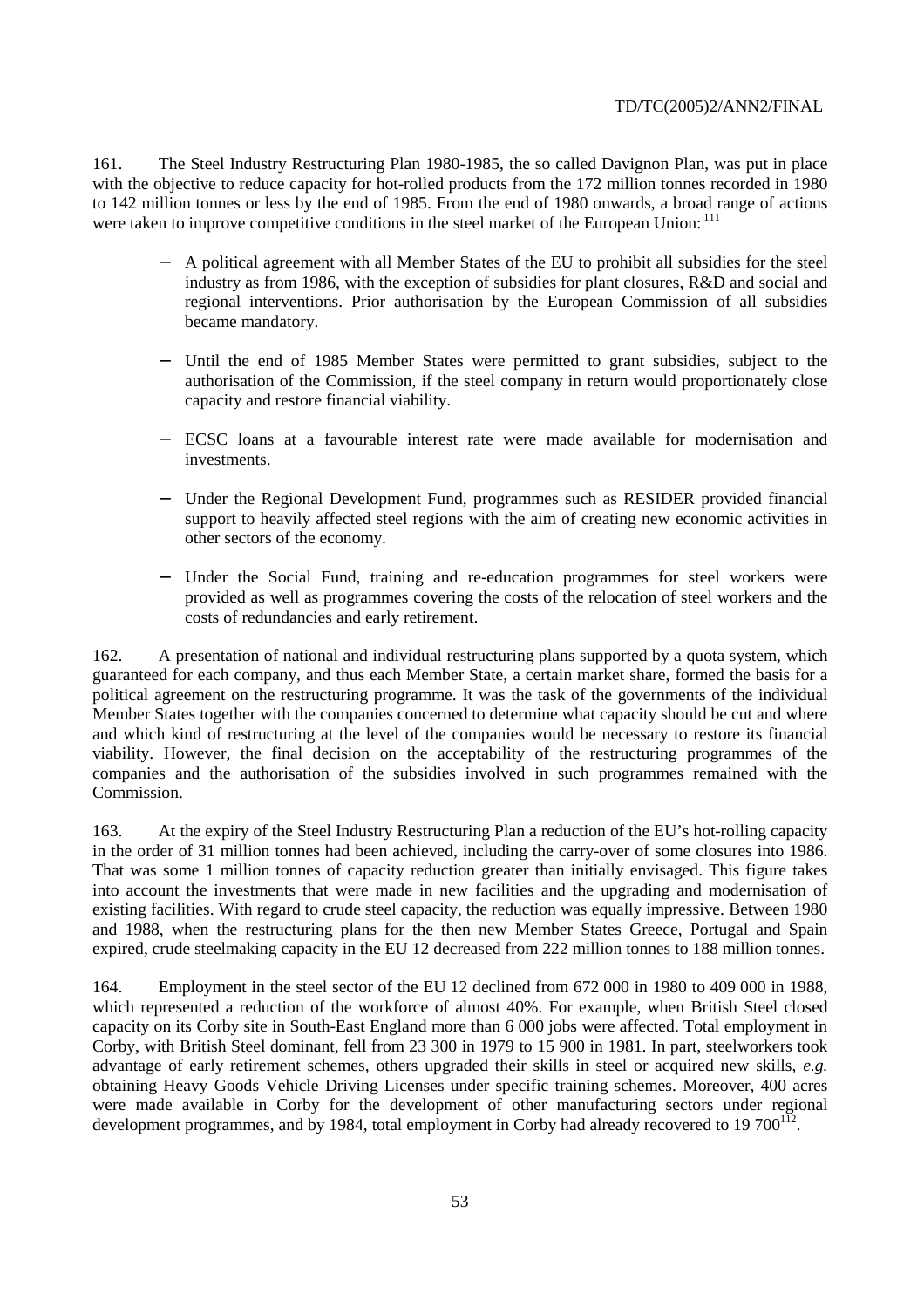165. The closure of inefficient capacity, the upgrading of existing facilities, notably through expansion of energy-efficient continuous-casting technology and an increasing number of electric arc furnaces led to higher productivity in the EU's steel industry. Productivity gains and a higher rate of capacity utilisation helped the European steel producers to enhance international competitiveness.

166. Between 1980 and 1985 almost 38 billion ECU were spent by the then nine EU Member States in support of the restructuring programmes of EU steel producers. 23 billion ECU were granted for continued operations, 11.5 billions for investment and 2.3 billion ECU for closures. R&D subsidies and spending in the case of emergencies accounted for 1 billion  $ECU<sup>113</sup>$ . In addition to these subsidies for steel companies, considerable financing was provided under the Regional Fund and the Social Fund for steel communities affected from the restructuring and social measures for steel workers. Thus, the restructuring of the European steel industry placed a heavy burden on the budgets of the Member States and the Community Funds.

167. Overall capacity reductions in the order of almost 20% and the modernisation of the European steel industry achieved under the Davignon Plan underline the success of this plan. The market regulations that were in place during the restructuring period – production quota, minimum prices, voluntary restraint agreements – imposed additional economic costs, but such regulations were viewed as key, taking broader social and economic concerns into account.

168. After a short recovery of steel markets in the period from 1986 to 1990, the situation in steel markets worldwide deteriorated in the following years mainly as a result of the collapse of demand in the former Soviet Union. In 1992, steel consumption fell back to the level of the mid-1980s. Low steel prices led to a global deterioration in the financial situation of steel producers. Even the steel industry of the European Union, which had just emerged from a rigorous restructuring process, was affected and the losses of European steelmakers were close to the levels of the previous crisis period. Requests were voiced to enact again the broad range of measures available under the ECSC treaty in order to cope with the crisis, but the Commission this time adopted a different and less interventionist approach.

169. The overall objective of the three-year programme, which was agreed by the Council on 25 February 1993, was a further significant reduction of production capacity. Such reductions were sought by parallel action involving i) the industry, which was requested to establish a detailed plan for the necessary capacity reductions and ii) the Community putting in place a set of accompanying measures to facilitate restructuring<sup> $114$ </sup>. In particular, the following measures were adopted:

- In support of the stabilisation of the market the Commission, in accordance with Article 46 of the ECSC Treaty, published indicative quarterly sales guidelines based on information provided by companies. The companies could adapt their production plans in light of the indicative aggregate data. With regard to third country imports, voluntary restraint agreements were concluded.
- In support of the restructuring of the European steel industry additional funding was made available from the ECSC budget to contribute to the costs of redundancy and early retirement. Other programmes of the Community continued to support the retraining of steel workers for other careers outside the steel sector. Furthermore, subsidies were provided to companies reducing their hot-rolling capacity under narrowly defined conditions such as privatisation of the company, restructuring plans, viability studies for the restructured company and the freezing of the company's remaining capacity.

170. By the end of 1994, the Commission decided to abolish the accompanying measures except the social support measures, which expired in 1996. The results achieved under this restructuring programme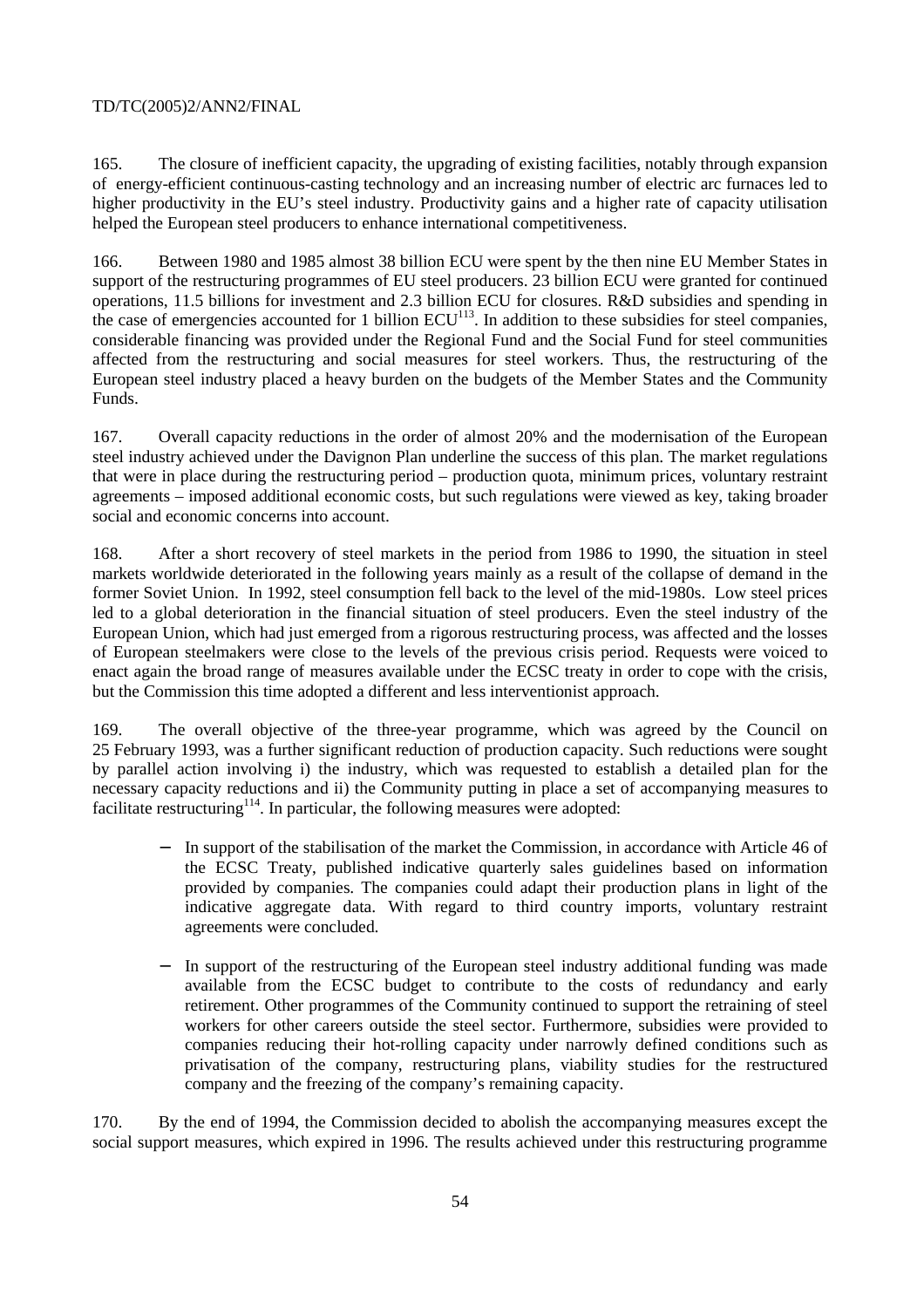reveal the closure of around 11million tonnes of hot-rolled product capacity and a further reduction of the workforce to 287.000 employees in 1995.

171. More than half of the capacity reduction, 5.8 million tonnes, resulted from voluntary closures by the private sector, which did not benefit from closure subsidies. This demonstrates that in the crisis of the early 1990s a large part of the Community's steel industry succeeded in making the necessary adjustments to a deteriorating market situation without governmental supports. In the crisis of the 1980s, such industrydriven and industry-financed adjustments would have been unimaginable. Moreover, while in the 1980s about 60% of the European steel industry was under state control, virtually all companies were privatised by the time that the restructuring programme expired.

#### **Table 2. EU 12 imports/exports and world trade 1991-1995**

| E.U. 12           |       |       |       |       |       |  |  |
|-------------------|-------|-------|-------|-------|-------|--|--|
|                   | 1991  | 1992  | 1993  | 1994  | 1995  |  |  |
| World steel trade | 117.0 | 137.0 | 166.0 | 177.0 | 180.0 |  |  |
| E.U. Imports      | 13.6  | 15.6  | 12.5  | 16.7  | 22.3  |  |  |
| E.U. Exports      | 26.0  | 25.3  | 35.0  | 34.8  | 25.8  |  |  |

Source: OECD.

172. In spite of the voluntary restraint agreements with major steel exporting countries, steel imports into the European Union increased during the period from 1991 to 1995. The upward trend of such imports was similar to the trend in the international steel trade, which showed an increase of roughly 50% during this period. Steel exports of the EU 12 also increased, but at a much lower rate. This underlines that the protection of the EU steel market may not have played a strong role in the restructuring programme of the 1990s.

#### **Table 3. EU Steel Trade 1998-2002**

| E.U.15                        |      |        |      |      |      |  |
|-------------------------------|------|--------|------|------|------|--|
|                               | 1998 | 1999   | 2000 | 2001 | 2002 |  |
| <b>Imports</b>                | 24.0 | 22.2   | 28.6 | 29.3 | 26.7 |  |
| <b>Exports</b>                | 23.5 | 23.0   | 28.6 | 28.5 | 25.7 |  |
| Net trade (Exports - Imports) | 0.5  | $-0.8$ | 0.0  | 0.8  | 1.0  |  |

Source: OECD.

173. In 1998, the European steel industry again had to adjust production and capacity. Unlike previous crises, the Commission did not intervene to regulate the steel market of the Community nor was a particular restructuring programme launched. In spite of the difficult situation for the European steel industry, the European Union fulfilled its commitment made in the course of the Uruguay Round negotiations to eliminate, over a ten year period, all tariffs on steel. Thus, the steel market of the Community was becoming more and more open when exports from third countries started surging in 1998. By that time, market access was only limited for non-WTO members Russia, Ukraine and Kazakhstan, with which the Community had bilateral agreements imposing quantitative restrictions on imports into the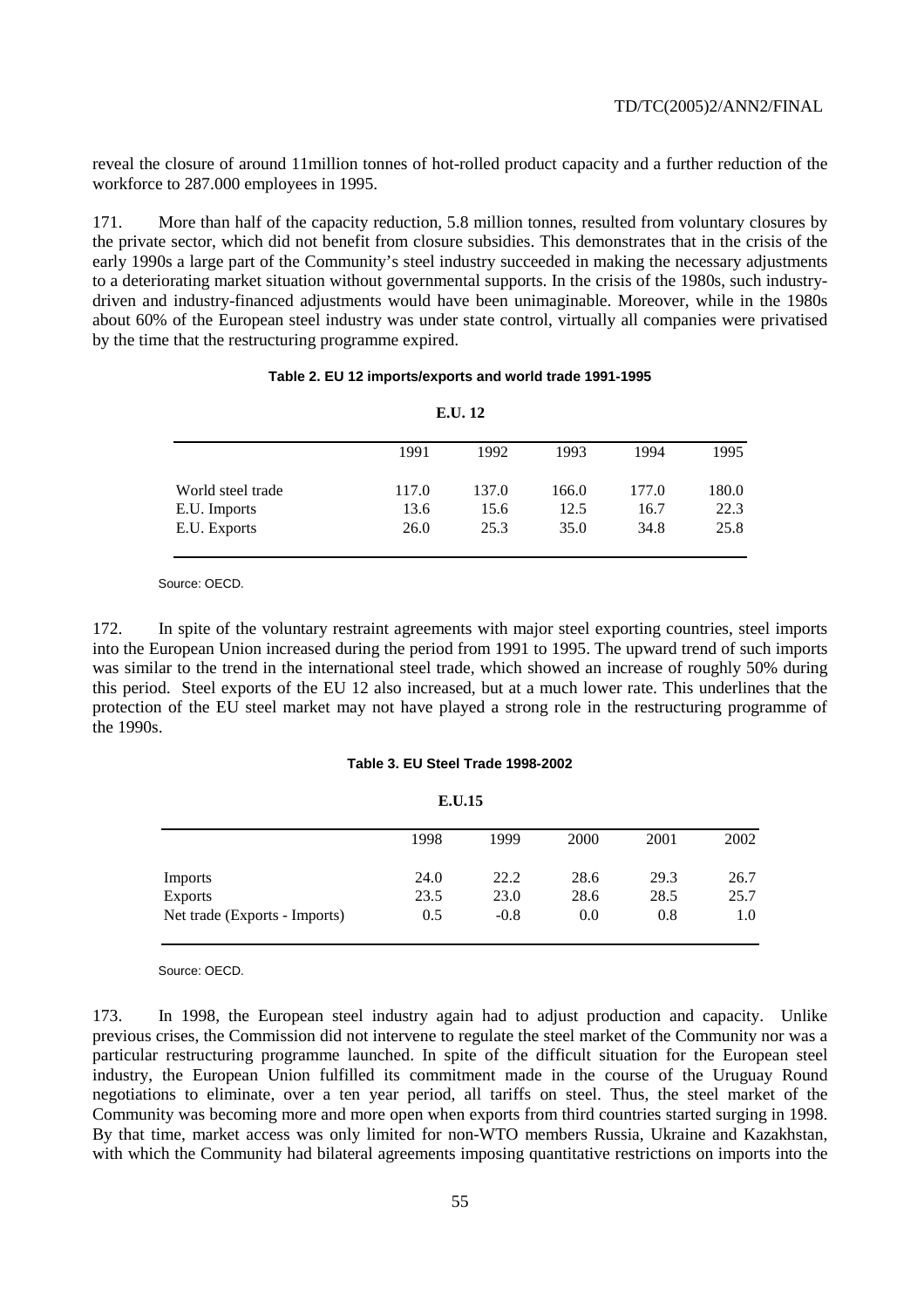EU. A safeguard measure to protect the common steel market was introduced in 2002 in response to the safeguard measure taken by the United States to prevent trade from being diverted to the EU market. The EU safeguard measure was set to expire as soon as the US administration's safeguard measure was withdrawn.

174. In the period following the Asian crisis, the European steel industry closed further capacity, created larger firms by mergers and acquisition across national boundaries and intensified the conclusion of specialisation agreements. Such consolidation helped the European steel industry to withstand the recent shocks<sup>115</sup>. It appears that the European steel industry nowadays is in a far better position than previously to cope with the necessary adjustments to changes in the market without any specific governmental assistance.

175. With regard to closures, capacity of almost 13 million tonnes was permanently rendered inoperable in the EU15 in the period from 1998 to 2002 and further closures in the range of 8 to 10 million tonnes are envisaged between 2003 and 2005. Equally important, recent mergers and acquisitions have shaped the structure of the European steel industry. Starting with the merger of the German steel companies Thyssen and Krupp in the mid 1990s, the merger of British Steel and Hoogovens (Netherlands) into Corus in 1999 and the merger of Usinor (France), Arbed (Luxembourg) and Aceralia (Spain) into the world's largest steel company Arcelor in 2001, four European companies now rank among the world's ten largest steel producers. The synergies gained through mergers and acquisition notably with regard to a more focused specialisation of production and the building of strategic alliances with companies all over the world and the concentration of steel production on the most efficient plants made the European steel industry very competitive. An average productivity of 601 tonnes per employee and year, reported in 2002, and a further projected increase to 645t/m/y in 2005 demonstrate the high level of international competitiveness of the European steel industry and point to continued efforts to strengthen the industry's role in the global steel market and to respond to future challenges.

## **Box 1. The restructuring of British Steel in the 1990s**

The restructuring of the state-owned British Steel achieved one of the most spectacular turnarounds in the country's industrial history: from enormous losses in the late 1970s to profitability by the late 1980s, its successful privatisation in 1988, peak profits of over GBP 1bn in 1995/96 and its merger with Hoogovens to form Corus in 19991.

British Steel came under severe commercial pressure in the wake of the financial crisis in South East Asia in the late 1990s, when the direct and indirect effects of the strong sterling exchange rate hit the company harder than other European companies of the Euro zone. The company merged with Hoogovens in 1999 to form Corus. Corus, which at the end of 2000 had a workforce of 32 000 in the United Kingdom, restructured its steel activities in response to the difficult situation on steel markets. It announced the closure of some 3 million tonnes of steelmaking capacity notably through closures of steel plants in Wales and a widely-spread downsizing. The company spent GBP 202 million on redundancy payments and related costs, and GBP 130 million in other rationalisation measures including site demolition and environmental clearance costs. This restructuring was expected to result in a reduction of the workforce in the United Kingdom to 22 000 by 2003.

The Government of the United Kingdom put in place a range of schemes to mitigate the effects of this restructuring both for the redundant workers, jointly financed with funding from the ECSC, and the affected regions, notably South East Wales, at an overall expenditure of GBP 140 million. These schemes did not provide benefits directly to Corus.

--------------------------------------------- 1. Financing the restructuring of British Steel, SG/STEEL/RD(2001)9, p.6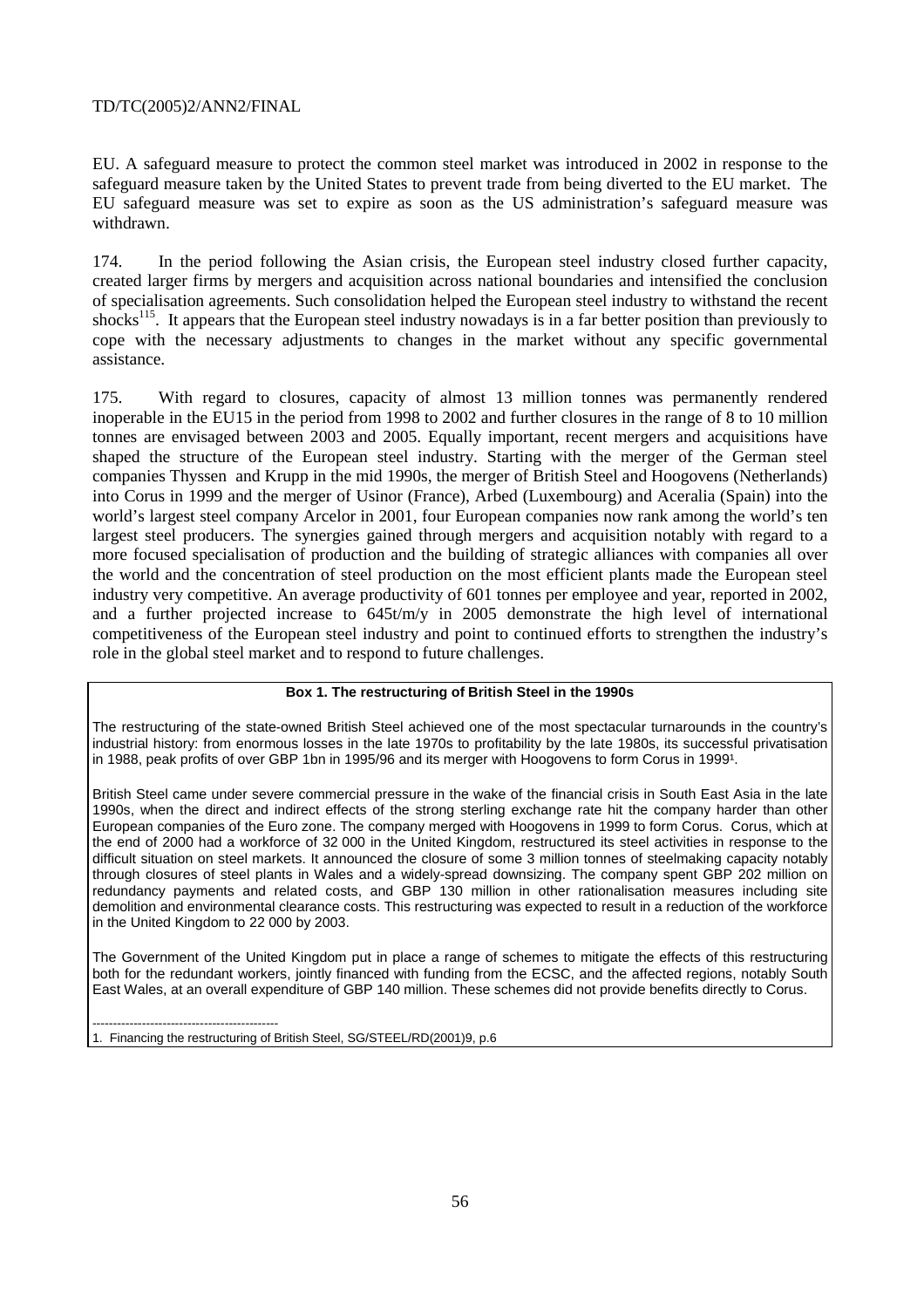# **4.2 RESTRUCTURING OF THE STEEL INDUSTRY IN THE UNITED STATES**

176. Since the financial crises of 1997-1998 much of the US steel industry has been in serious difficulties. The surge in imports brought steel prices down to a level, at which US producers could no longer produce steel profitably. Moreover, integrated steel producers had problems in funding the so called legacy costs, *i.e.* pension and health care benefit commitments to which they agreed in the 1980s. Most of the integrated steel producers and some of the smaller mini-mills went into bankruptcy.

177. In response to growing congressional concern, the Clinton Administration announced a Steel Action Programme on 5 August 1999. This programme had three main elements:

- Vigorous enforcement of U.S. trade laws, including expedited investigations.
- Bilateral talks to address the underlying problems that caused the crisis, including consultations with Japan and Korea, and an agreement with Russia to limit steel imports.
- Improved import monitoring mechanisms to detect potential import surges.

178. In addition, the Congress passed the Emergency Steel Loan Guarantee Act, which was put in place to assist the financing of weak steel companies, which could not get commercial loans.

179. This programme only temporarily helped to reduce imports, which fell by some 20% in 1999 from the 1998 historical record level, while consolidation in the industry stagnated and steel production in ailing companies continued under the protection provided under Chapter 11 of the US bankruptcy law.

180. When the general economic situation worsened in the following years, President Bush announced a three-pronged strategy to address the structural challenges continually facing the steel industry.

- First, the President directed the United States Trade Representative to request that the International trade Commission initiate an investigation, under Section 201 of the Trade Act of 1974, of whether there was serious injury to the steel industry caused by increasing imports of steel products.
- Second, the President initiated efforts with the United States' trading partners to eliminate inefficient excess capacity in the steel industry worldwide.
- Finally to initiate negotiations on the rules that govern steel trade, seeking stronger disciplines which aim to reduce or eliminate all trade-distorting government subsidies to the steel sector, going well beyond current international rules governing such measures.

181. President Bush took action under Section 201 in March 2002, only after a nine-month investigation found that 10 steel industry products had been seriously injured by a surge in imports that warranted relief.

182. At the time President Bush imposed temporary duties on steel imports, steel prices were at 20 year lows. Relief under Section 201 of the Trade Act of 1974 was put in place for up to three years and reviewed at the mid-term to determine if it was still necessary. This measure, which was vigorously criticised by the governments of steel exporting countries, triggered off a series of trade actions against steel imports worldwide.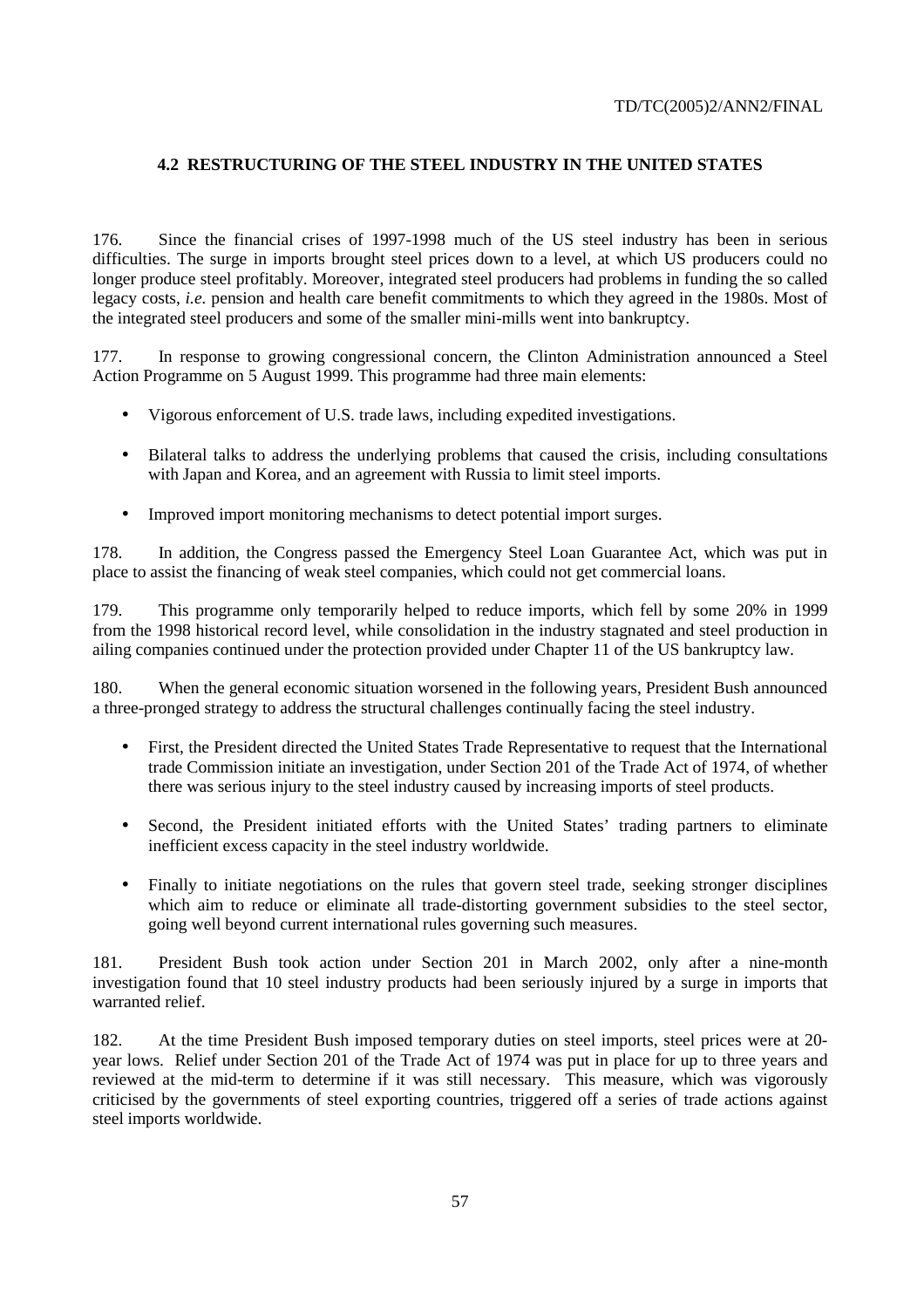183. The Section 201 measure, the closure of Geneva Steel in November 2001 and LTV in December 2001 with a combined reduction of some 10 million tonnes of capacity – some of the capacity reappeared under new ownership –and the closure of inefficient capacity on other sites and a general improvement of the domestic economy may have all contributed to the recovery of the US steel market since mid 2002. Capacity decreased since 2000 and reached its 1998 level of 113 million tonnes in 2003 and employment in the steel sector decreased from 235 thousand in 1998 to 187 thousand in May 2002. Between 1974 and 2003 the workforce in steel fell by 73.4% in the U.S. compared to 70.7% in the EU15. Integrated producers, which accounted for around 60% of total steel production in the 1990s, nowadays produce less than 50%, while mini mills increased production and market share, respectively.

184. After reviewing the ITC mid-term report and economic conditions in late 2003, President Bush lifted the steel tariffs in December 2003. The measures had achieved their intended purpose, to allow needed breathing space so that the U.S. steel industry could regain its competitiveness. Significant improvements in the U.S. steel industry, and other changed economic circumstances, led to the decision to rescind the tariffs, including:

- Steel industry consolidation and restructuring (more than half of steel production capacity is owned by firms that merged or restructured, closing about 4 million tonnes of inefficient capacity);
- Prices that were considerably higher than in February 2002, the month before the safeguard went into effect;
- Increased productivity;
- New labour agreements that increase flexibility and protect retiree welfare;
- Growing demand in other markets, including China and Russia:
- Improving exports for U.S. companies.

185. Consolidation in the steel industry continues, notably in the integrated companies. Profitability has returned to steel producing companies. The U.S. steel industry continues to consolidate, providing economies of scale to and stronger steel companies. In the months since the safeguards were lifted, ISG, the second largest integrated producer, entered into an agreement to buy Weirton Steel, the fifth largest integrated producer. Rouge Steel was acquired by Severstal, the largest Russian producer, and Valbruna Steel acquired Slater Steel in Indiana. In October 2004, ISG announced its plans to merge with Ispat International to form Mittal Steel, the world's largest steel company.

186. Participants in the OECD High-Level Steel Initiative worked for two years to urge governments to identify and close inefficient excess capacity and to develop strong subsidies disciplines through a Steel Subsidies Agreement.

187. The High-Level Steel Group concluded in June 2004 that while significant progress toward an agreement to curtail steel subsidies had been made, key differences remained that require further examination and discussion. In particular, those differences centre on exceptions to the overall subsidies prohibition, preferential treatment for developing countries, and whether excepted subsidies should be countervailable.

188. Participants in the OECD process are consulting each other informally in an attempt to bridge some of those differences, and with the view toward reconvening the High-Level Group sometime in 2005 to assess prospects for concluding an agreement.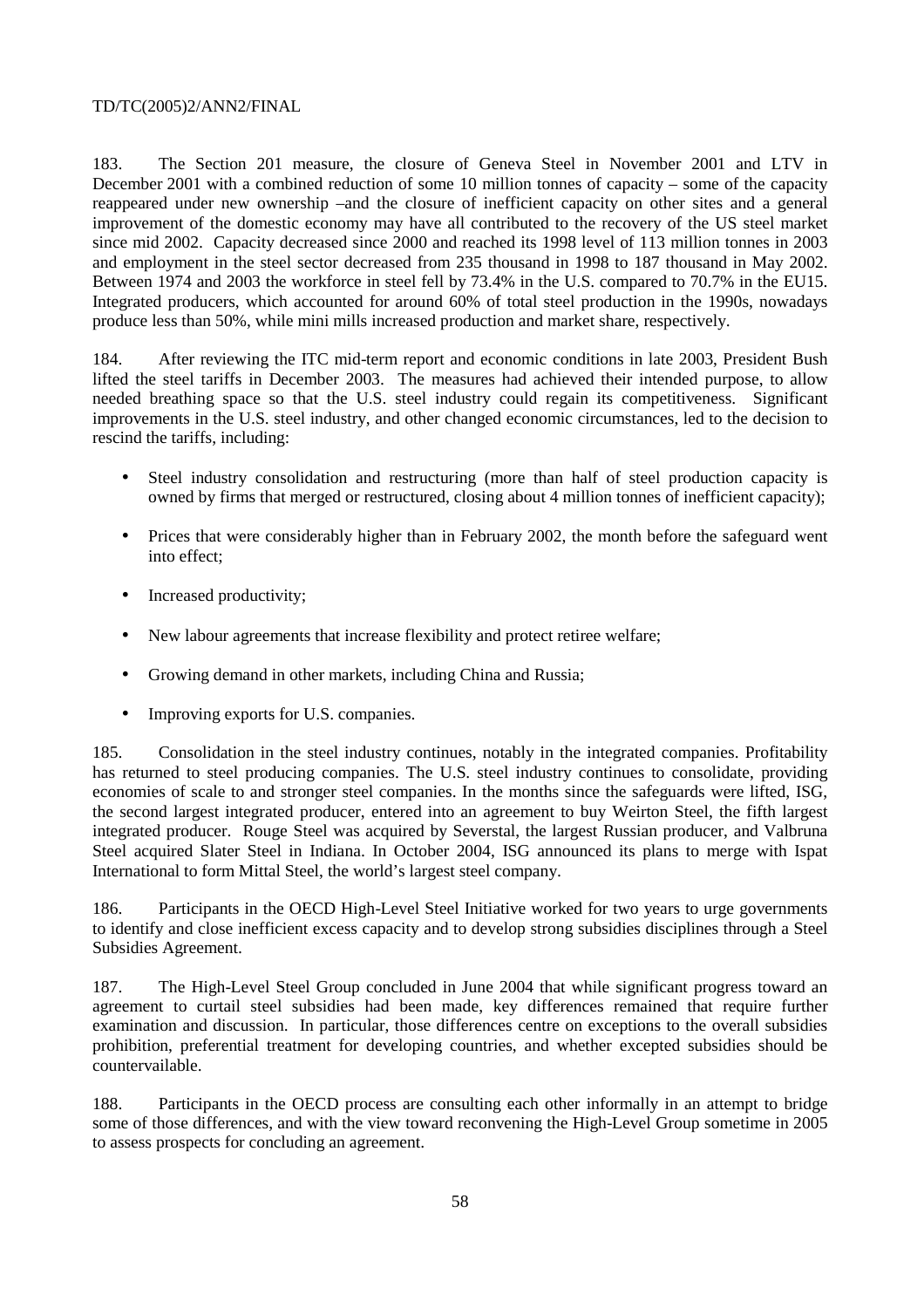$\overline{a}$ 

<sup>---------------------------------------------</sup>  1. Most of the information is taken from S. Cooney, The American Steel industry: A Changing Profile, 2003.

<sup>2.</sup> Integrated producers produce steel from iron ore.

<sup>3.</sup> Minimills generally produce steel from melted scrap.

<sup>&</sup>lt;sup>109</sup> Hot rolling capacity is the capacity for the transformation of crude steel into finished products such as sheet, bar, rod and sections. Crude steel capacity is the capacity to produce crude steel in the form of billets, blooms, slab and ingots.<br>
<sup>110</sup> United Nations – Economic Commission for Europe (1992), pages 3 ff.<br>
<sup>111</sup> Moffat (1991), p 3ff.

<sup>&</sup>lt;sup>111</sup> Mottat (1991), p 311.<br>
<sup>112</sup> OECD (2001a), p.6<br>
<sup>113</sup> European Commission (1986), Table 3.<br>
<sup>114</sup> Canevali, p.2.<br>
<sup>115</sup> Salerno (2001), p.5.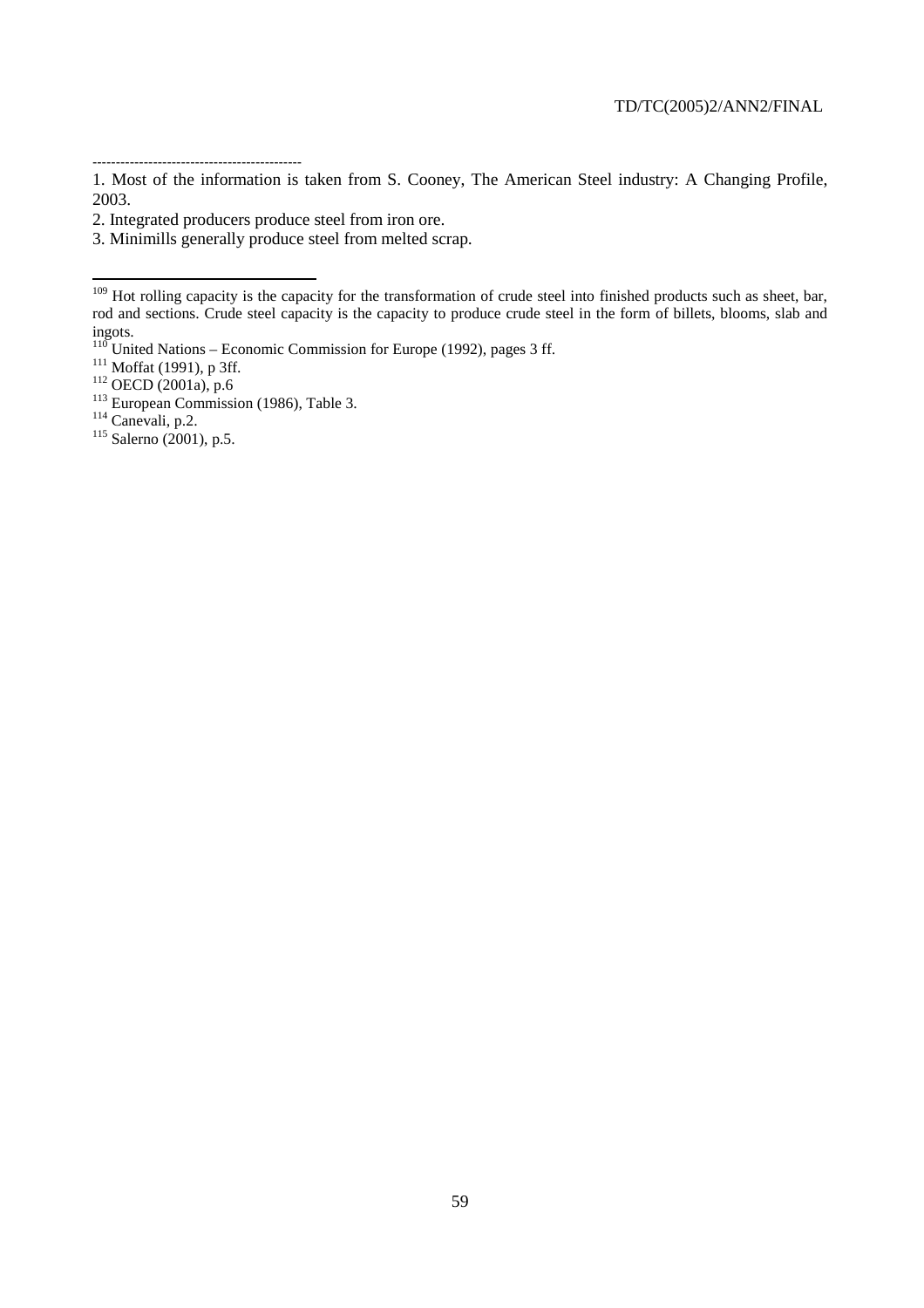# **5. SHIPBUILDING**

# **Key points emerging**

189. The structural adjustment of **European shipbuilding** has been an on-going effort, involving both industry and governments, to respond to the marked changes that have driven the world economy, and to keep and improve its competitiveness in what has frequently been a turbulent market.

190. Having dominated the world shipbuilding market for decades until the early seventies, European shipbuilding was more heavily affected than elsewhere when the over-heated market collapsed in the midseventies. The downsizing of European shipbuilding continued even when the market began to show signs of recovery in the eighties, and the stagnant production continues to date.

191. Therefore, the structural adjustment policies of European governments in the first instance were focused on how to deal effectively with a shipbuilding industry that was contracting, and at the same time to find new sources of competitiveness other than cheap labour. In doing so, European governments (both member states and the European Commission) formulated shipbuilding policies based on two pillars:

- Recognising the structural deficiencies in shipbuilding (*i.e.* persistent overcapacities), governments tailored policy measures to reduce building capabilities, which, in the context of structural adjustment, led to the reduction of labour forces, thereby alleviating adjustment costs involved with the restructuring of shipyards.
- Governments also made efforts to encourage the industry to find and nurture new sources of competitiveness (but not cheap labour), thus helping to sustain its ability to compete in the market, for example by permitting aid for modernisation/upgrading or for R&D activities.

192. The shape of the restructuring efforts differed among member states. Some countries (*e.g.* Sweden) virtually ceased commercial shipbuilding and diversified into other industries. The restructuring in other countries (*e.g.* France) involved mergers and regroupings of the yards. Another way of enhancing competitiveness was to tailor government policies to enhance competitiveness, for example by promoting technological upgrading (*e.g.* Germany). In other cases, industry clustering around shipping groups helped lessen adjustment pressures on shipbuilding (*e.g.* Denmark).

193. Reflecting the global nature of competition in shipbuilding and the problems to be solved, European shipbuilding policies have been constantly affected by the international dialogue undertaken at the OECD Working Party on Shipbuilding (WP6). Domestic policies were gradually brought in line with the commitments made on the OECD guidelines/arrangements, and these were repeatedly drawn on in promoting structural adjustment.

194. The **Japanese shipbuilding** industry, which in the 1970s had a 50% share of the world market, confronted two rounds of severe crisis caused worldwide by sharp fall-offs in demand for tankers. The first was in the late 1970s and the second in the late 1980s.

195. Guidelines agreed to in the OECD encouraged governments to reduce shipbuilding capacity, and the Japanese Government responded by establishing a Council, composed of experts, industry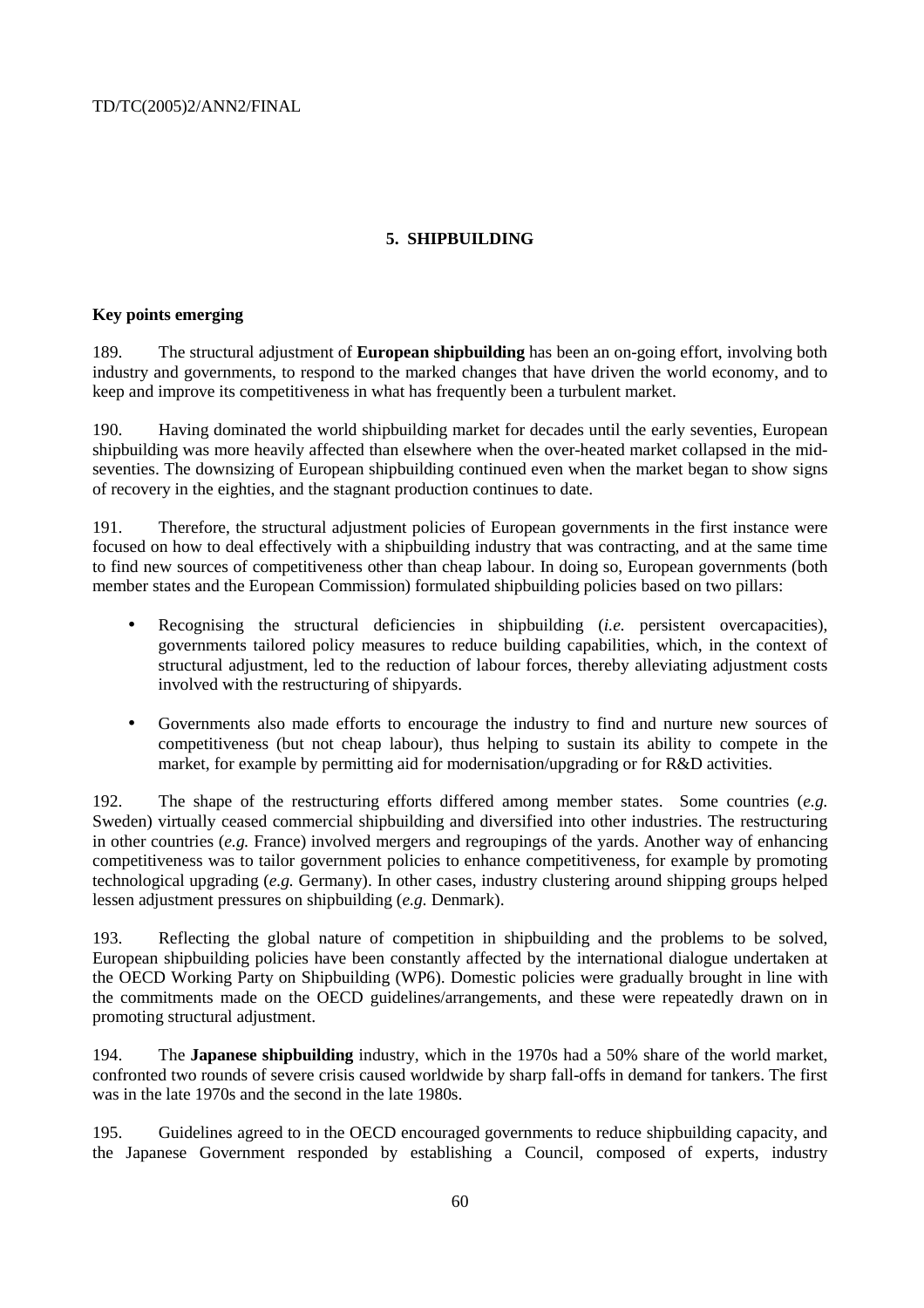representatives and other interested parties, to advise it on possible courses of action. This Council recommended that excess capacity be reduced collaboratively among all Japanese shipbuilders; recommending in 1976 that capacity be reduced by 35% and later in 1987 that capacity be reduced by a further 20%. The Council's recommendations were accepted by the Japanese Government.

196. To attain these reductions collaboratively an association was established to purchase and eliminate excess capacity. The cost of this activity was charged to the whole Japanese shipbuilding industry, and it enabled that industry to successfully reduce its capacity by about 50% throughout the period.

197. The key point underlying the policy making process was that the Japanese shipbuilding industry as a whole recognised the need to substantially reduce its capacity, and accepted at an early stage the need to pay for those reductions.

198. The **Australian shipbuilding** industry did not just restructure itself, but rather it undertook a wholesale transformation to achieve its current strong and competitive position in the fast ferry niche market.

199. One catalyst for this re-invention was a subsidy scheme introduced by the Australian Government in the mid 1970's intended to provide a lifeline to the traditional steel-based shipbuilding industry, but instead fostered re-direction into a new niche market that was open to innovation.

200. This re-invention succeeded largely because it found fertile ground in a thriving, efficient and technologically advanced boat building sector that could relatively easily step up to build fast ferries. By shedding its traditional steel based industry and drawing instead on its small boat experience the new Australian shipbuilding industry tapped into an existing technology and skill base and was able to build itself from the ground up, rather than converting itself from the top down. The strong competition that existed in Australia within that boat sector also assisted the development of a new industry that was able to focus on establishing itself as a more dynamic, technologically advanced and competitive industry.

201. With the removal of the bounty at the end of 2000, the Australian shipbuilding industry moved from a situation from the 1940's to the 1970's where it was receiving substantial subsidies in support of the local industry, to one where the new industry is expected to survive without further government assistance.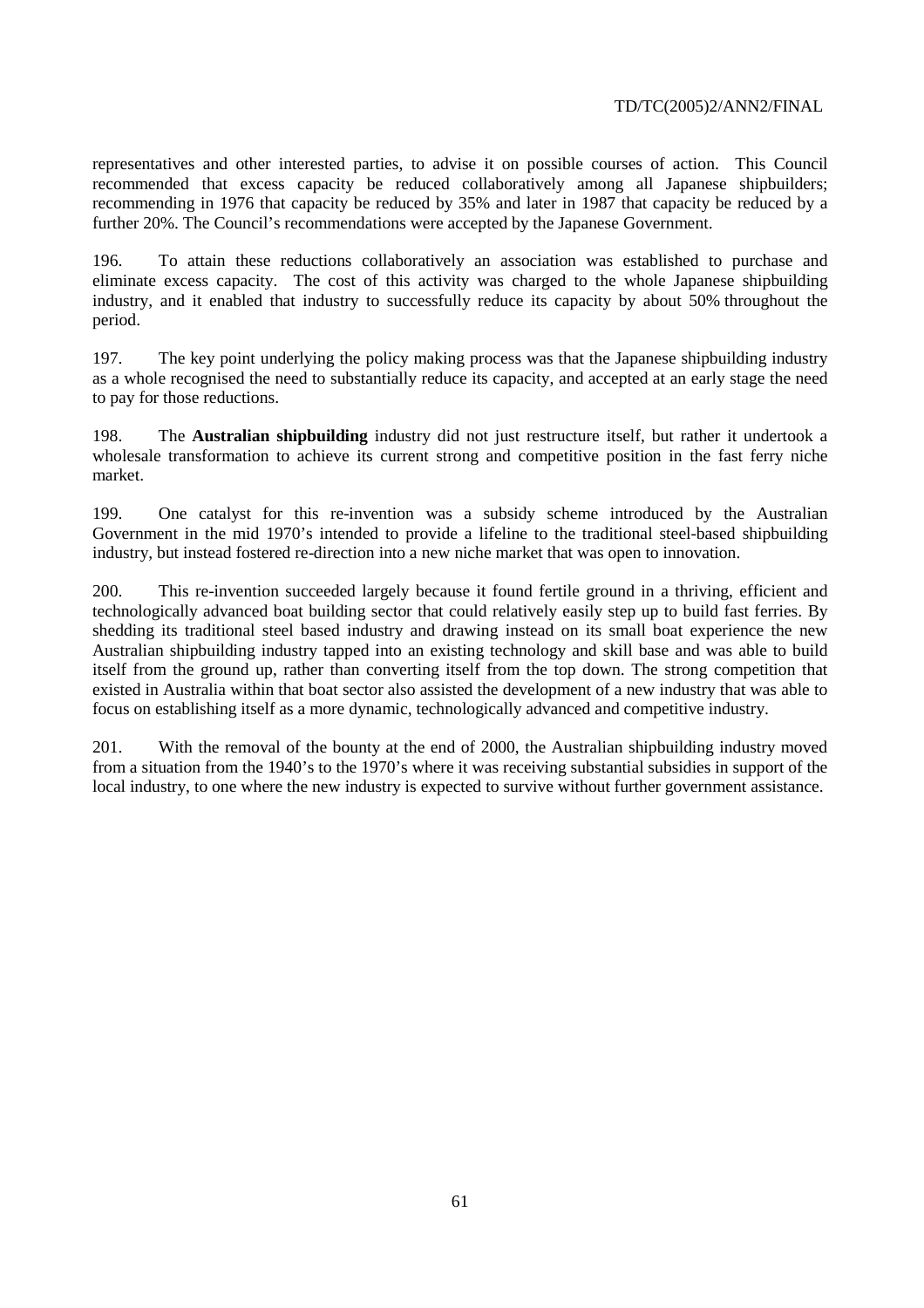# **5.1 THE EUROPEAN UNION**

# **Historical overview - European shipbuilding in decline**

202. With over 60% of the market in the 1960's, European shipbuilding dominated the world market before the global recession began in the mid 1970's. As can be seen in Figure 1, even though the relative market share was gradually declining, European shipbuilding continued to grow until the recession began.

203. This growth was helped by the economic boom of the time, as well as an optimistic anticipation of future economic growth and the ensuing surge in sea-borne transport. In addition, governments' proactive shipbuilding policies, in particular through providing subsidies for favourable export credits, afforded ample grounds for the industry to continue to grow.

204. Going through the recession, European shipbuilding had to endure an unprecedented decrease in production, which decreased more than 70%, from 14.0 mil. gross tons in 1975 to 3.6 mil. gross tons in 1985. However, it is important to note that the decline of European shipbuilding continued, both in production and world market share, even when the market generally began to recover from 1987/88 onwards. In fact, European shipbuilding production never recovered to the pre-crisis level (see Figure 1).

205. Since then new shipbuilding economies, endowed with their own competitive advantages (*i.e.* cheap labour), have gradually taken up the world market. Japan, which had secured a dominant position in the early 1970's, continues to represent a significant market of world shipbuilding and Korea, which was almost non-existent in the 1960's, has rapidly increased its market share.

206. With lower rates of production continuing, the European industry was compelled to shed over 70% of its workforce since 1975 (from 461,988 in 1975 to 129,761 in 2003). Over the years, European shipbuilding had to undergo a long-lasting process of structural adjustment, in some countries even to the point of virtual disappearance of the industry.

207. On the other hand, this situation also forced the Europeans governments to recognise the need to restructure the industry and accelerate efforts to create their own competitiveness in shipbuilding.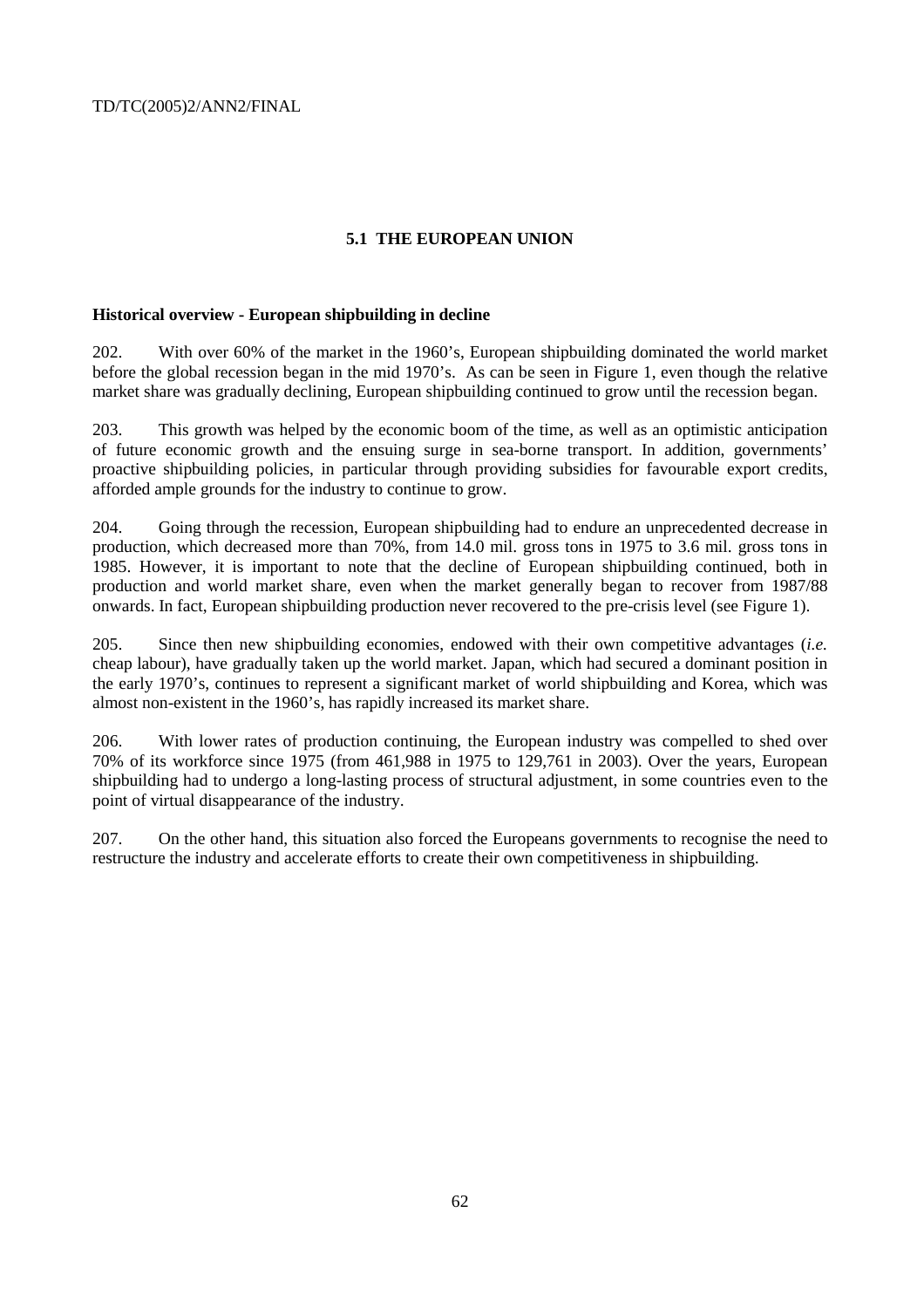

**Figure 1. Productions and world market share of European shipbuilding (1960 - 2000)**

100 GT and above. Poland is included from 1995.

| Table 1. Workforce changes in selected European countries (1975 vs. 2003) <sup>116</sup> |  |  |  |
|------------------------------------------------------------------------------------------|--|--|--|
|                                                                                          |  |  |  |

| Year           |              | 1975            | 2003         |                 |  |
|----------------|--------------|-----------------|--------------|-----------------|--|
|                | Employment** | Newbuildings*** | Employment** | Newbuildings*** |  |
| <b>Denmark</b> | 18,900       | 15,300          | 2,900        | 2,400           |  |
| France         | 40,354       | 24,938          | 6,250        | 4,350           |  |
| Germany        | 105,988      | 71,598          | 22,000       | 14,200          |  |
| Sweden         | 31,500       | 25,000          | $\theta$     | $\theta$        |  |
| Total*         | 461,988      | 306,047         | 129,761      | 90,948          |  |

\* Members of the AWES (Association of European Shipbuilders and Shiprepairers)

\*\* Workforce directly employed by the shipyards. \*\*\* Newbuildings include merchant ships and offshore facilities.

# **Emergence of Community-wide restructuring policies**

208. During the early years of the recession in the 1970's, when the problems of the industry were still believed to be of a short term nature, the European policy response was mainly to provide short term assistance to keep companies running. This was often motivated by social considerations and to secure the supply potential in the expectation of a recovery.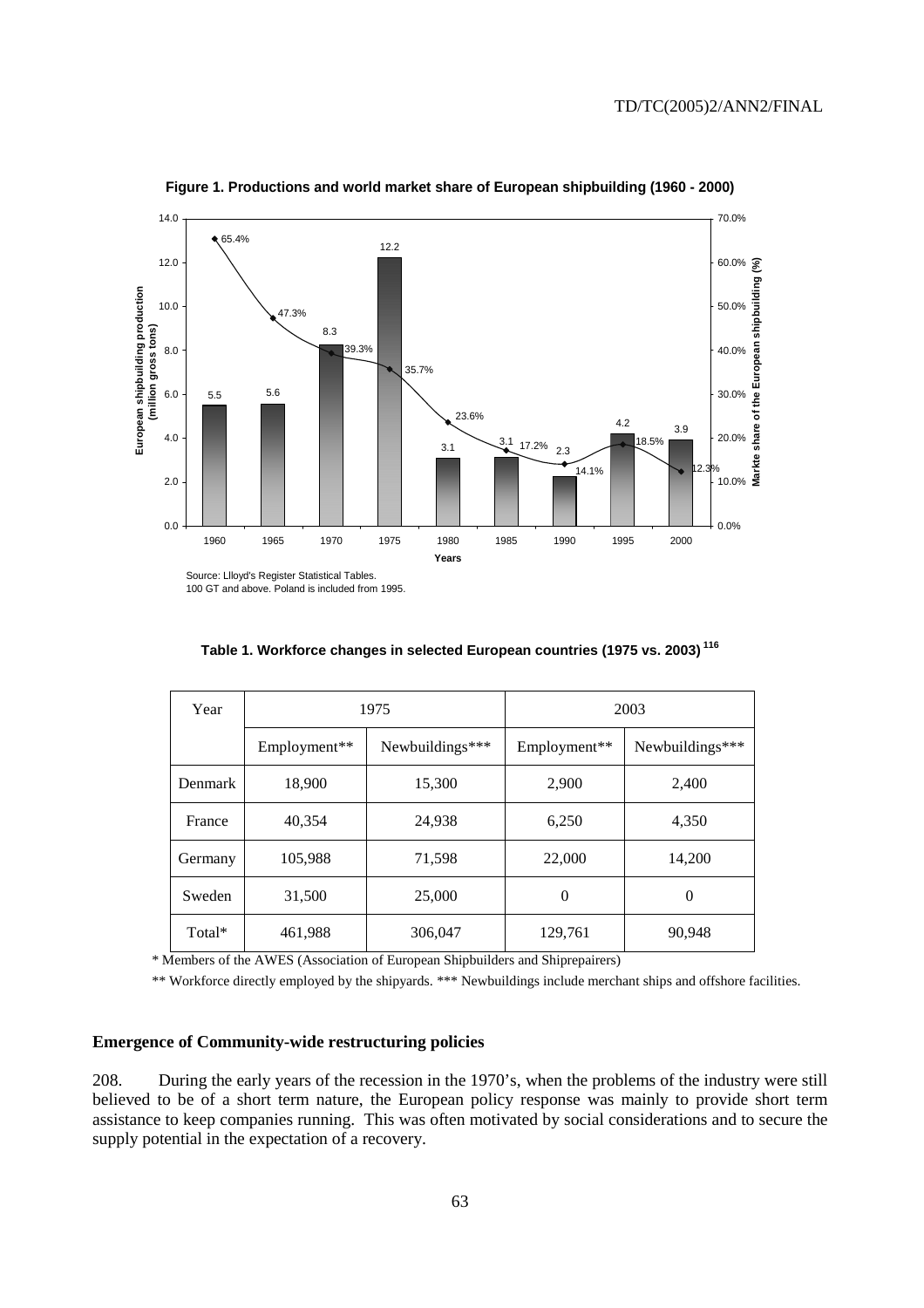209. However, faced with mounting costs to support the industry in this way, the European governments gradually introduced a more cost-effective and customized way of pursuing restructuring. Also, it became clear during the shipbuilding recession of the 1970's that persistent over-capacity was the major structural problem in world shipbuilding, directly affecting all domestic shipbuilding industries.

210. A series of EC Directives (6th in 1987,  $7th^{117}$  in 1990) represented milestones in shipbuilding restructuring policy, since these embodied the Community-wide approach of facilitating structural adjustment in the industry. For example, common aid limits ("ceilings") were set for the first time throughout the Community. Although the details vary, the Directives were a bold attempt to respond to the recessions from the 1970's to the late 1980's, taking policy lessons from the experiences during/or after the recession period.

- First, the goals of aid were clarified, and maximum ceilings (as a percentage of the contract value of the ships) were introduced throughout the Community. Provisions were also made for the progressive reduction of such aid from, the 28 per cent "contract-related production aid" set in 1987, to 20% in 1990, 13% in 1992 and to 9% in 1993.
- "Investment aid" was allowed provided that the aid was linked to the restructuring of the yard, so that there would be no increase in the shipbuilding capacity of the recipient yards. If there was, then there had to be a corresponding capacity reduction in other yards in the same Member State.
- "Closure aid" was allowed, not for the yards, but for the workers made redundant as a result of closures, thus ensuring that aid was provided to cover social costs related with the restructuring (for example, payments to the workers, counselling services, vocational training, etc.). Such aid was made available only on the condition that the capacity reduction was genuine and irreversible, and the recipient yards had to be closed for at least five years (this was later strengthened to ten years).

211. With clearly-defined purposes and commitments for reductions in public support for the industry, the EC directives served to gradually reduce building capabilities and/or labour forces, and thereby lessened the adjustment pressure associated with the restructuring.

212. At the same time, the governments also attempted to nurture new sources of competition and sustain the industry's ability to compete in the market:

- In addition to R&D aid that is generally available for the overall industry, selective "investment" aid for innovation" was permitted, provided that it related to innovative products and processes that were not currently used in the Member States.
- "Aid for modernisation/upgrading" was allowed as regional investment aid, provided that it was not linked to the financial restructuring of the yard.

213. The effectiveness of the Community-wide policies was enhanced by notification and/or monitoring requirements, which were binding on member countries. Any aid scheme - new or existing was bound to be notified to the European Commission, which had the task of surveying the compatibility of government aid programmes with the principles of the common market. In pursuance of this objective the European Commission has issued a number of "Directives", binding upon the EC member states, to influence such aid and ensure transparency.

214. Reflecting the global competition in shipbuilding and the need for international co-operation in addressing its structural problems, European shipbuilding policies have been constantly affected by the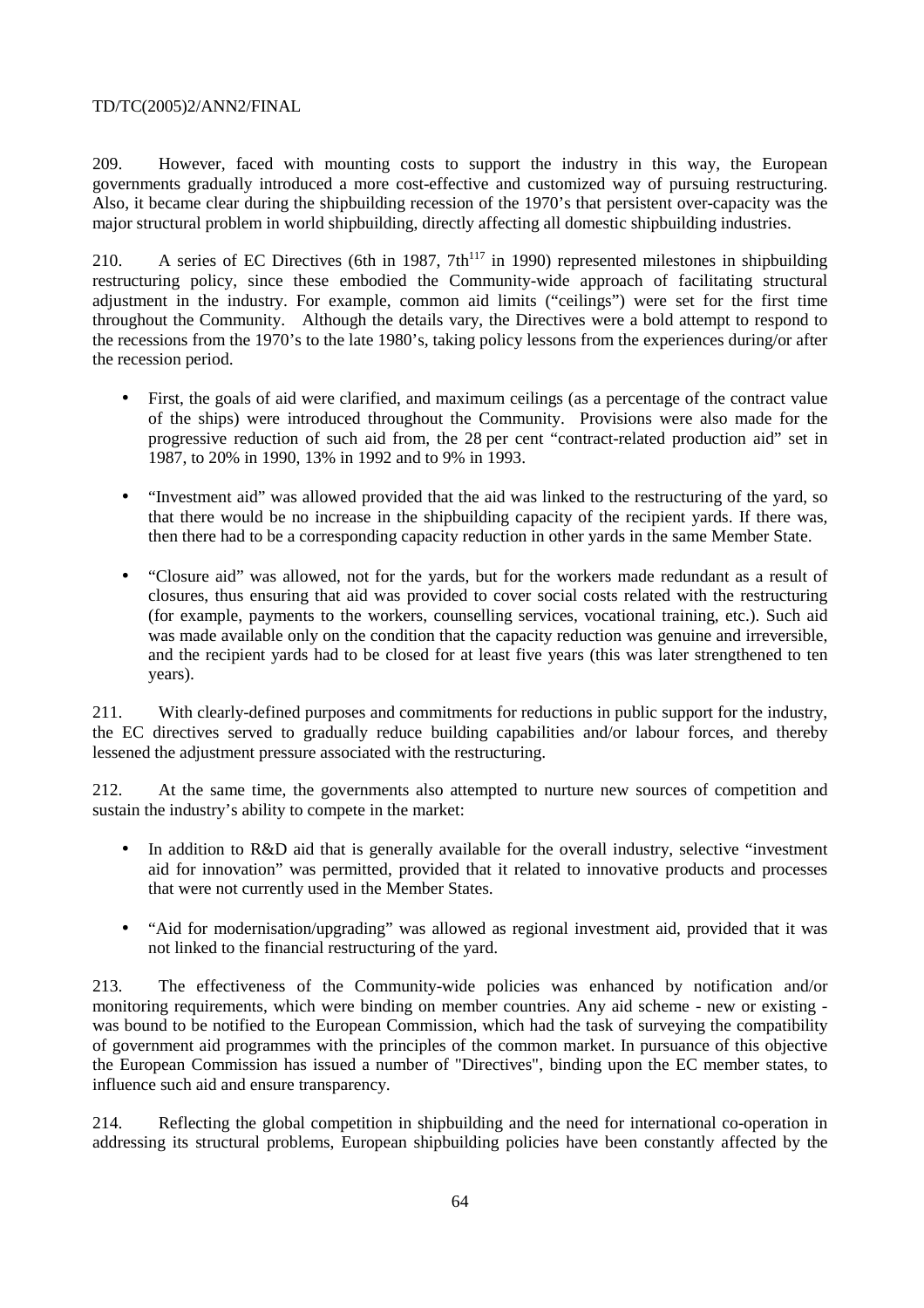international dialogue undertaken at the OECD WP6. Domestic policies were brought in line with the commitments made at the WP6, and the discussions at the WP6 were drawn on in promoting structural adjustment.

215. The "*General Arrangement for the Progressive Removal of Obstacles to Normal Competitive Conditions in the Shipbuilding Industry"*, first introduced in 1972 and finally revised in 1982, prompted member governments (as well as European Commission) to gradually reduce domestic subsidies. The "*General Guidelines for Governmental Policies in the Shipbuilding Industry"*, adopted in 1976 and revised in 1982, directed shipbuilding policies towards reducing building capacities.

# **Some examples of restructuring in EU member states**

216. Specialising in large oil tankers in the 1970's, Swedish yards were affected more quickly and more sharply than any of the others by the oil price crisis. The magnitude of the crisis, and the mounting adjustment costs to the industry, led the government to co-ordinate the activities of shipyards, notably by ordering new ships for the public account and keeping these in stock in the expectation of recovery.

217. However, by 1985, faced by escalating costs to keep yard activity alive in this way, the government decided to terminate that policy, and chose to promote other industries (such as the automobile industry) which were regarded as more profitable. The result for shipbuilding was a severe drop in the number of jobs, and almost all the major shipyards practically ceased their commercial activities.

218. In France, commercial shipbuilding was considered as a business activity separate from the naval sectors. Military vessels were built in "arsenals", *i.e.* in shipyards that were dependent on the Ministry of Defence. Therefore, commercial shipbuilding could not benefit from the buffer effects of military orders, and as a consequence was more heavily affected by the recession.

219. During the difficult process of structural adjustment, the government's shipbuilding policy promoted a series of restructuring activities, mainly through mergers and regrouping of yards. Over the years, these reorganizations finally downsized the whole industry to a few of major yards - with Chantiers de l'Atlantique producing the most technologically-sophisticated ships, and medium sized-yards (Alstom Leroux Navel (Lorient) and Les Chantiers Piriou) focusing on specialised ships such as research vessels. The remaining small yards have focused on building small fishing vessels.

220. In Germany, the policy stance of the government has been that in the first instance the responsibility for adjustment falls to the shipyards themselves, and that they needed to adapt to new market conditions and improve their structures to remain competitive. Therefore, government aid provided to companies to help them over the depression has been regressive and subject to certain conditions. For example, subsidies were granted provided the ships comprised high technology.

221. A major challenge for German shipbuilding industry came from reunification in 1989. Limited aid was provided to modernise former East German yards, under the strict condition of reducing building capacities. Another distinctive feature of German shipbuilding policy has been that it has emphasized the promotion of demand for ships; for example in the form of supported export credits to developing countries. Currently, major yards (*e.g.* Meyer Werft, Aker MTW Werft and HDW) are actively engaged in the building of cruise vessels or large container vessels. Remaining medium yards specialise in medium container vessels or general cargo ships.

222. The restructuring of the shipbuilding industry in Denmark represents an example of concentration of shipbuilding activities around shipping activities. Probably more than in any other country, Denmark's present shipbuilding industry has been created around yards owned by the big shipowner groups.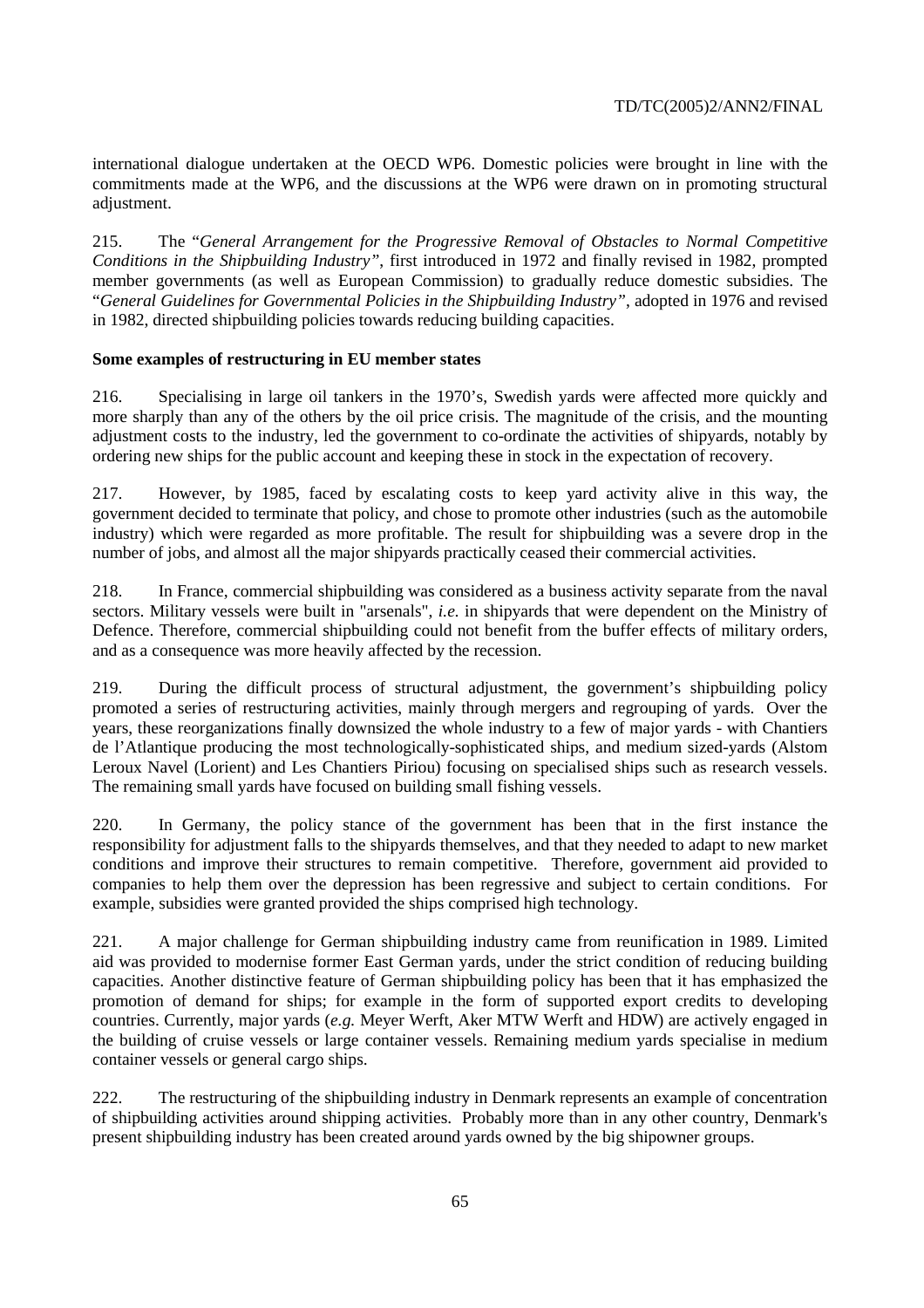223. The close relationship thus created between these two industries - shipbuilding and shipower served as a shock-absorber for shipbuilding, and this helped prevent abrupt changes in the industry. The largest shipbuilder in Denmark, Odense Steel Shipyard, which is a member of the A.P. Moller-Maersk Group, is active in the building of containership vessels.

# **Continuing efforts for structural adjustment**

224. The commitment to reduce public subsidisation to the industry has been repeatedly reaffirmed, and shipbuilding policies have been constantly tailored by monitoring the supply/demand balance in world shipbuilding. As a consequence, the contract-related operating aid was abolished as of the end of  $2000^{118}$ .

225. Nowadays, European shipbuilding is leading the high-value market of shipbuilding such as cruise ships (which are considered the highest-value sector of shipbuilding), holding almost 80% of world cruise ship orders as of the end of 2003. It is also actively involved in technologically-sophisticated segments such as fast ferries, car carriers or multi-purpose cargo vessels. Small and medium-sized yards focus on specialised vessels (*e.g.* fishing vessels and mega-yachts).

226. Also, efforts continue to capture new sources of competitiveness (*e.g.* finding some niches in socalled "conventional" segments such as containerships, chemical and gas carriers) and thus enable the industry to be stay competitive in the market.

227. Very recently, LeaderSHIP  $2015^{119}$ , a joint initiative between government and industry, was launched to further restructure the industry and enhance its competitiveness. With Community-wide action programmes to enhance competitiveness, the new initiative takes an all-encompassing approach, from creating a "level playing field" in shipbuilding, to increasing RDI (research, development and innovation) activities, and to building a sustainable industry structure (including incentives for consolidation).

 $\overline{a}$ 

<sup>&</sup>lt;sup>116</sup> Workforce directly employed by shipyards, Annual report 2003-4, Association of European Shipbuilders and Ship-repairers.

<sup>&</sup>lt;sup>117</sup> Council Directives 87/169/EEC (26/1/1987) and 90/684/EEC (21/12/1990) respectively on aid to shipbuilding.<br><sup>118</sup> Council Regulation (EC) No 1540/98 of 29 June 1998.

<sup>&</sup>lt;sup>119</sup> LeaderSHIP 2015 - Defining the Future of the European Shipbuilding and Shiprepair Industry - Competitiveness Through Excellence, 2003, European Commission.

<sup>(</sup>http://europa.eu.int/comm/enterprise/maritime/leadership\_2015.htm)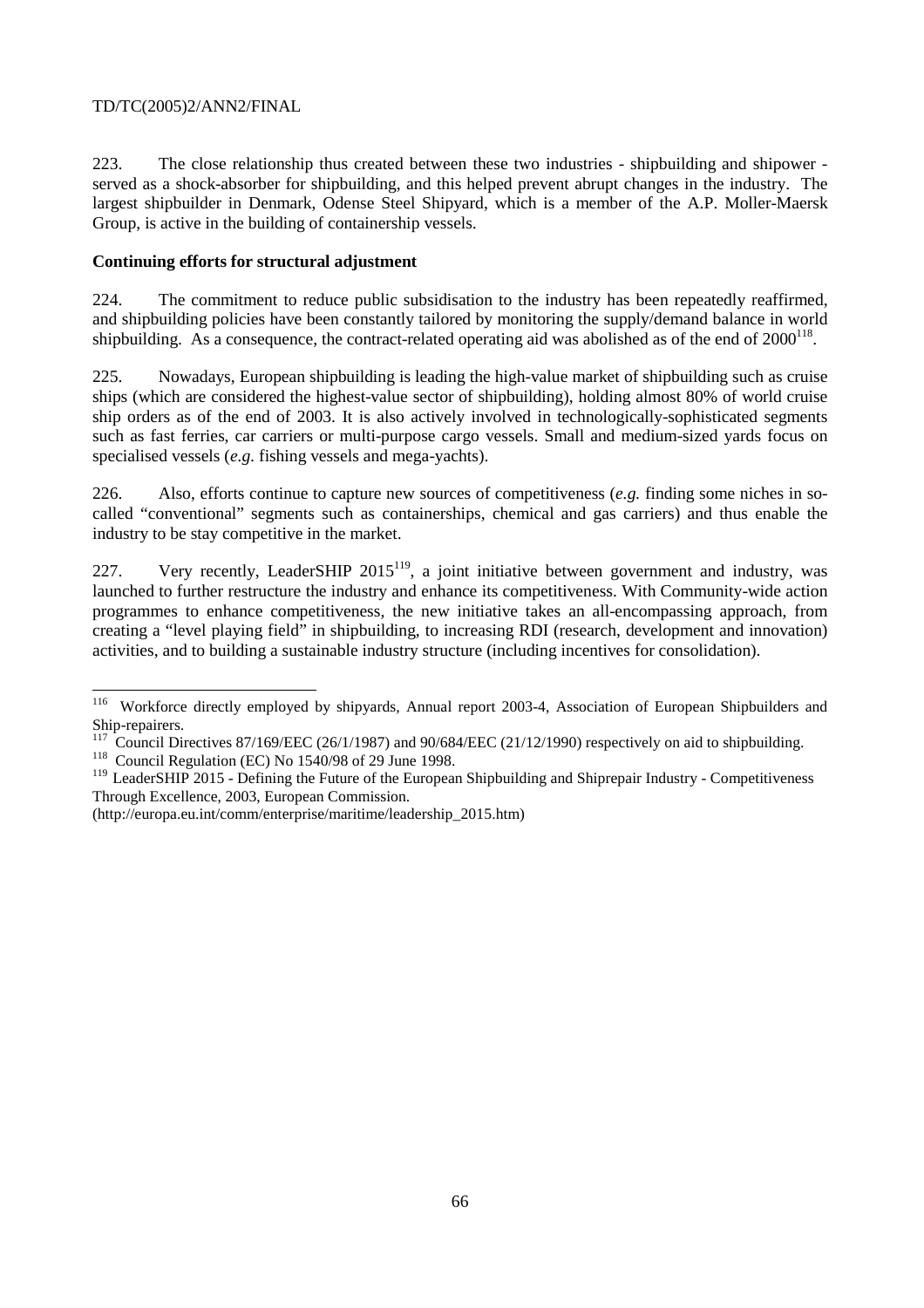# **5.2 JAPAN**

#### **Short history**

228. The Japanese shipbuilding industry grew as a key industry during the country's high economic growth after World War II. In 1956 Japan became the world's dominant producer and throughout the period shipbuilding made a great contribution to the Japanese economy as one of its major export industries.

229. In the 1960's, taking advantage of growing world demand for ultra large tankers, Japanese shipbuilding achieved strong growth, and in 1968 increased its share to half of the world total. The industry has kept its competitiveness for decades, and still commands some 35% of world output.

230. However, this growth did not come without difficulties, as the Japanese shipbuilding industry confronted two rounds of severe crisis caused by sharp fall-offs in demand for tankers, the first in the late 1970s and the second in the late 1980s.



**Figure 1. Changes in the market of Japanese shipbuilding industry** 

Source: MLIT, Japan Note: 2,500GT and over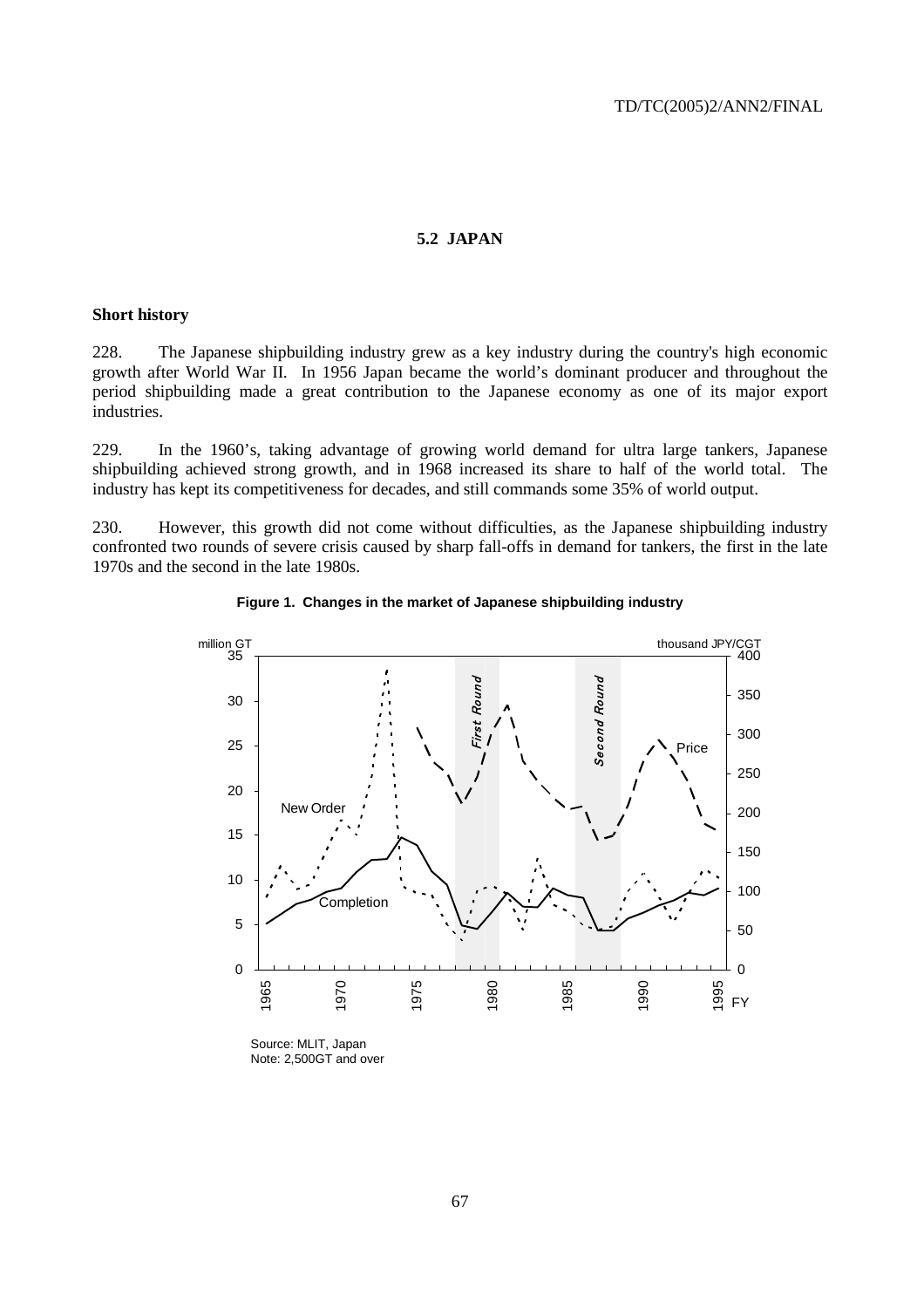# **First round of structural adjustment**

231. In 1974 world shipbuilding suddenly plunged into a serious structural recession following the first oil crisis. This was because of a drastic drop in newbuilding orders due to a slackening of the shipping market and the surplus tonnage of ships, particularly large tankers.

232. In response to this crisis the OECD Council Working Party on Shipbuilding in 1976 adopted the "*General Guidelines for Government Policies in the Shipbuilding Industry*" which was a set of principles aimed at reducing shipbuilding capacity.

233. The conditions in Japan were more severe than in European countries, principally because large tankers occupied a large portion of Japanese production. In 1974, orders placed with Japanese yards dropped by as much as 72% over the preceding year. As well, this was accompanied by a large number of cancellations that almost equalled the new orders that were received, and as a consequence, shipbuilding firms deteriorated rapidly.

# **Table 1. New and cancelled orders to Japanese shipbuilders**  *FY 1973 1974 1975 1976 1977 1978*

|                                                                           | 19/2                          |        | $19/4$ $19/3$ | 19/0 | 19/7 | 19/0 |
|---------------------------------------------------------------------------|-------------------------------|--------|---------------|------|------|------|
| New orders (Million GT)                                                   | 33.79                         | 9.35   | 8.50          | 842  | 495  | 3.22 |
| Cancellations (Million GT)                                                | $\mathbf{r}$ and $\mathbf{r}$ | - 0.91 | 696           | 7.59 | 2.80 | 0.68 |
| Source: Ministry of Land, Infrastructure and Transportation (MLIT), Japan |                               |        |               |      |      |      |

Note: 2,500GT and over

234. The first round of capacity adjustment was launched in June 1976 following a report by the Shipping and Shipbuilding Rationalisation Council (SSRC). This was established to assist the government in formulating policies for the shipbuilding industry, and consisted of experts in various fields, including shipbuilding representatives.

235. Referring to the OECD Guideline, and the world economic situation at the time, the SSRC strongly endorsed the need for a significant reduction of shipbuilding capacity. In response, the Minister for Transport provided the shipbuilding industry with guidelines concerning shipyard operations, which led to a reduction in hours of operation. Compared to previous years, in the fiscal year 1977 these were reduced by about 30% and by about a further 35% in the fiscal year 1978.

236. In addition, under the pressure of bankruptcies, particularly of small and medium sized shipbuilders, in July 1978 the SSRC submitted another report to the effect that some 35% of the existing shipbuilding capacity should be disposed of. Subsequently, in August 1978, the shipbuilding industry was designated under the "*Special Measures Law Concerning Stabilisation of Designated Industries*", which provided for loan guarantees to help companies (across all industries) to reduce production capacities. However, by themselves these guarantees did not prove to be adequate to promote sufficient capacity reductions by the shipbuilding industry.

237. In December of the same year, the Designated Shipbuilding Enterprise Stabilisation Association (DSESA) was established for the purpose of facilitating the disposal of capacity. It did this by purchasing excess berths or docks with shipbuilding facilities from shipbuilders, and holding them temporarily until sold to third parties for purposes other than shipbuilding. This enabled the shipyards to close or reduce their capacity immediately, and to use the capital gain to service their debts and fund their retirement liabilities.

238. In order to limit production, an "anti-depression cartel" was also formed in August 1979 by 39 shipbuilders, and exempted from the Anti Trust Law. This allowed shipbuilders to collectively agree to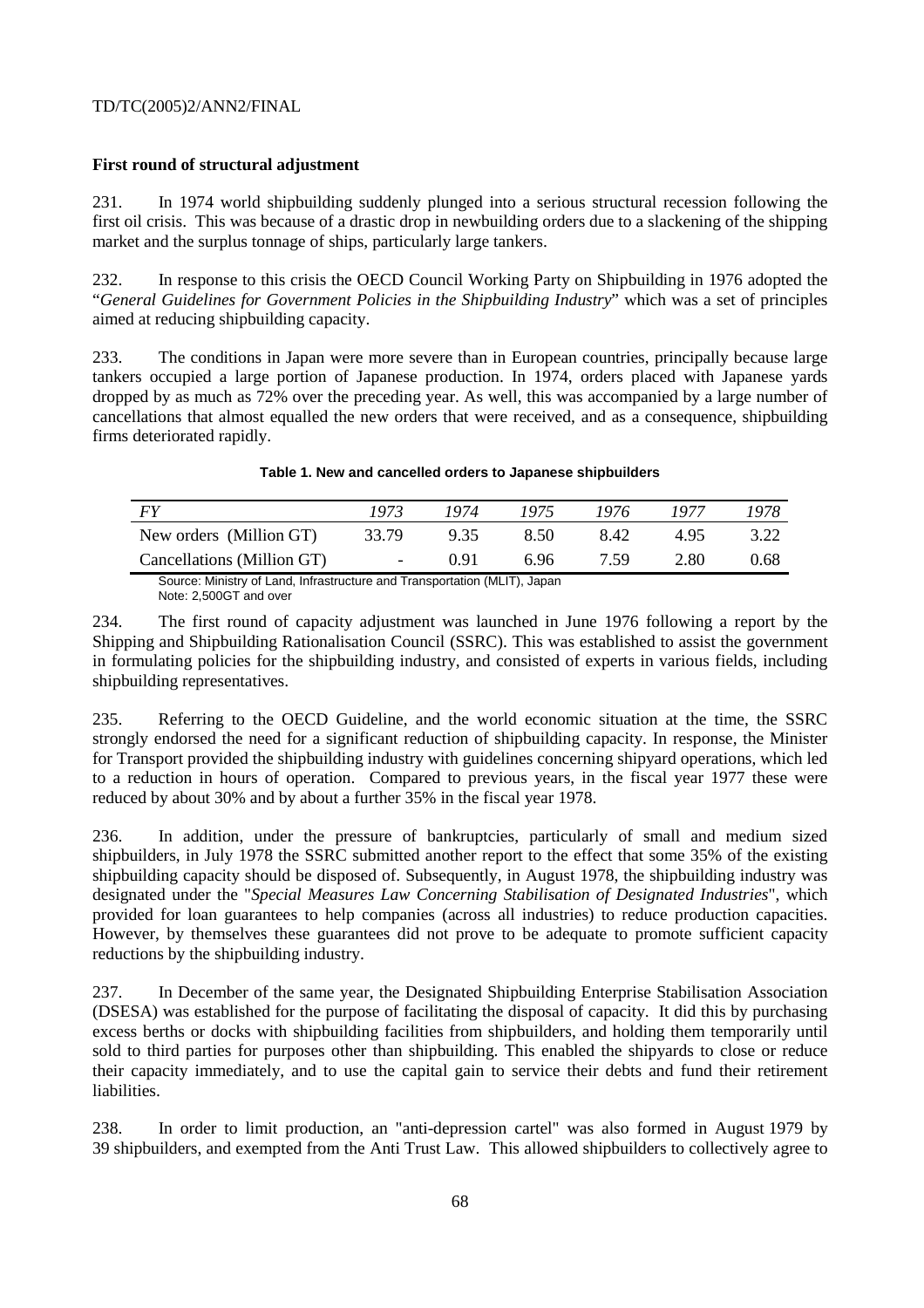reduce production, and the cartel took over the administration of the guidelines issued earlier by the Minister for Transport.

239. When this round of structural adjustment ended in March 1980, capacities had been reduced by 37% compared to the previous year.

|                        | Apr 1979 | Mar 1980 | Reduction |
|------------------------|----------|----------|-----------|
| Shipbuilder            | 61       | 44       | $-28%$    |
| Berth or Dock          | 138      | 88       | $-36\%$   |
| Capacity (million CGT) | 9 77     | 6 19     | $-37\%$   |

#### **Table 2. Changes in scales of Japanese shipbuilding industry**

Source: MLIT, Japan

Note: Shipbuilders that can build ships of 5,000 GT and over

240. These actions seemed to have produced positive results. The reduced capacity in the shipbuilding industry helped newbuilding prices to bottom out in 1979 for the first time in six years. Signs of recovery became visible and the structural adjustment initially seemed to be performing properly.

#### **Second round of the structural adjustment**

241. Although the tonnage of vessels built increased after the first crisis it remained only half that of the earlier peak year, as it also had in Europe. The new shipbuilding economies such as Korea and Chinese Taipei were increasing their share. Additionally, a continued slump was predicted for the shipbuilding industry, and the international situation was bound to become increasingly complex and difficult. In these circumstances, Japan and European countries exchanged views and information at the OECD Working Party on Shipbuilding and other forums.

242. Domestically, in a report issued in March 1983, the SSRC strongly recommended the further restraining of capacity expansion and a capping of production. In that report, the Council, again referred to the policy guidance contained in the agreements concluded by the  $OECD<sup>120</sup>$ , and urged the government to respect the obligations laid down in them.

243. The Ministry of Transport then took various steps, including restrictions (as far as were possible) on the development and expansion of facilities, as well as additional restraints on yard operations to reduce output.

244. However, international economic changes since the autumn of 1985, such as the appreciation of the yen against the dollar and the drop in oil prices, were drastic and had a considerable effect on the Japanese economy. Exchange losses also adversely affected international business operations such as ocean-going shipping and shipbuilding. Orders for new vessels received by Japanese shipbuilders decreased by 11% in fiscal year 1985 and by 25% in fiscal year 1986.

245. By this stage the situation of the shipbuilders had become more difficult, and there were rising concerns about the deteriorating employment and economic conditions in districts depending mainly on the shipbuilding industry.

246. In addition to the recommendation prepared in 1983, the SSRC in June 1986 suggested that to stabilize the nation's shipbuilding industry Japan should take the following measures as quickly as possible:

i) the disposal of excessive facilities to reduce capacity by about 20%;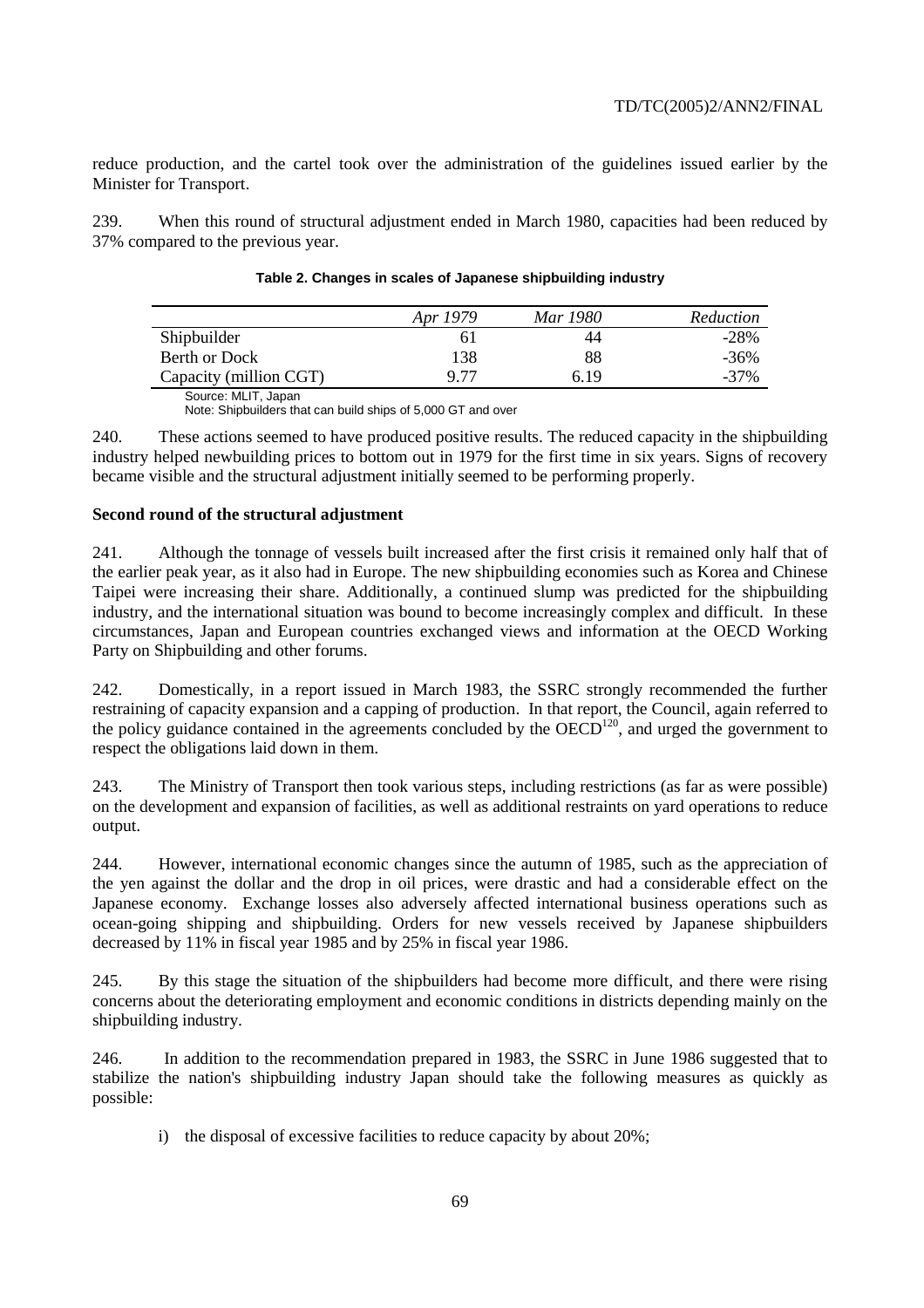- ii) strengthening the industrial structure through mergers and acquisitions;
- iii) the promotion of the scrapping of vessels; and
- iv) the creation of demand for shipping.

247. This gave rise to the second round of measures to reduce capacities. This started in early 1987, at a time when world shipbuilding demand was at its lowest, with the formation of a new "anti-depression cartel".

248. This was immediately followed by the "*Temporary Measures Law Concerning Operation Stabilisation of Designated Shipbuilding Enterprises*" which aimed to facilitate disposal of facilities and the merger of shipyards. The law provided for the purchase of excess facilities, and for loan guarantees by the DSESA $^{121}$ , which had been created during the first round for the same purpose.

249. By March 1988, the process of concentration facilitated by the Temporary Law led to the reduction in the number of shipbuilders to 26, organised in 8 groups (from formerly 44 builders in 21 groups), and capacity had been reduced by another 24%.

# **Table 3. Changes in scales of Japanese shipbuilding industry**

|                        | Apr 1987 | Mar 1988 | Reduction |
|------------------------|----------|----------|-----------|
| Shipbuilder            | 44       | 26       | $-41\%$   |
| Group                  | 21       |          | $-62\%$   |
| Berth or Dock          | 73       | 47       | $-36\%$   |
| Capacity (million CGT) | 6.03     | 4.60     | $-24%$    |

 Source: MLIT, Japan Note: Shipbuilders that can build ships of 5,000 GT and over

250. This ended the second round of structural adjustment, but the restriction on the expansion of individual shipbuilding facilities continued until the government, following the SSRC's new recommendation in 1996, alleviated some of the restrictions, while maintaining the overall capacity capping until 2003.

# **Conclusion**

251. The Japanese shipbuilding industry overcame unprecedented recessions through the 1970s and 1980s by adjusting its capacities to reflect the change in the market. This difficult process to eliminate excess capacity could be developed in Japan because the government policies, and the measures that were implemented by the industry, largely followed the guidance formed on a consensus basis among experts, representatives of the employee and workers in shipbuilding, and other interests

252. Of note is that under the law the cost of the DSESA's operations was charged to all shipbuilders<sup>122</sup> who remained in the market and who subsequently received new orders. This approach was practicable because the purchase of the facilities was implemented not only upon individual request from a shipyard which wanted to dispose its facilities, but also relied on plans made by groups of shipyards, including those that were to remain in the market. In other words, the measures were developed and executed on the basis of a consensus amongst the industry, stockholders, creditors, government and other interests, and were based on the belief that future incremental benefits would exceed the cost of the measures.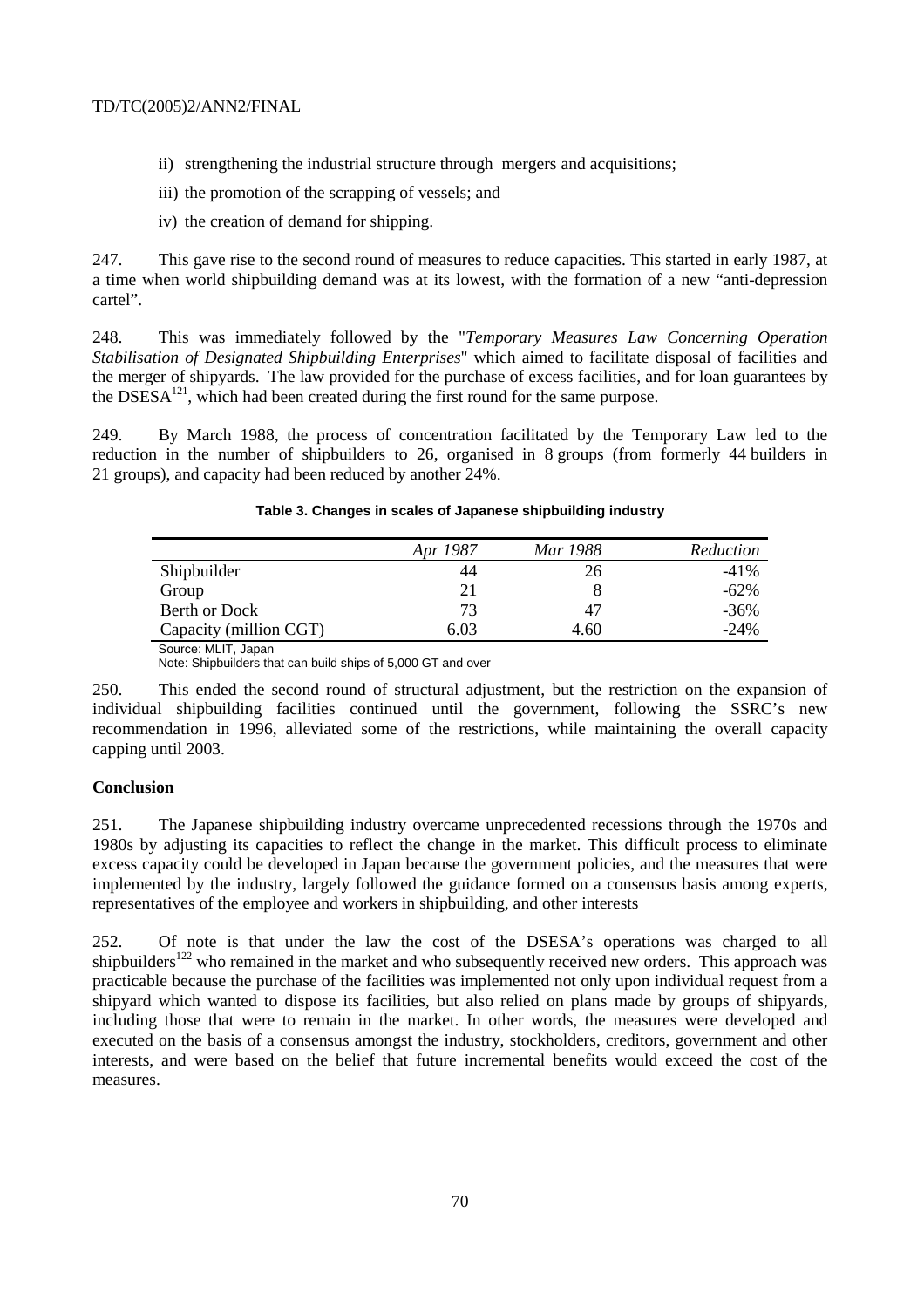253. While problems have emerged in terms of after effects, including the ageing of engineers and skilled workers, and a stagnation in technological development, Japanese shipbuilding has maintained its competitive edge for almost half century, and still has some 35% share of the world market.

254. Unlike most other industries in Japan that have declined or shifted their facilities to foreign economies to take advantage of cheap labour, shipbuilding was able to adapt to changing situations in the world market, and was able to retain almost all of its industrial activities in Japan.

255. The key point underlying the policy making process was that the Japanese shipbuilding industry as a whole recognised the need to substantially reduce capacity, and accepted at an early stage the need to pay for that reduction.

256. Since the completion of those restructuring programmes the government has ceased all direct intervention in the industry, except for assistance for R&D (especially that aimed at environmental protection) and the Japanese shipbuilding industry has been left to freely respond to subsequent changes in the international shipbuilding market. Japan is also actively participating in the present negotiation in the OECD to establish a global level playing field.

 $\overline{a}$ 

<sup>120 &</sup>quot;*General Guidelines for Government Policies in the Shipbuilding Industry*" and "*General Arrangement for the Progressive Removal of Obstacles to Normal Competitive Conditions in the Shipbuilding Industry*" 121 This association was reorganised in 1989 as "Association for Structural Improvement of the Shipbuilding

Industry" (ASIS) with expanded activities including research on trends in world shipbuilding supply and demand.  $122$  Shipbuilders that can build ships of 5,000 GT and over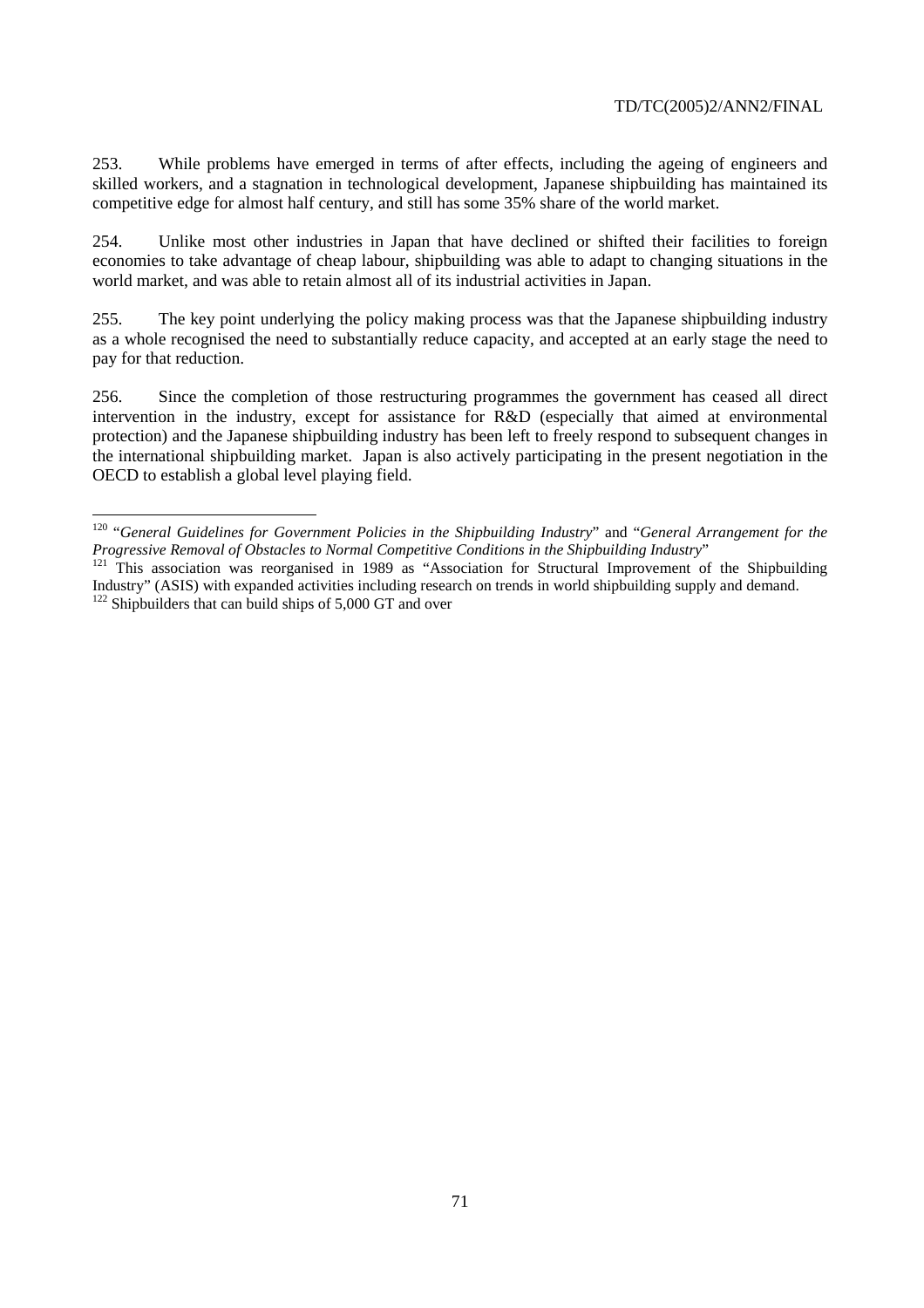# **5.3 AUSTRALIA**

## **Short history**

257. The Colonial Government built Australia's first shipyard in 1797, only nine years after its colonisation by the British. While a number of ships, both commercial and naval, were built since that early beginning, shipbuilding did not entrench itself firmly in Australia's landscape until just prior to the Second World War, when the Broken Hill Proprietary Company (BHP) established a yard in Whyalla (in South Australia) and Evans Deakin established itself in Brisbane. Subsequently, major shipbuilding was also carried out in Newcastle in New South Wales.

258. In terms of production of large, traditional steel ships, Australia's golden age was between the end of WWII and 1972, when these yards built over 70 large merchant vessels. Both the Whyalla and Evans Deakin yard built a number of ships over 50,000 deadweight tons (dwt), with the largest exceeding 80,000 dwt.

## **An industry in decline**

259. As with many of the industrialised (and industrialising) countries in the  $20<sup>th</sup>$  century, shipbuilding in Australia was considered to be a "strategic industry" from both economic and defence perspectives and supported by the government through import duties and later production bounties.

260. The Australian Government's drive to firmly establish a viable shipbuilding industry in Australia commenced in 1947 when it re-introduced a bounty that had been introduced in 1940, but scrapped in 1943 as no claims had been lodged during the war years.

261. The bounty was a form of subsidy assistance intended to equate the cost of building a vessel in Australia with the cost of building a similar vessel in the United Kingdom. Originally the bounty only applied to vessels built for use in Australia.

262. A bounty was chosen, rather than a tariff on imported vessels, to avoid adding to the cost of shipping operations. Therefore, instead of providing tariff protection to bring the cost of import vessels up to those built locally, the bounty provided a subsidy to local producers to recompense them for the "additional" cost of building the vessel in Australia.

263. If the intent of the bounty was to foster a viable industry in Australia, then it seems that in practice it had the opposite effect. The level of assistance provided to the local shipbuilding industry was high, and therefore much prized by the group of six companies that comprised the registered shipbuilders eligible for the bounty.

264. This restricted application had the effect of limiting opportunities for new entrants to the industry, who had no choice but to operate outside the scheme. Secondly, because of the implied threat that the bounty might be reduced if there were significant profits made on the construction of ships, this acted as a disincentive to the registered shipbuilders against upgrading their facilities to improve efficiency.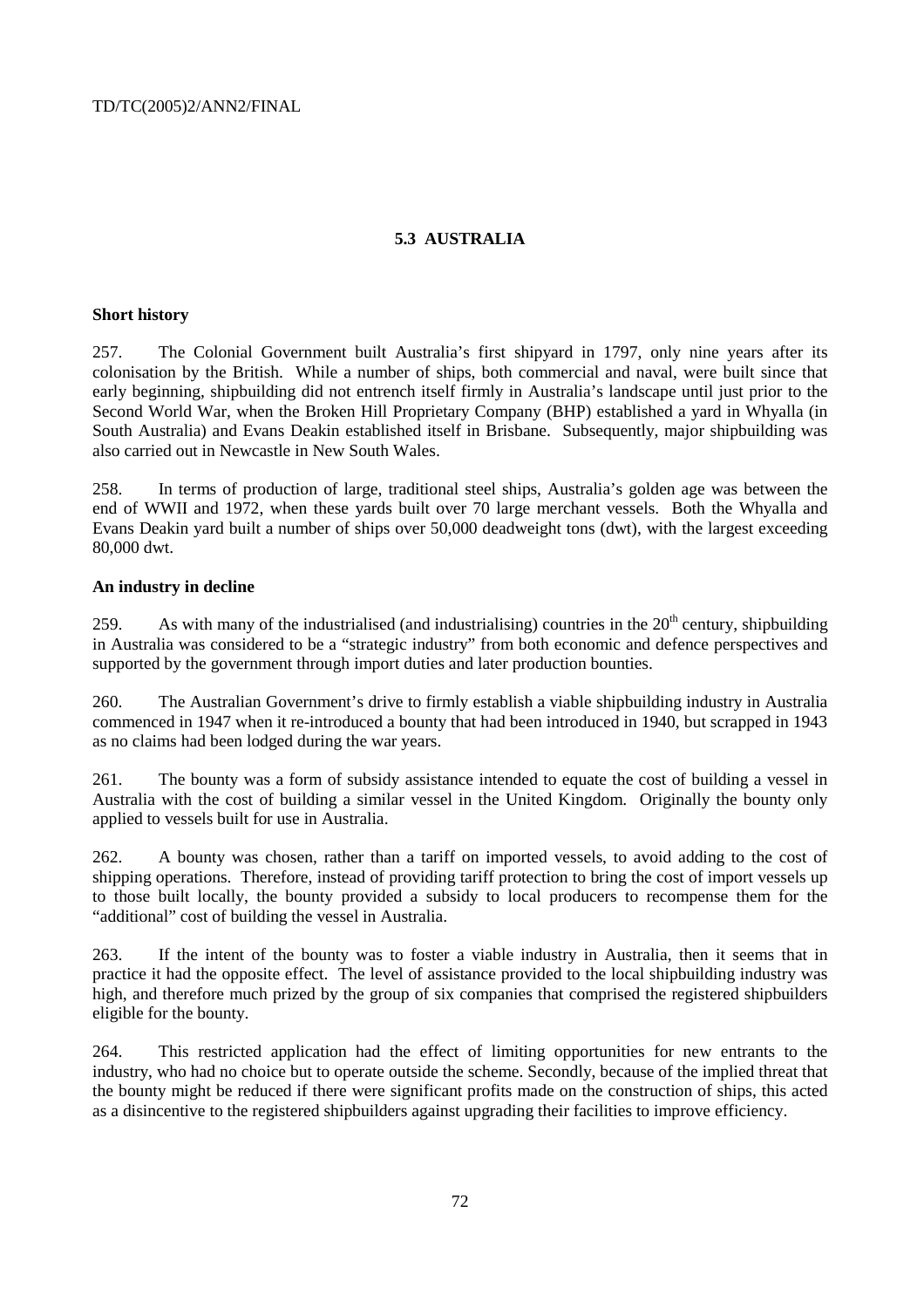265. As was the case in many countries in the post-war period, when the bounty was introduced in 1947 the Australian shipbuilding industry was trying to keep in operation shipyards built or extended during the Second World War. Like its counterparts in other countries the Australian commercial shipbuilding industry built large steel hulled vessels; mostly tankers and bulk carriers.

266. In the mid 1970's these large ships were still being built, but the industry had been facing serious problems for decades. The lack of investment, innovation (as seen earlier partly as a result of the bounty assistance) and difficult industrial relations highlighted the fact that the industry was in crisis. As an example, a shipyard operating in the 1970's employed members of 26 different unions, and disputes related to demarcations and work practices were common.

267. Simply put, the inefficient Australian shipyards were unable to compete either with the skills and technical superiority of the traditional European shipbuilders, nor with the efficiency of newer yards in lower cost countries (at the time) like Japan and (later) Korea. While the bounty assistance helped, this was negated by subsidies provided by governments around the world to their own industries.

# **The Government's response**

268. The response by the Australian Government to the crisis being experienced by the shipbuilding industry was to revamp the bounty scheme in 1975, replacing the original cost-based approach with one based on the selling price of the vessel. This was in turn replaced in 1980 by a new bounty scheme where the assistance was based on the cost of construction of the vessel.

269. In the early 1980's the nominal rate of assistance was 27.5%, but this had declined to 15% by the end of that decade. In the 1990's it declined steadily until it reached 5% towards the end of that decade. By the end of 2003, when the bounty was discontinued, the rate had fallen to 3%.

270. The clear intent of the bounty scheme was to support the local industry, and throughout this time import controls were maintained, although imported vessels meeting specific criteria (principally vessels that could not be built by the local industry) were increasingly permitted. This placed further pressure on the local industry as it was increasingly unable to enter the market for the more specialised and larger vessels.

271. In 1984 the application of the bounty only to vessels intended for use in Australian waters was lifted to assist the industry to take up excess capacity. The new scheme also introduced a more rigorous registration scheme for shipbuilders eligible to receive the bounty.

272. The purpose of this registration was to lead to a more "orderly development" of the industry, by focussing on those most able to succeed in the future. Crucially, unlike the earlier registration scheme that was limited to a fixed number of builders, and therefore had their positions "grandfathered" by the bounty to the clear detriment of the entire industry, this new registration scheme was open to all who could meet the rigorous criteria.

273. This new criteria ensured that the bounty was paid to shipbuilders who had, or could demonstrate, a clear long-term commitment to the industry, and who could be regarded as part of a viable, efficient, outward looking and technologically advanced industry. The new arrangements were also dependent on continuing progress in discussions between the industry and unions to improve industrial relations. This, in turn, was to improve the skill base available to the industry, and contributed greatly to its longer term efficiency.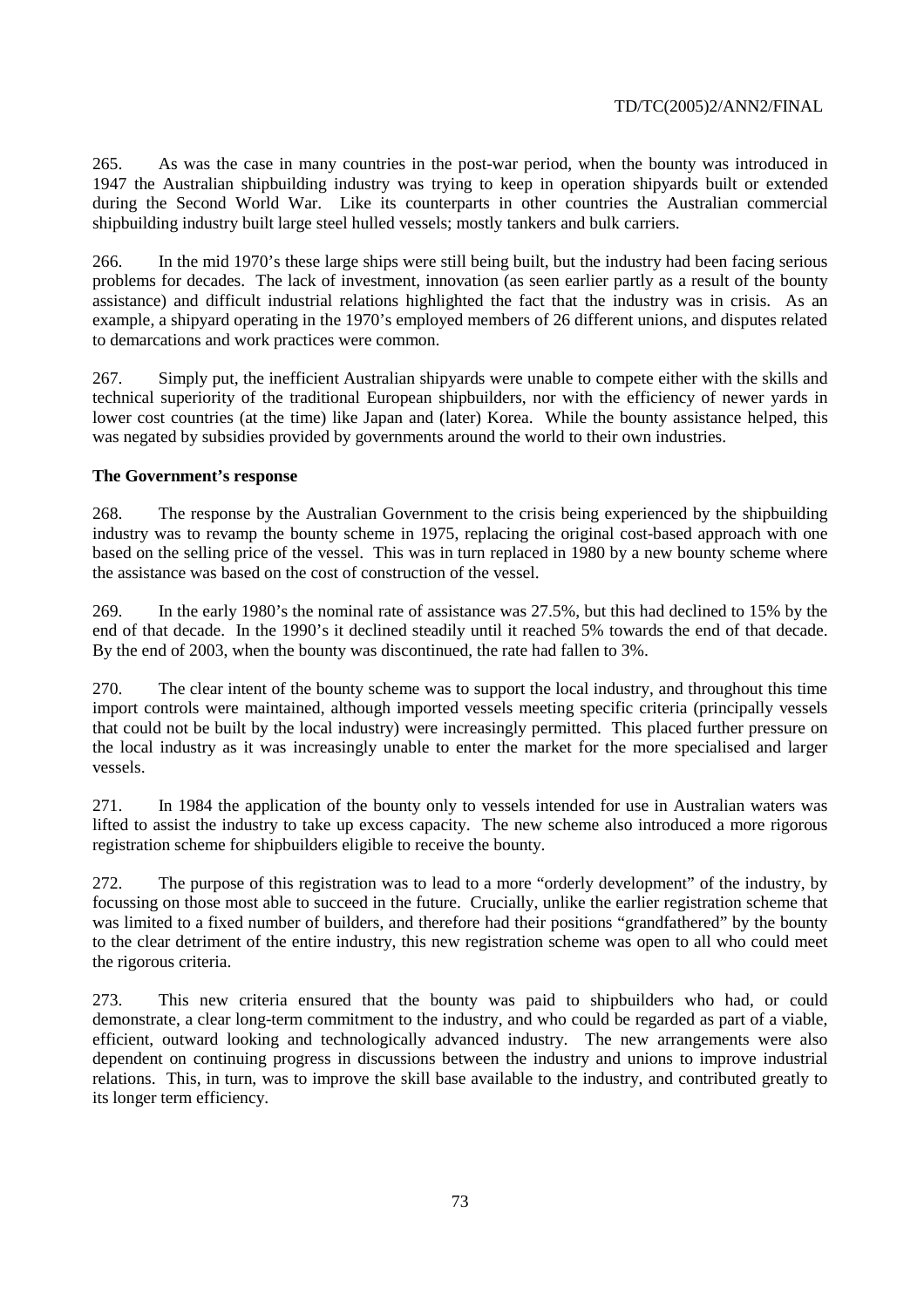## TD/TC(2005)2/ANN2/FINAL

# **The impact on the industry**

274. The outcomes of these changes to the scheme were largely unanticipated. Originally put in place to assist structural adjustment and rationalisation of the traditional steel-based industry, the new scheme only acted to further accelerate its demise, which had been gathering pace throughout the 1970's and the early 1980's.

275. Instead, and quite unexpectedly, the new scheme, with its emphasis on long term viability, export orientation, technical excellence and efficiency, actually served to nurture an "infant" industry that used different skills, different technologies and new materials, and which built vessels that were far different to those constructed by their predecessors.

276. A quick examination of the changes in employment patterns in selected years during the period of the changeover indicates the fairly rapid reduction in employment in the traditional shipbuilding and repair industry, which since then has focused almost entirely on the construction of military vessels for the Australian Defence Forces (although this has also generated some moderate export activity).

277. While numbers in the "bountiable sector" (*i.e.,* the new fast ferry builders) increased overall employment remained well below that of the "old" sector. A comparison with output from the industry also attests to the substantial improvement in productivity that accompanied the transition.

| Year to 30 June | <b>Employment</b>       |                            | Output \$m |
|-----------------|-------------------------|----------------------------|------------|
|                 | <b>All Shipbuilding</b> | <b>Bountiable builders</b> |            |
| 1985            | 11200                   | 1598                       |            |
| 1988            | 7500                    | 2287                       | 822        |
| 1992            | 5600                    | 1982                       | 1469       |
| 1996            | $4100$ (est)            | 3334                       | 1486       |

#### **Australian Shipbuilding Employment and Output Selected Years**

278. The particular niche occupied by the new Australian shipbuilding industry covers fast ferries (passenger and passenger/vehicle combinations) and luxury cruisers, patrol boats and yachts. It has been extremely successful in capturing this niche, and has been at the leading edge of technology in design and the use of aluminium and composite material for many years, and production is largely exported.

279. The bounty payments peaked in the late 1980's and early 1990's, driven up by growing production, even though the rate of assistance had been gradually falling. A sharp decline in the rate of the bounty in the mid to late 1990's further brought down the overall bounty payments, which settled at around AUD25 million per financial year between 1990 and 1997. Since then the bounty payments have fallen further as the rate of support continued to decline. The lowest Bounty payments (UAD 5.5 million) occurred in 2001/2002, while in 2003/2004 the figure was AUD 13.8 million.

## **An industry re-invented**

280. As noted earlier, the original intention of the revamped bounty scheme in the 1970's and 1980's was to help the restructuring of the original traditional steel-based shipbuilding industry. This did not eventuate and instead the industry re-invented itself into something quite different.

281. None of the traditional shipbuilders survived the transformation, and all of them either closed down or abandoned the commercial market and turned to the manufacture of naval vessels. Their place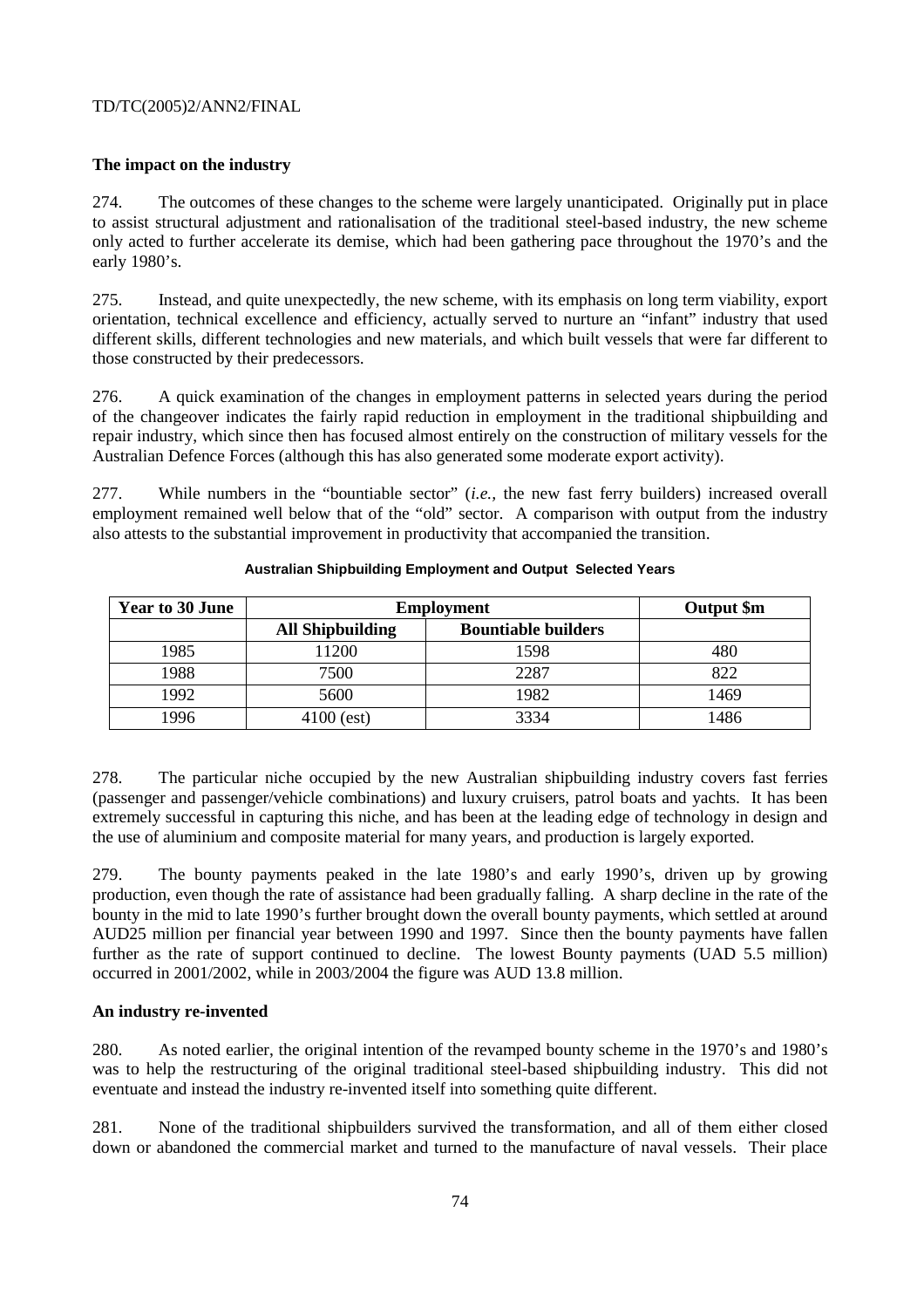was taken by a new breed of shipbuilder, more focused (on smaller fast ferries), using new technologies and materials (aluminium and composite materials) and located in different parts of Australia (primarily in Henderson in Western Australia and in Tasmania). Finally, these new entrants were very export oriented, and this completely revolutionised the industry. The graph below shows, in quite dramatic fashion the transformation that took place between 1981 and 1994. That situation still exists today, and almost all vessels produced in Australia are exported.



Chart 3.1 Sales of bountiable ships: 1980-81 to 1993-94

282. In an analysis carried out in 1995 the Australian Bureau of Industry Economics attributed this reinvention to the following factors:

- Fast ferries can be considered as large boats rather than small ships, and many of the current shipbuilders had their origins in advanced design boat building, where there was a stronger technological continuity that in the traditional steel based sector.
- By shedding its traditional steel based industry and drawing instead on its small boat experience the new Australian shipbuilders tapped into an existing technology and skill base and was able to build itself from the ground up, rather than converting itself from the top down.
- Capital requirements were relatively low, and this allowed a number of competitors to emerge, generating strong competition and the flow of ideas and personnel within the industry.
- Strong initial domestic demand for such ships (fed by growing tourism) provided a bridge while the manufacturers developed their export market.

## **The industry today**

283. The Australian shipbuilding industry in 2004 still focuses heavily on aluminium fast ferries and other similar vessels. These have grown incrementally over the years with a passenger/vehicle/cargo fast ferry of 126.6 metres long currently being built by Austal for a European buyer. At present there are

Source: DIST (1994)